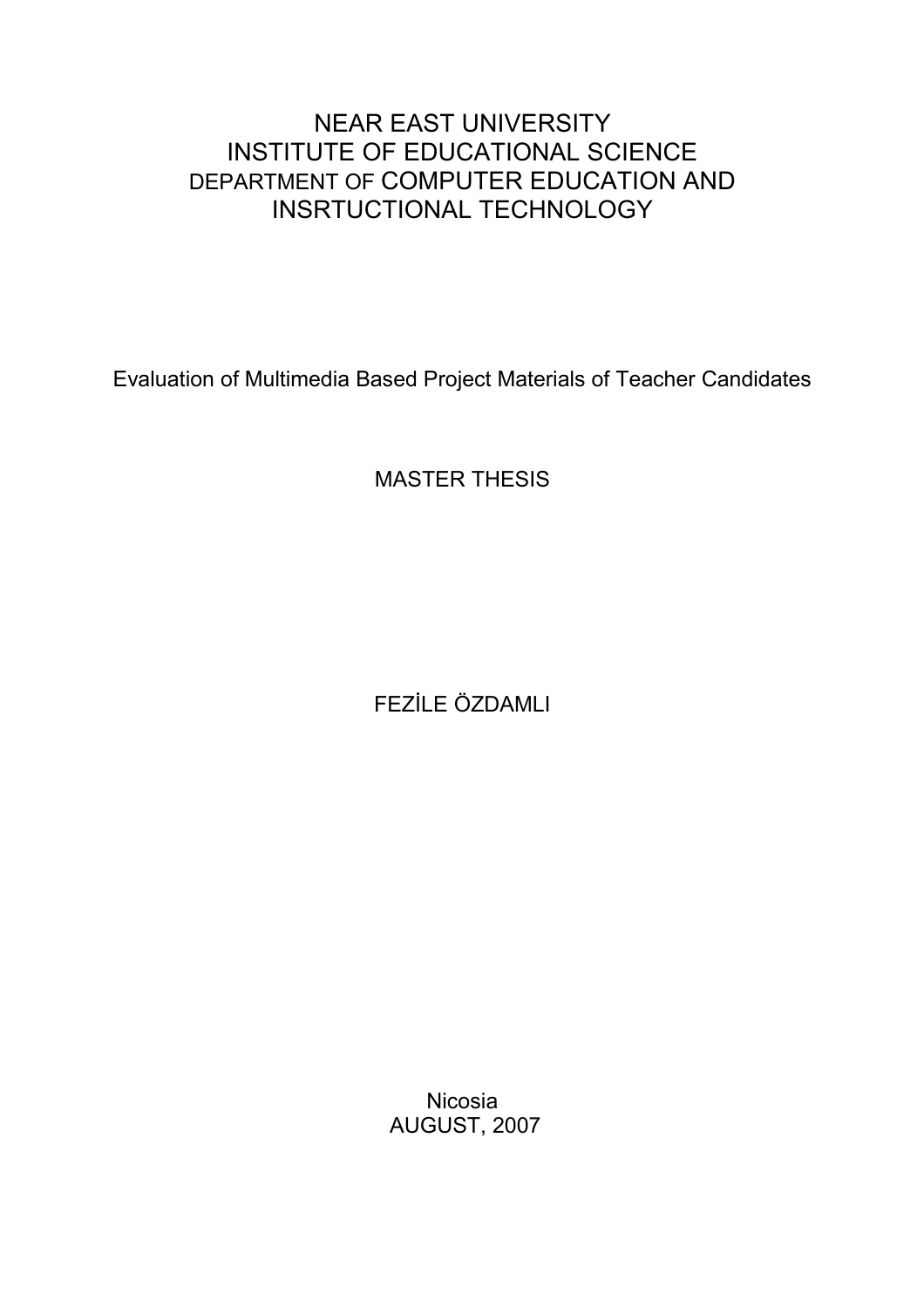# NEAR EAST UNIVERSITY INSTITUTE OF EDUCATIONAL SCIENCE DEPARTMENT OF COMPUTER EDUCATION AND INSRTUCTIONAL TECHNOLOGY

Evaluation of Multimedia Based Project Materials of Teacher Candidates

MASTER THESIS

# FEZİLE ÖZDAMLI

Supervisor: Assoc. Prof. Dr. Hüseyin UZUNBOYLU

Nicosia AUGUST, 2007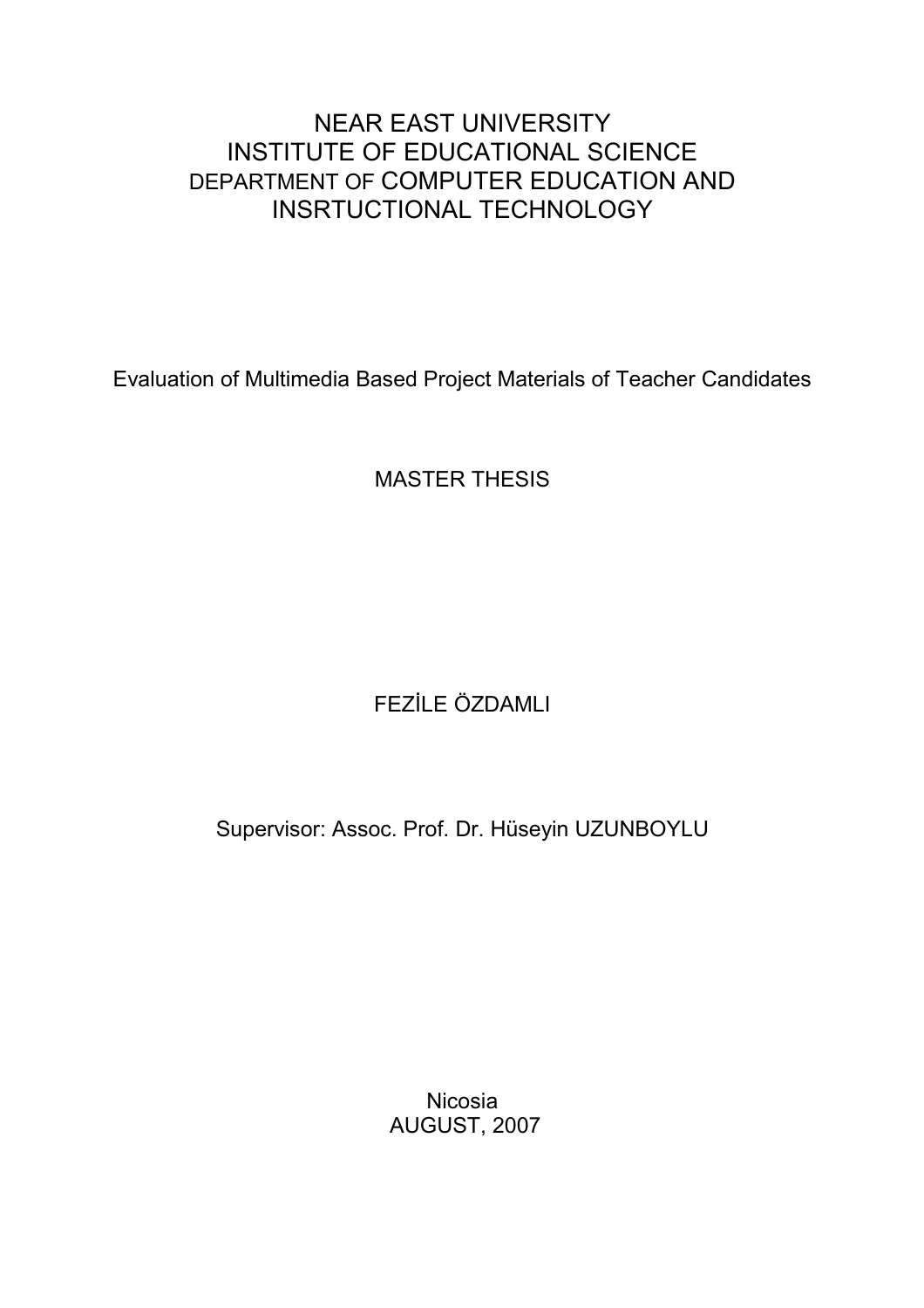#### ABSTRACT

### Evaluation of Multimedia Based Project Materials of Teacher Candidates

ÖZDAMLI, Fezile M.Sc., Computer Education and Instructional Technology Supervisor : Assoc. Prof. Dr. Hüseyin Uzunboylu

August 2007, 130 pages

 Evaluation is an important component of developing educational materials so the aim of this study is to evaluate teacher candidates' studies about instructional multimedia material in PBL according to their opinions in terms of the competencies it provides. This study was applied to a randomly selected sample of 202 students (102 females and 100 males) of various departments of Near East University and who got the course "Instructional Technologies and Materials Development" at the beginning of the 1<sup>st</sup> term of 2006-2007 academic year. The scale "Project Based Learning Checklist" has been translated to Turkish by using the back-translation method. As a result of statistical analyses, the reliability of the scale has been estimated to be .93 (Cronbach's Alpha), indicating satisfactory levels of international consistency. As data analysis techniques percentage, mean One Way Anova and ttest analysis were used. The study showed that the approximately 82.70% of the sample had improved instructional multimedia materials 3 or more times. At a glance result of this research suggest that teacher candidates mostly conform to preparation, organization, media-use, navigation tools use, appearance design and resource use operations' rules of improve instructional multimedia materials in Project Based Learning. These results are satisfactory for us.

Key words: Instructional multimedia material, Teacher Education, Project Based Learning.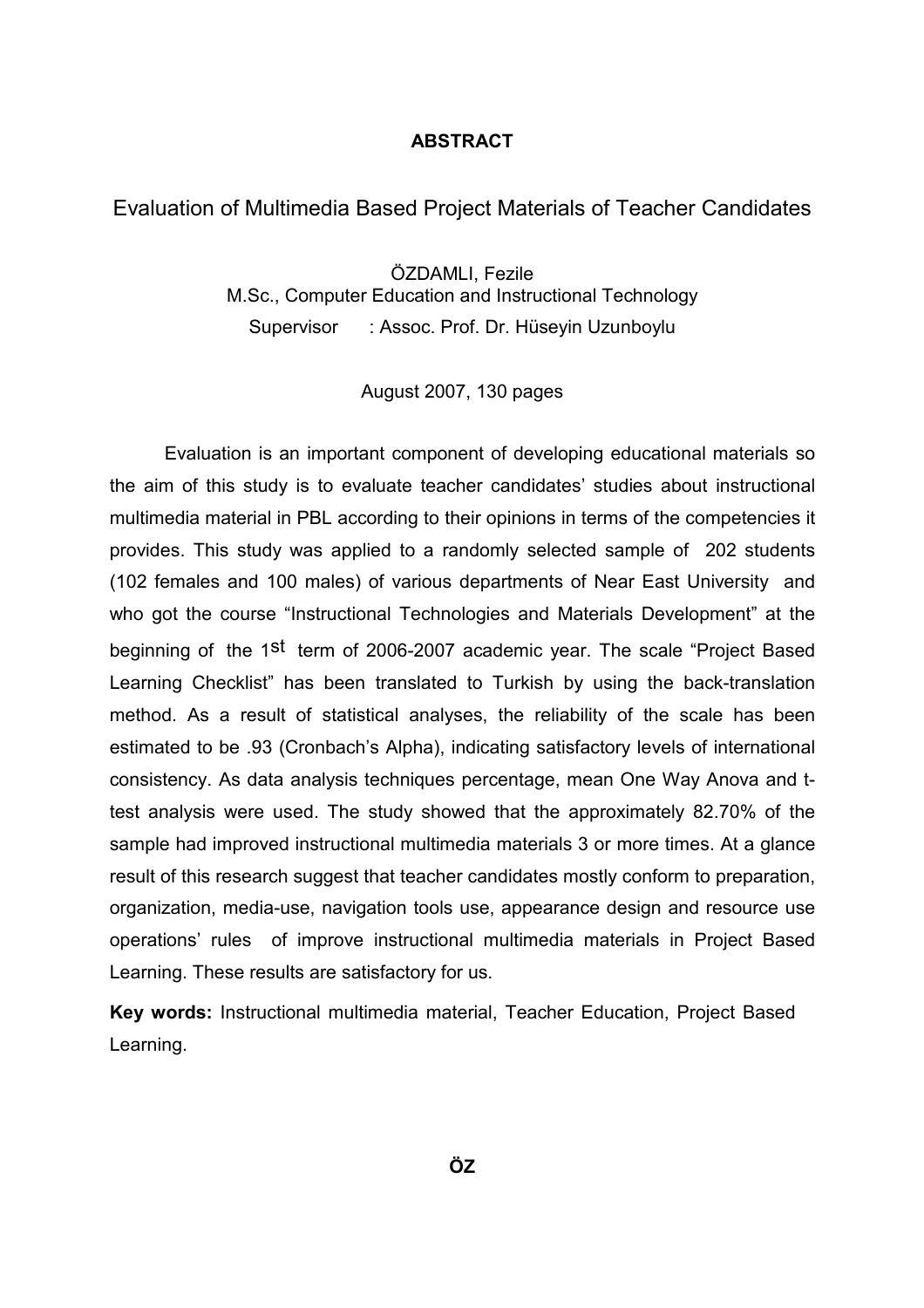#### ÖĞRETMEN ADAYLARININ GELİŞTİRMİŞ OLDUKLARI ÇOKLU ORTAM TABANLI PROJE MATERYALLERİNİN DEĞERLENDIRILMESİ

ÖZDAMLI, Fezile Yüksek Lisans, Bilgisayar ve Öğretim Teknolojileri Eğitimi Tez Yöneticisi : Doç. Dr. Hüseyin Uzunboylu

Ağustos 2007, 130 sayfa

 Eğitimde geleneksel yöntemden yeni yöntemlere geçiş vardır. Eğitimde kullanılan materyallerin önemi gün geçtikçe artmakta ve değerlendirilmeleri gerekmektedir. Bu çalışmanın amacı öğretmen adaylarının Proje Tabanlı Eğitimde geliştirdikleri eğitim materyallerini kendi görüşlerine göre değerlendirmektir. Bu çalışmaya 202 (102 kız – 100 erkek) öğretmen adayı katılmıştır. Çalışma grubunu 2006-2007 1. dönemde Eğitim Teknolojileri ve Materyal Tasarımı dersini alan öğrenciler oluşturmaktadır. Araştırmada "Project Based Learning Checklist" izin alınarak Türkçeye geri çevirme yöntemiyle çevrilmiştir. Çeviri işlemi yapıldıktan sonra yapılan güvenirlik testinde Cronbach Alpha .93 çıkmıştır. Veri analizinde yüzdelik, ortalama, tek yönlü varyans, ve t-testi kullanılmıştır. Araştırmanın sonuçlarına göre öğretmen adaylarnın %82,70'i üç veya daha fazla eğitim materyali geliştirmiştir. Diğer önemli bir bulguda öğretmen adayları Proje tabanlı eğitimde hazırlık, organizasyon, medya kullanımı, yönlendirme araçları kullanımı, görünüş dizaynı ve kaynak kullanımı kurallarına genel olarak uymaktadır. Bu sonuçlar tatmin edici derecededir.

Anahtar Kelimeler: Eğitimsel çoklu ortam materyali, Öğretmen eğitimi, Proje tabanlı eğitim.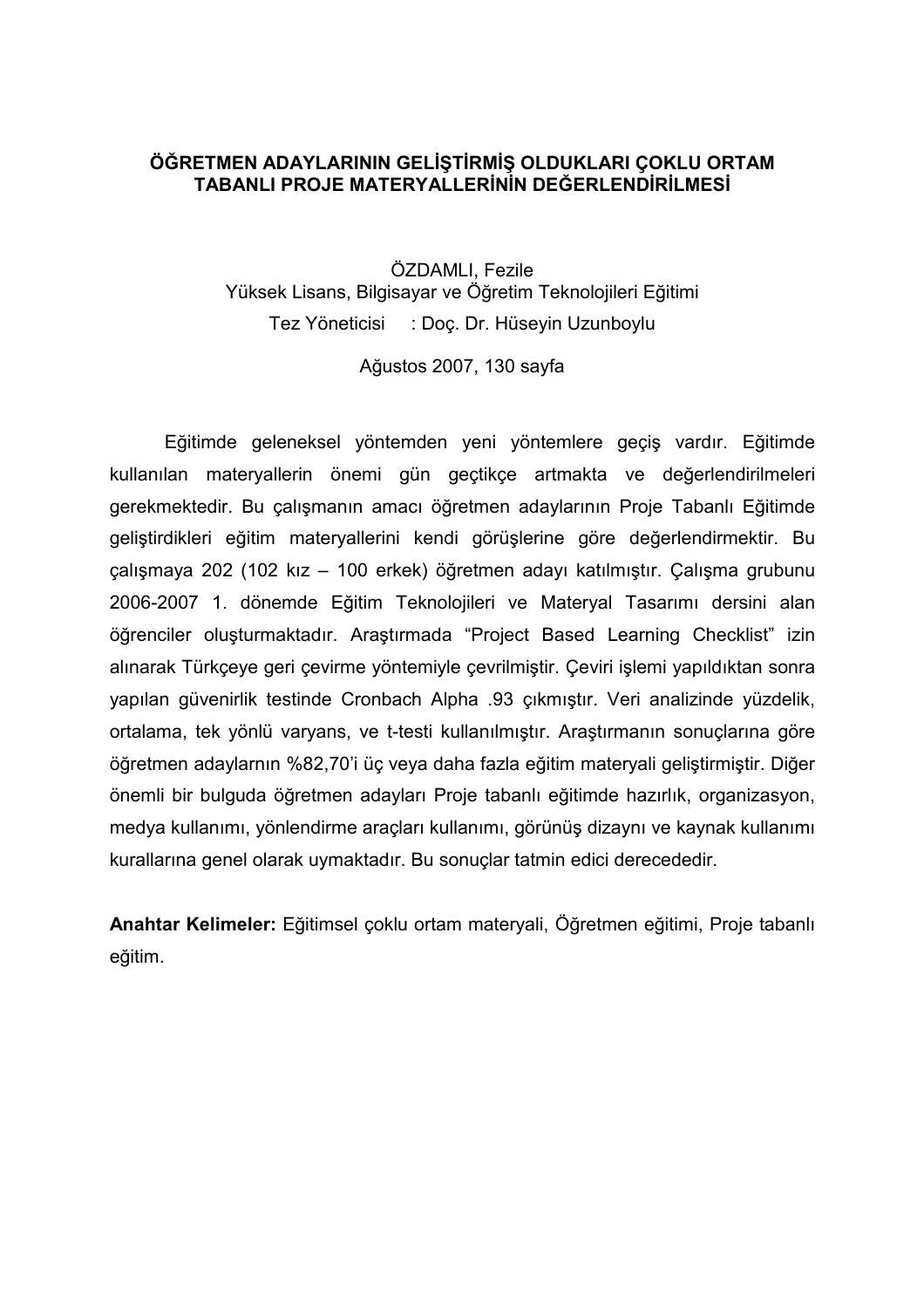#### ACKNOWLEDGEMENTS

 First of all, I would like to thank my supervisor Assoc.Prof. Dr. Hüseyin Uzunboylu for his guidance and support with name been a keystone for my success in the program. Additional thanks to my committee members Assc. Dr. Mustafa Kurt and Dr. Nadire Çavuş for being a part of this process and seeing it through to the end.

 Special thanks to Dr. Nadire Çavuş for encouraging me to enter the master program at Computer Education and Instructional Technologies and, for providing me with the opportunity to collect my data, and mentoring me.

 I would also like to thank my supervisor, Aykan Sahir, for his tolerance, his continued support to me during this research.

In addition, I would also like to thank all teacher candidates who took part in the research.

 Finally, I would like to thank my family, my friends and Mete Işık, who has always been very supportive of my goals.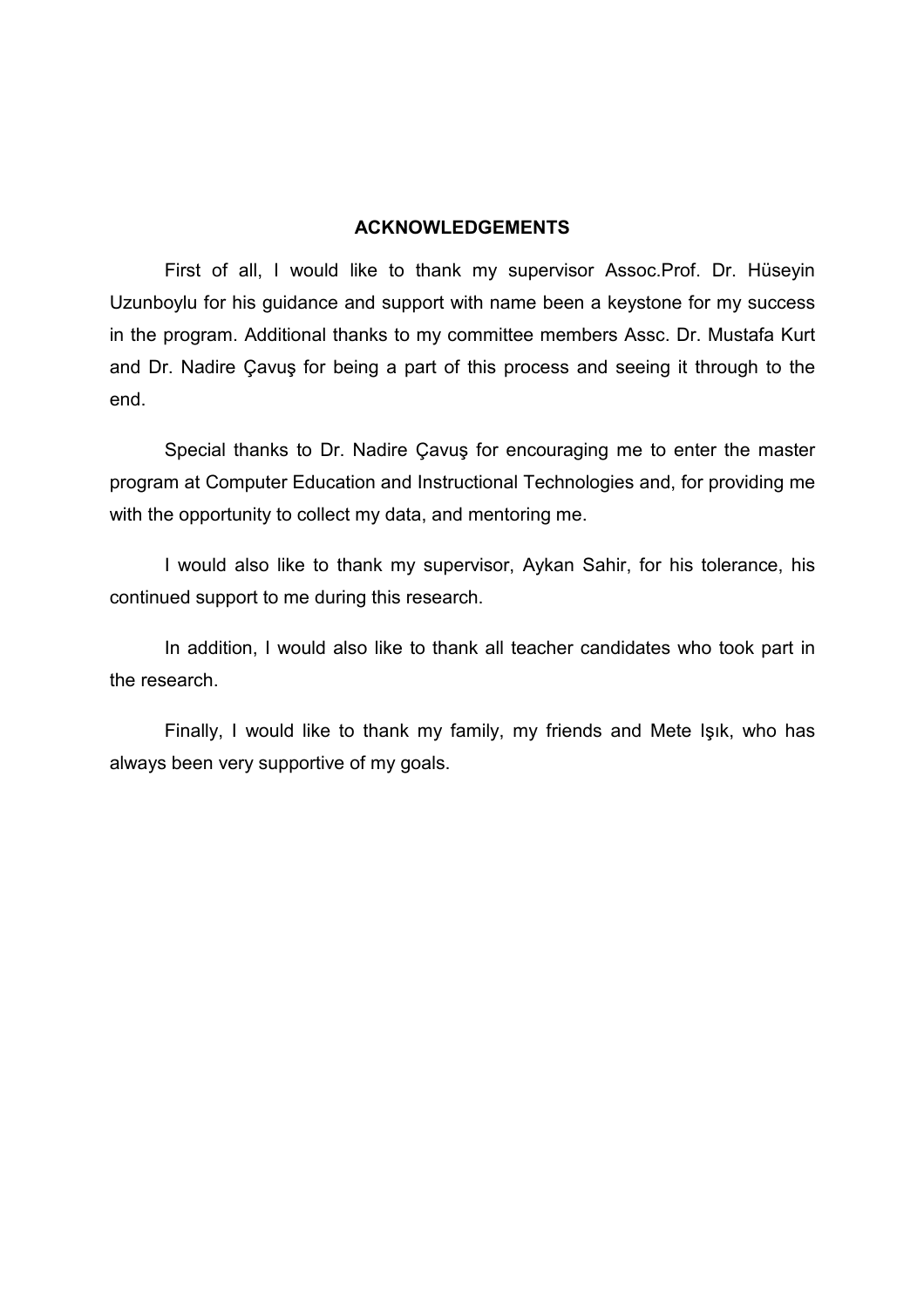# **TABLE OF CONTENTS**

| iii         |
|-------------|
| iv          |
| $\mathbf v$ |
| vi          |
| lx.         |
| X           |
| xvi         |

## **CHAPTER 1**

| 12. |
|-----|
| 12  |
| 13  |
|     |

## **CHAPTER 2**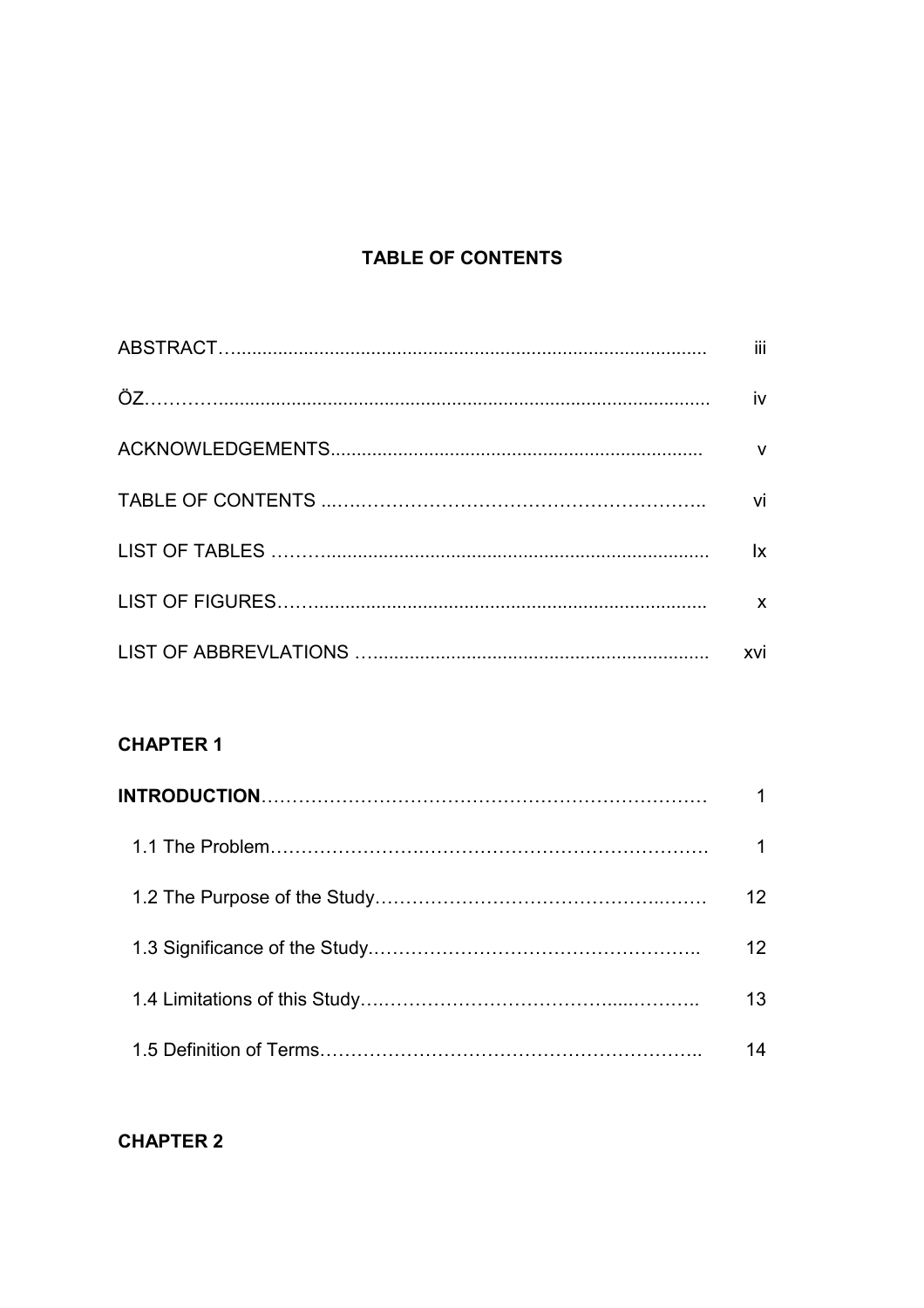| REVIEW OF LITERATURE & THEORETICAL FRAMEWORK                    | 15 |
|-----------------------------------------------------------------|----|
|                                                                 | 15 |
|                                                                 | 33 |
|                                                                 | 38 |
|                                                                 | 41 |
| 2.2.3 Project-Based Learning: Instructional Strategies          | 42 |
| 2.2.4 Characteristics of Project-Based Learning                 | 44 |
| 2.2.5 Philosophical bases of Project Based Learning             | 45 |
|                                                                 | 46 |
| 2.2.7 Students' Role in Project Based Learning                  | 48 |
| 2.2.8 The Importance of Project Based Learning in the Classroom | 49 |
| 2.3 Multimedia and Instructional Multimedia Materials           | 50 |
| 2.3.1 Importance of                                             | 57 |
|                                                                 | 58 |
|                                                                 | 59 |
|                                                                 | 59 |
|                                                                 | 59 |
|                                                                 | 60 |
|                                                                 | 60 |
|                                                                 | 60 |
|                                                                 | 60 |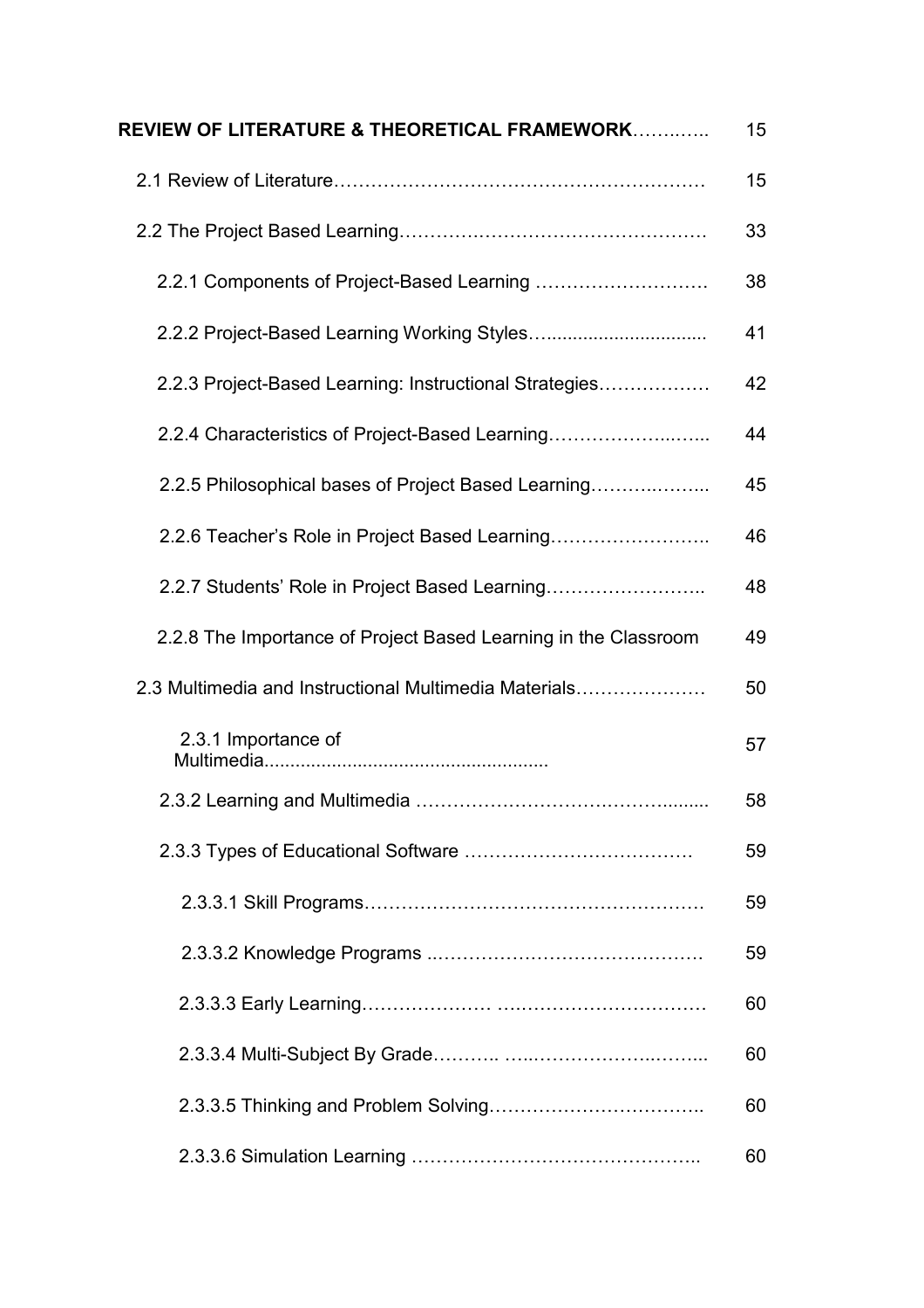|                                                             | 61 |
|-------------------------------------------------------------|----|
| 2.3.5 The Design Principles of the Graphical User Interface | 62 |
| 2.3.5.1 The Design of Graphical User Interface (GUI)        | 63 |
|                                                             | 66 |
|                                                             | 66 |
|                                                             | 66 |
|                                                             | 67 |
| 2.3.6.4 Placing Text on Photographic Backgrounds            | 67 |
| 2.3.6.5 Arranging Text and Pictures on the Screen           | 67 |
|                                                             | 61 |
|                                                             | 62 |
|                                                             | 63 |
|                                                             | 68 |

| <b>METHODOLOGY</b>                              | 74 |
|-------------------------------------------------|----|
|                                                 | 74 |
|                                                 | 74 |
| 3.3 Data Collection Instruments and Application | 74 |
|                                                 | 75 |
|                                                 | 79 |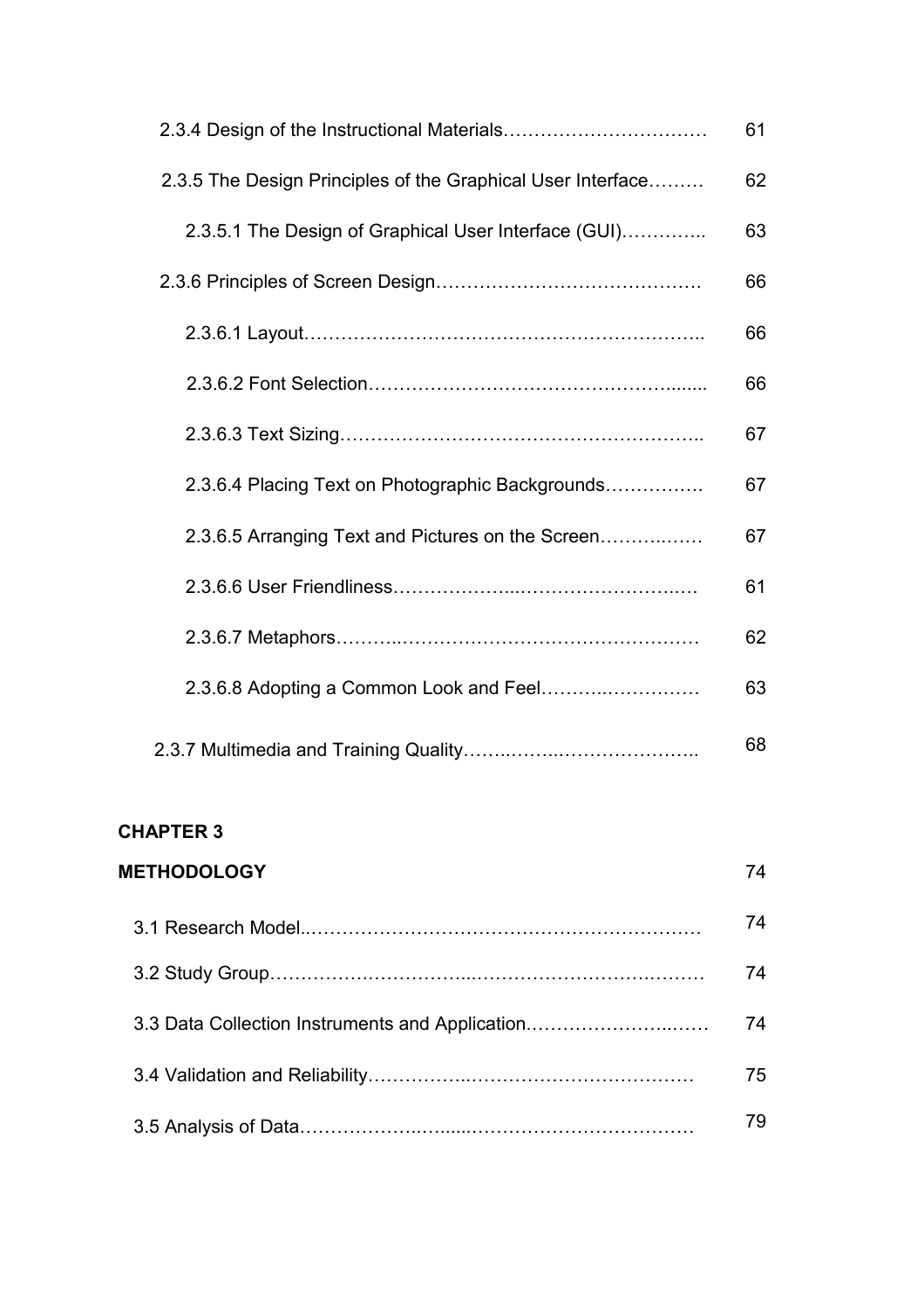| <b>RESULTS</b>                                                                                                            | 81 |
|---------------------------------------------------------------------------------------------------------------------------|----|
| 4.1 Descriptive Information's of Teacher Candidates                                                                       | 81 |
| 4.1.1 Personal Findings About Teacher Candidates' Gender                                                                  | 81 |
| 4.1.2 Personal Findings About Teacher Candidates' Branches                                                                | 81 |
| 4.1.3 Personal Findings About Teacher Candidates' Number of                                                               | 82 |
| 4.2 The Experiences of Teacher Candidates on the Creating                                                                 | 83 |
| 4.2.1 The Experiences of Teacher Candidates on Preparation<br>Operations of Creating Instructional multimedia materials   | 83 |
| 4.2.2 The Experiences of Teacher Candidates on Organization<br>Operations of Creating Instructional multimedia materials  | 84 |
| 4.2.3 The Experiences of Teacher Candidates on Media-Use<br>Operation of Creating Instructional Multimedia Materials      | 86 |
| 4.2.4 The Experiences of Teacher Candidates on Navigation – Use<br>Operation of Created Instructional Multimedia          | 88 |
| 4.2.5 The Experiences of Teacher Candidates on Appearance<br>Design Operations of Created Instructional Multimedia        | 90 |
| 4.2.6 The Experiences of Teacher Candidates on Resources - Use<br>Operation of Created Instructional Multimedia Materials | 92 |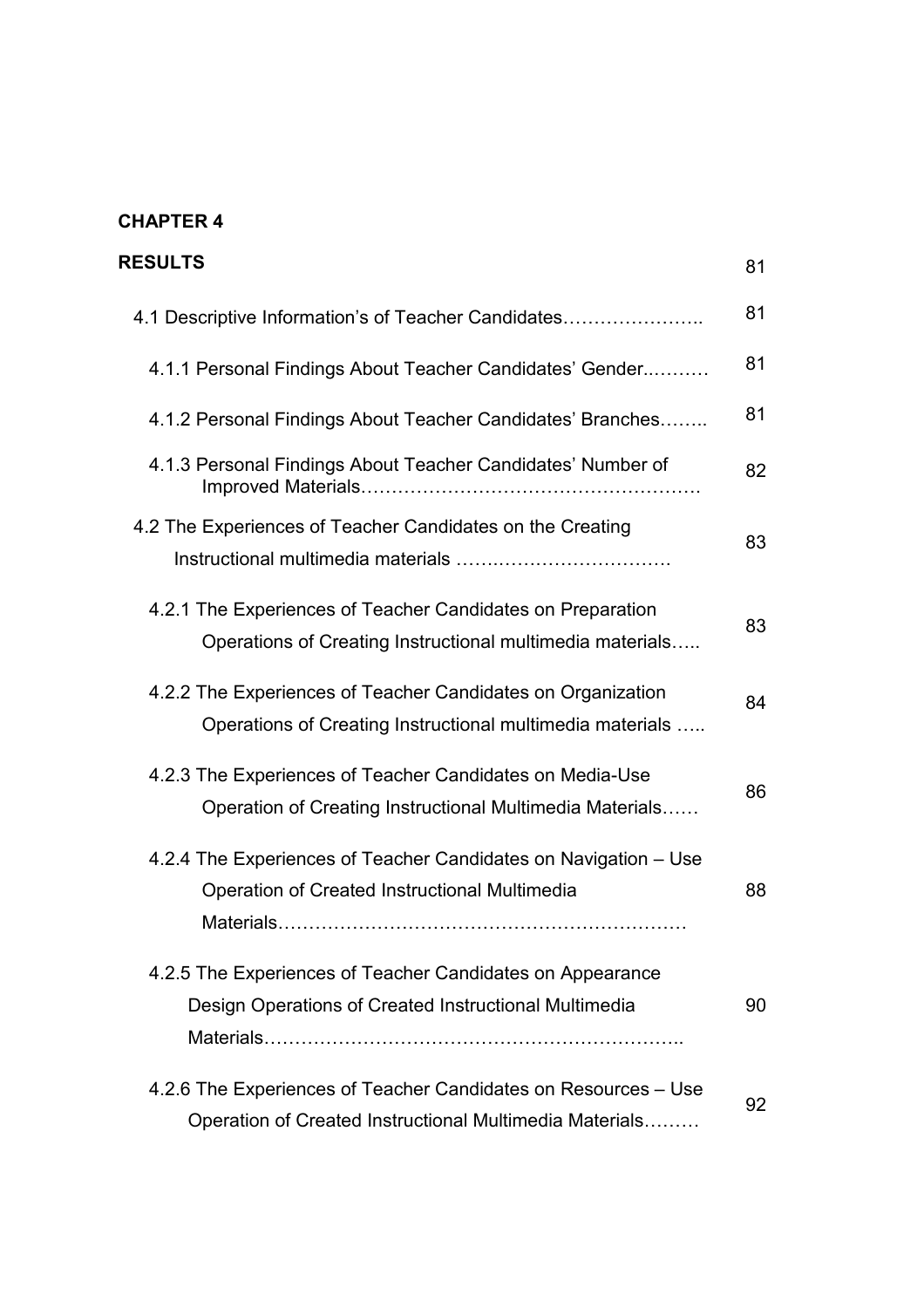| 4.3 The Results of Evaluations According to Genders                                                                              | 94  |
|----------------------------------------------------------------------------------------------------------------------------------|-----|
| 4.4 The Results of Evaluations According to Teacher Candidates'                                                                  | 96  |
| 4.4.1 Differences between the Teacher Candidates' Experiences of<br>Preparation Operations According to Branches                 | 96  |
| 4.4.2 Differences between the Teacher Candidates' Experiences of<br>Organization Operations According to Branches                | 97  |
| 4.4.3 Differences between the Teacher Candidates' Experiences of<br>Media-Use Operations According to Branches                   | 97  |
| 4.4.4 Differences between the Teacher Candidates' Experiences of<br>Navigation-Use Operations According to Branches              | 98  |
| 4.4.5 Differences between the Teacher Candidates' Experiences of<br>Appearance Design Operations According to Branches           | 99  |
| 4.4.6 Differences between the Teacher Candidates' Experiences of<br>Resource-Use Operations According to Branches                | 100 |
| 4.5 The Results of Evaluations According to Teacher Candidates'                                                                  | 101 |
| 4.5.1 Differences between the Teacher Candidates' Experiences of<br>Preparation Operations According To Their Project Number     | 101 |
| 4.5.2 Differences between the Teacher Candidates' Experiences of<br>Organization Operations According to Their Project Number    | 102 |
| 4.5.3 Differences between the Teacher Candidates' Experiences of<br>Media- Use Operations According to Their Project Number      | 103 |
| 4.5.4 Differences between the Teacher Candidates' Experiences of<br>Navigation Tools - Use Operations According to Their Project | 103 |
| 4.5.5 Differences between the Teacher Candidates' Experiences of                                                                 | 104 |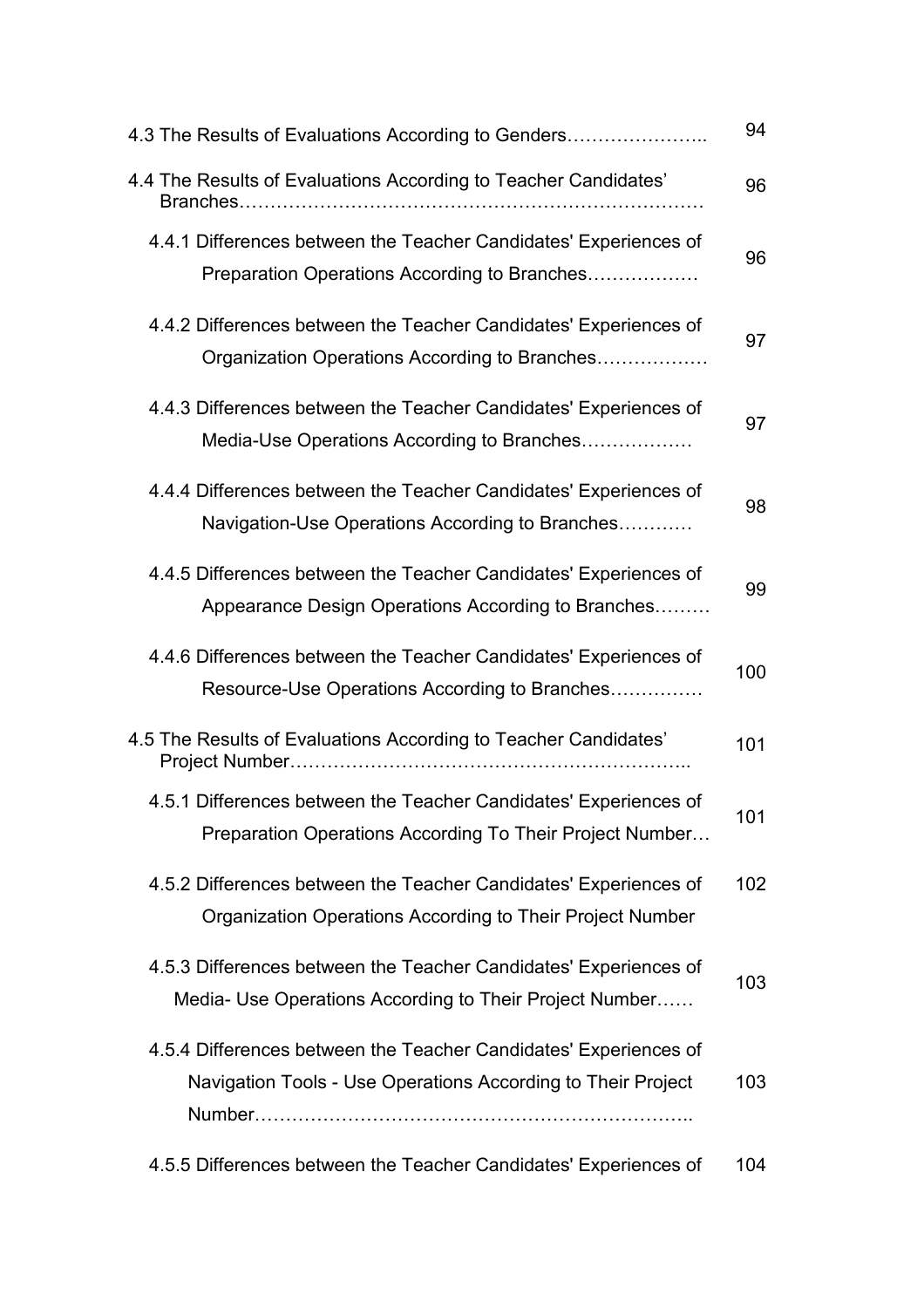| Appearance Design Operations According to Their Project          |     |
|------------------------------------------------------------------|-----|
|                                                                  |     |
| 4.5.6 Differences between the Teacher Candidates' Experiences of | 105 |
| Resource-Use Operations According to Their Project Number        |     |

| CONCLUSIONS AND RECOMMENDATIONS | กค  |
|---------------------------------|-----|
|                                 | กค  |
|                                 | 10. |
|                                 | 13. |

# APPENDICES

| A. Links to Online Resources to Support an Online PBL Course 124 |     |
|------------------------------------------------------------------|-----|
|                                                                  | 125 |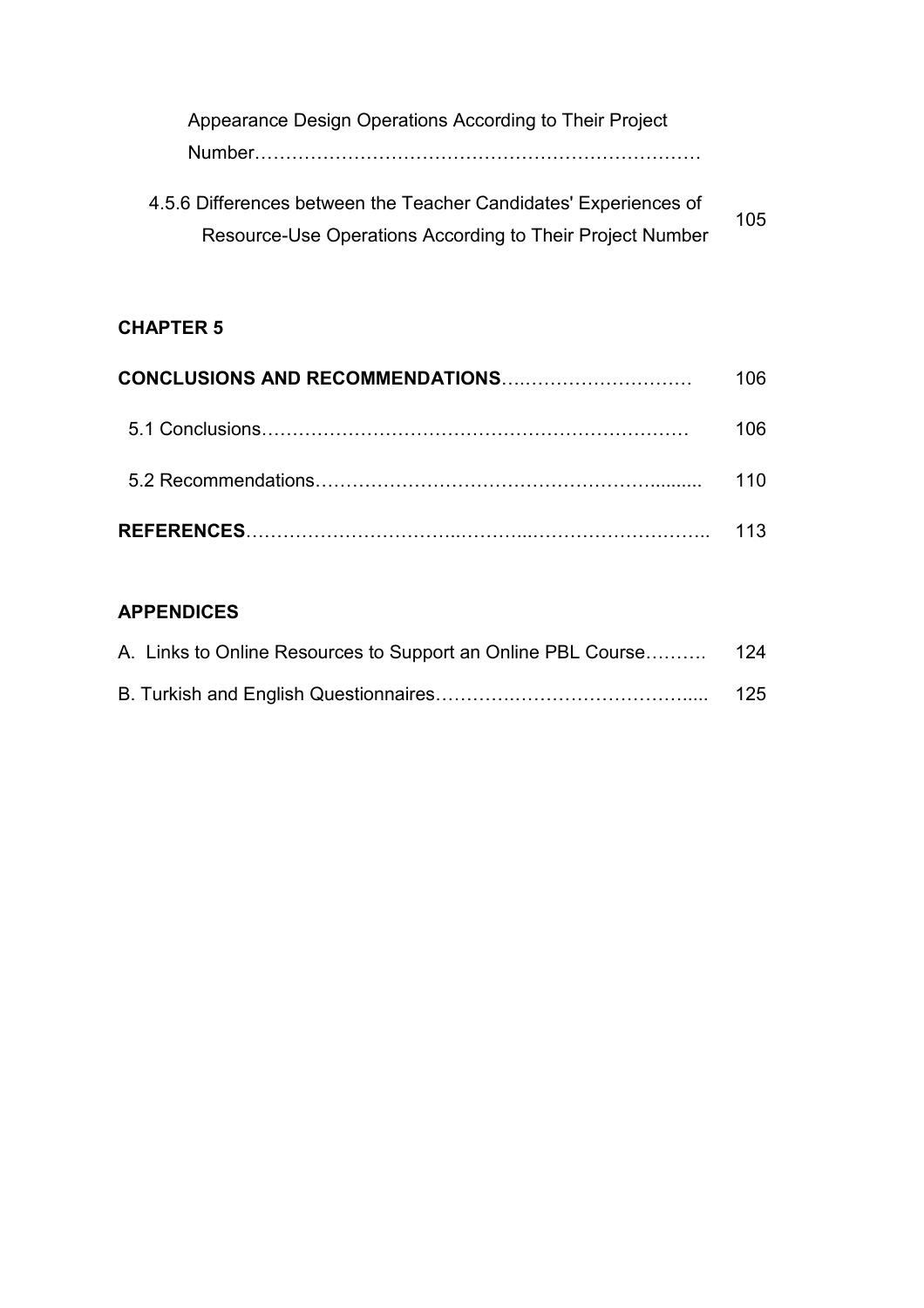# LIST OF TABLES

# TABLES

| Table 2.1 | The basic differences between the traditional class<br>environment and the project based class environment                         | 36 |
|-----------|------------------------------------------------------------------------------------------------------------------------------------|----|
| Table 2.2 | Project-Based Learning: Procedure and Strategies                                                                                   | 42 |
| Table 3.1 |                                                                                                                                    | 76 |
| Table 3.2 |                                                                                                                                    | 77 |
| Table 3.3 | Interval values of PBL and Instructional Material Production                                                                       | 80 |
| Table 4.1 |                                                                                                                                    | 81 |
| Table 4.2 |                                                                                                                                    | 82 |
| Table 4.3 | Distribution of Respondents by Project Numbers                                                                                     | 82 |
| Table 4.4 | "Sub- scale" of Teacher Candidates Experiences on the<br>Preparation Operations of Creating Instructional Multimedia               | 83 |
| Table 4.5 | "Sub- scale" of Teacher Candidates Experiences on the<br>Organization Operations of Creating Instructional                         | 85 |
| Table 4.6 | "Sub- scale" of Teacher Candidates Experiences on the<br>Media-Use Operations of Creating Instructional multimedia<br>materials on | 86 |
| Table 4.7 | "Sub- scale" of Teacher Candidates Experiences on the<br>Navigation-Use Operations of Creating Instructional                       | 88 |
| Table 4.8 | "Sub- scale" of Teacher Candidates Experiences on the<br>Appearance Design Operations of Creating Instructional                    | 90 |
| Table 4.9 | "Sub- scale" of Teacher Candidates Experiences on the<br>Resource - Use Operations of Creating Instructional                       |    |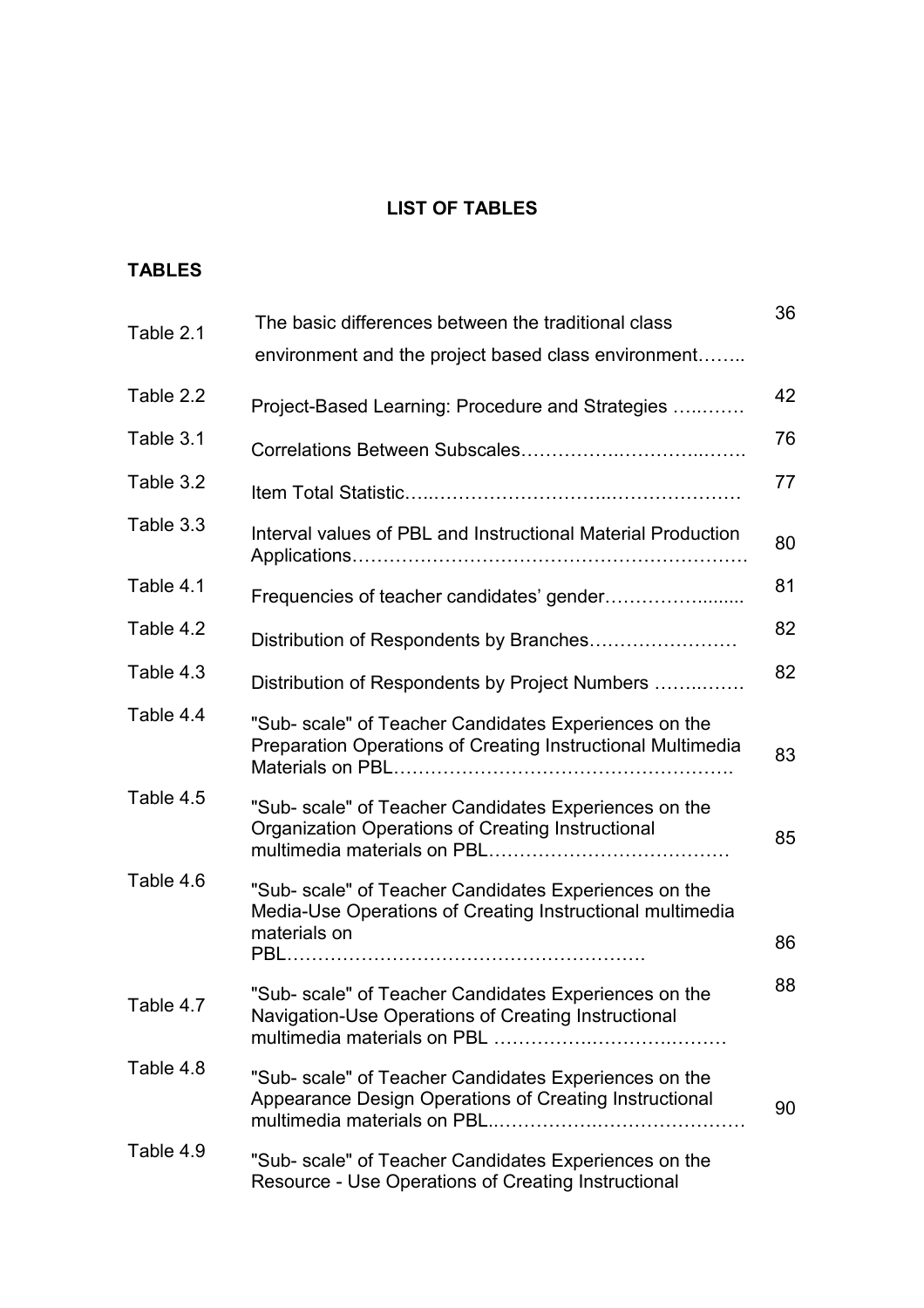|            |                                                                                                              | 92  |
|------------|--------------------------------------------------------------------------------------------------------------|-----|
| Table 4.10 | The T-test Results of Evaluations of "Creating Of<br>Instructional multimedia materials" According to Gender | 94  |
| Table 4.11 | Teacher Candidates results of preparation operations                                                         | 96  |
| Table 4.12 | <b>Teacher Candidates Results of Organization Operations</b>                                                 | 97  |
| Table 4.13 | <b>Teacher Candidates Results of Media-Use Operations</b>                                                    | 98  |
| Table 4.14 | <b>Teacher Candidates Results of Navigation-Use Operations</b>                                               | 99  |
| Table 4.15 | <b>Teacher Candidates Results of Appearance Design</b>                                                       | 99  |
| Table 4.16 | <b>Teacher Candidates Results of Resource-Use Operations</b>                                                 | 100 |
| Table 4.17 | Teacher Candidates results of preparation operations                                                         | 101 |
| Table 4.18 | <b>Teacher Candidates Results of Organization Operations</b>                                                 | 102 |
| Table 4.19 | <b>Teacher Candidates Results of Media-Use Operations</b>                                                    | 103 |
| Table 4.20 | <b>Teacher Candidates Results of Navigation Tools-Use</b><br>Operations According to Their Project Number    | 104 |
| Table 4.21 | <b>Teacher Candidates Results of Appearance Design</b><br>Operations According to Their Project Number       | 104 |
| Table 4.22 | <b>Teacher Candidates Results of Resource-Use Operations</b>                                                 |     |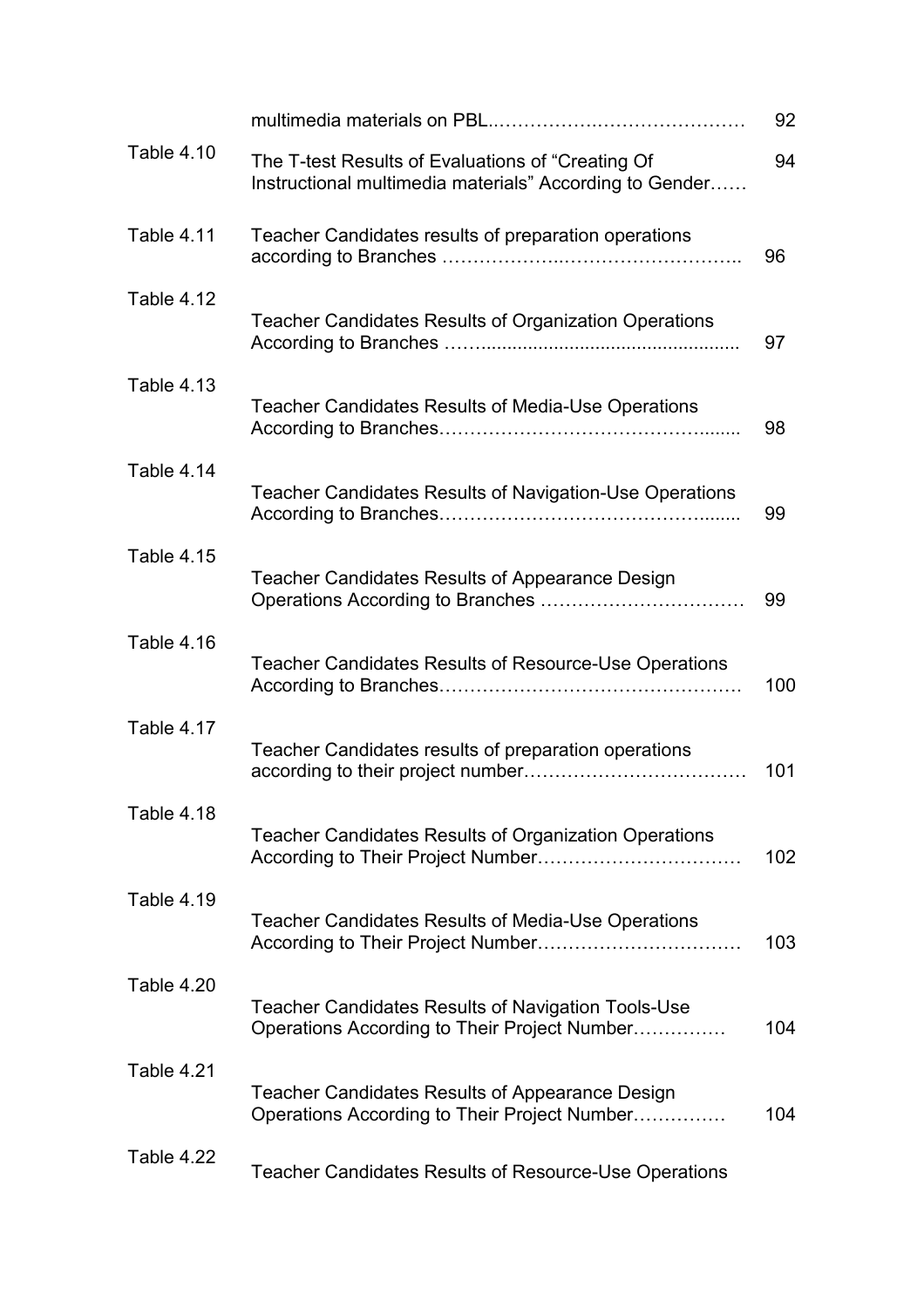|  | According to Their Project Number | 105 |
|--|-----------------------------------|-----|
|--|-----------------------------------|-----|

## LIST OF FIGURES

### FIGURES

| Figure 1.1 |                                                                                                                                                                          | 8  |
|------------|--------------------------------------------------------------------------------------------------------------------------------------------------------------------------|----|
| Figure 2.1 | General framework of Project-Based Learning                                                                                                                              | 40 |
| Figure 2.2 | Multimedia is the use of a computer to present and<br>combine text, graphics, audio, and video with links and<br>tools that let the user navigate, interact, create, and | 54 |
| Figure 2.3 |                                                                                                                                                                          |    |
| Figure 2.4 |                                                                                                                                                                          | 67 |
| Figure 2.5 |                                                                                                                                                                          | 67 |
| Figure 2.6 | Hede and Hede's model of multimedia effects on learning                                                                                                                  | 72 |
| Figure 4.1 | Teacher Candidates' Conform Level of Preparation                                                                                                                         | 84 |
| Figure 4.2 | Teacher Candidates' Conform Level of Organization                                                                                                                        | 86 |
| Figure 4.3 | Teacher Candidates' Conform Level of Media- Use                                                                                                                          | 88 |
| Figure 4.4 | Teacher Candidates' Conform Level of Navigation- Use                                                                                                                     | 89 |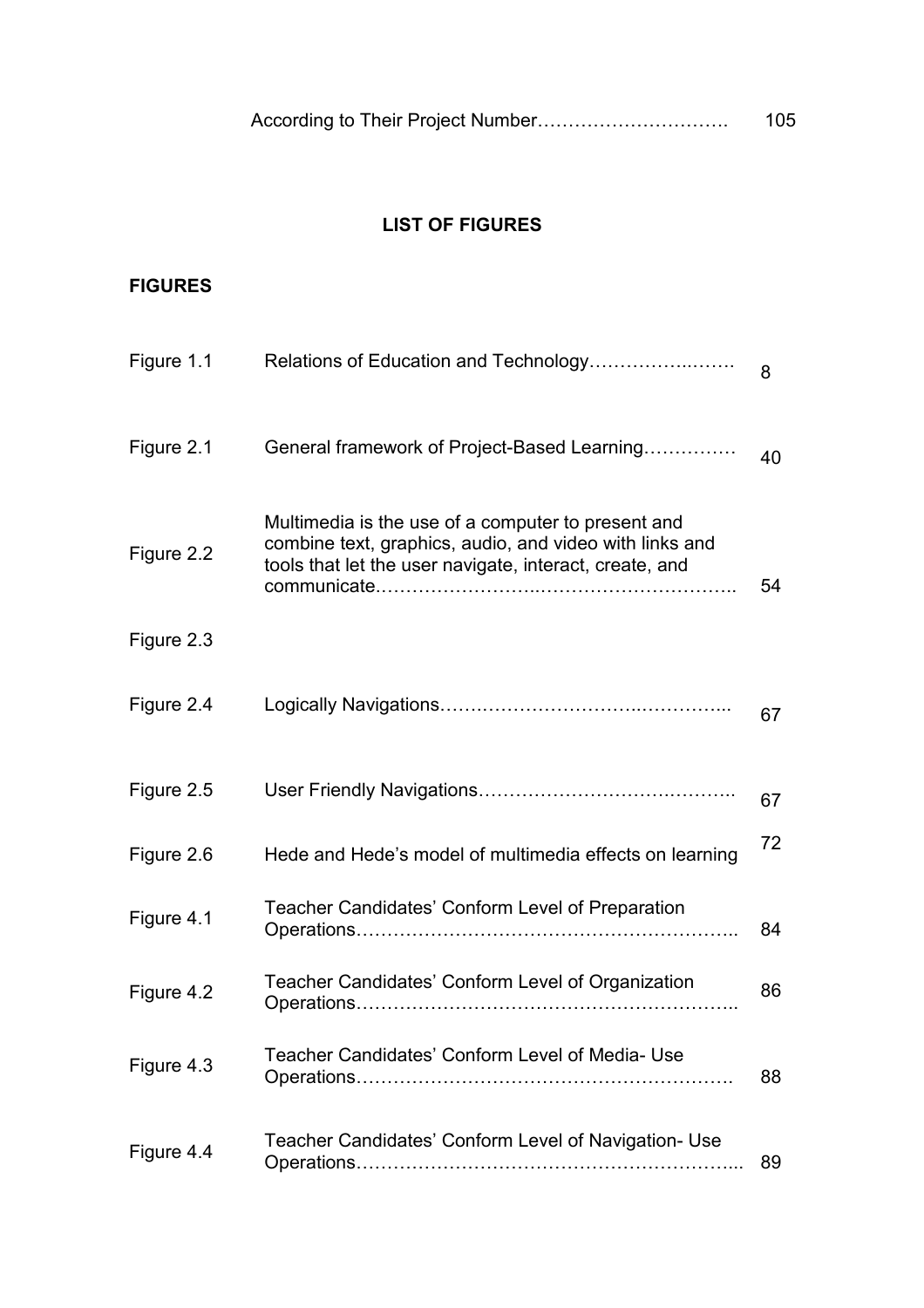| Figure 4.5 | Teacher Candidates' Conform Level of Appearance     | 92. |
|------------|-----------------------------------------------------|-----|
| Figure 4.6 | Teacher Candidates' Conform Level of Resource - Use | 94  |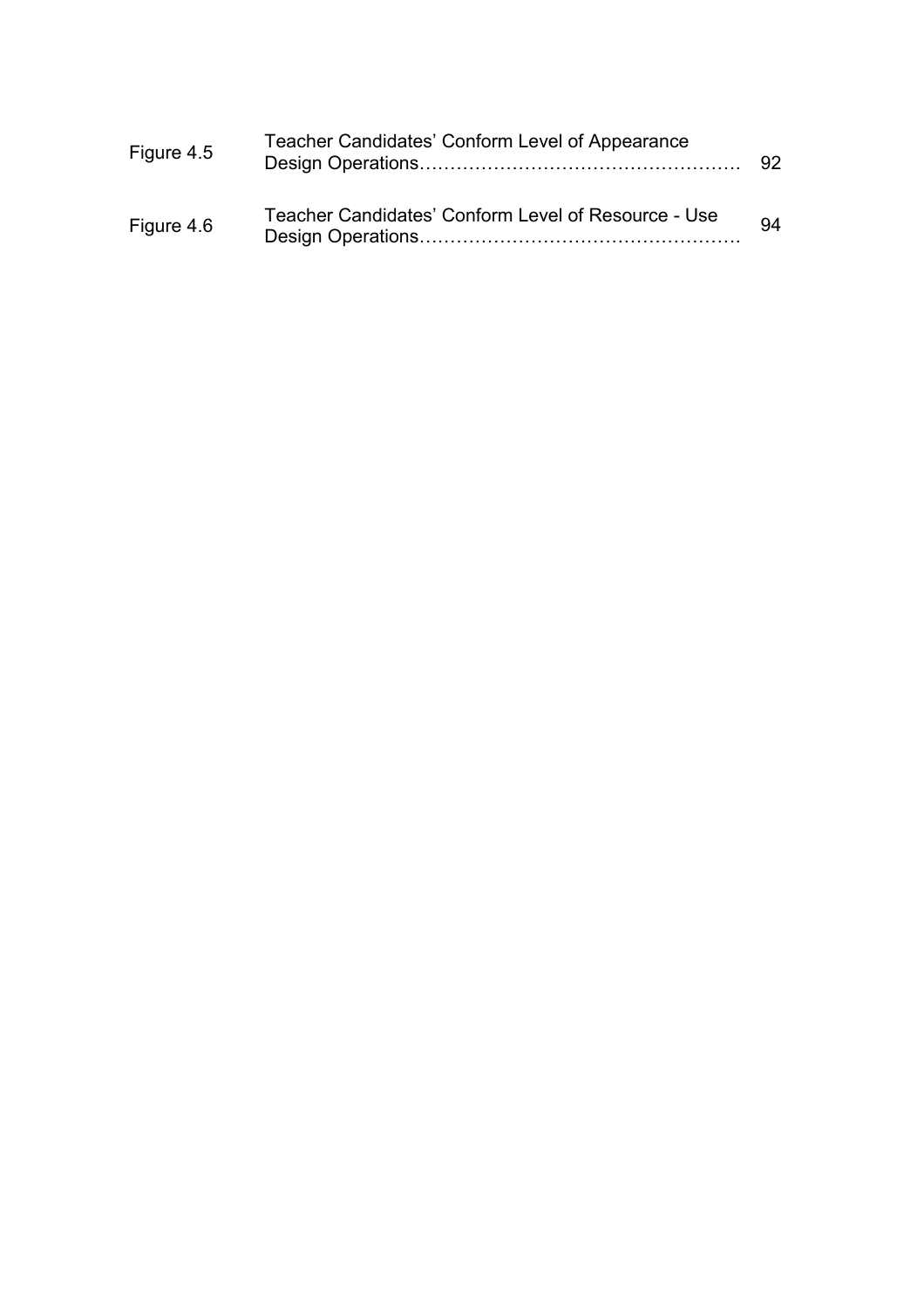### ABBREVIATIONS

AED: Academy for Educational Development CBT: Computer Based Training CD-ROM: Compact Disc Read-Only Memory CTGV: Cognition and Technology Group at Vanderbilt CTR: Computer Technology Research ELOB: Expeditionary Learning Outward Bound EMU: Eastern Mediterranean University ERIC: The Education Resources Information Center GUI: Graphical User Interface IEEE: The Institute of Electrical and Electronics Engineers, Inc IT: Information Technology M: Mean Mb: Megabyte MM: Multimedia NAS: National Academy of Sciences NEU: Near East University p: Significance p-value (2-tailed). PBL: Project Based Learning SD: Standard Deviation T.R.N.C: Turkish Republic of Northern Cyprus UK: United Kingdom US: United Stated WWW: World Wide Web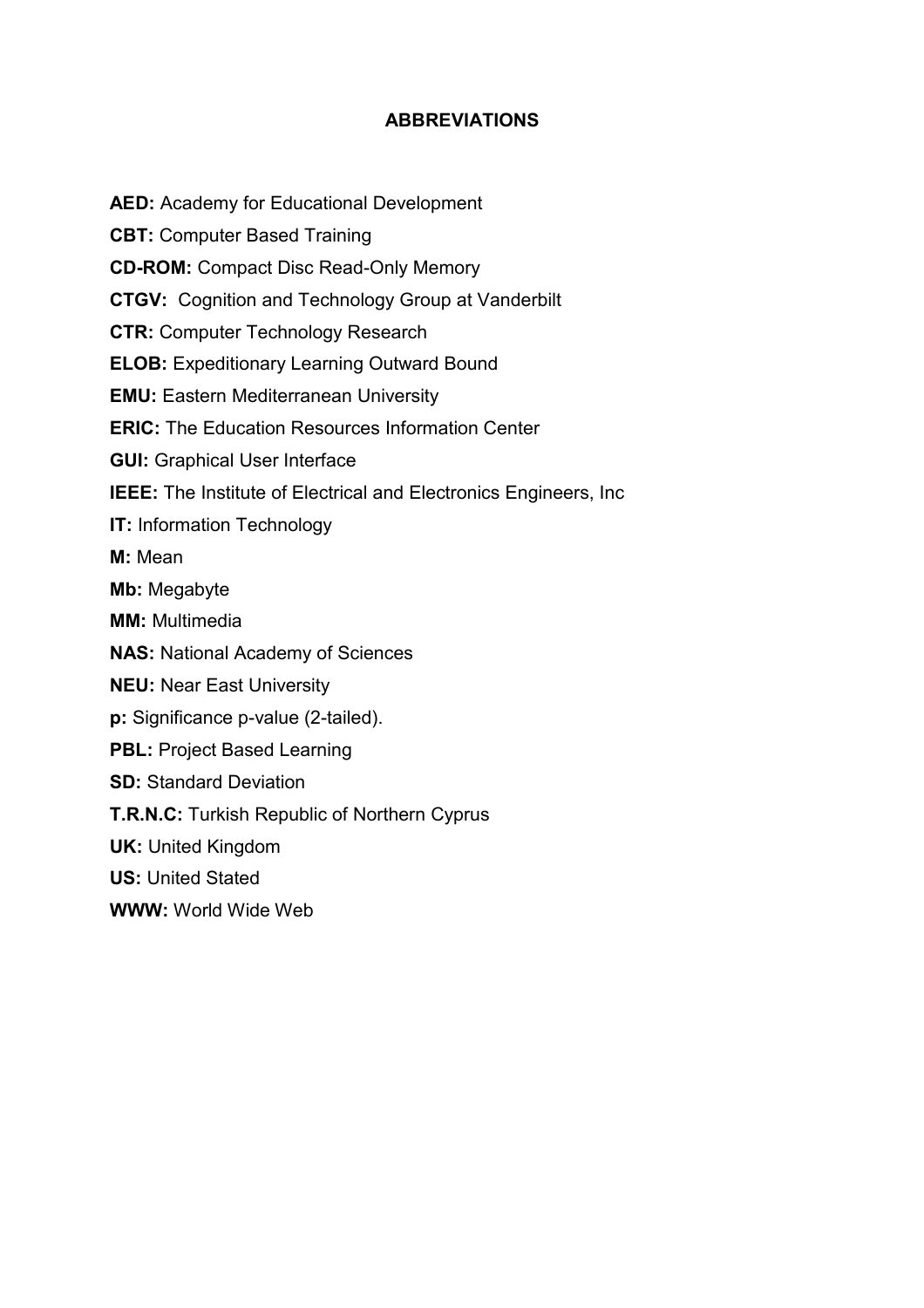# CHAPTER 1 **INTRODUCTION**

In this section, the research problem, the purpose of the study, the significance of the study, limitations, and the commonly used terms are described.

#### 1.1 The Problem

 Education is the key to the new world (Russell, 1930). The literature related to education embraces various definitions. John Dewey (1958) theorized that learning should not only prepare one for life, but should also be an integral part of life itself. Emile Durkheim (1963) argued that the main function of education is the transmission of society's norms and values in three mains areas; 1. Social Solidarity: For example, the teaching of history provides social continuity. 2. Social Rules: At school, we learn to co-operate with strangers and to be self-disciplined. 3. Division of Labor: Education teaches individual skills necessary for future occupations. This is the most important function in advanced industrial society with its complex division of labor.

 Education is a term often used to refer to formal education. However, the word's broader meaning covers a range of experiences, from formal learning to the building of understanding and knowledge through day-to-day experiences. Ultimately, all that we experience serves as a form of education.

 It is widely accepted that the process of education is lifelong. Studies have shown that the child educated by the experiences is exposed to in the womb even before it is born. Individuals receive informal education from a variety of sources. Family members, peers, books and mass media have a strong influence on the informal education of the individual (Afro Global Alliance, 2007).

 Learning can be defined as an experiential process resulting in a relatively sates, maturation, or innate response tendencies (Klein, 2002).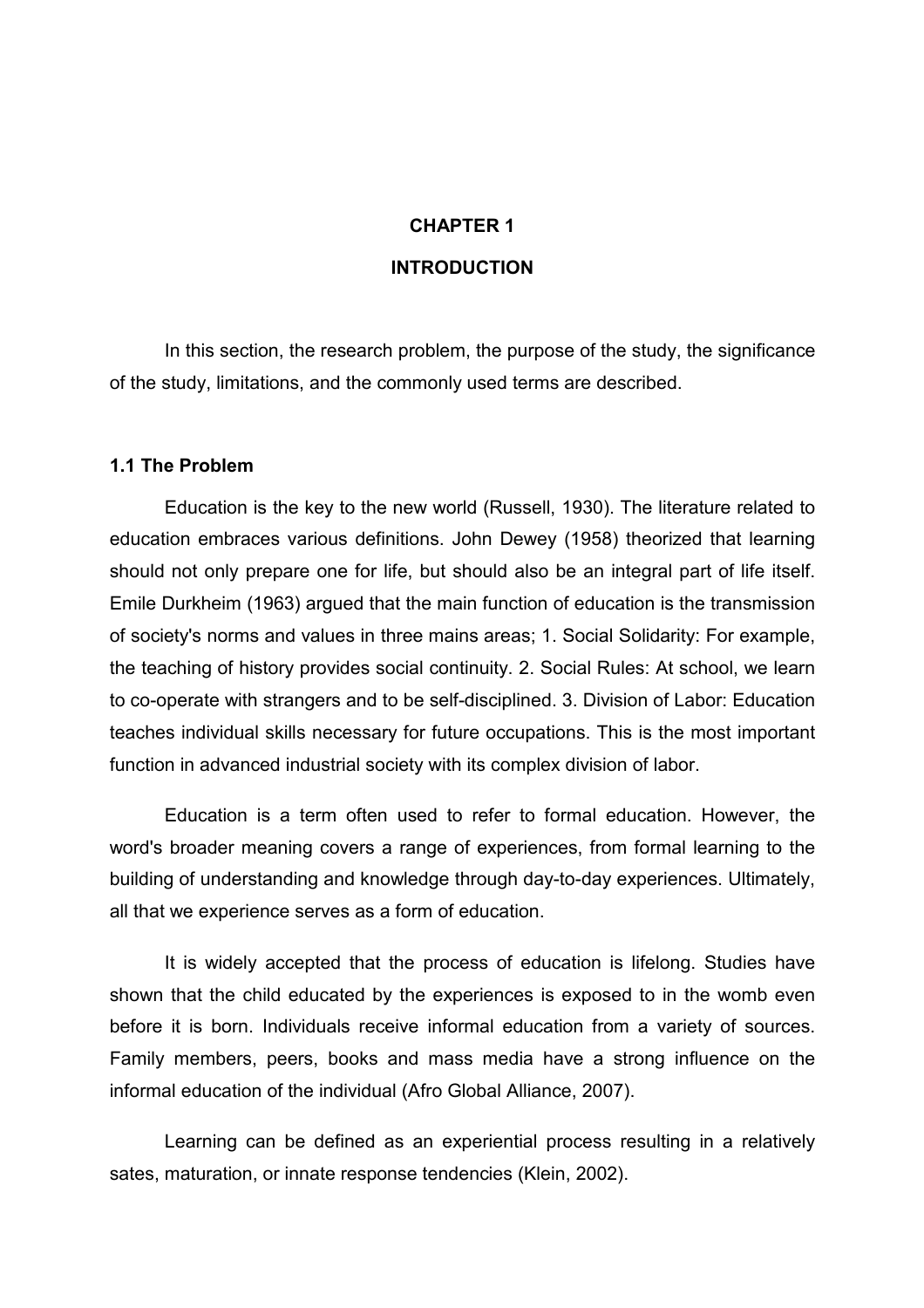The old-school model of passively learning facts and reciting them out of context is no longer sufficient to prepare students to survive in today's world. Solving highly complex problems requires that students have both fundamental skills (reading, writing, and math) and digital age skills (teamwork, problem solving, research gathering, time management, information synthesizing, utilizing high-tech tools). With this combination of skills students, become directors and managers of their learning process are guided and mentored by a skilled teacher (George Lucas Educational Foundation, 2002).

#### Changing Learning Expectations and Related Educational Initiatives.

 To support the need for changing learning expectations, the U. S. Department of Labor's Secretary's Commission on Achieving Necessary Skills (SCANS) (1991) recommended a set of skills needed by workers of the new century. The skills are which SCANS recommended:

- (a) Reason;
- (b) Think creatively;
- (c) Make decisions;
- (d) Solve problems;
- (e) Work in teams;
- (f) Work well with people of other cultures;
- (g) Understand, monitor, correct, design, and improve systems;
- (h) Select appropriate technology and apply it to specific tasks, and

 (i) Direct their own personal and professional growth through lifelong learning (Wolff, 2001).

 In 1996, the National Skills Standards Board (NSSB) was formed to determine national industry standards from which learners and employees would show competency in skill areas. One part of the vision of the NSSB was to encourage educational institutions to implement processes to ease the recording and acceptance of completed credits and assessment from one institution to another. A second part of the vision was to encourage educational institutions and business/industry partners to establish common competencies and common assessment tools. Another federal initiative sponsored by the U. S. Department of Labor, to address the changing needs of work, family, and community was The Workforce Investment Act of 1998. The Act recognized the need to provide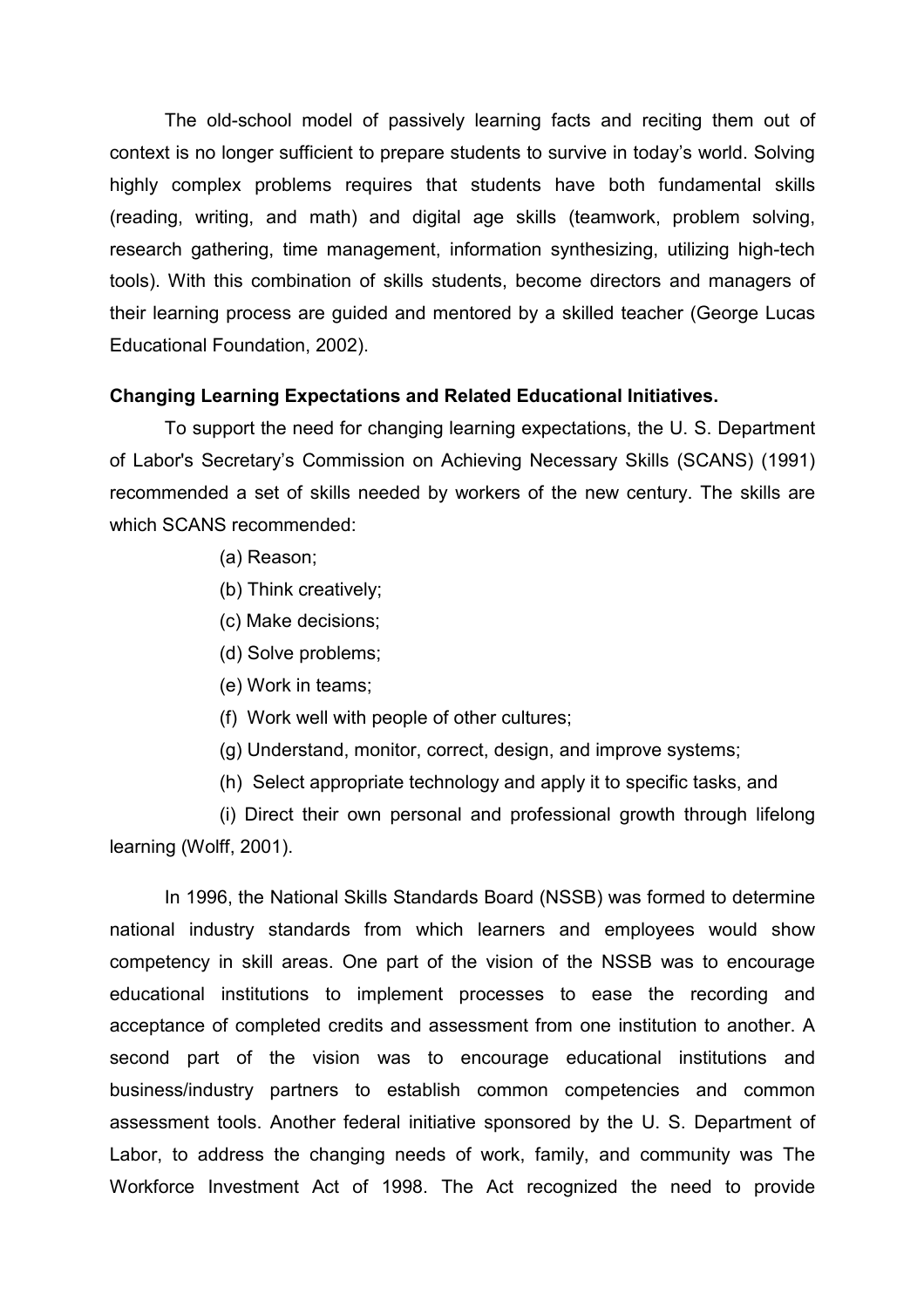necessary family and social service support systems for people while they developed their workforce skills. At the same time, other state and federal initiatives were established for identifying learning outcomes or expectations, for establishing new methods for assessment, and increasing accountability to legislators and taxpayers. According to the League for Innovation in the Community College (1999), the outcomes identified for 21st century learners included achievement of strong

(a) Communication skills;

(b) Computation skills that included the capability of reasoning, analyzing, and using numerical data;

(c) Community skills of citizenship, diversity and pluralism;

(c) Local, global, and environmental awareness;

(d) Critical thinking and problem solving skills;

(e) Information management skills;

(f) Interpersonal skills including teamwork, relationship management, conflict resolution, and workplace skills; and

(g) Personal skills that included management of change, learning to learn, and personal responsibility.

 In summary, the impact of moving from the industrial age through the technology age to the knowledge age spanned the boundaries of work, family, and community. The skills needed to effectively fulfill the roles and responsibilities in the three areas were far different from those needed for the industrial age.

 To fulfill the roles and responsibilities, youths and adults sought more active, relevant opportunities to learn the skills required to actively participate and contribute to their work, to their families, and to their communities. The new roles, responsibilities, and expectations of the learners indicate changing learning processes.

Changing Learning Processes. Dede (1993) described the changing learning processes that needed to prepare learners for the work place and in society. The different learning processes needed to change from "the more traditional classroombased, discipline-focused, learning-by-listening approaches" to "just-in-time, life- and work-focused, and learning-while-doing approaches" that were linked to everyday situations. The changing learning expectations needed for transformation in work,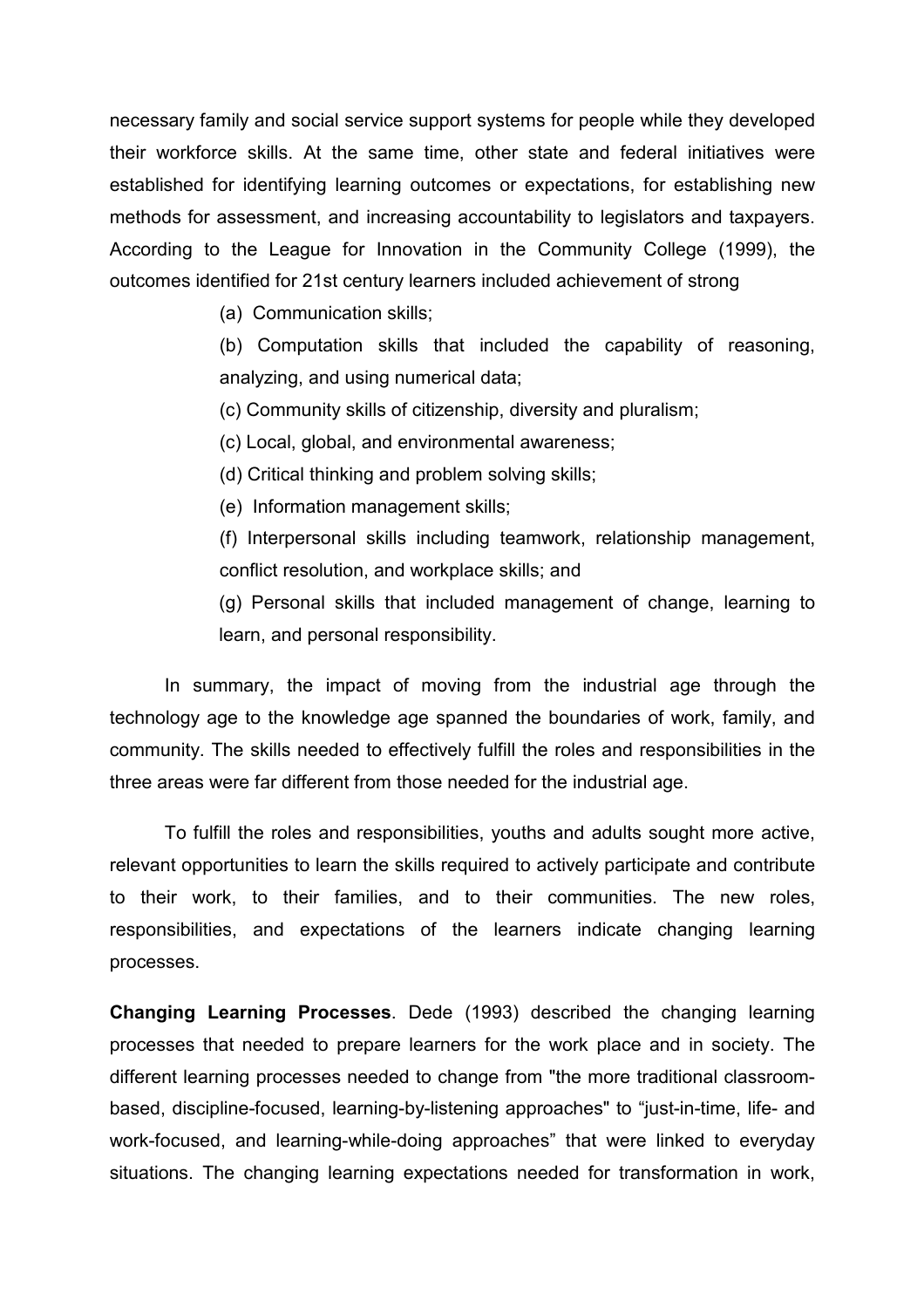family, and community roles and responsibilities required new, more active learning processes. According to Skolnikoff (1994) educational institutions needed to provide programs in which learners learned to think and become participants in the larger world. Collaborative, project-based learning teaches many of the above skills through the active process of designing, developing, and producing products in the forms of information, service, or goods. This learning process occurs through grouping learners into various sized groups depending upon what learning activity is taking place. Direct and guided instruction is often presented to larger groups of learners by a faculty member or teaching team. Exploration and discovery can occur with or without a faculty member and can happen individually, in small groups and teams, or within larger groups. Project work more often happens in teams and includes community and business members as resource people and advisors for the projects.

 The traditional methods of using lectures and written assignments have been ineffective in educating students about being finally literate. Students have not been motivated to learn by these methods, and, as a result, have done poorly on assessments (Kell, 2006).

 According to Fiske (1998), technology has the ability to incorporate the essential content of instruction, but also to move students to higher-order thinking and teach life-long learning skills.

 Teaching methods abound- some sound, some not so sound. If you have been teaching for many years, you have no doubt seen several new ways of teaching come into vogue. Some have taken hold; many have faded away; a few have become infamous. Joyce, Weil, & Calhoun (2003) describe no fewer than 20 ways to teach. Like different health remedies, the proponents of these teaching methods clamor for attention, and each urges teachers to include it in their repertoire of teaching approaches (Simkins, Cole, Tavalin, & Means ,2002).

 Information societies, people need to gain abilities beyond the fundamental skills like problem solving, collaborative working, learning how to think or being responsible or own learning. In this direction, learning-teaching process must be constructed according to these needs (Atmaca & Aslan, 2006).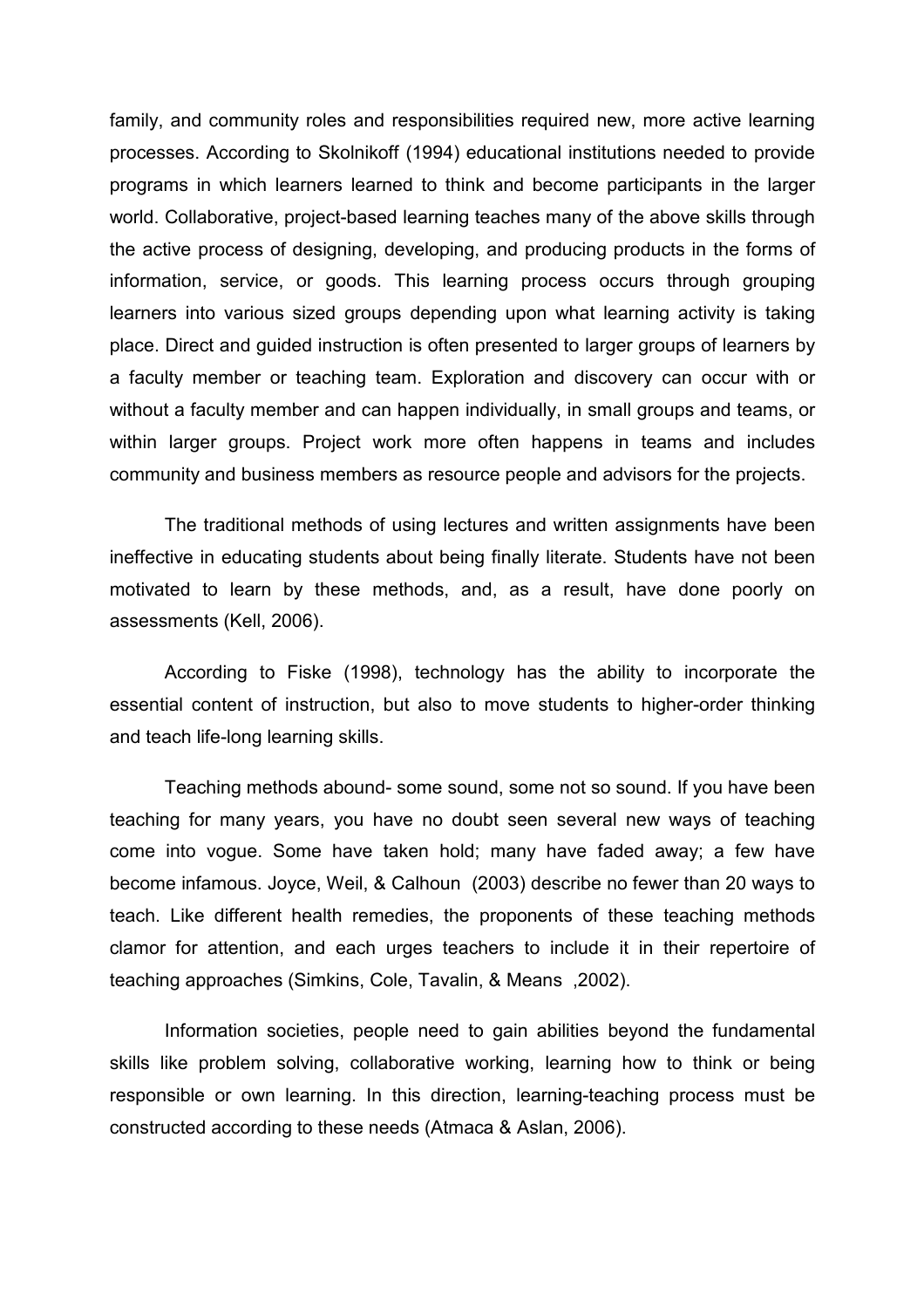Vygotsky's sociocultural constructivism asserts that knowledge is constructed through interactions in the social world. It abandons the traditional views, introduces a new range of theoretical departures, and values shared as opposed to individualist value investments (Gergen, 1994). In addition to the above, it provides with learning environments in which group discussion or social negotiation, inquiry, reciprocal teaching, humanistic education, computers, and hypermedia are utilized (Woolfolk, 2001). Then, it is indispensable that the socio-cultural aspects exposed in the classroom interfere with learning and lead to a new knowledge construction on how to deal with forthcoming issues. Critical thinking, problem-solving, development of metacognitive skills, and information processing seem to be the aspects that play a crucial role in such conceptual change.

 Project-based learning, deriving its theoretical underpinning from Dewey's educational philosophy (1907) and constructivist epistemological belief, organizes learning around a project.

 Project-based learning (PBL) is a model for classroom activity that shifts away from the classroom practices of short, isolated teacher-centered lessons and instead emphasizes learning activities that are long term, interdisciplinary, student-centered, and integrated with real world issues and practices. One immediate benefit of practicing project-based learning is the unique way that it can motivate students by engaging them in their own learning. Project-based learning provides opportunities for students to pursue their own interests and questions, make decisions about how they will find answers, and solve problems. In the classroom, Project-based learning provides many unique opportunities for teachers to build relationship with students. Share student work-which includes documentation of the learning process as well as the student's final projects with other teachers, parents, mentors, and the business community who all have a stake in the students' education (Office of education, 2001).

 Project-based learning is curriculum fueled and standards based. Projectbased learning addresses the required content standards. With project-based learning, the inquiry process starts with a guiding question and lends itself to collaborative projects that integrate various subjects within the curriculum. Questions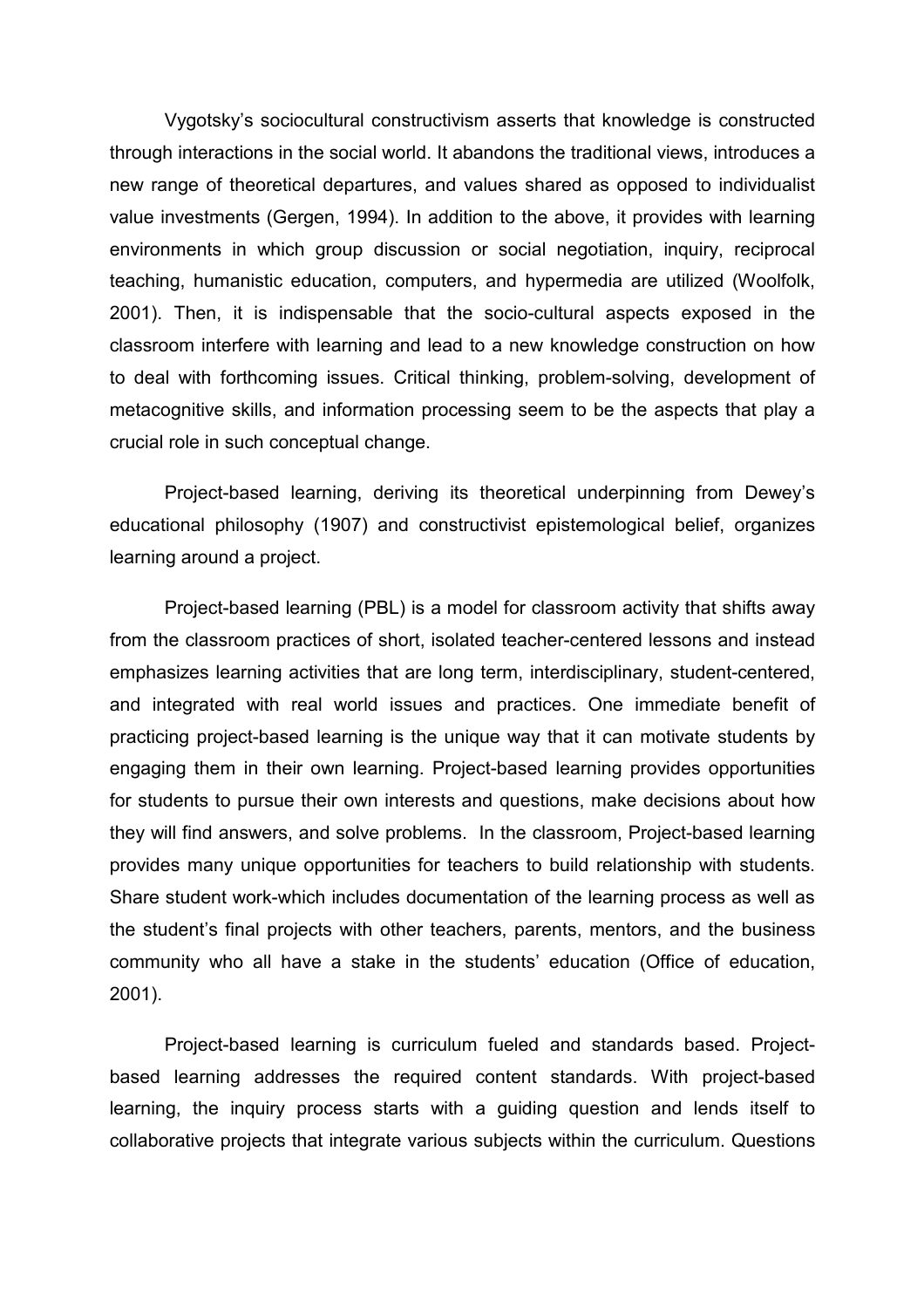asked direct students to encounter the major elements and principles of a discipline (George Lucas Educational Foundation, 2002).

 Teachers need to know how to formulate guiding questions for students, help provide resources and community members who can relate the project to real-world issues and problems, encourage students to work productively in small groups and independently, and use appropriate assessment tools. In addition, staff meeting and project-planning time need to be allocate so teachers can share ideas and discuss problems. Teachers are much more enthusiastic about implementing new strategies when they have the backing of the administration (Railsback, 2002).

 Many researchers (Beal, 1995; Liu, 1998) believe that, used project based multimedia learning; hypermedia development can help students construct knowledge, develop higher order thinking skills and, possibly, promote problemsolving skills.

 Project-based learning is an old and respected educational method. The use of multimedia is a dynamic new form of communication. The merging of project-based learning and multimedia represents a powerful teaching strategy that we call "projectbased multimedia learning." Definition of PBML, it is best to start with some definitions. By project-based learning, we mean a teaching method in which students acquire new knowledge and skills in the course of designing, planning and producing some product or performance. By multimedia, we mean the integration of media objects such as text, graphics, video, animation, and sound to represent and convey information. Project- based multimedia learning is a method of teaching in which students acquire new knowledge and skills in the course of designing, planning, and producing a multimedia product (Simkins, Cole, Tavalin, & Means, 2002). Technology can play an important role in facilitating project-based learning by enhancing students' interest and supporting information gathering and presentation (Blumenfeld, Soloway, Marx, Krajcik, Guzdial, & Palinscar, 1991).

Attention to the preparation of literacy teachers for use of computer technology in the classroom gained momentum in the early 1980's. The major text books for use in the mid-and late 1980's. The field of computer technology is notoriously fastchanging, and it might be expected that ideas and materials presented and discussed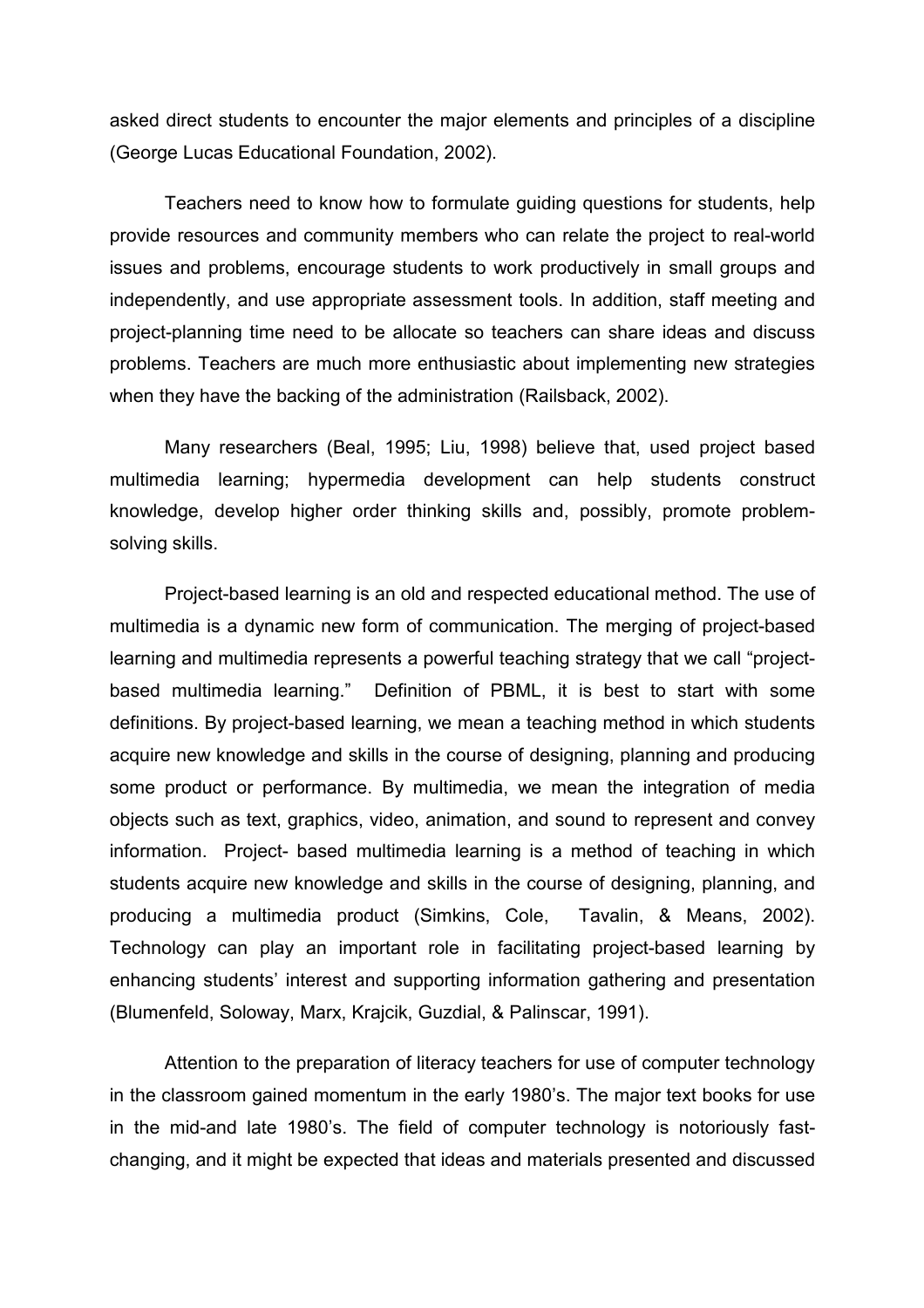five to ten years ago might be outdated and in need of reconsideration. Major changes brought about in the middle 1990's, which most dramatically affect literacy education, include following (Balajthy, 1996):

- a) Decline interest in direct instructional software
- b) Development and popularization of the "electronic book"
- c) Increased memory capabilities of computers
- d) Integrated multimedia packages based on CD-ROM and/or video disc technologies
- e) Vastly increase availability of computers in homes.

Alkan (1997), argues that related to the use of new technologies in the field of education are required to determine how teachers can update themselves for the new developments in education especially in the preparation of educational tools and new teaching methods and processes. In parallel with the developments in the information technologies, the knowledge has now become unlimited in the global world. In addition, the changes in the social, cultural and economic fields, high speed, security, multi-user capabilities, and similar attributes have caused the computers to become

an inseparable part of the everyday life. See figure 1.1. (Cavus, 2007).

\* Educational \* Economic

\* Cultural

### EDUCATION

#### **TECHNOLOGY**

\* Education Technology \* Technic Education \* General Education

The literature related to the educational technology embraces various definitions of the concept of educational technology, which are

Figure 1.1: Relations of Education and Technology (Alkan,1997)

sometimes difficult to associate with each other. Similarly, epistemological concerns lying based on definitions also vary. It is impossible to reach a proper and satisfactory definition through gathering all perception styles fostered within a century. Such efforts often disregard the conditions that foster each perception, and the uniqueness of these styles. It is crucial to have a certain internal consistency in such efforts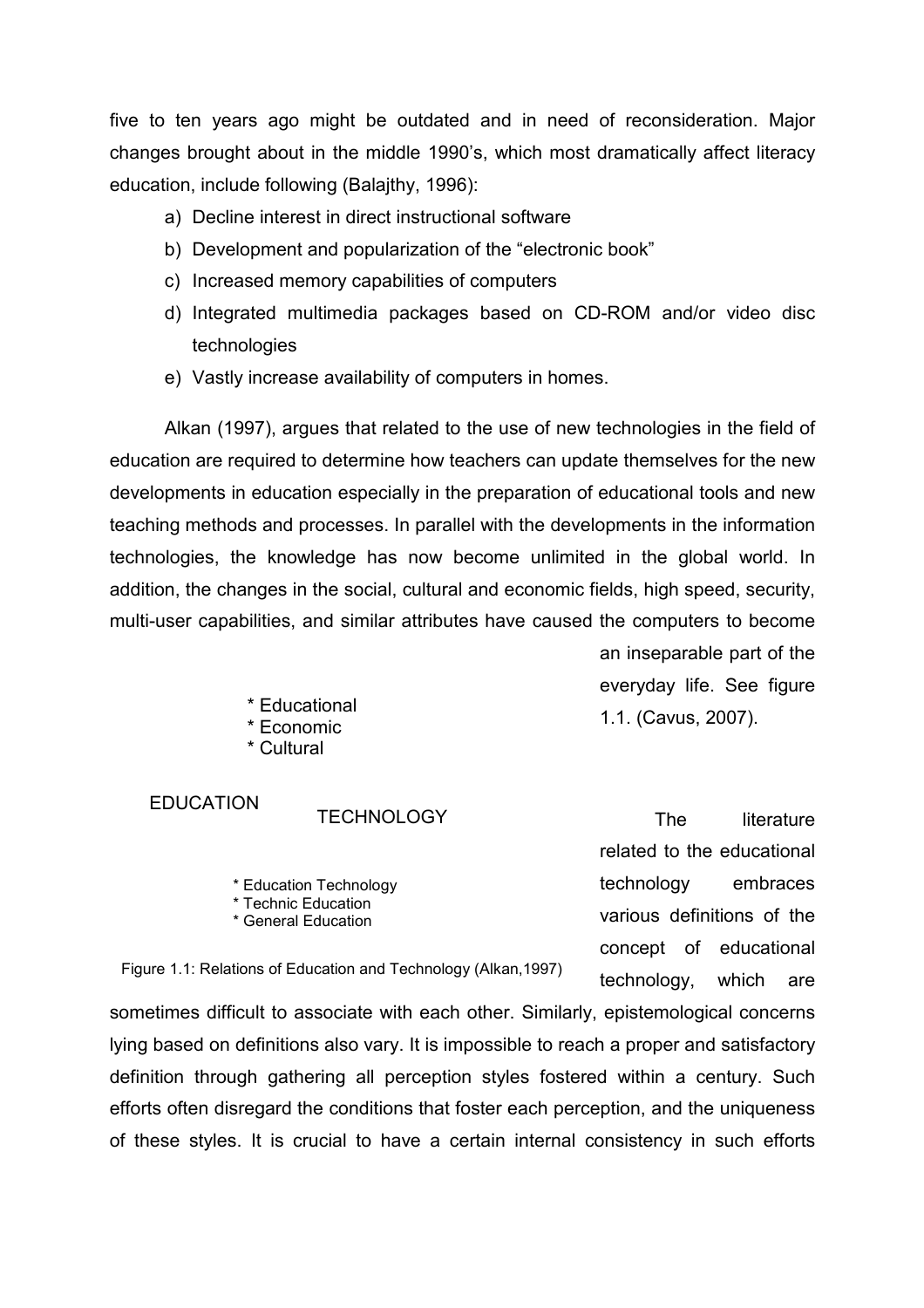towards unifying different perception styles, which have a philosophical unity in themselves.

Responses given to the question "what is educational technology" have changed significantly within time (Seels & Richey, 1994). A chronological review of these definitions is important in the sense of revealing the perception styles that are parallel to the understandings we have had at a certain point of time.

The literature review has shown that what was understood from the concept of educational technology until that time was mostly related to the concepts of tools, materials and messages. Many people who focused their studies on details of teaching-learning processes pointed out that there were many more things to be developed in education. This led to a more comprehensive interpretation as "the technology of education", which was far beyond the concept of "technology in education". This interpretation caused a shift in the focus to a system consisting of everything, which is supposed to be effective in learning and instruction, including hardware and software of educational technology (Percival & Ellington, 1988).

In recent periods, functions and methodology of educational technology have been changed by the constructivism, which is based on both cognitive psychology and interpretative philosophy. Constructivist educational paradigm has caused perceptions related to the educational technology to focus on learning, student, and learning environment. It may be claimed that this approach has led to a narrow-down in the scope of perceptions of educational technology, but also to a deepening and flexibility in applications. Educational technology is a field that develops rapidly. Within rapid development process, findings related to the issue of associating the field of educational technology with specific subject areas in international area can provide various perspectives to those who are performing their careers in the field of educational technology (Simsek, 2005).

 The information technologies increase the versatility and value of projectbased learning as a curriculum tool. Technology can help create a rich environment for individuals and teams to carry out in-depth projects that draw on multimedia and information resources from throughout the world. (Bielefeldt, Moursund, Underwood, 1997).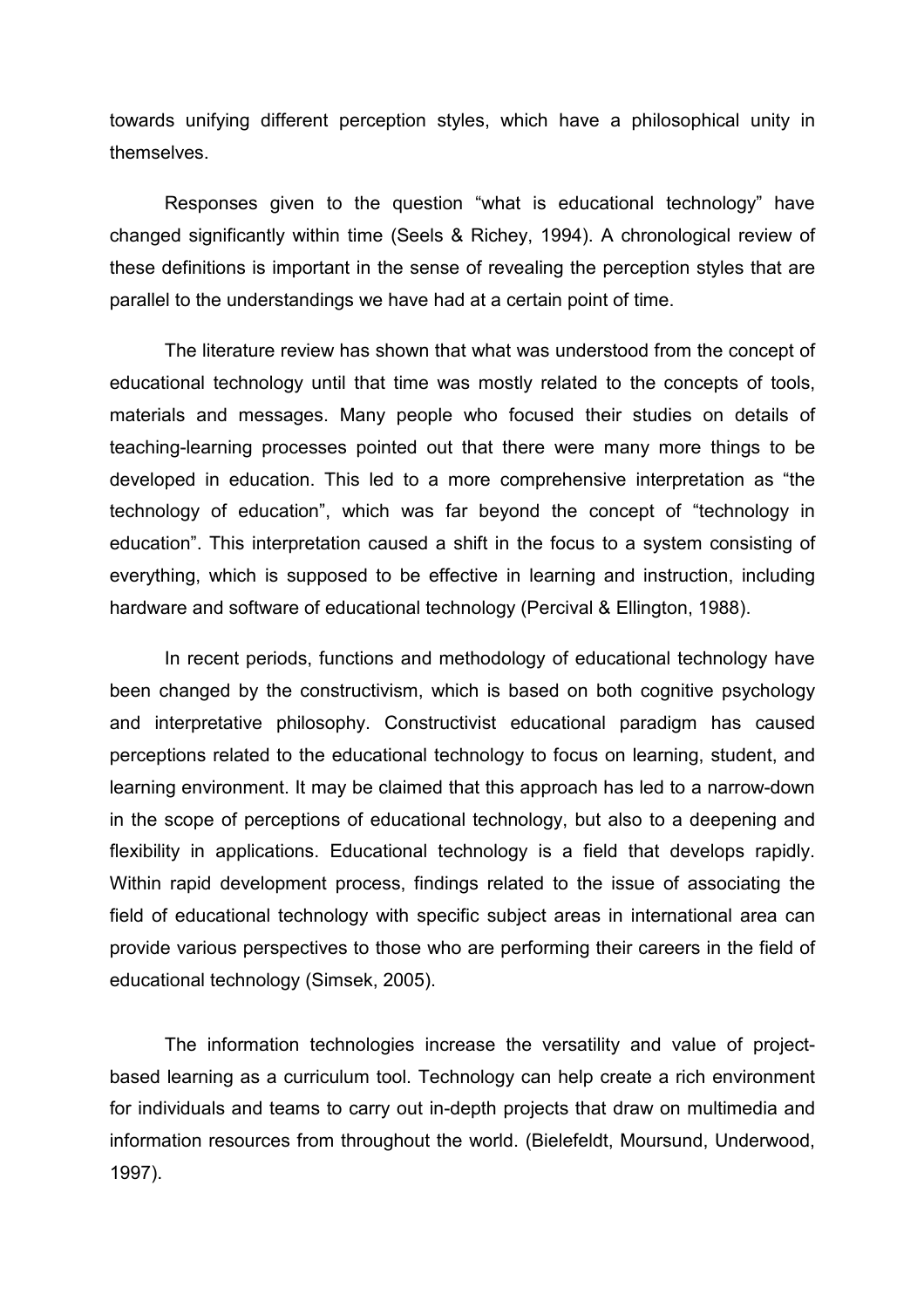Students increase their knowledge and skill in making use of information technology to carry out the work in a project. A project may include a specific goal of students acquiring new knowledge and skills in information technology (Moursund, 1999).

 As articulated by Brown, Collins, and Duguid (1989), skills and knowledge too often taught out of context, as ends in and of themselves. To overcome this, teachers are using multimedia to bring into the classroom real-life examples of situations that provide the contextual framework so important for learning. Brown (1989) calls this use of multimedia situated learning. Multimedia gives teachers instant access to thousands of slides, videos, sound tracks, and lesson plans. These materials can be call up instantly, either for classroom use or as a networked resource for student exploration, discovery, reflection, and cooperative learning. Among educational researchers, the capability to demonstrate vividly and convincingly the real-world applicability of knowledge has become known as anchored instruction (Cognition and Technology Group at Vanderbilt, 1990). Engaging students in hypermedia/multimedia design is one type of project-based learning which has shown some encouraging results in promoting higher order thinking skills (Liu & Pedersen, 1997).

 Multimedia is highly effective. As research and publishing company Computer Technology Research (CTR) Corporation reports, people retain only 20% of what they see and 30% what they hear. However, they remember 50% of what they see and hear, and as much as 80% of what they see, hear and do simultaneously. That is why multimedia provides such a powerful tool for teaching and learning. According to the traditional definition of instructional design (Reigeluth, 1983; 1999), the teacher uses instructional methods and media that are best suited to bring about changes in students' knowledge and skills. Authoring tools such as Movie Maker and Photo Story free to purchasers of Windows XP (Microsoft Corporation, 2006) can be used to design your own multimedia in science, mathematics, music, language arts, social studies, and other subjects in the curriculum. The traditional definition however, excludes the student from the design process. Hannafin and Hill (2007) introduced the term constructional design to mean a learning environment that enables and supports a student by engaging them in design and invention tasks where knowledge-building tools are provided but concepts are not explicitly taught. Students take an active role in the design of their own educational materials (Mann, 2006).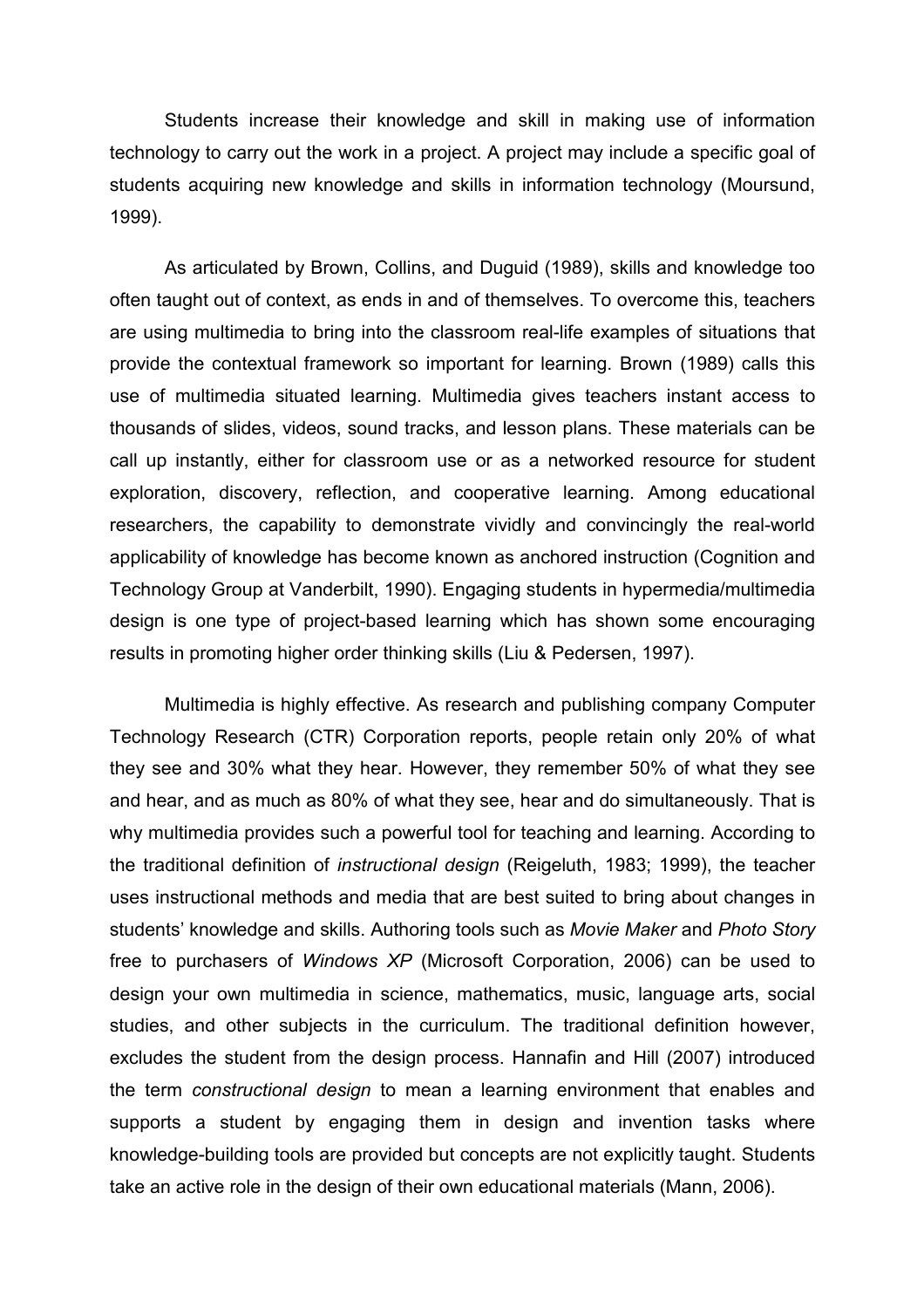As technology has progressed, speechmakers, teachers, and others who regularly present information to audiences have moved quickly from photographic slide projection to overhead projection, and to the current presentation medium of choice: Microsoft PowerPoint. Each of these technologies aids a presenter in displaying visual information, in an attempt to make the details of a presentation more understandable to the audience (Evnin, 2006). Multimedia software can be used in the Project Based Learning to create images, animations, sound clips, video, and interactive elements. There is wide spectrum of multimedia software products that range from simple to highly complex. These include programs such as PowerPoint, Authorware, Macromedia Capitative, QuickTime Pro, and Macromedia Flash. PowerPoint is one of the most widely used computer applications in the world. Over the years, Microsoft has conducted considerable research on how to improve the user interface (Hofstetter, 2001). With this program, users can prepare professional presentations easily. Users can use template easily. Users can select animations, photographs about their topics in archive (See Appendix A).

 In an article from Milken Family Foundation (1999), is described that in the past few years the pre-service teacher education programs have made substantial progress in preparing future teachers in information technology. In a survey, titled "Information Technology in Teacher Education" asked faculty members about the extent to which future teachers were being exposed to technology in their classes, field experience and curriculum materials. The majority of faculty-members revealed that they do not, in fact, practice or model effective technology use in their classrooms. Zhang's (2002) study showed that in multimedia classrooms and traditional classroom, female students and male students had positive general perceptions of multimedia classrooms.

#### 1.2 The Purpose of the Study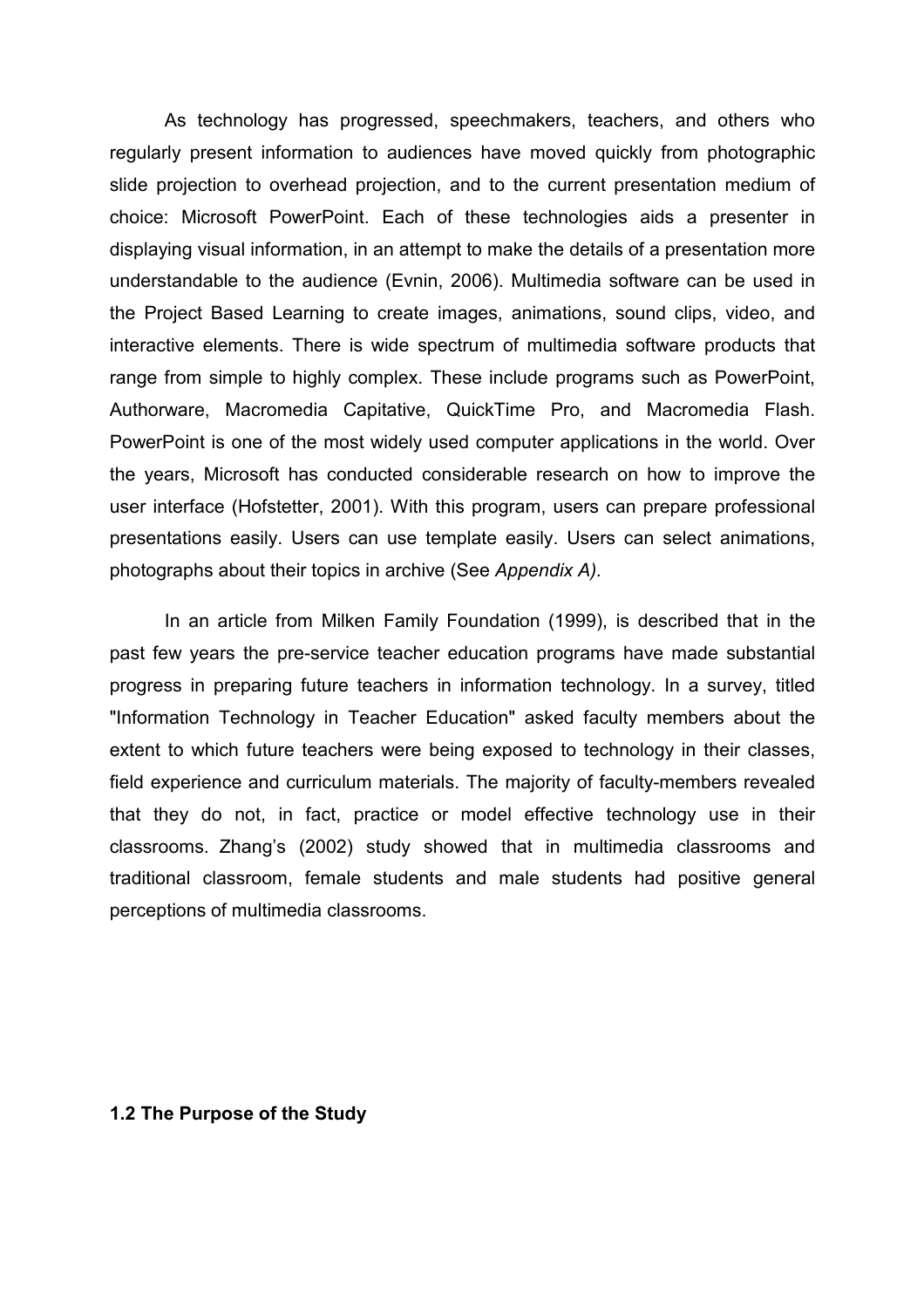The aim of this research was to evaluate the instructional multimedia materials that teacher candidates improved in Project Based Learning. More specifically, this study seeks to find answers for the following research questions:

- 1. What are personal characteristics of teacher candidates?
- 2. How often did teacher candidates benefit from "Preparation", "Organization", "Media-use", "Navigation Tools", "Appearance Design" and "Resource-use" operations of Project Based Learning when they are developing instructional multimedia materials?
- 3. Are there any significance differences between teacher candidates according to their genders, branches and number of projects?

 In the summary, this study support that using the challenge of studentgenerated instructional multimedia materials that would teach "future" students about key theories, would encourage learners to think carefully about the design of their instructional multimedia material and to improve a more active level of learning with Project Based Learning.

### 1.3 Significance of the Study

Project Based Learning is becoming more important in today's knowledge era. The teacher candidates are study dependable and creatively who study on Project Based Learning. Teacher candidates can create instructional multimedia materials for the future with Project Based Learning. In these, respect obtained data with this study, especially;

- 1. It is hoped that the result of this research will be a guide to instructors, researchers and teacher candidates who will improve instructional multimedia materials in Project Based Learning.
- 2. It is believed that teacher candidates' scientific thinking and studying skills will be developed with these results.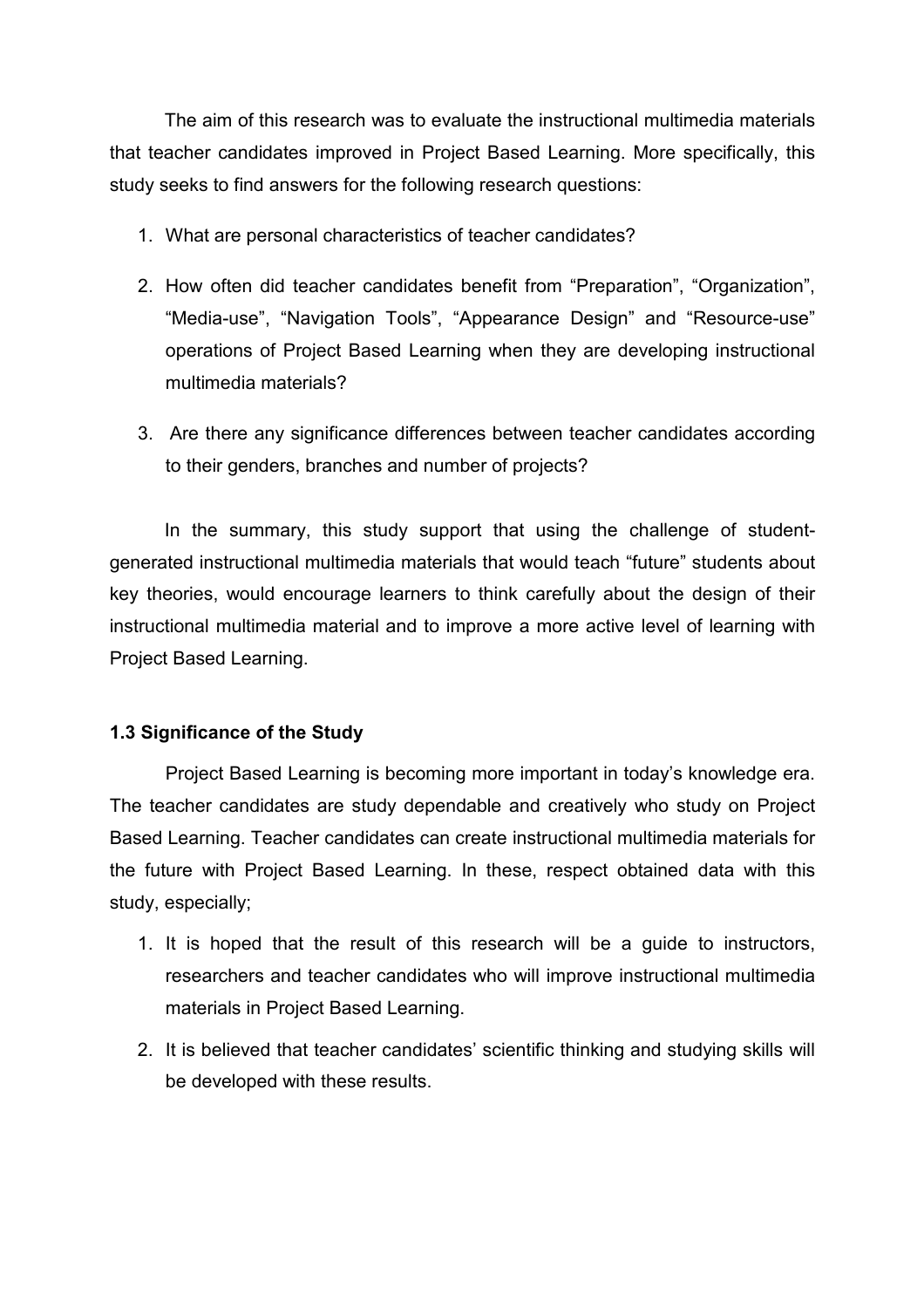3. It is believed that the results of this research will bring a new approach to creating instructional multimedia materials with Project Based Learning at the universities.

### 1.4 Limitations of this Study

This research has been carried out with the following limitations:

- 1. The research coverage is limited to the teacher candidates' appropriateness for creating instructional materials as multimedia on project based learning
- 2. The research is limited to the general survey model
- 3. The research is limited to the studies carried out at the Near East University, and with the students who enrolled in the course "Instructional Technologies and Materials Development" at the beginning of the 2006–2007 academic year
- 4. The research took part in the 2006- 2007 academic year.

#### 1.5 Definition of Terms

Instructional Multimedia Materials: Instructional multimedia materials are programs that allow students to learn subjects, practice using subject already known and program can evaluate student' knowledge.

Prepare Process: Preparation activities before start to project.

Organization Process: The act of organizing project content or time of project process.

Media – Use: Materials which designer used for instructional multimedia material. Ex: animations, photos, music etc.

Navigation – Use: The means by which a user can click page to page on corse software.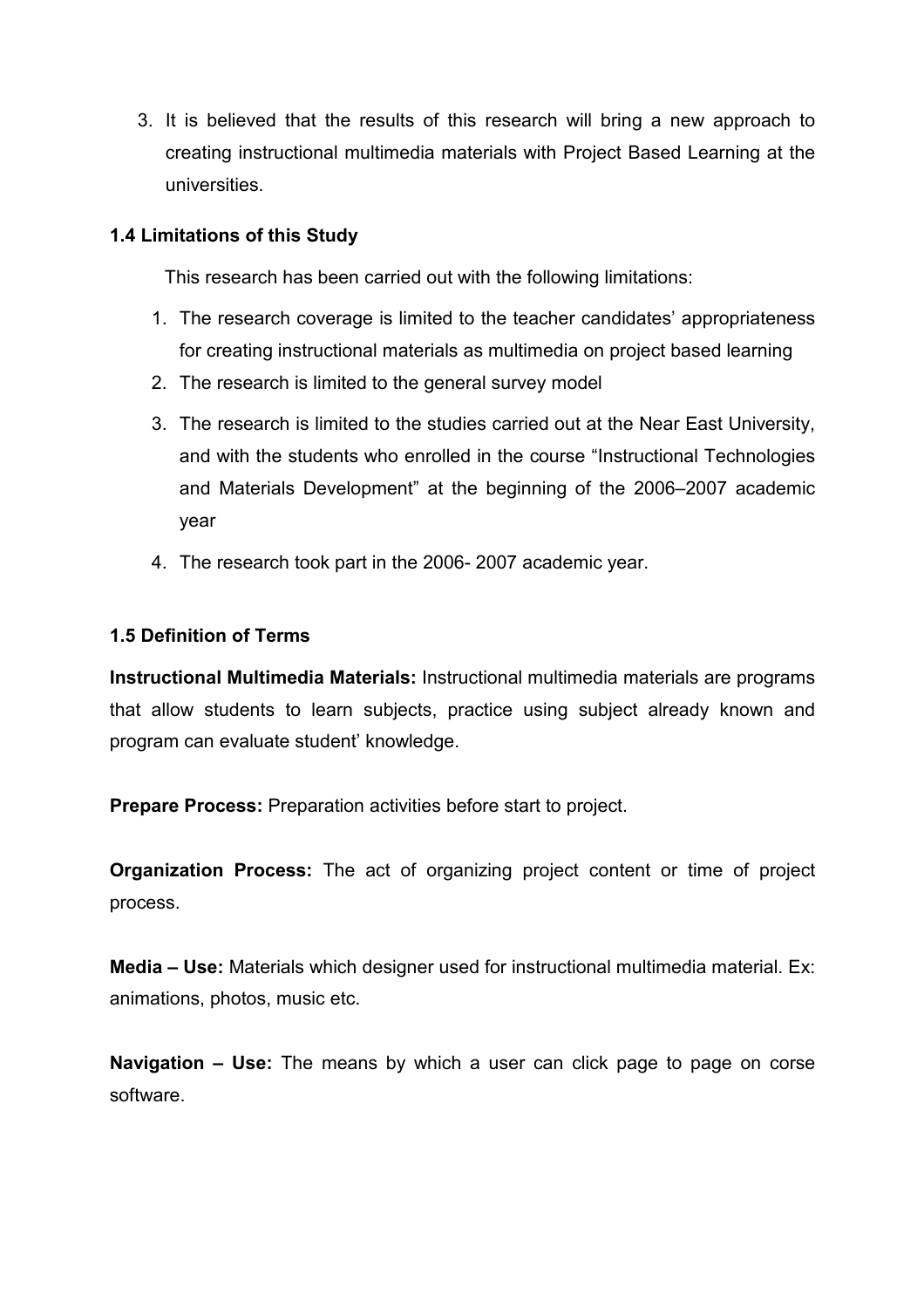Appearance Design: The means appearance design of project. How is project seen?

Resource - Use: How materials used in the project. Ex: ethically, accordance with copyright.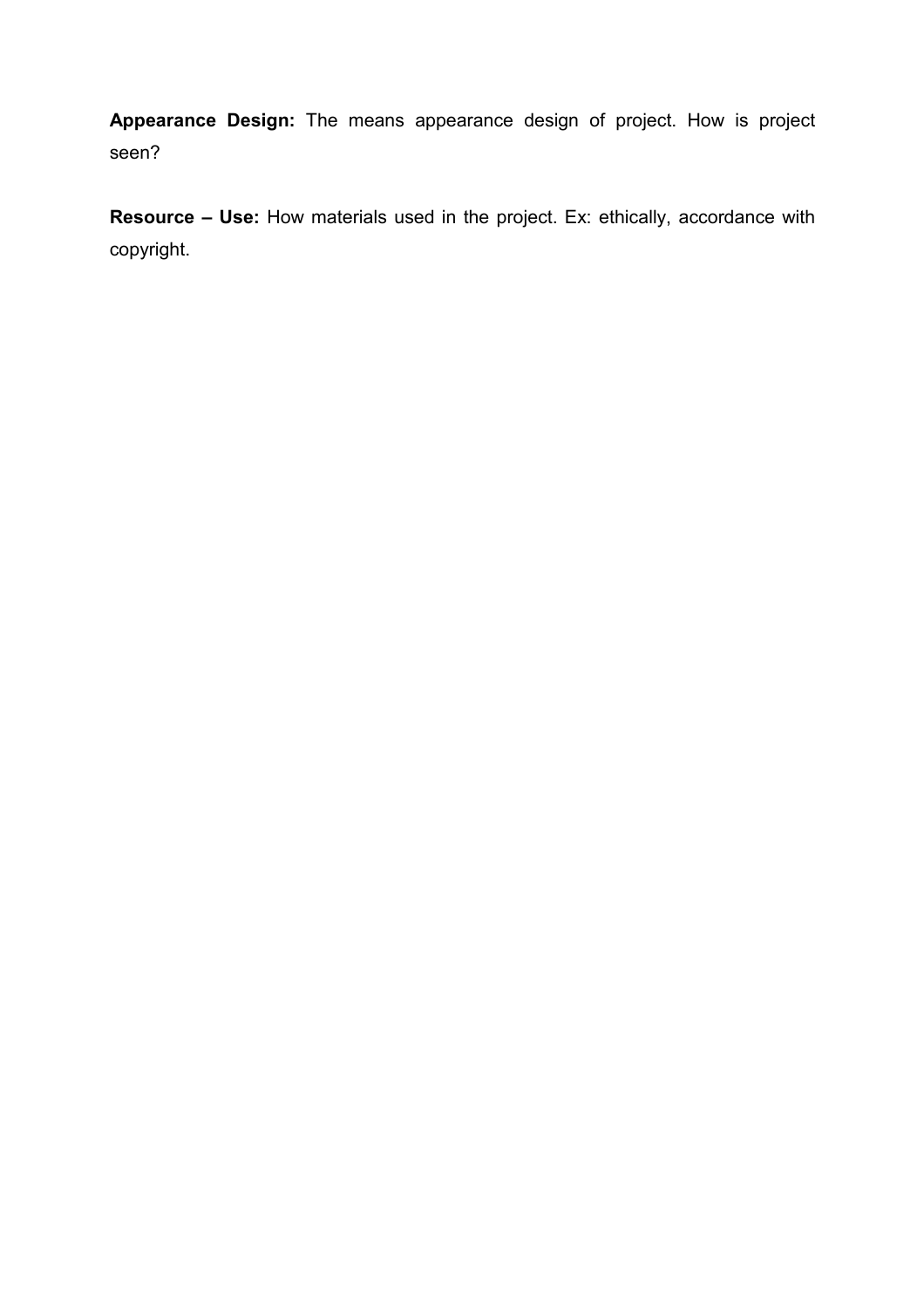#### REVIEW OF LITERATURE AND THEORETICAL FRAMEWORK

#### 2.1 REVIEW OF LITERATURE

 This section, examines the theoretical perspectives and researches related to a teaching and learning model popularly referred to as "Project-Based Learning" (PBL).

 Recently, numerous research papers on project-based learning have published showing the benefits of this learning paradigm for learners and teacher as well. A growing body of academic research supports the use of Project Based Learning.

 Lehrer, Erickson, and Connell conducted a study in which ninth-graders created hypermedia presentations on American history for other students. They found that students' time on-task increased significantly over the course of successive design projects. In addition, the study showed that the design process helped students to internalize various design skills. Students reported increases in mental effort and involvement, interest, planning, collaboration and individualization. Supporting their findings, Beichner (1994) found in his study that junior high school students were highly motivated and often spent extra time when working on producing a multimedia program. Spoehr's study (1994) showed that designing hypermedia programs could help students develop more complex knowledge representations and assist the development for their thinking skills.

 A teacher in Washington State who has used project-based instruction in his math and science classes reports that many students who often struggle in most academic settings find meaning and justification for learning by working on projects (Nadelson, 2000). The teacher also notes that by facilitating learning of content knowledge as well as reasoning and problem-solving abilities, project-based instruction can help students prepare for state assessments and meet state standards.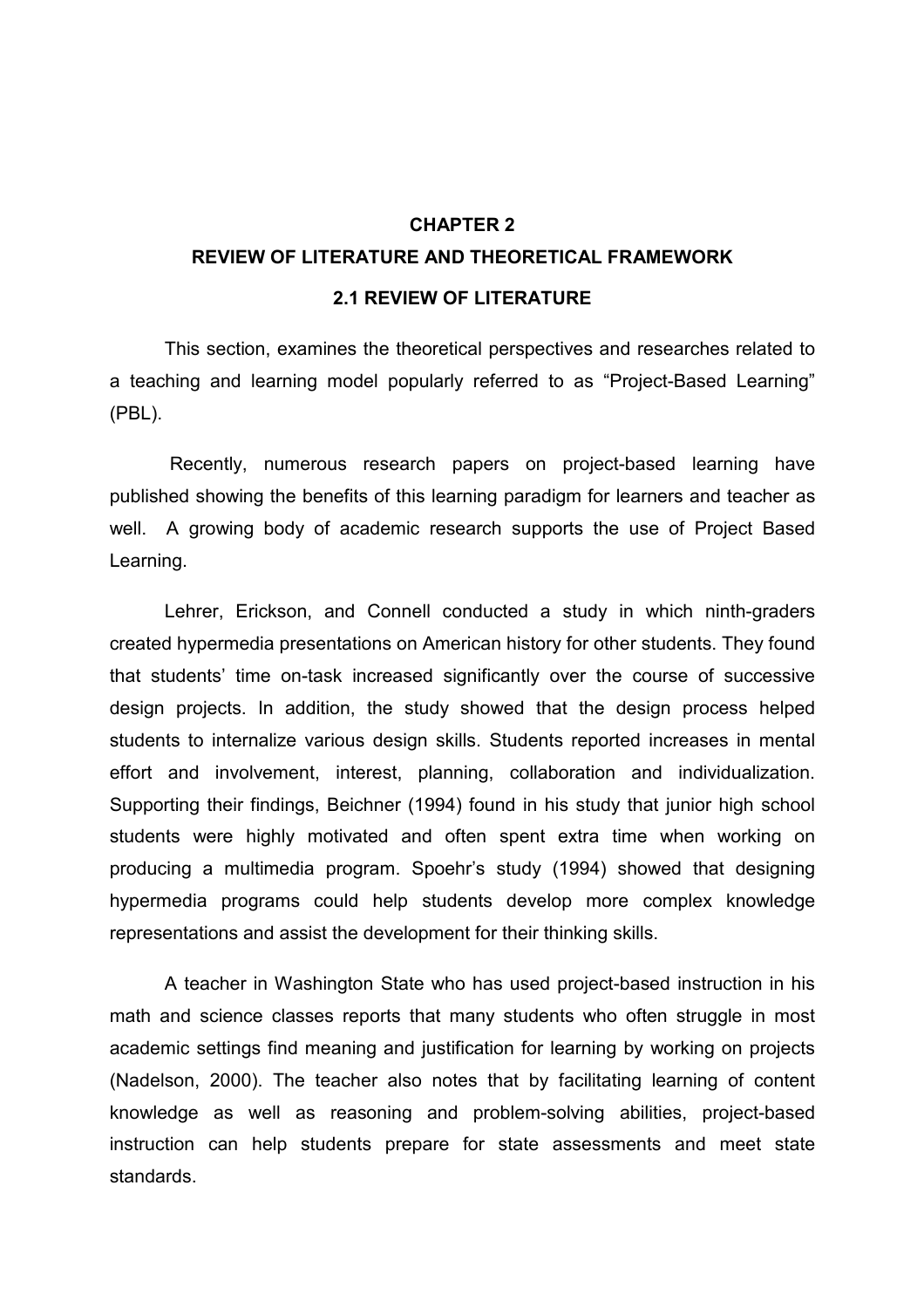In a study reported by Barron (Barron et al., 1998), learners worked for five weeks on a combination of problem-solving and project-based learning activities focused on teaching learners how basic principles of geometry relate to architecture and design. The problem solving component involved helping to design a playground in a simulated computer aided environment. The project-based component involved designing a playhouse that would built for a local community center. Following experience with the simulated problem, learners were asked to create two- and threedimensional representations of a playhouse of their own design and then to explain features of each in a public presentation to an audience of experts.

 Ching et al. (1998) investigated mixed teams of girls and boys (10-12 years old) during a three-months computer project, in which the students simultaneously learned new information and designed a relevant product (a multimedia encyclopaedia) reflecting their knowledge. The focus was not so much on programming as such, but on the status of girls in these mixed gender teams. From the students' perspective high-status activities were programming and graphic art, Internet research, leading a software demo and consulting (helping others). In the beginning of the project, "low-status" activities such as reporting on group progress and resolving interpersonal problems of the group were assumed by the girls. Boys started contributing on this level only when group meetings were introduced. While most boys worked on individual stations, calling one another for help, girls preferred to work collaboratively, giving programming advice by glancing over to another's screen. The most discouraging finding for Ching et al. was that the girls at the end of the project "had not expanded their planning repertoire to include more bottom-up strategies" and boys "developed a more flexible view than the girls of what it takes to plan and manage a project" (p. 75).

 The Center for Children and Technology at the Education Development Center, Inc., monitored a two-year technology was used to support project-based learning, eighth graders in Union City, New Jersey, scored 27 percentage points higher than students from other urban and special needs school districts on statewide tests in reading, math, and writing achievement. The study also found a decrease in absenteeism and an increase in students transferring to the school. Four years earlier, the state had been considering a takeover because Union City failed in 40 of 52 indicators of school effectiveness.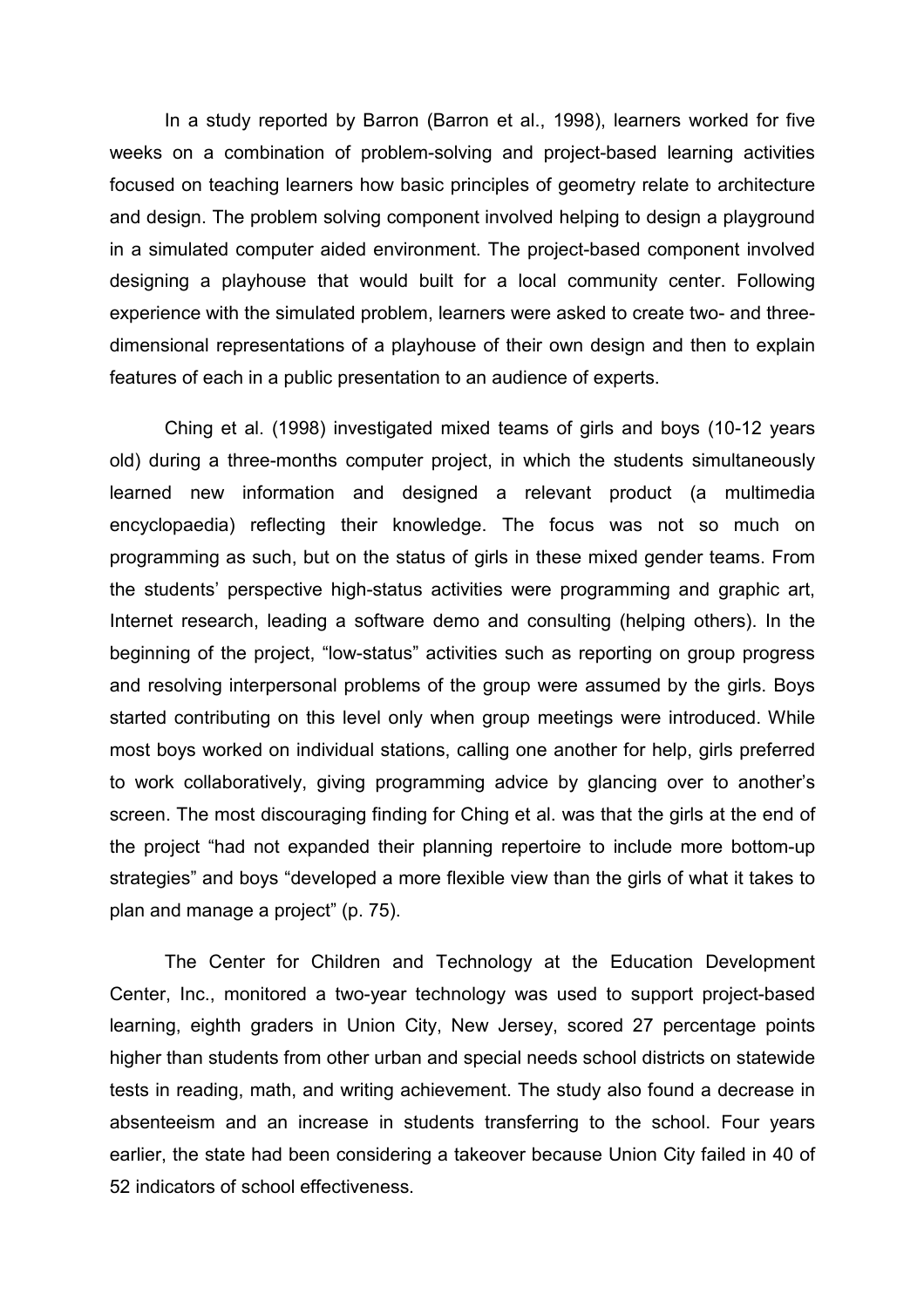A 1992 study of 700 students from 11 schools districts in Tennessee found that students doing projects using videotaped problems over a three-week period performed better in a number of academic areas later in the school year. The study, by the Cognition and Technology Group at Vanderbilt University, examined student competence in basic math, word problems, planning capabilities, attitudes, and teacher feedback. Students who had experience in the project work performed better in all categories.

 A 1999 study by the Center for Research in Educational Policy at the University of Memphis and University of Tennessee at Knoxville found that students using the Co-nect program, which emphasizes project-based learning and technology, improved test scores in all subject areas over a two-year period on the Tennessee Value-Added Assessment System. The Co-nect schools outperformed control schools by 26 percent.

 Since 1996, Rockman et al., an independent research firm in San Francisco, has studied the impact of widespread use of laptop technology on teaching and learning. The focus of the firm's multiyear studies has been on dozens of public and private K-12 schools participating in a pilot laptop program sponsored jointly by the Microsoft and Toshiba corporations. Through both observation and feedback from laptop-using teachers and students, researchers have documented a shift from lectures and other teacher-centered forms of delivery to lessons that are more collaborative and project-oriented. Teachers, researchers note, become facilitators in project-oriented classrooms, with students increasingly assuming the role of directors of their own learning. In a 1998 report, researchers note that three-fourths of the teachers who participated in a Rockman et al. survey reported that project-based instruction had increased since the introduction of the laptops in their classrooms. Among the many reported benefits of this project-based approach to learning are greater student engagement, improved analytic abilities, and a greater likelihood to apply high-order thinking skills. Laptop-using students also performed better on a Rockman et al.- administered writing examination. The research firm did not; identify significant differences in the standardized test scores of laptop-using students. Researchers offered two possible explanations for the lack of significant improvement in this area: 1.Standardized tests were not design to reflect the types of learning that laptops support 2. Because the students had been using their laptops for less than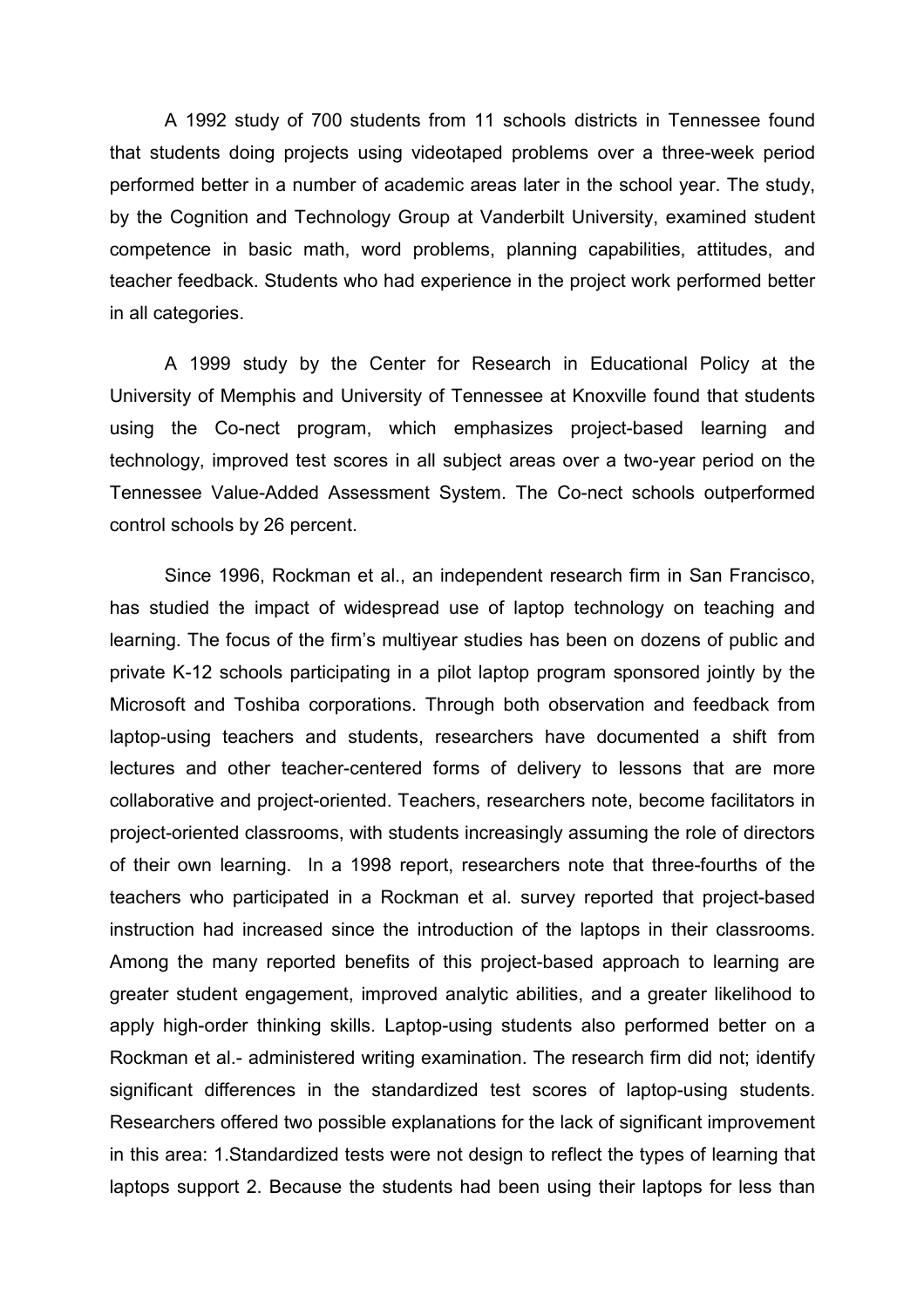two years, it might have been too soon to see noticeable gains in areas that are covered by standardized tests (Staff, 2001).

 At Montake Terrace High School in Mountlake Terrace, Washington, teams of students in a high school geometry class design a state-of-the-art high school for the year 2050. The students create a site plan, make simple architectural drawings of rooms and a physical model, draw up a budget, and write a narrative report. They present their work to real architects, who judge the project and "award" the contract.

 At The Mott hall School in New York's Harlem, a fifth-grade project on kites involves using creative writing skills in poems and stories with kite themes. While designing their own kites on the computer and then making them by hand, students learn about electromagnetism and principles of ratios and proportions. A casual remark by one student leads to an in-depth study of the role of kites in various cultural celebrations.

 A survey of student teachers views, before and after the their projects, and an evaluation of the web sites created by them were conduced with a view to assessing their responses to the learning environment, its impact on them, as well as the challenges faced during web site creation. The result showed that the project-based learning approach has been motivational and effective regarding the acquisition of web site design and development skills. The participants demystified the process of educational web site creation and became more interested in self-confident about it, although they encountered certain difficulties in image processing, file management and design of navigational structures.

 A study by Liu and Rutledge (1997) found that high school students showed a significant growth in their value intrinsic goals, and hypermedia, design helped them to acquire several critical design skills. Other studies have shown that seventh graders, both advanced and behaviorally/emotionally disordered, were motivate by creating multimedia projects

 Liu & Pedersen (1997) found that engaging students in hypermedia authoring could enhance their motivation, and allowing students to be hypermedia designers could support the development of design knowledge and higher order thinking skills.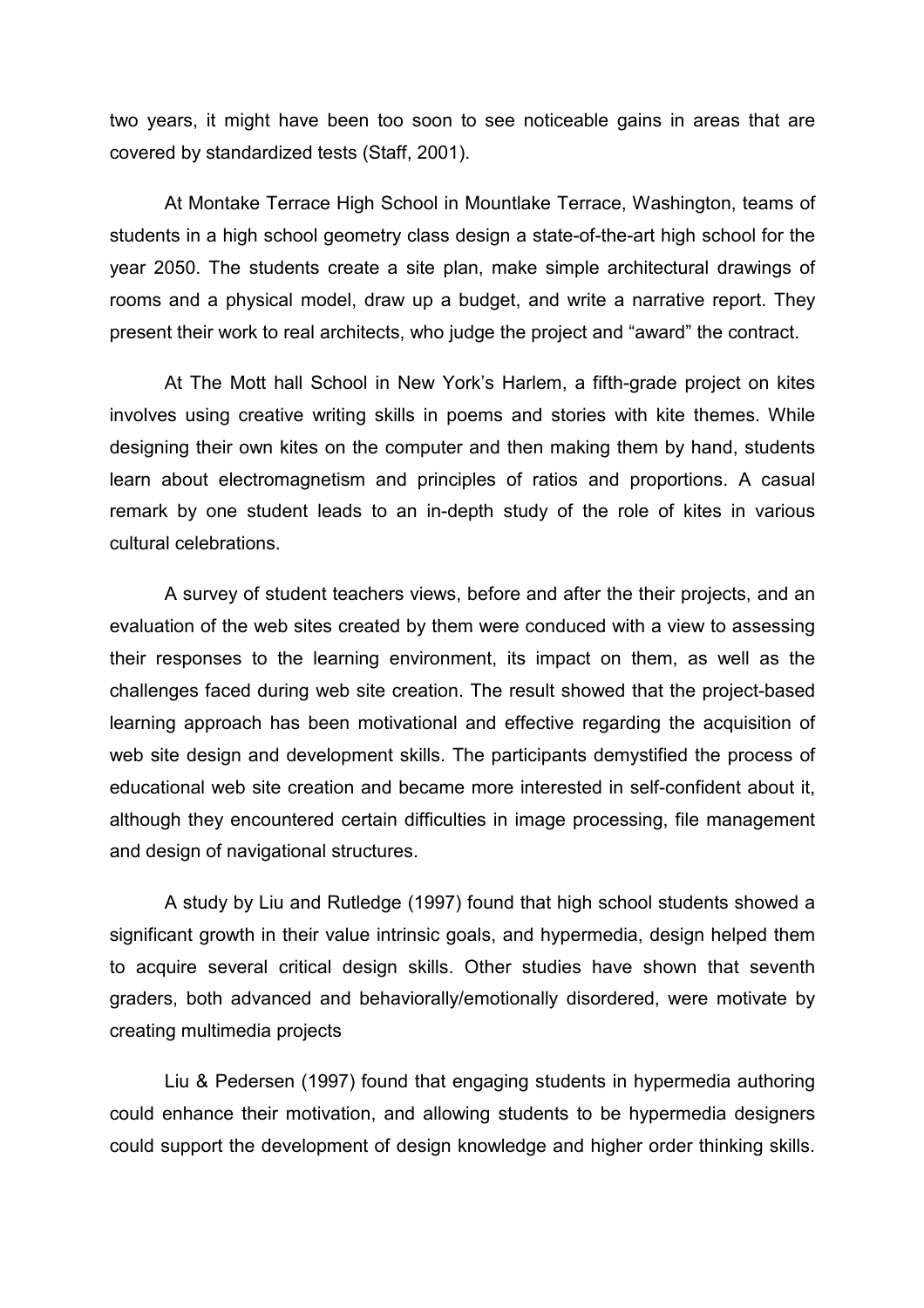The skills mostly affected in this study included planning, presentation, reflection, collaboration, task distribution, and time management.

 The statistical analyses indicated that students who were hypermedia designers had a significantly better understanding of planning and collaboration than the non-designer group, and valued these tasks above those of a more mechanical nature, a finding that supports other research Lehrer et al. (1994).

 Liu & Hsiao's (2002) study showed that such an environment encourages the students to be independent learners, good problem solvers, and effective decisionmakers. Engaging middle school students in being a multimedia designer can have positive impact on their cognitive strategy use and motivation.

 Demirel's study (2005) showed that student groups shared knowledge and photos with other groups. Students used the computer technology while preparing the project but they did not use anything for presentation.

Montgomery's (2000) study showed that students who developed multimedia more successful than others did who used traditionally materials when study in project-based learning.

 Liu & Hsiao (2002) found that such an environment encourages the students to be independent learners, good problem solvers, and effective decision-makers. Engaging middle school students in being a multimedia designer can have positive impact on their cognitive strategy use and motivation.

 Spoehr's (1993) study showed that students developed more complex knowledge representations and various thinking skills through the design of hypermedia programs. Lehrer found similar results and his collogues [Lehrer, et al. 1994]. In their study, ninth-grade students used a program called HyperAuthor to develop hypermedia presentations about a topic in American history for their peers as an educational tool. As a result, students significantly increased their time on-task behavior and internalized some design skills over the course of their design projects. Liu and Rutledge (1997) worked with a group of at-risk high school students as they designed multimedia projects for a children's museum. The result showed that students significantly increased their interest and involvement throughout the project. Students steadily increased their time spent on the project and became more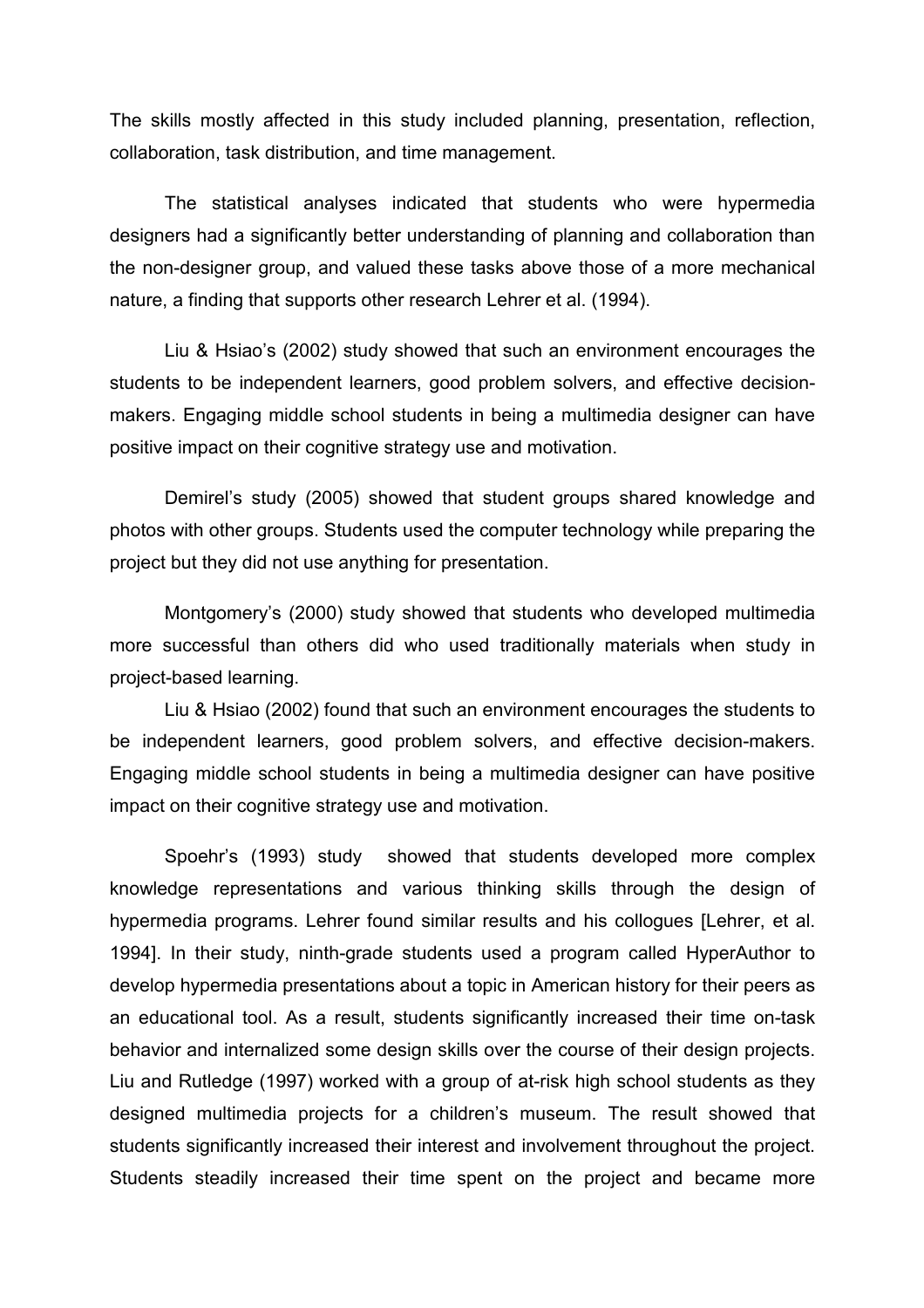motivated in learning than the control group. Moreover, their self-efficacy enhanced and they obtained a more positive image about themselves. Many students reset their goals for the future-to work in multimedia design profession rather than working in fast food restaurants.

 The studies on learner-as-hypermedia/multimedia-designers suggest the following: 1- such a learning environment can have a positive impact on students' motivation toward learning; 2- such an environment encourage creativity and enhances the development cognitive skills; and 3- high and middle school students learned design skills in addition to content and computer knowledge. While the preliminary finding in this are have shown some encouraging results, much is to be learned about designing and implementing such a learning environment effectively for different learners and curriculum needs (Liu & Pedersen, 1997).

 Many experts are agreeing using multimedia in education is increased percentage of student's success. A student can adept lesson in classroom only 20-30 minutes. But with multimedia programs student can adept lesson 60 - 90 minutes.

 In 1998 Colombia university researched on 150 students. Experts divided student's two groups. First group joined classroom lesson for 1 week, second group join multimedia program for 1 week. After one week, they entered an exam for these lessons. Moreover, results; first group have 50% success and second group have 75% success.

 For military; U.S.A.F. trained pilots with simulations and pilots' skills increase 65% with these simulations.

 As research and publishing company Computer Technology Research (CTR) Corporation reports, people retain only 20% of what they see and 30% what they hear. However, they remember 50% of what they see and hear, and as much as 80% of what they see, hear and do simultaneously. That is why multimedia provides such a powerful tool for teaching and learning.

 Electronic publishing also affects the education industry. Schools are beginning to invest former textbook budgets in multimedia technology, for example, by equipping students with laptop computers to access course materials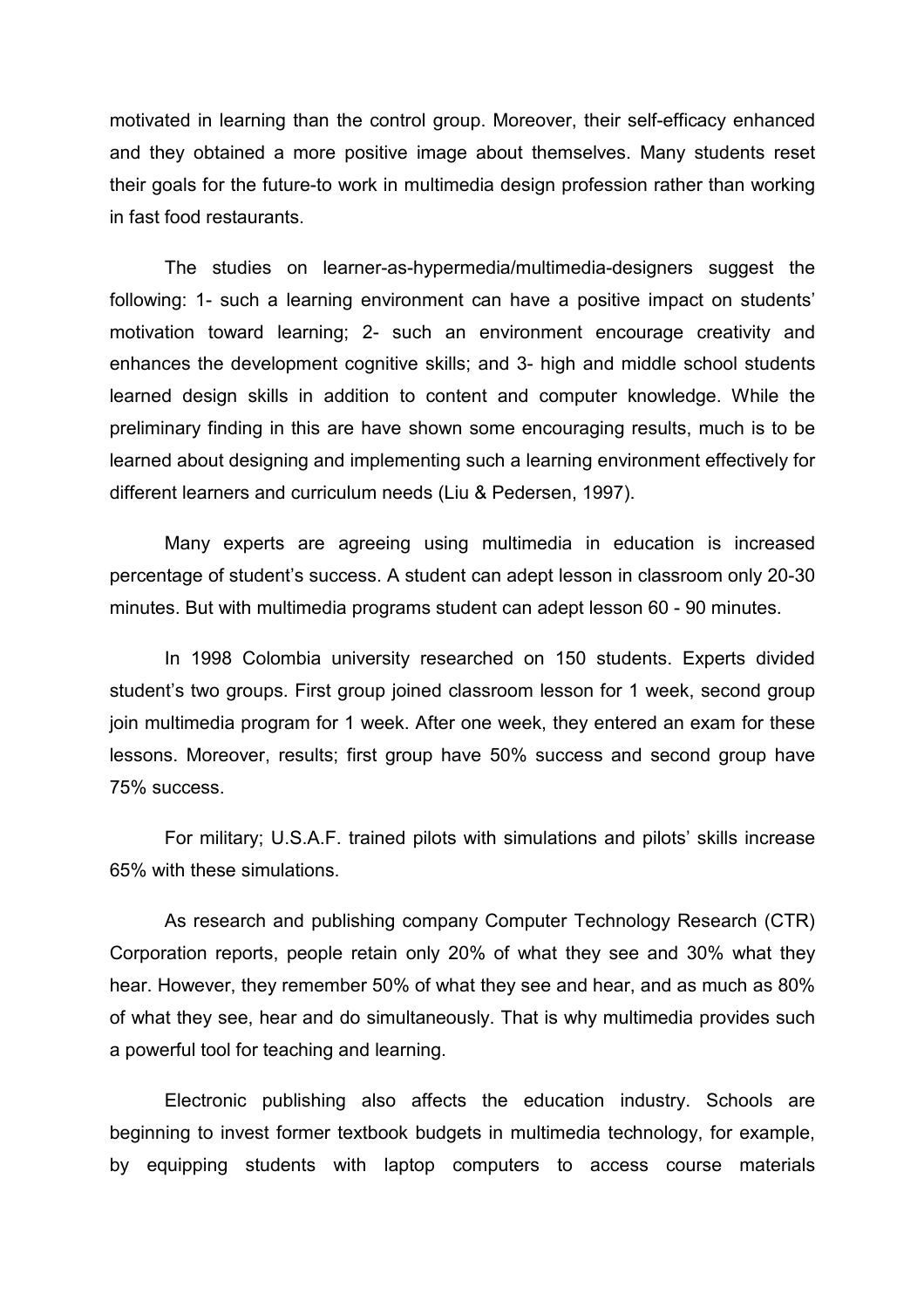online(electronic-school.com 6/99), Multilit Web site). After studying hundreds of controlled experiments in which computers were used in college and high-school courses, elementary education, and adult high-school equivalency programs, Kulik (1985, 1986, 1991, and 1994) reports overall learning gains averaging more than a letter grade higher (effect size= .32), and significant reductions in the time required for students to learn (averaging 34% in college and 24% in adult education).

 The benefits of multimedia well documented by Professor James Kulik (1985, 1986, 1991, and 1994) and his associates at the University of Michigan. During the past 20 years, Kulik has analyzed hundreds of controlled experiments on the effectiveness of computer-based learning. Although the term multimedia did not exist then, many of the studies used graphics, sound, and video in a manner now referred to as multimedia. Overall, the findings indicate that average learning time has been reduced significantly (sometimes by as much as 80%), and achievement levels are more than a standard deviation higher (a full letter grade in school) than when multimedia is not used.

 The Kulik studies classified according to grade levels. The information Superhighway is linking universities, colleges, schools, and homes into a continuum that is helping to break down the distinctions between these grade levels. The internet is enabling students of all ages to collaborate on worldwide projects, share discoveries, and develop strategies for acquiring knowledge in a social context.

 A teacher in Washington State who has used project-based instruction in his math and science classes reports that many students who often struggle in most academic settings find meaning and justification for learning by working on projects. The teacher also notes that by facilitating learning of content knowledge as well as reasoning and problem-solving abilities, project-based instruction can help students prepare for state assessments and meet state standards (Nadelson, 2000).

 Gains in Student Achievement: Research conducted in Expeditionary Learning Schools and Co-nect Schools. Expeditionary Learning Outward Bound (ELOB) and Co-nect schools were part of the New American Schools Designs study and thus have participated in the most extensive evaluation research of any Project-Based Learning context. With respect to Expeditionary Learning schools, a report by the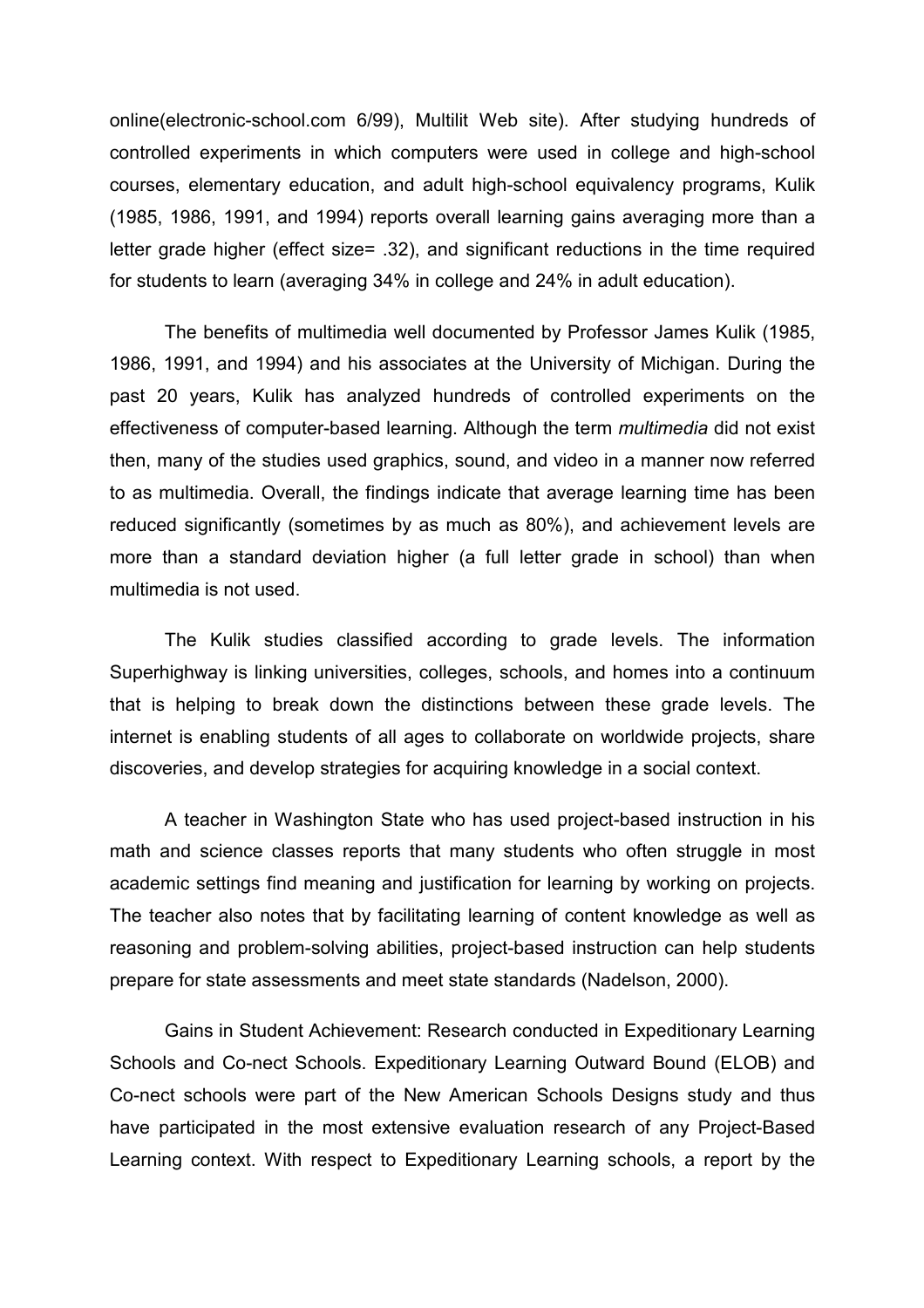New American Schools Development Corp (1997) summarizes some of the findings for the school years 1995 through 1997. These and subsequent findings are summarized in two publications of ELOB (1997; 1999). Overall, ELOB publications report that nine of ten schools that implemented Expeditionary Learning in 1993 demonstrated significant improvement in students' test scores on standardized tests of academic achievement. According to a study conducted by the RAND corporation (ELOB, 1999), Expeditionary Learning was the most successful program of the six New American School designs implemented in 1993, and EL schools have continued to deepen their implementation and improve year to year. The gains exhibited in academic achievement on the part of Expeditionary Learning schools are quite dramatic. In Dubuque, Iowa, three elementary schools implemented the EL program. After two years, two of these schools showed gains on the Iowa Test of Basic Skills from "well below average" to the district average; the third school showed a gain equivalent from "well below average" to "well above the district average." The magnitude of the 1995 to 1997 gains in reading for the three EL schools ranged from 15% in one school to over 90% in the other two schools, while the averages for other schools in the district remained unchanged. After four years of EL implementation, graduates from these three Dubuque EL schools scored "above the district average in almost every area." In Boston, eighth-grade students at an inner city, EL school exhibited the second highest scores in the district on the Stanford 9 Open Ended Reading Assessment, scoring behind the exclusive Boston Latin School (ELOB, 1999). An EL elementary school in this district ranked 11th in mathematics and 17th in reading out of 76 elementary schools on this same test, despite serving a population that is 59% Hispanic and 27% African American (ELOB, 1999). Similarly, in Portland, Maine, an EL middle school showed increases for the school year 1995- 1996 in all six curriculum areas assessed with the Maine Educational Assessment battery, this in contrast to the previous school year (prior to the onset of EL) and the results of the state as a whole. Again, the improvement scores were of a magnitude three to ten times larger (a 59 point increase, on the average) than that of the state as a whole (average gain of 15 points). Moreover, these improvement scores occurred at a time when the percentage of limited English speaking students increased in this EL middle school from 6% to 22% (ELOB, 1999), and these gains did not level out but increased an average of 25 additional points the following year (ELOB, 1999). Similar dramatic gains reported for schools in Colorado, Decatur,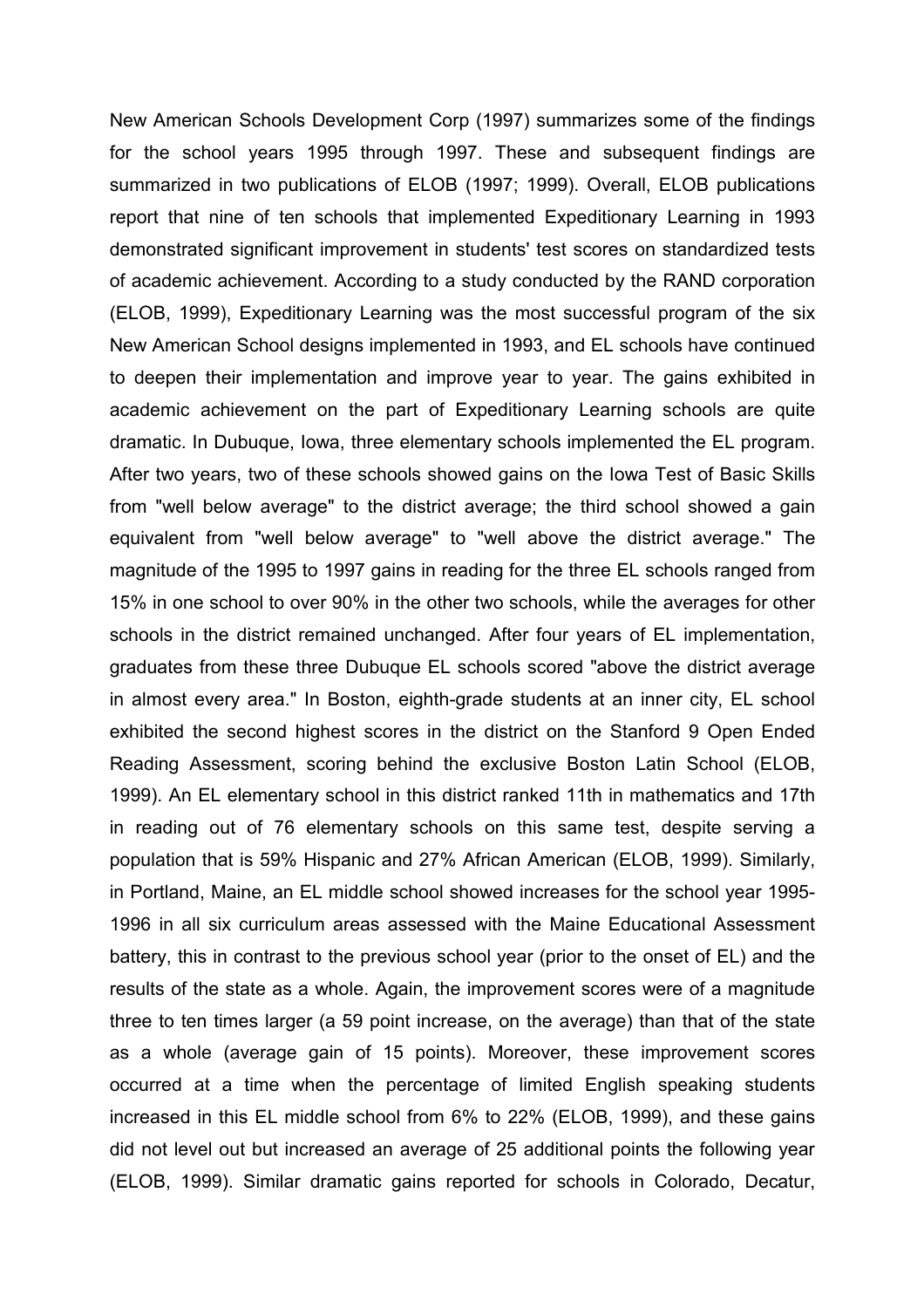Georgia, Cincinnati, Ohio, Memphis, Tennessee, and New York City. (ELOB, 1999). 10 As important as these gains in academic achievement have been for validating the EL model, an additional study of EL schools conducted by the Academy for Educational Development (AED) demonstrated some interesting additional effects of EL implementation (ELOB, 1999). Results from classroom observation, teacher interviews, and analyses of teacher reports in ten EL schools revealed that Expeditionary Learning schools influenced school climate and student motivation. According to this report, the Expeditionary Learning experience increased participating teachers' beliefs in their ability to teach students of different ability levels, conduct assessments, and use parents and outside experts in the classroom, as well as their confidence in themselves as teachers and learners. A companion report produced by the University of Colorado found that Expeditionary Learning in Colorado schools "consistently promoted structural changes such as block scheduling, increased partnership with the community, authentic assessment, teaming of teachers, and interdisciplinary project-based curriculum." (ELOB, 1999). Additionally, the AED report found attendance to be high in all EL schools, with an average attendance rate across all schools of over 90%. For example, according to this report, attendance at a participating elementary school in Cincinnati increased from 75% before the implementation of EL to over 95% after two years of EL. Additionally, the AED report found rates of retention, suspensions, and other indices of disciplinary problems to be unusually low in EL schools. Similar dramatic gains in academic achievement reported for Co-nect schools. Co-nect, like Expeditionary Learning, is a comprehensive, whole-school reform effort that places strong emphasis on project-based learning, interdisciplinary studies, and real-world applications of academic content and community service. Co-nect also characterized as having a central emphasis on technology (Becker, Wong, & Ravitz, 1999). A study conducted by University of Memphis researchers (Ross et al., 1999) compared Conect schools to control schools in Memphis on Tennessee's Value-Added Assessment System. According to this report, Co-nect schools gained almost 26% more than the control schools over the two-year period 1996-1998 and showed strong achievement gains in all subject matter areas. Comparable gains reported for Co-nect schools compared to district averages in a separate independent evaluation of Co-nect schools in Cincinnati for the period 1995-1999 (Cincinnati Public Schools, 1999). It should be note that the findings reported above drawn from ELOB and Co-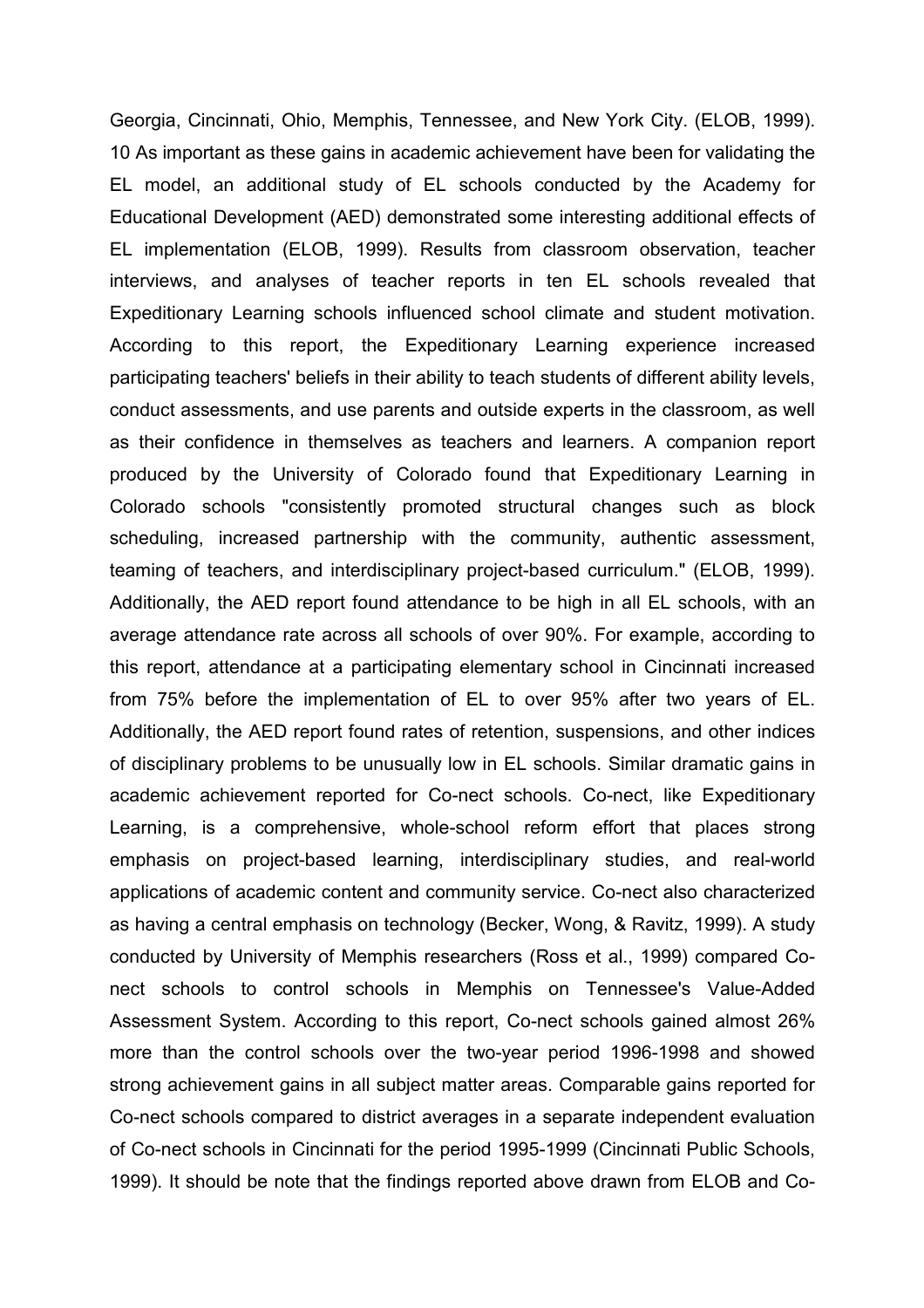nect publications, respectively. Even if these findings and interpretations are accurate, they undoubtedly selected for their salience and positive direction. It is quite possible that a full set of findings would reveal schools in which gain scores on standardized achievement tests were minimal or negative. In addition, even if the results selected by ELOB and Co-nect for display in their publications were representative of all schools in all years of the study, these results may be attributed, in part, to features of these programs other than Project-Based Learning (e.g., portfolios, flexible block scheduling for ELOB; technology in the case of Co-nect schools). Nevertheless, the magnitudes of the gains reported above are impressive for a number of reasons. First, that an instructional intervention of any kind was successful at boosting academic achievement is remarkable in its own right. For the most part, attempts to raise students' scores on standardized achievement tests have not met with great success. Second, there is no particular reason to expect that Expeditionary Learning or Co-nect would have an impact on standardized achievement tests, especially in reading and mathematics. That is, the learning expeditions that form the core of EL and the technology projects that are central to Co-nect do not target the basic skills tapped by standardized achievement tests, at least not directly. Typically, projects target content areas topics or technological operations. Skills of reading, writing, and computation are often involved in constructing project products, but these skills rarely introduced in the context of projects. Thus, in both of these instances, the reported effects of PBL-based programs on students' basic skills achievement may be the result of a generalized effect associated with the whole school reform effort or, perhaps, the motivational effect of project-based instruction may lead to increased student attendance, attention, and engagement during the (non-project) periods students spend learning basic skills. More research and more in-depth analyses of existing research would seem to be called for.

 Gains in Students' Understanding of the Subject Matter: A Longitudinal Study of Two British Secondary Schools. One of the most powerful designs for conducting research on instructional practices involves comparing students' performance on some criterion measure before and after an experimental treatment, while at the same time being able to compare these gains to those of a comparison group that is similar to the experimental group in all respects except the nature of the treatment.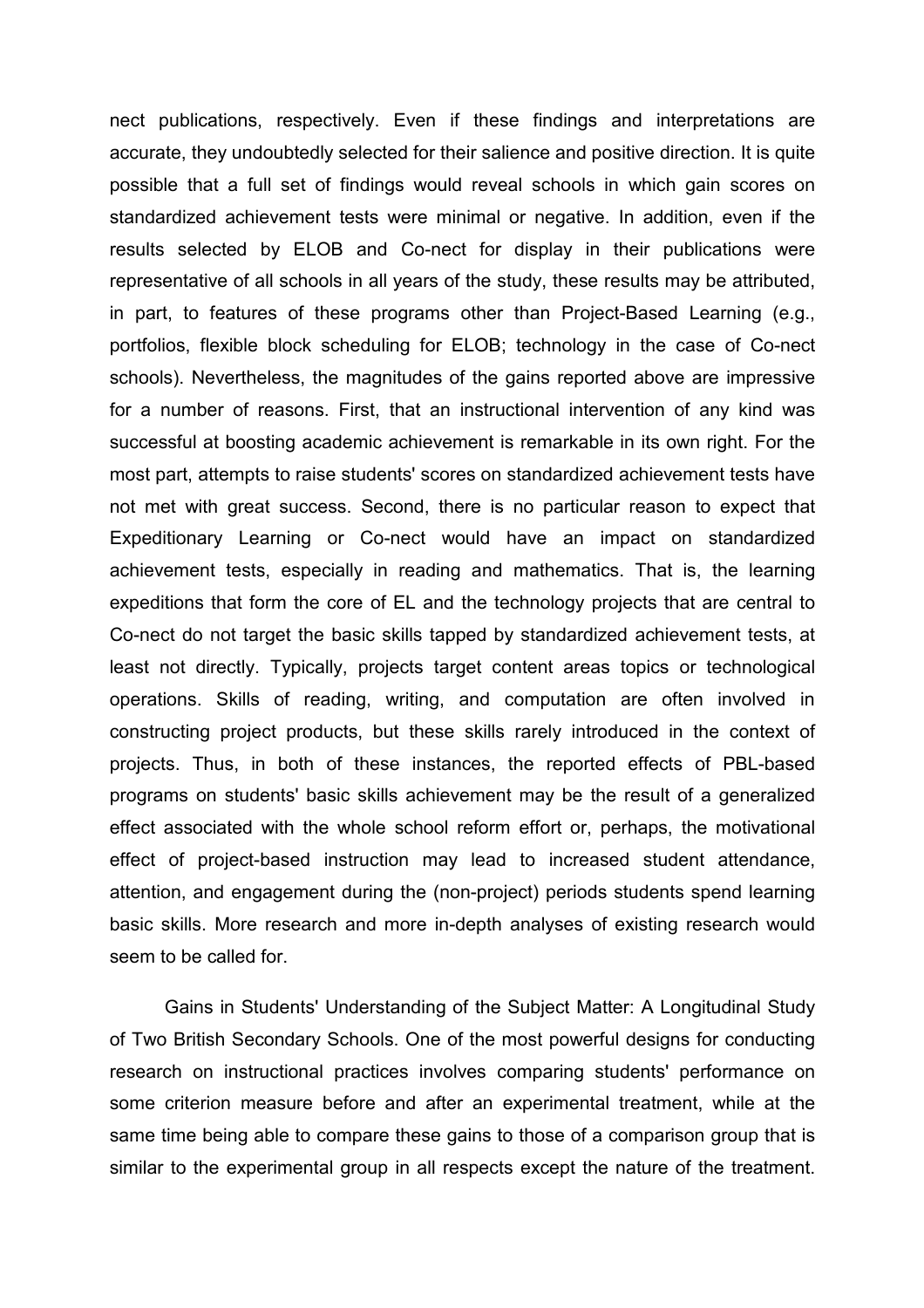Only one study of Project-Based Learning effectiveness was found that incorporates this research design. Boaler (1997) describes a longitudinal study of mathematics instruction conducted in two British secondary schools. This study was also reported in Education Week (Boaler,1999) and in Boaler (1998a, 1998b). As mentioned, the study has several features that make it a significant study of Project-Based Learning effectiveness. Most important, the study employed a closely matched (though not randomly assigned) control population. In addition, the study included pre- and post measures, it was a longitudinal study that lasted for three years, thus allowing for multiple measures of growth, and the experimenter included a variety of instruments, throughout the study, to assess students' capabilities, achievement, and attitudes. The two schools were select for their differences with respect to traditional versus project-based methods of instruction. One of the schools (referred to here as "traditional") was characterize as incorporating a more teacher-directed, didactic format for instruction. Mathematics taught using whole class instruction, textbooks, tracking, and the frequent use of tests. At the second school (referred to here as "project-based"), students worked on open-ended projects and in heterogeneous groups. Teachers taught using a variety of methods with little use of textbooks or tests, and they allowed students to work on their own and to exercise a great deal of choice in doing their mathematics lessons. The use of open-ended projects and problems was maintain in the project-based school until January of the third year of the study at which time the school switched to more methods that are traditional in order to prepare students for a national examination. During the three-year period of the study, the author observed and interviewed students periodically. At the traditional school, students' responses to the textbook-based teaching were, according to Boaler, "consistent and fairly unanimous...the majority of students reported that they found (the) work boring and tedious." Moreover, "the students regard mathematics as a rule-bound subject and they thought that mathematical success rested on being able to remember and use rules." In contrast, students at the project-based school regarded mathematics as a "dynamic, flexible subject that involved exploration and thought." (Boaler,1997, p. 63).Results from mathematical assessments administered in each of the three years favored the students at the project-based school. Students at the project-based school performed as well as or better than students at the traditional school on items that required rote knowledge of mathematical concepts, and three times as many students at the project-based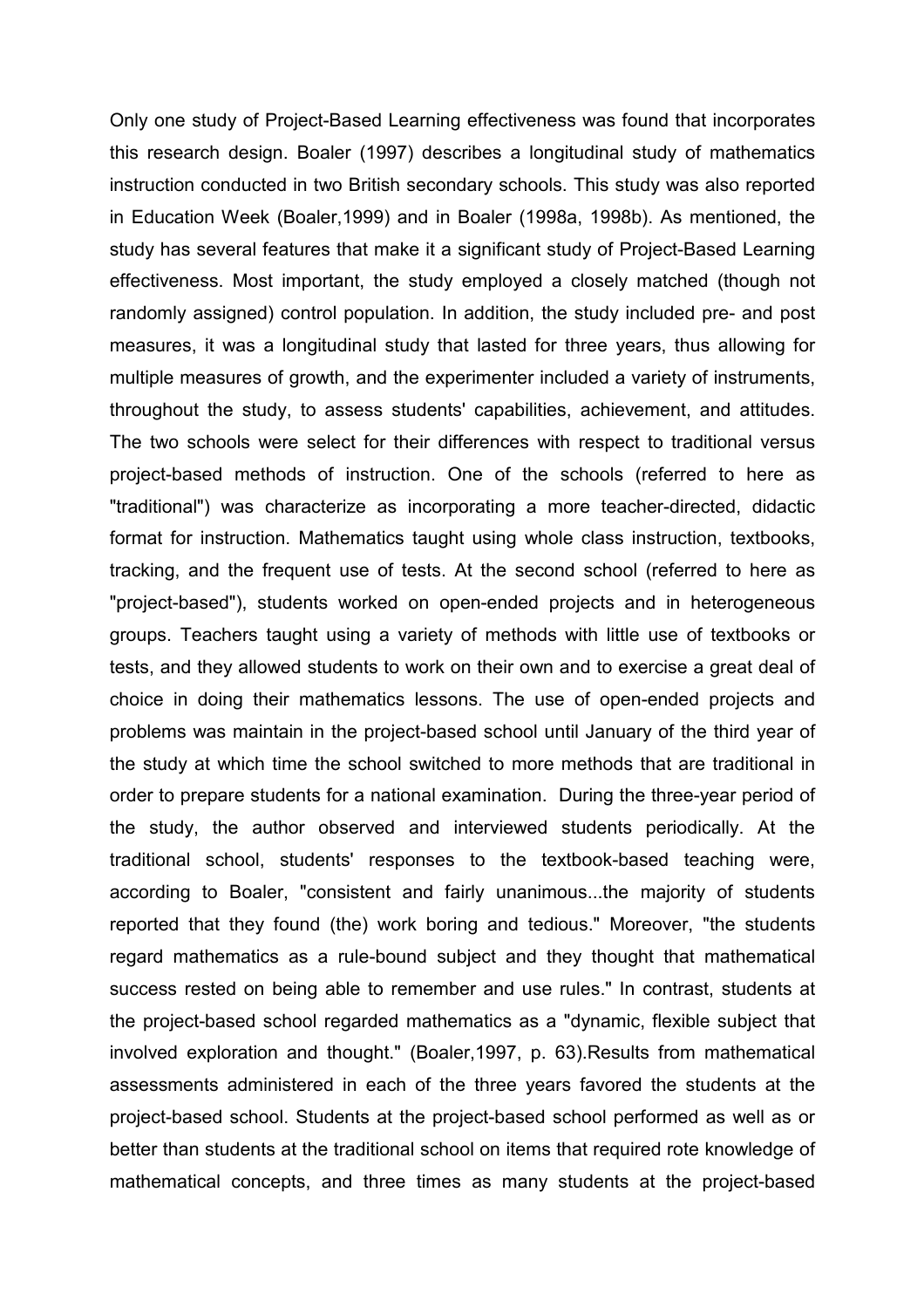school as those in the traditional school attained the highest possible grade on the national examination. Overall, significantly more students at the project-based school passed the national examination administered in year three of the study than traditional school students. Students at the project-based school outperformed students at the traditional school on the conceptual questions as well as on a number of applied (conceptual) problems developed and administered by Boaler. According to the author, these results suggest that students at the two schools had developed a different kind of mathematics knowledge. These different forms of knowledge were also reflected in students' attitudes toward their knowledge. Not only were students at the traditional school unable to use their knowledge to solve problems, but according to Boaler, "Students taught with a more traditional, formal, didactic model developed an inert knowledge that they claimed was of no use to them in the real world." In contrast, "Students taught with a more progressive, open, project-based model developed more flexible and useful forms of knowledge and were able to use this knowledge in a range of settings." (Boaler,1998a).

 A study reported by Penuel and Means (2000) incorporates real-world, student directed projects on the one hand and a combination of project-specific performance tasks and more general ability measures on the other. This study, which was conducted by SRI International, reports on a five-year evaluation of the Challenge 2000 Multimedia Project in California's Silicon Valley. Student participants worked on a variety of projects and then presented their work at regional Multimedia Fairs. In order to assess the effectiveness of these varied experiences, SRI staff gave students an additional project and observed how they went about completing it. Students in both project and comparison classrooms were asked to develop a brochure, targeted at school officials that would inform people about the problems faced by homeless students. Students who had taken part in the Multimedia Project outperformed comparison students on all three measures associated with the brochure task: content mastery, sensitivity to the audience, and coherent design (integrating multiple graphical and textual elements). In addition, results from the study demonstrated that gains in these skills were not achieved at the cost of growth in other areas. Students in the Multimedia Project made the same progress as did students in the comparison classes on standardized tests of basic skills.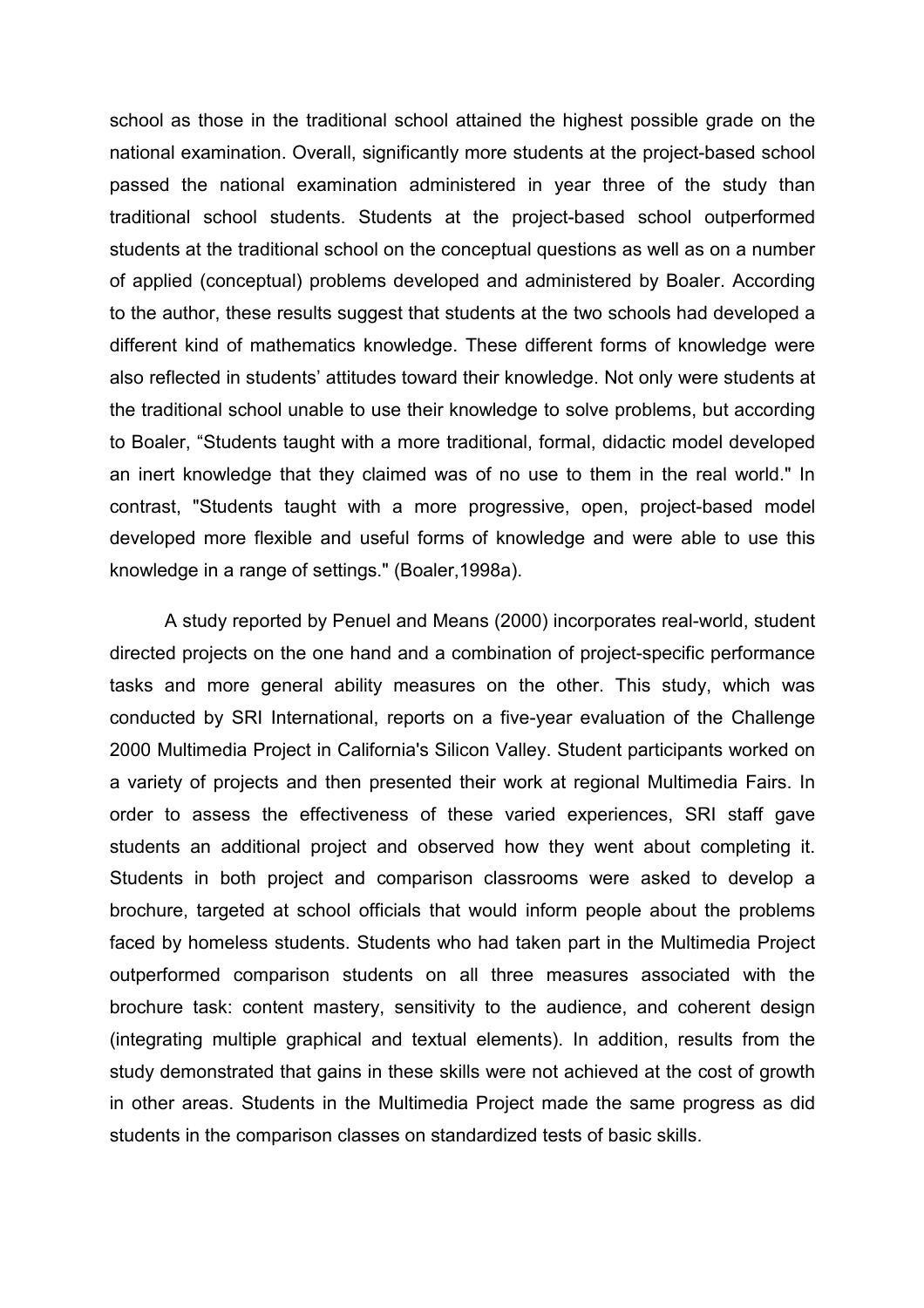Tretten and Zachariou (1995) conducted an assessment of Project-Based Learning in four elementary schools using teacher questionnaires, teacher interviews, and a survey of parents. Of interest in this study was the fact that the schools involved had only recently begun to experiment with Project-Based Learning and that all teachers, a total of 64 across the four schools, were surveyed. The average percentage of instructional time devoted to Project-Based Learning across al schools and teacher was 37%. According to teachers' self-reports, experience with Project-Based Learning activities had a variety of positive benefits for students including attitudes towards learning, work habits, problem-solving capabilities, and self esteem. In summary, Tretten and Zachariou state that:

 "Students, working both individually and cooperatively, feel empowered when they use effective work habits and apply critical thinking to solve problems by finding or creating solutions in relevant projects. In this productive work, students learn and/or strengthen their work habits, their critical thinking skills, and their productivity. Throughout this process, students are learning new knowledge, skills and positive attitudes."

 Other studies in which self-report data was used as a measure of project effectiveness include an examination of the effect of Project-Based Learning on third- , fifth-, and tenth-grade students identified as low in motivation (Bartscher, Gould, & Nutter, 1995). After taking part in project work, most of these students (82%) agreed that projects helped motivate them, and most (93%) indicated increased interest in the topics involved. This study also included an independent measure of project effectiveness, percentage of homework completion. However, the 7% increase in homework completion attributed to the project work is quite small and, given the lack of a control group in the study, difficult to interpret.

 Rosenfeld and Rosenfeld (1998) were interested in investigating the learning styles of students who were characterized by their teachers as "pleasant surprises" (students who perform poorly in conventional classrooms, but who do well in PBL activities) and "disappointing surprises" (students who performed well in conventional classrooms, but who turned in poor projects or no projects at all). Eleven students from three eighth-grade science and technology courses were identified as "surprises" by their teachers. According to the performance of these students on the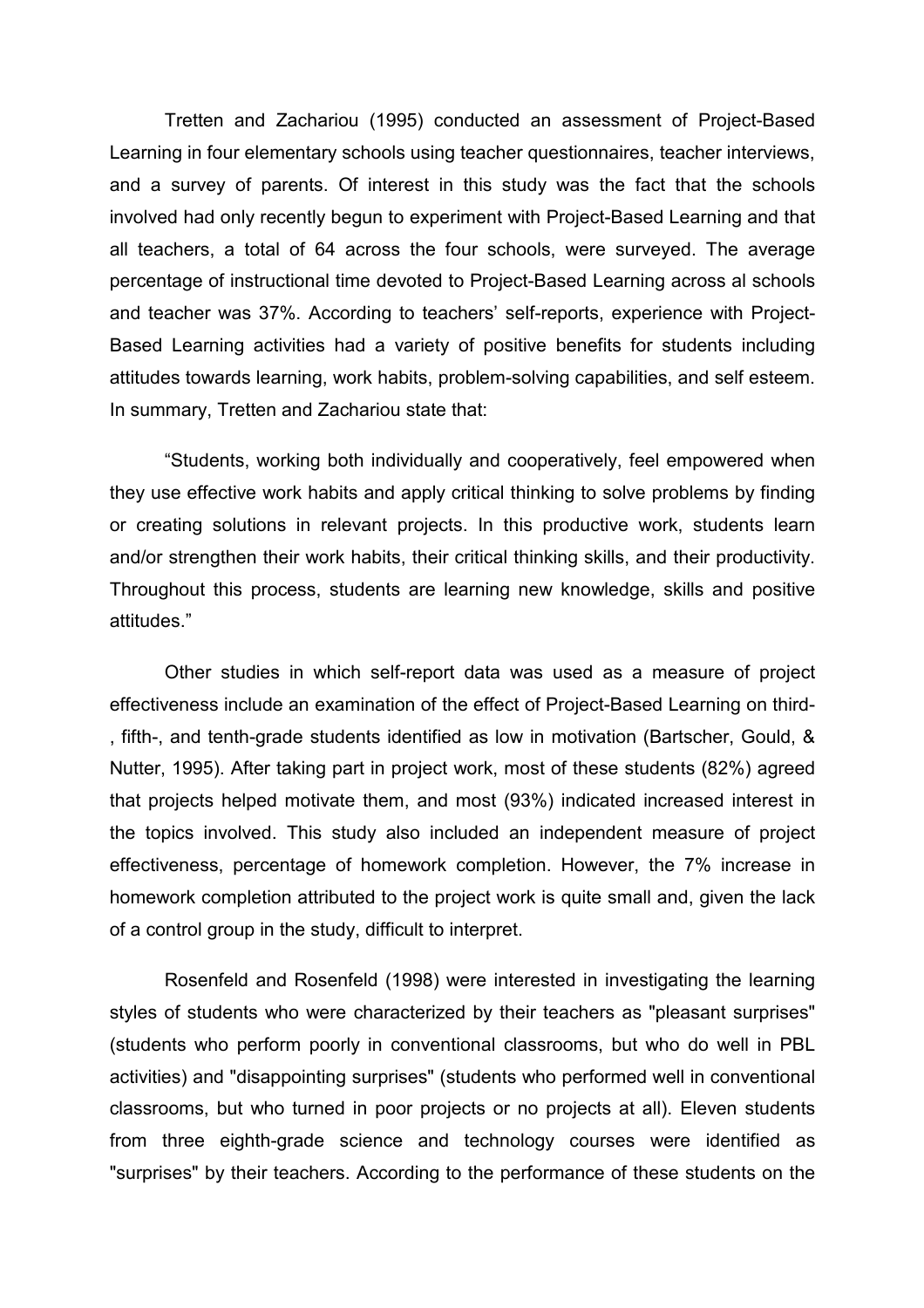4-MAT and LCI, two learning styles inventories, students characterized as "pleasant surprises" exhibited high scores on inventory scales for applied, discovery (as measured by the 4-MAT), technical, and/or confluent processing (as measured by the LCI), whereas students who were characterized as "disappointing surprises" scored high on the fact-oriented scale of the 4-MAT. The authors suggest that students who do poorly in traditional classrooms may have learning styles that are mismatched to the orientation toward the transmission of facts characteristic of these contexts. They suggest further that these students be exposed to PBL contexts where their learning styles constitute a better match.

 Horan, Lavaroni and Beldon (1996) observed Project-Based Learning classrooms at two time periods during the year, once in the fall and once in the spring semester. At both occasions, they compared the behavior of high ability to low ability PBL students in-group problem-solving activities. Observers looked at five critical thinking behaviors (synthesizing, forecasting, producing, evaluating, and reflecting) and five social participation behaviors (working together, initiating, managing, intergroup awareness, and inter-group initiating). Results from the study are provocative, but difficult to assess. Overall, high-ability students engaged in the criterion social participation behaviors more than two and one-half times as frequently as low-ability students in the four classes observed and engaged in critical thinking behaviors almost 50% more frequently. The interesting finding, however, was that lower ability students demonstrated the greatest gain in critical thinking and social participation behaviors, an increase of 446% between the fall and spring observation, compared to an increase of 76% for the high-ability students.

 Edelson, Gordon, and Pea (1999) report challenges associated with secondary students' ability to conduct systematic inquiry activities in high school science. One challenge is sustaining motivation for inquiry. Students often failed to participate or participated in a disengaged manner. Second, students were sometimes not able to access the technology necessary to conduct the investigation; i.e., they were not able to do the work. Third, students often lacked background knowledge necessary to make sense of the inquiry. Fourth, students were often unable to manage extended inquiry activities.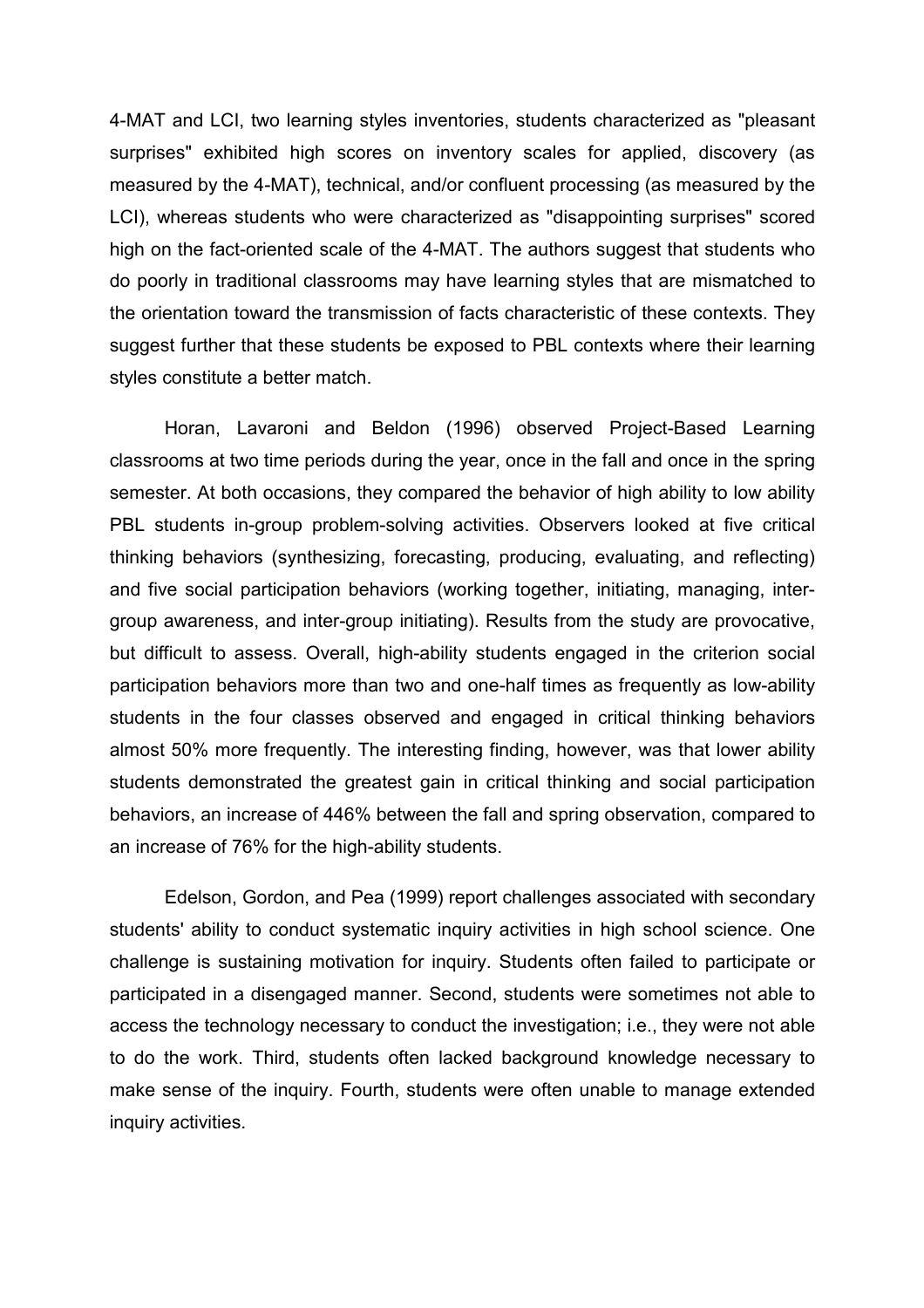In a fifth-grade bilingual class at John Wesley, students engaged in a year-long project in which they developed multimedia descriptions of the lives of minority group members who had achieved prominence within the students' local community. The project motivated by the lack of curriculum materials focusing on Latino role models written at a level appropriate for students just transitioning to using English in the classroom. The project involved identifying local Latino, African-American, and Vietnamese leaders (including politicians, businesspersons, researchers, and educators), conducting and videotaping interviews, and composing written highlights from the interviews. Technology made it possible for students to aspire to producing, and making many copies of, multimedia materials with a quality of appearance that would tempt others to purchase them (Technology and Education Reform, 1995).

A City Building Project- Each year, students in this mixed-age (8 to 10) teamtaught class spend a good part of their year on a project designing a city of the future for the urban area in which their school is located. Students divide into neighborhood groups that must work together to decide what will be built in their area of the city. Each child is responsible for an individual parcel within the neighborhood. Students also have membership in city commissions (e.g., Environment, Building and Safety), which may pass regulations that apply to all of the neighborhoods. In the case of a controversial issue (e.g., treatment of the infirm elderly), students may develop a survey and administer it to their classmates to determine public opinion. With one computer for every two students in the class, students are able to use technology when they feel it would support their assigned tasks. Students use word processing software in writing their city plans and descriptions. A drawing program (Canvas) is used when they need to design objects and buildings. HyperCard stacks and animations are used to illustrate the work of the various city commissions and neighborhood groups. Spreadsheet software is useful when it is time to calculate the effect of a decision under consideration on some variable (e.g., the effect of a building height limit on the number of residents that can be accommodated) and to graph survey responses. A portion of the city-building activities were videotaped and edited to produce QuickTime clips for a multimedia record of the project (*Technology* and Education Reform, 1995).

A Student-Run Manufacturing Company - Students in this middle school industrial arts class form companies and produce products such as wine racks,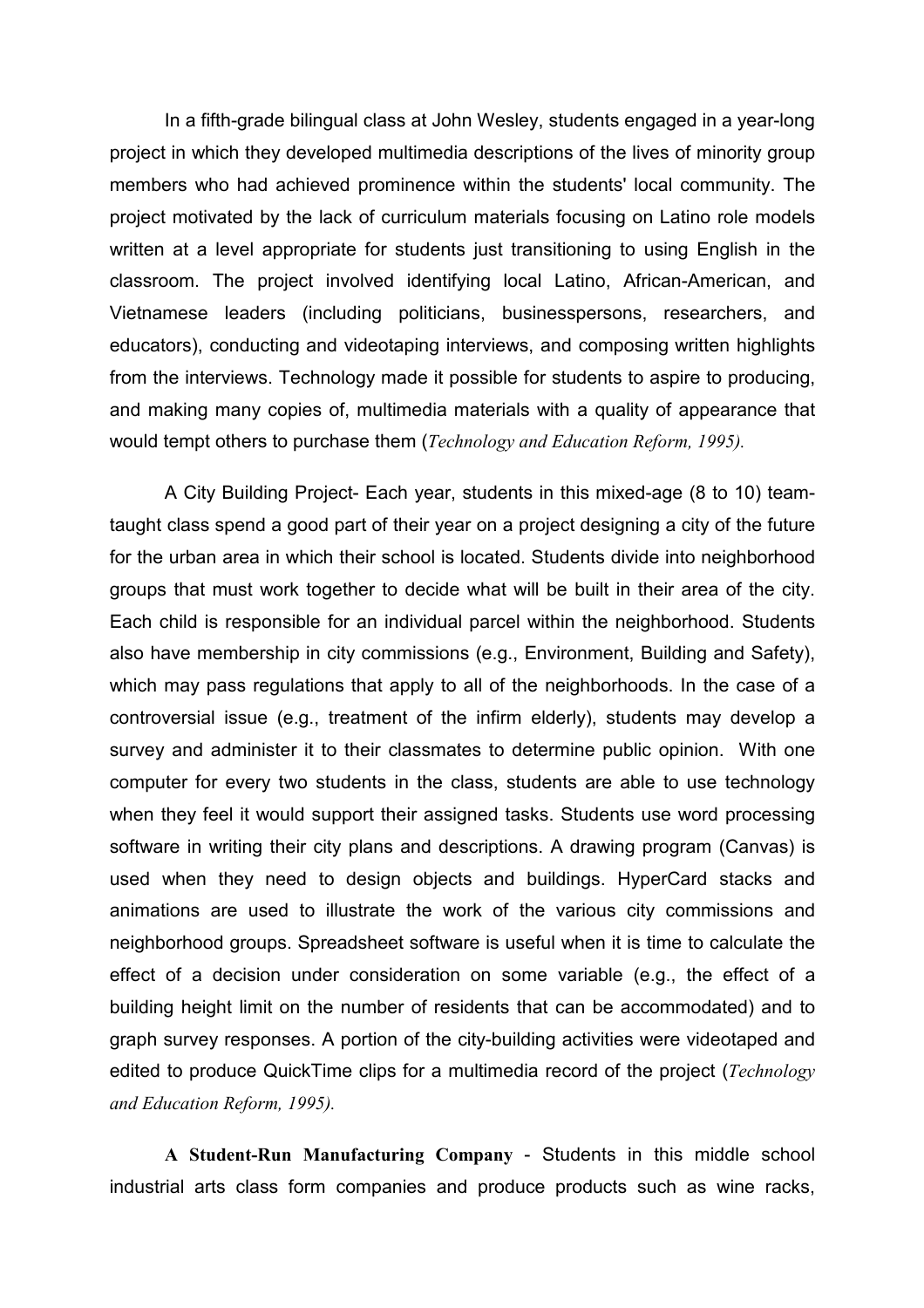cabinets, or folding wooden stools for sale. Students elect company officials and divide into work teams to enact the various operations of a company. Many team activities supported by technology. For example, the Finance Team uses computer spreadsheets to find the lowest-cost materials and to create financial statements for the company. The Research Team uses drafting software in drawing up design plans. The Marketing Team uses the word processor in creating advertisements and product descriptions. A video camera used in creating commercials for the product; the commercials are then aired over the school's broadcast system. Most products require use of a computer-controlled lathe or mill. Final production is conducted assembly-line fashion, with the parts laid out in specific locations and some students acting out the parts of robotic arms to place the parts on the line. Products sold within the school community. Students buy and sell stock in the company, and after the products sold, stockholders get their share of the profits (Technology and Education Reform, 1995).

 Over 70 percent of teacher training programs surveyed require students to take three or more credit hours of instruction with information technology (IT). And on average, pre-service teachers get an equivalent amount of IT built into their non-IT courses. However, despite the course requirements, most faculties did not feel that IT training was adequate or effectively modeled for the future-teachers they serve. "We want pre-service teachers to learn how to use information technology as a tool for helping their students learn." Survey researchers also asked about the field experiences of teachers — whether or not information technology was available in the K-12 classrooms, where pre-service teachers get their field training. They found that most of those classrooms have information technology available, but student teachers do not routinely use that technology during their field experience.

 "The use of technology in everyday classroom and practicum experiences seems to be more important than specific computer classes," says Talbot Bielefeldt, a researcher for the survey. "Specific technology training has a role, but only up to a point. The institutions that reported the highest levels of student technology skills and experience were not those with heavy computer course requirements, but those that made use of technology on a routine basis throughout the teacher training program." observes Bielefeldt. The findings in that report should be a wake-up call for higher education institutions and policymakers across the country — today's students live in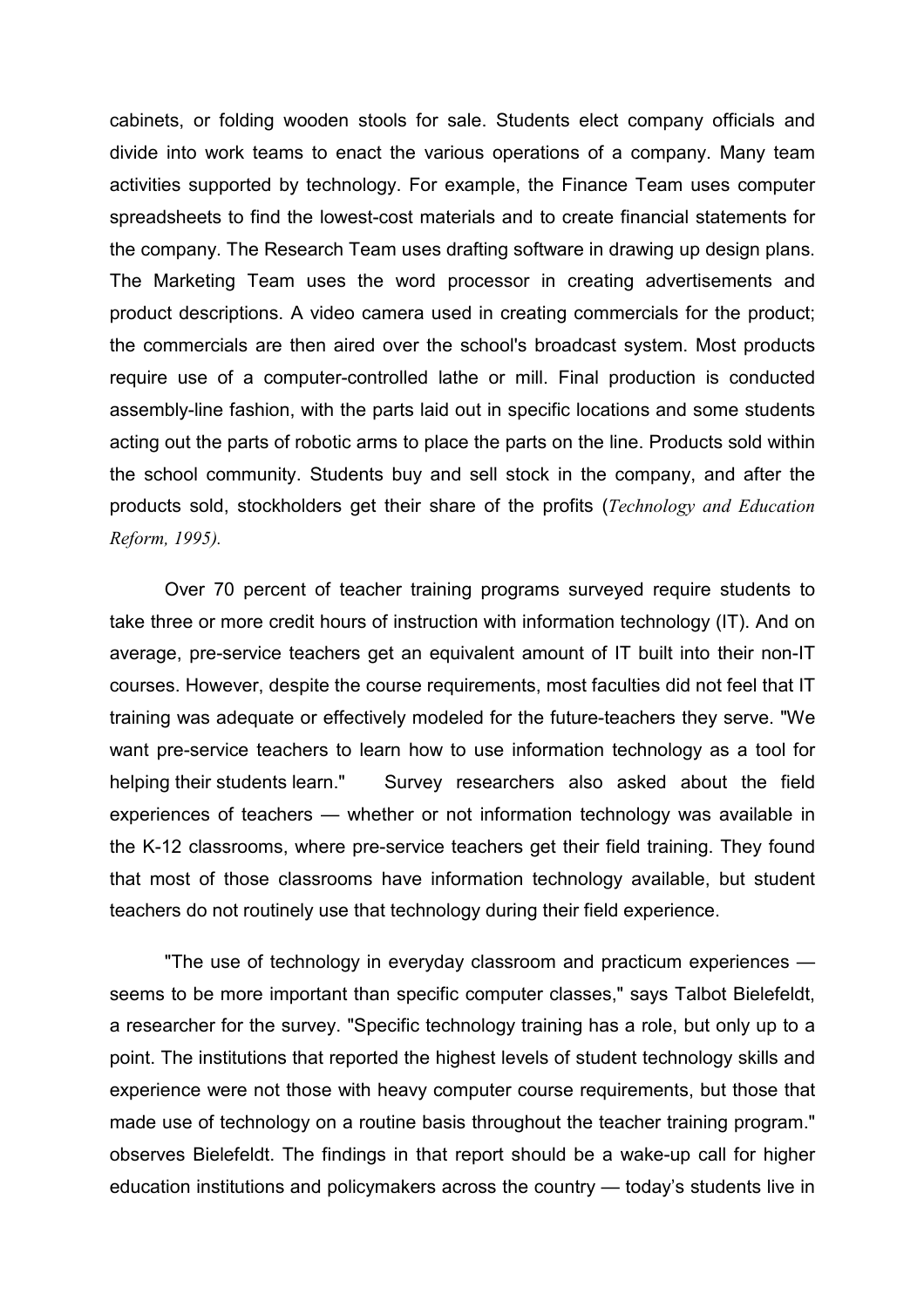a global, knowledge-based age, and they deserve teachers whose practice embraces the best that technology can bring to learning.

 Riley and Pace's (1997) investigation of the use of PowerPoint as a delivery tool for multimedia teaching aids found that: presentation time was reduced; concepts were ble to be communicated more effectively; and students were able to access computer- generated lecture notes on a server in their own time.

 In a survey of Nonprofit Organizations and similar groups, Goodman (2006) found that 62% of presentations utilize slideware and that only 34% of respondents said they usually or always learn something from the average presentation. At the same time, 46% of presenters rated their visual aids as good-to-excellent, while only 19% of audiences found the same value in visuals (Goodman, 2006).

 Issa, Cox & Killingsworth's (1999) studies provides a summary of the results from research on the effects of multimedia-based safety education conducted by the M. E. Rinker Sr. School of Building Construction at the University of Florida. The findings indicate multimedia-based, self-paced learning offers very distinct advantages over traditional, instructor-led classroom learning. Overall, both the highschool and university student groups involved in the study exhibited superior retention rates when learning from the multimedia-based materials. Higher scoring students in the classroom showed little difference in either media, while students who tended to score at the low end of the grading scale uniformly scored higher on multimedia-based materials. The reduced variation in student performance based on test scores in the CD-ROM instruction indicates the positive effects of multimediabased instruction.

 Learning also appeared to take less time when multimedia instruction was used. Kulik, Bangert, and Williams (1983) found one study that recorded an 88% savings in learning time with computerized instruction (90 minutes) versus classroom instruction (745 minutes) and another study that recorded a 39% savings in learning time (135 minutes for computerized instruction versus 220 minutes for classroom instruction). Kulik, Kulik, and Schwalb (1986) identified 13 studies in which students using computers mostly for tutoring learned in 71% less time than students in traditional classroom instruction. In a comparison involving eight studies, Kulik, Kulik,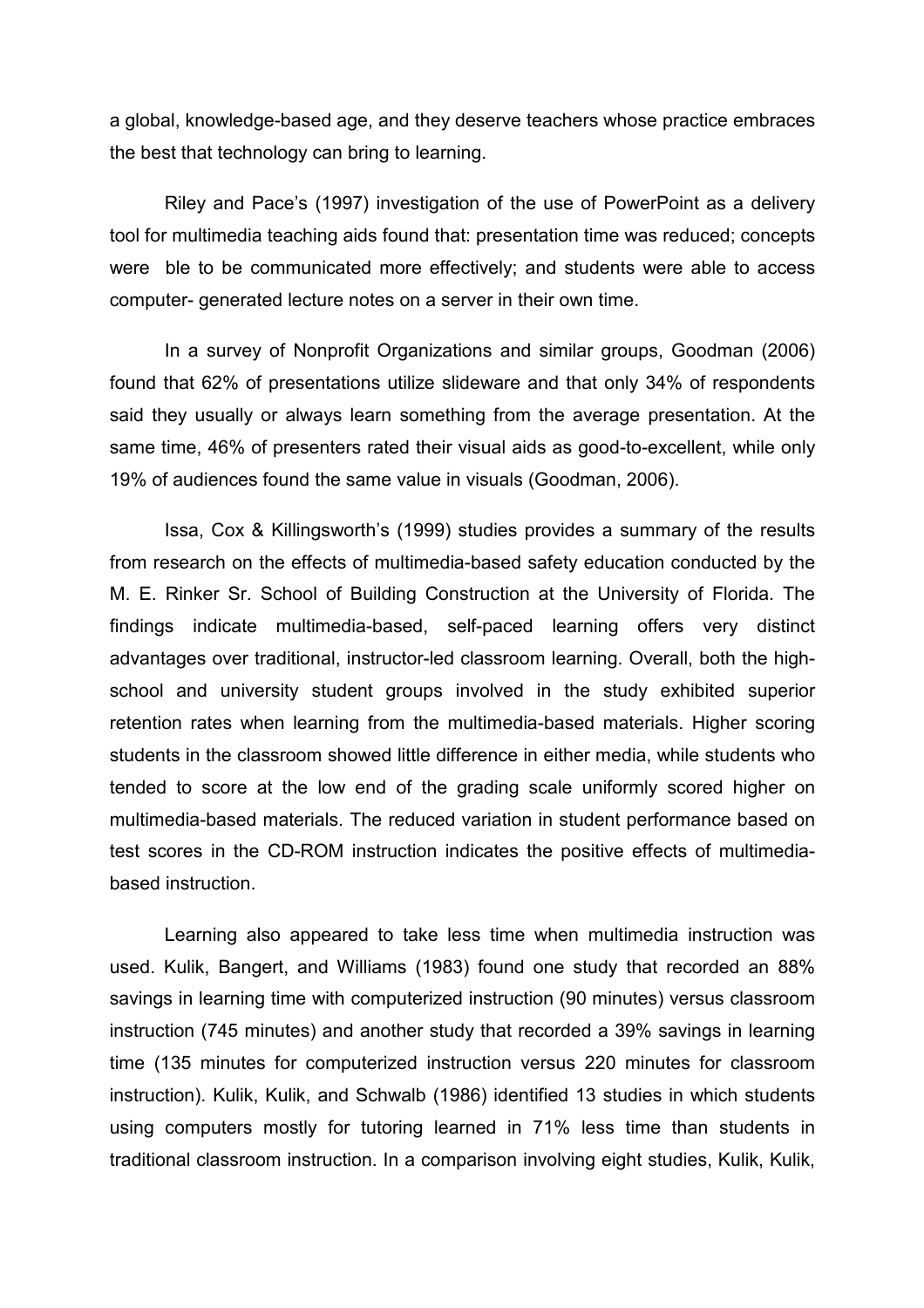and Cohen (1980) found that computer-based instruction took about 2.25 hours per week while traditional classroom instruction took about 3.5 hours, a 36% savings in learning time.

### 2.2 THE PROJECT BASED LEARNING

 Teaching methods abound- some sound, some not so sound. If you have been teaching for many years, you have no doubt seen several new ways of teaching come into vogue. Some have taken hold; many have faded away; a few have become infamous. In their book Models of Teaching, Bruce Joyce and Marsha Weil with Emily Calhoun (2000) describe no fewer than 20 ways to teach. Like different health remedies, these entire teaching methods clamor for your attention, and each urges you to include it in your teacher's medicine cabinet (Simkins, Cole, Tavalin, & Means, 2002).

 Project-based learning, deriving its theoretical underpinning from Dewey's educational philosophy (1907) and constructivist epistemological belief, organizes learning around a project. Project-based learning (PBL) is a model for classroom activity that shifts away from the classroom practices of short, isolated teachercentered lessons and instead emphasizes learning activities that are long term, interdisciplinary, student-centered, and integrated with real world issues and practices. One immediate benefit of practicing project-based learning is the unique way that it can motivate students by engaging them in their own learning. Projectbased learning provides opportunities for students to pursue their own interests and questions, make decisions about how they will find answers, and solve problems. In the classroom, Project-based learning provides many unique opportunities for teachers to build relationship with students. Share student work-which includes documentation of the learning process as well as the student's final projects-can with other teachers, parents, mentors, and the business community who all have a stake in the students' education (http://www.pblmm.k12.ca.us, 2001).

 Traditionally, project- based learning is a model of learning that organizes learning around projects. According to the definitions found in numerous research papers on Project-based learning, projects are complex task, based on challenging questions or problems, that involve students in design, problem solving, decision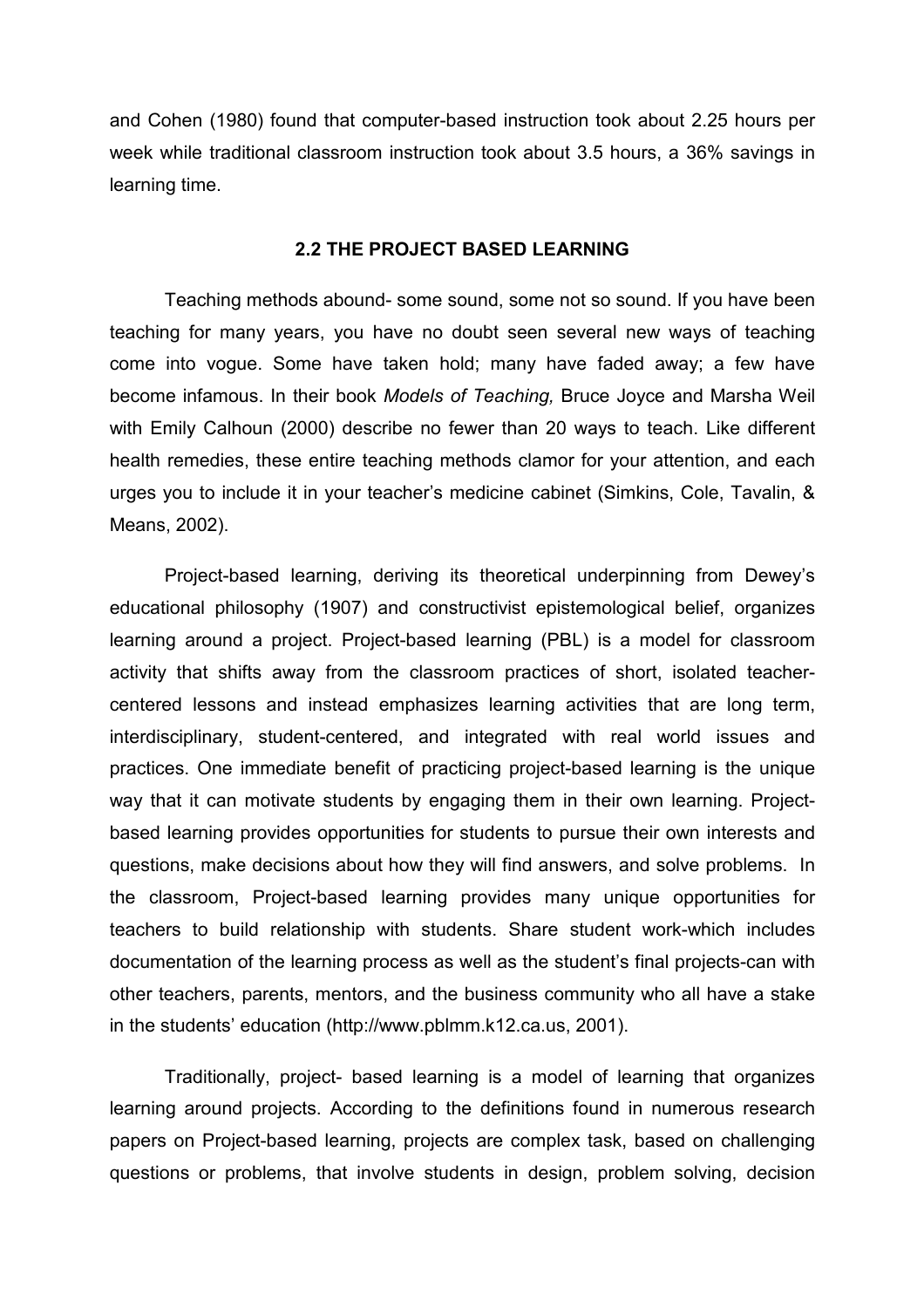making or investigate activities; give students opportunity to work relatively autonomously, over extended periods of time; and culminate in realistic products or presentations (Jones, Ramussen & Moffitt, 1997). Project-based learning is curriculum fueled and standards based. Project-based learning addresses the required content standards. With project-based learning, the inquiry process starts with a quiding question and lends itself to collaborative projects that integrate various subjects within the curriculum. Questions asked that direct students to encounter the major elements and principles of a discipline (George Lucas Educational Foundation 2002).

 According to Wikipedia Project based learning, or PBL, is a constructivist pedagogy that intends to bring about deep learning by allowing learners to use an inquiry-based approach to engage with issues and questions that are rich, real and relevant to their lives. This strategy is well served since the onset of the read/write Web. Teachers have ready made content easily available via the Web and the tools to allow for creative student directed creation of content related to the problems and questions contained in the project being studied. Sylvia Chard, who defines project learning as "an in-depth investigation of a real-world topic worthy of children's attention and effort".

 Many researchers (Beal, 1995; Johnson, 1994; Liu, 1998) believe that, used in this context, hypermedia development can help students construct knowledge, develop higher order thinking skills and, possibly, promote problem-solving skills. Project-based learning (PBL) is not just an educational conference buzzword; it's a unique approach to learning that provides students with the opportunity to gain experience in sifting and sorting data, working collaboratively, and using criticalthinking skills, all to solve real-world problems (Microsoft Online, 2003). Projectbased learning is an old and respected educational method. The use of multimedia is a dynamic new form of communication. The merging of project-based learning and multimedia represents a powerful teaching strategy that we call "project-based multimedia learning." Defining Project-Based Multimedia Learning It's best to start with some definitions. By project-based learning, we mean a teaching method in which students acquire new knowledge and skills in the course of designing, planning and producing some product or performance. By multimedia, we mean the integration of media objects such as text, graphics, video, animation, and sound to represent and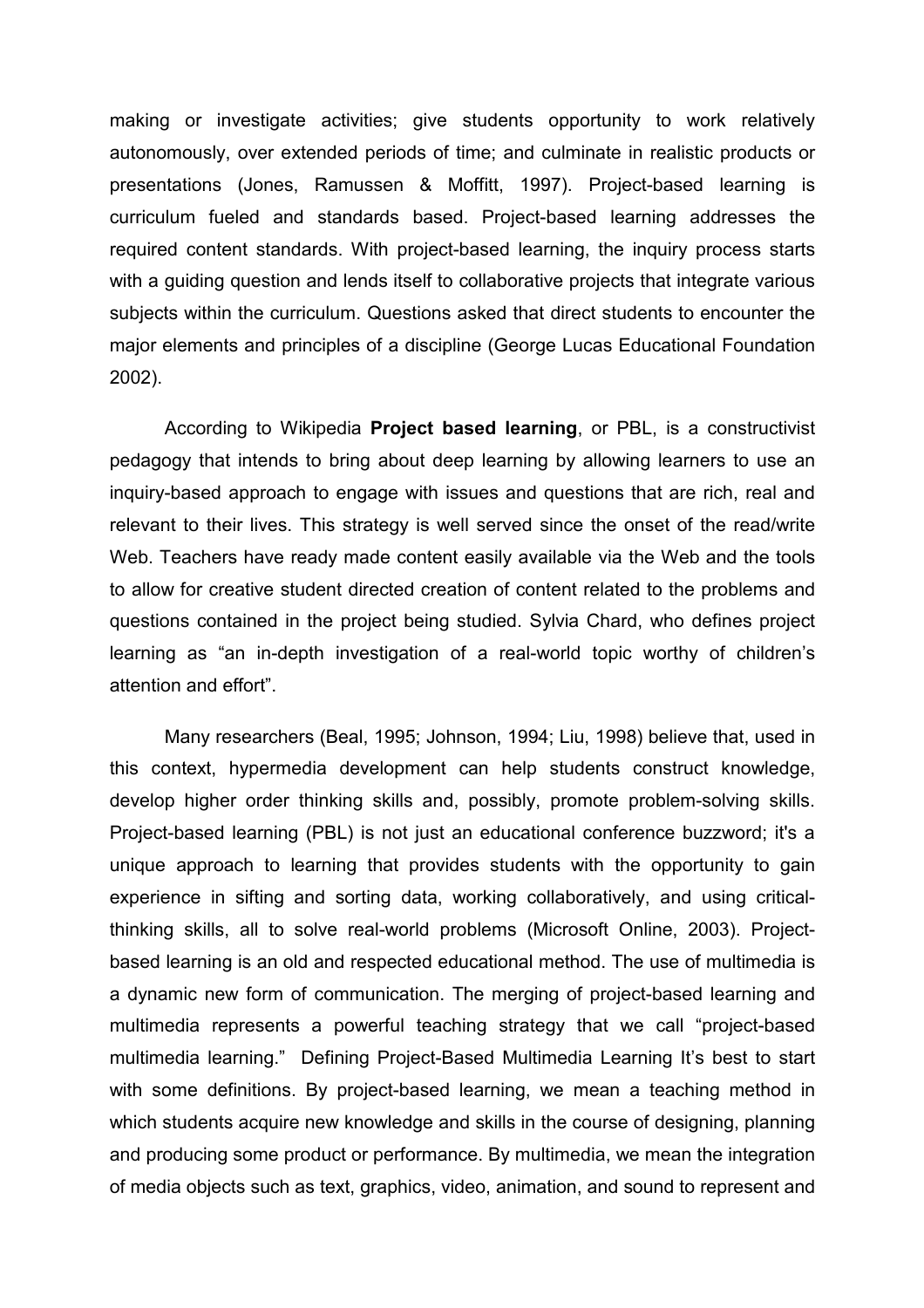convey information. Project- based multimedia learning is a method of teaching in which students acquire new knowledge and skills in the course of designing, planning, and producing a multimedia product (Simkins, Cole, Tavalin & Means, 2002).

# Table 2.1: The basic differences between the traditional class environment and the project based class environment

| The traditional class                                             |                | The Project-Based class                                  |
|-------------------------------------------------------------------|----------------|----------------------------------------------------------|
| environment                                                       |                | environment                                              |
| Problems and solutions are                                        | Problem        | There is more than one solution                          |
| described, there is only one                                      |                | type. They can use more than                             |
| solution.                                                         |                | one solution type.                                       |
| To show the interest features a                                   | The Subject    | To dominate interaction between                          |
| discipline.                                                       | Area           | discipline, and collaboration                            |
|                                                                   |                | differences discipline.                                  |
| Standardization, to understand                                    | Object         | Solves complicated problems,                             |
| the concepts and basic                                            |                | investigates and using that                              |
| elements, and use those                                           |                | information for solves problems.                         |
| solving problems.                                                 |                | Study with collaboration.                                |
|                                                                   |                | Constructs products of real world.                       |
|                                                                   |                | In depth investigation.                                  |
| The contents of the course                                        | Content        | Content is not important very                            |
| includes only a few resources                                     |                | much in the project based                                |
|                                                                   |                | classes, understanding is<br>important in these classes. |
|                                                                   |                |                                                          |
| Individual studies are important<br>in these classes. Books and   | Process        | Group studies, different                                 |
|                                                                   |                | resources, researches are basic<br>elements of PBL.      |
| teachers notes are important.<br>Final product is very important. |                | Product and process is important                         |
|                                                                   |                | together. Process is important at                        |
|                                                                   |                | least product.                                           |
| Teachers take into                                                | Evaluation     | Teachers and students evaluate                           |
| consideration only the points of                                  |                | performance, products and                                |
| tests and final products for                                      |                | process.                                                 |
| evaluation.                                                       |                |                                                          |
| A simple class organization;                                      | <b>Class</b>   | A Complex class organization;                            |
| One-teacher and 20-25                                             | Environment    | Teachers are learning with their                         |
| students.                                                         |                | students.                                                |
| Teachers explain and transfer                                     | The Role of    | Teachers are guide and helps to                          |
| the topics to the students.                                       | <b>Teacher</b> | students and to learning with                            |
|                                                                   |                | students.                                                |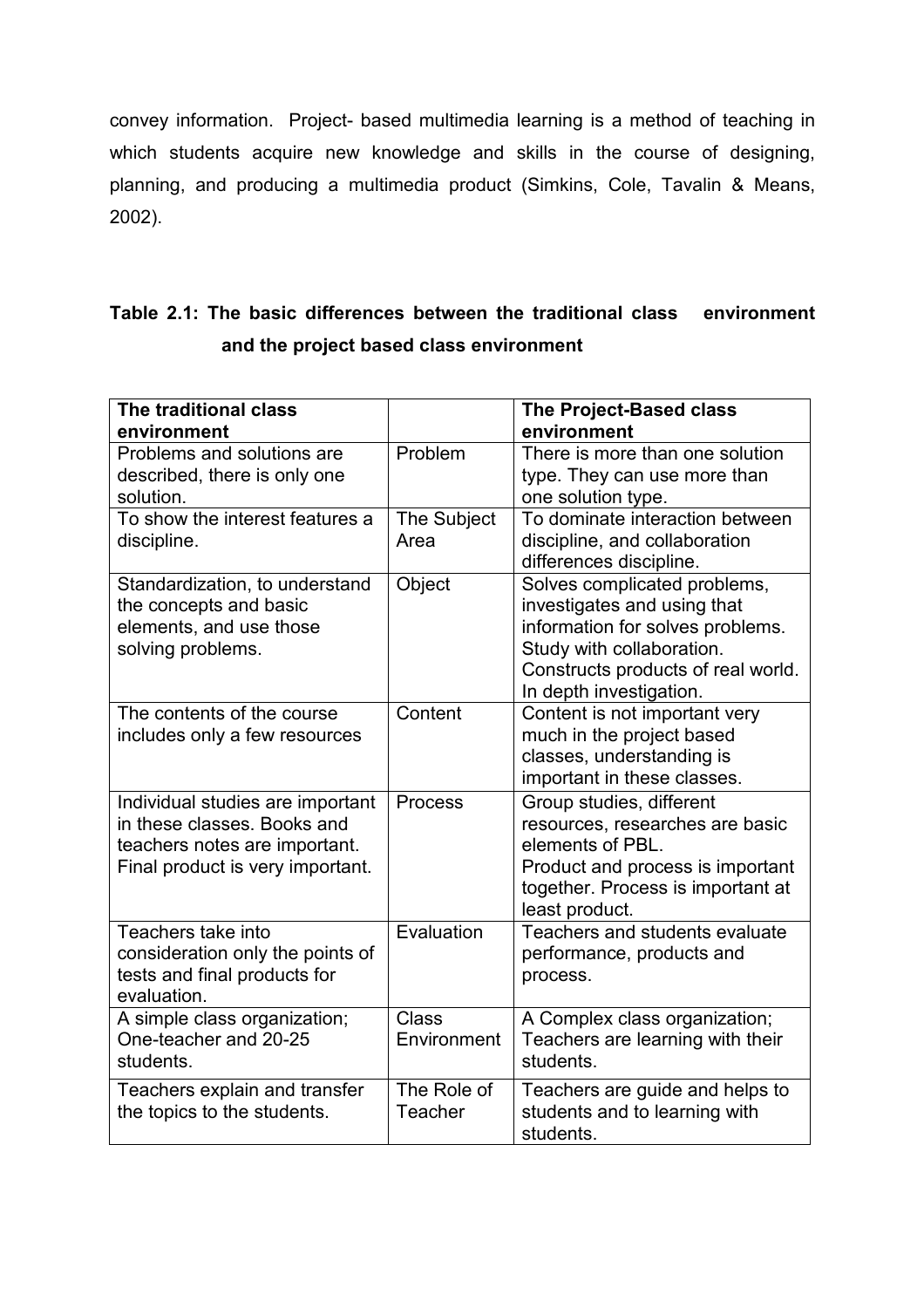| Students take notes and    |         | The Role Of Students explore, find, use and |
|----------------------------|---------|---------------------------------------------|
| information from teachers. | Learner | learn the information.                      |
|                            |         |                                             |

 The targets of PBL; solving of complex problem, studying with collaborative, gives differences solving ways for problems, create a product, be learner lifelong,

 The information technologies increase the versatility and value of projectbased learning as a curriculum tool. Technology can help create a rich environment for individuals and teams to carry out in-depth projects that draw on multimedia and information resources from throughout the world (Bielefeldt, Moursund, Underwood,1997).

 The design project presents student with an authentic challenge and requires students to tap into their diverse intelligences, such as artistic, logical, linguistic and musical, and talents to accomplish the task. Students are engaged in a variety of activities from brainstorming gathering and researching information, writing, creating art works, to programming and evaluating. These activities resemble the practice employed in the multimedia industry (Liu, Jones, & Hemstreet, 1998). Project-based learning allows teachers to create tasks whose complexity and openness mimic problems in the real world. Students can see the interdisciplinary nature of these tasks and see that each task may have more than one solution. Students who have the freedom to choose different strategies and approaches may become more engaged in the learning process, and these students will be more likely to approach other problems with an open mind.

 Learners have the added opportunity to identify related subtopics and explore them in a project-based scenario. Teaching with the project-based method enables students to work cooperatively with peers and mentors in a student-centered environment where learners are encouraged to explore various topics of interest.

 In the study of Matejka, (2004) said that ICT and Project-based learning can be used closely together. Through the use of word processors, slide show presentations, and web authoring packages students can present the information they have found. Research tools such as e-mail, electronic mailing lists, forums, and other online applications facilitate communication and collaboration with the world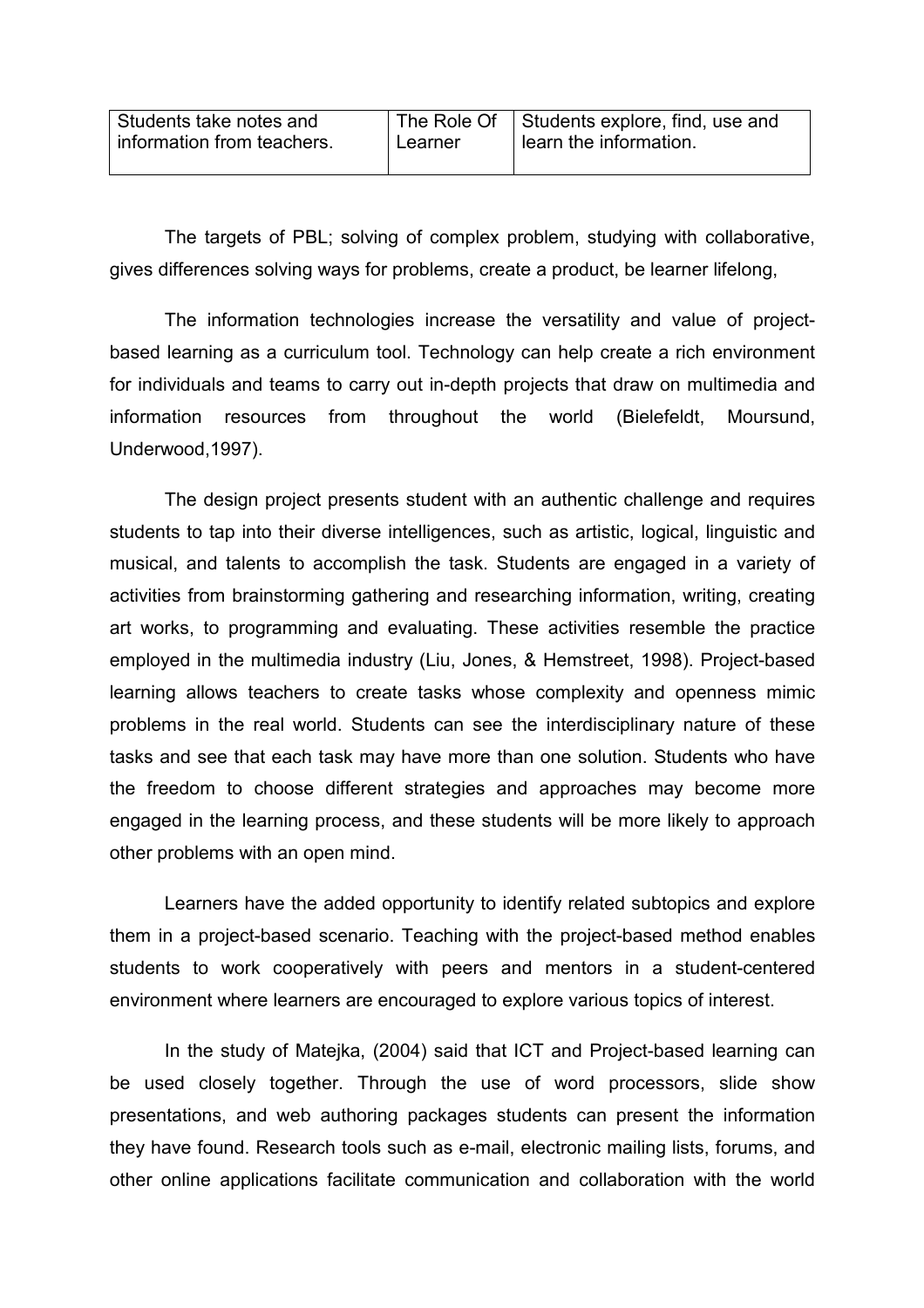outside the classroom. Additionally, hypermedia (web) or multimedia (CD-ROM) enables the student to discover museums, libraries and information to assist in their work. ICT can also assist in the publishing of student's work, to be viewed by a real audience (Solomon, 2003). Setting up links between students across the world can form communities of learners. Learning through hypermedia or multimedia and using authentic tasks requires learners to see the "relevance of the knowledge and skill to their lives, and the leverage it provides in problems they see as important" (Cunningham, 1991 cited by Carr & Jitendra, 2000).

 Simulating real problems and real problem solving is one function of projectbased learning. Students help choose their own projects and create learning opportunities based upon their individual interests and strengths. Projects assist students in succeeding within the classroom and beyond, because they allow learners to apply multiple intelligences in completing a project they can be proud of (http://www.4teachers.org, 2006)

### 2.2.1 Components of Project-Based Learning

 Han & Bhattacharya (2002) explained in the key components of the Project-Based Learning. These features can be use in describing, assessing, and planning for projects. They are:

- 1. Learner-centered environment
- 2. Collaboration
- 3. Curricular content
- 4. Authentic tasks
- 5. Multiple expression modes
- 6. Emphasis on time management
- 7. Innovative assessment

Learner-centered environment: This component was designed to maximize student decision-making and initiative throughout the course of the project including topic selection to design, production, and presentation decisions. Projects should include adequate structure and feedback to help learners make thoughtful decisions and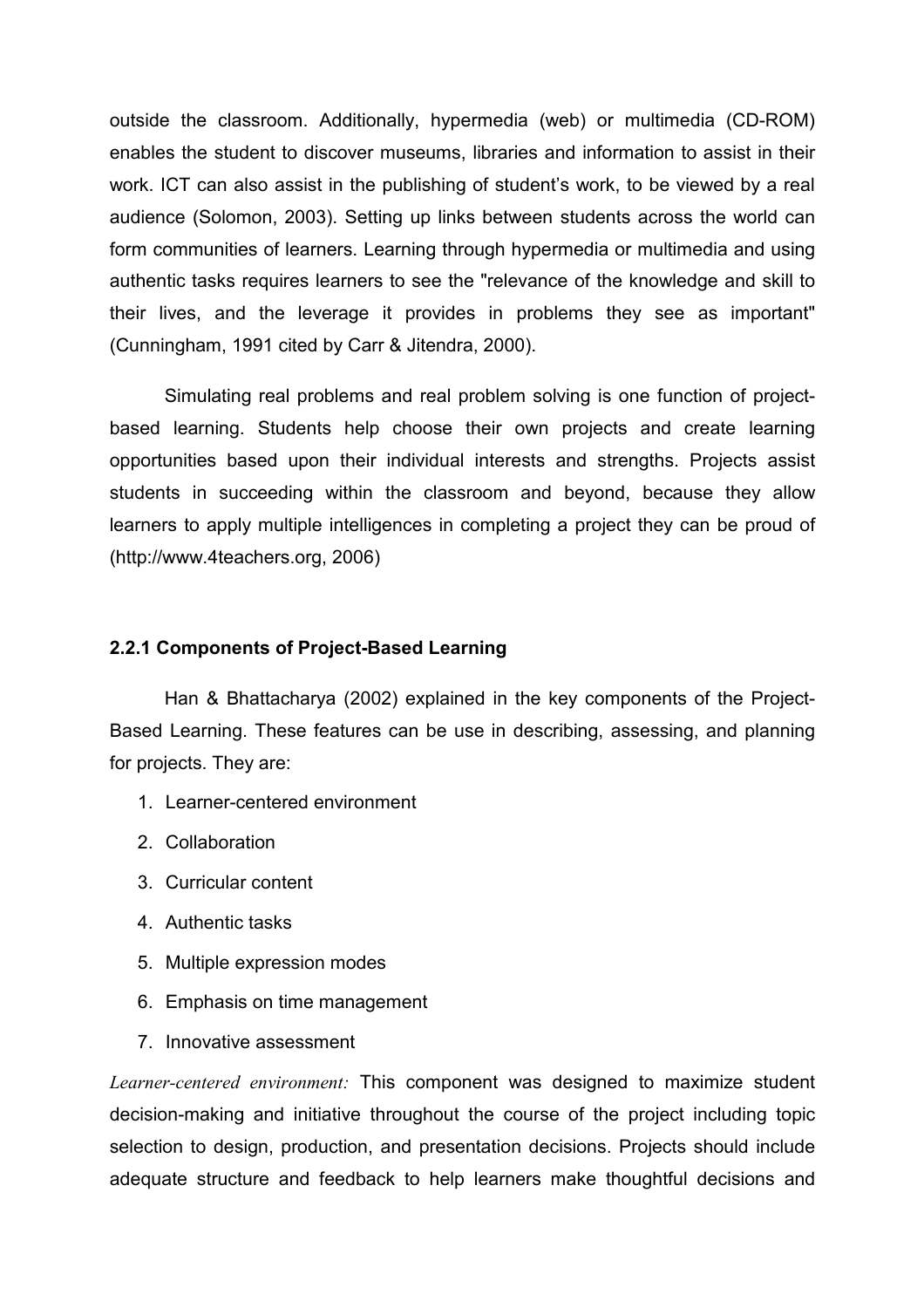revisions. By documenting learners' decisions, revisions, and initiative, teachers (and learners) will capture valuable material for assessing student work and growth.

Collaboration: This component is intend to give learners opportunities to learn collaborative skills, such as group decision-making, interdependence, and integration of peer and mentor feedback, providing thoughtful feedback to peers, and working with others as student researchers.

Curricular content: Successful integration of content requires projects to be base on standards, to have clearly articulated goals, and to support and demonstrate content learning in both process and product.

Authentic tasks: This element can take on many forms, depending on the goal of the project. PBL may connect to the real world because it addresses real world issues that are relevant to learners' lives or communities. A project may be connecting to real professions using authentic methods, practices, and audiences. Communicating with the world outside the classroom, via the Internet or collaboration might also make real world connections with community members and mentors.

Multiple presentation modes: This component gives learners opportunities to effectively using various technologies as tools in the planning, development, or presentation of their projects. Though the technology can easily become the focus of a given project, the real strength of the multimedia component lies in its integration with the subject curriculum and its authentic use in the production process.

Time management: It builds on opportunities for learners to plan, revise and reflect on their learning. Though the period and scope of projects may vary widely, they should all include adequate time and materials to support meaningful doing and learning.

Innovative assessment: Just as learning is an ongoing process, assessment can be an ongoing process of documenting that learning. PBL requires varied and frequent assessment; including teacher assessment, peer assessment, self-assessment, and reflection. Assessment practices should also be inclusive and well understood by learners, allowing them opportunities to participate in the assessment process in ways not typically supported by more traditional teacher-centered lessons.

Generally, three phases can suggest in conducting Project-Based Learning: planning, creating and implementing, and the processing.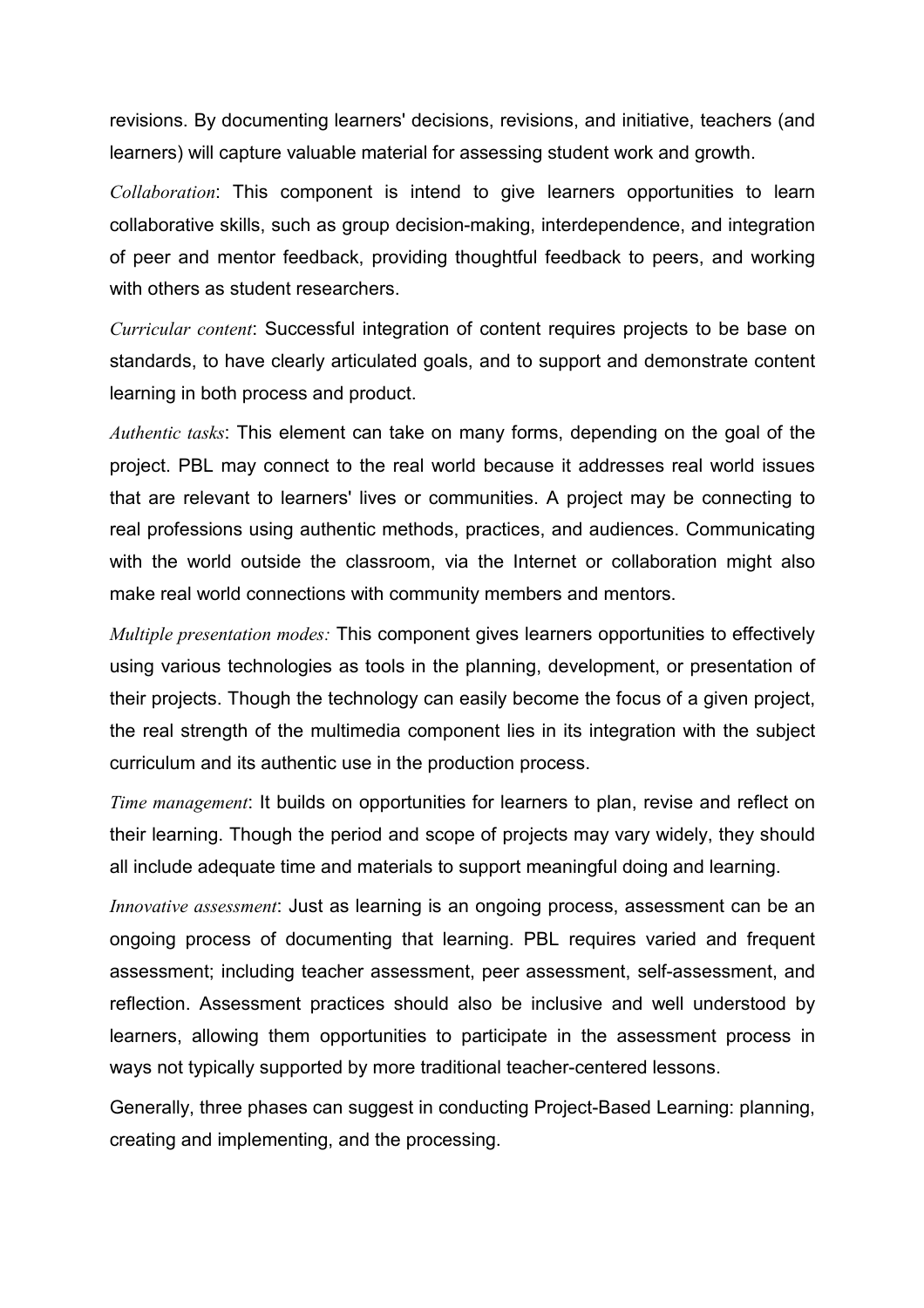

Figure 2.1: General framework of Project-Based Learning

 Figure 2.1 represents the general framework of project-based learning. PBL can be dividing into three main processes. In the planning phase, the learner chooses the topic, searches for resources for needed information, and organizes the resources into a usable form. In the implementation or creation phase, the learner develops the project idea, combines the contributions of the group, and builds the project. In the processing phase, the project is shared with other groups, feedback is obtained, and then the groups reflect on the project. In the "planning" phase, the learner chooses the project, locates the required resources, and organizes the collaborative work. Through these activities, the learner identifies and represents a topic, gathers relevant information and generates a potential solution. The second phase is "creating", or implementing the project. This phase includes activities such as development and documentation, coordination and blend of member contributions, and presentation to class members. In this stage, learners expected to build a product that can be share with others. The activities for the third phase, "processing" the project, include reflection and follow-up on the projects. In this stage, the learners share their artifacts in a small group or with the entire class, obtain feedback, and reflect on the learning process and the project. Learners share each group's or individual's project and exchange feedback.

# 2.2.2 Project-Based Learning Working Styles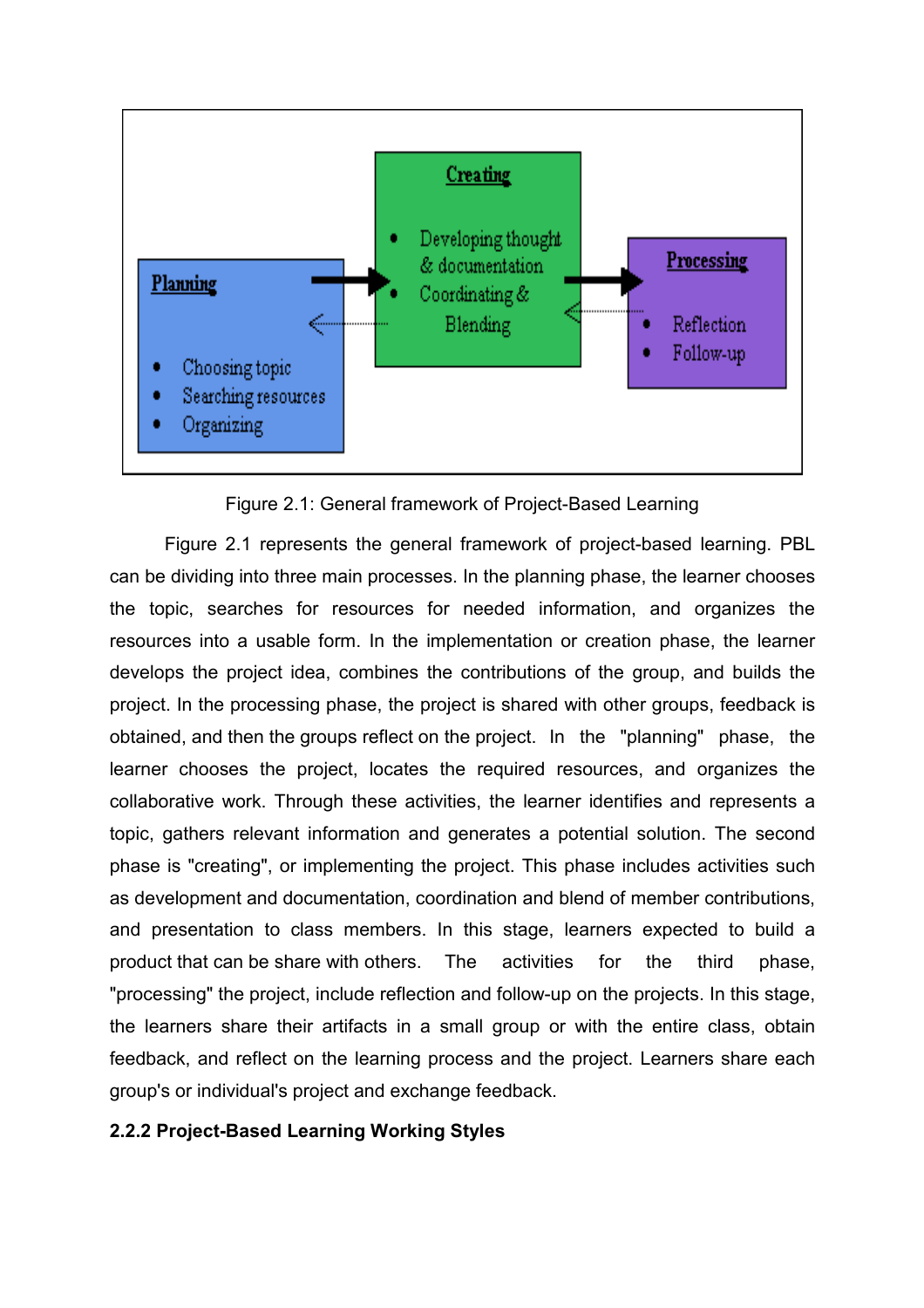GLEF Staff (2001) explained that Project-based learning, as with all lessons, requires much preparation and planning. It begins with an idea and a "BIG question." When designing the project and the BIG question that will launch the activities, it is essential that one remember that many content standards will be address. With these standards in mind, devise a plan that will integrate as many subjects as possible into the project. Have in mind what materials and resources will be accessible to the students to assist them. Next, students will need to be given assistance in managing their time – a definite life skill. Finally, have multiple means for assessing your students' completion of the project. Did the students master the content? Were they able to apply their new knowledge and skills? Many educators involve their students in developing these rubrics.

 "Project-based learning is focused on teaching by engaging students in investigation. Within this framework, students pursue solutions to nontrivial problems by asking and refining questions, debating ideas, making predictions, designing plans and/or experiments, collecting and analyzing data, drawing conclusions, communicating their ideas and findings to others, asking new questions, and creating artifacts (e.g., a model, a report, videotape, or computer program)" (p.370,Blumenfeld and colleagues, 1991)

# 2.2.3 Project-Based Learning: Instructional Strategies

 The full benefits of projects cannot be achieve without considering the nature of the student's knowledge, the extent of teacher knowledge, and the complexity of the classroom setting. The following strategies can be implementing in the learning environment to promote a Project-Based Learning framework. Table 2.2 shows the general procedure and strategies for using Project-based learning, and includes both learner and instructor perspectives.

| <b>Planning</b>                 | <b>Procedure and</b><br><b>Strategies</b>             | <b>Learner Perspective</b>                                          | <b>Instructor</b><br><b>Perspective</b>               |
|---------------------------------|-------------------------------------------------------|---------------------------------------------------------------------|-------------------------------------------------------|
| 1. Designing<br>overall climate | - Create<br>environments that<br>will promote inquiry | - Allow sufficient time<br>for project work.<br>- Provide input for | - Understand<br>project content to<br>help learners - |

Table 2.2 Project-Based Learning: Procedure and Strategies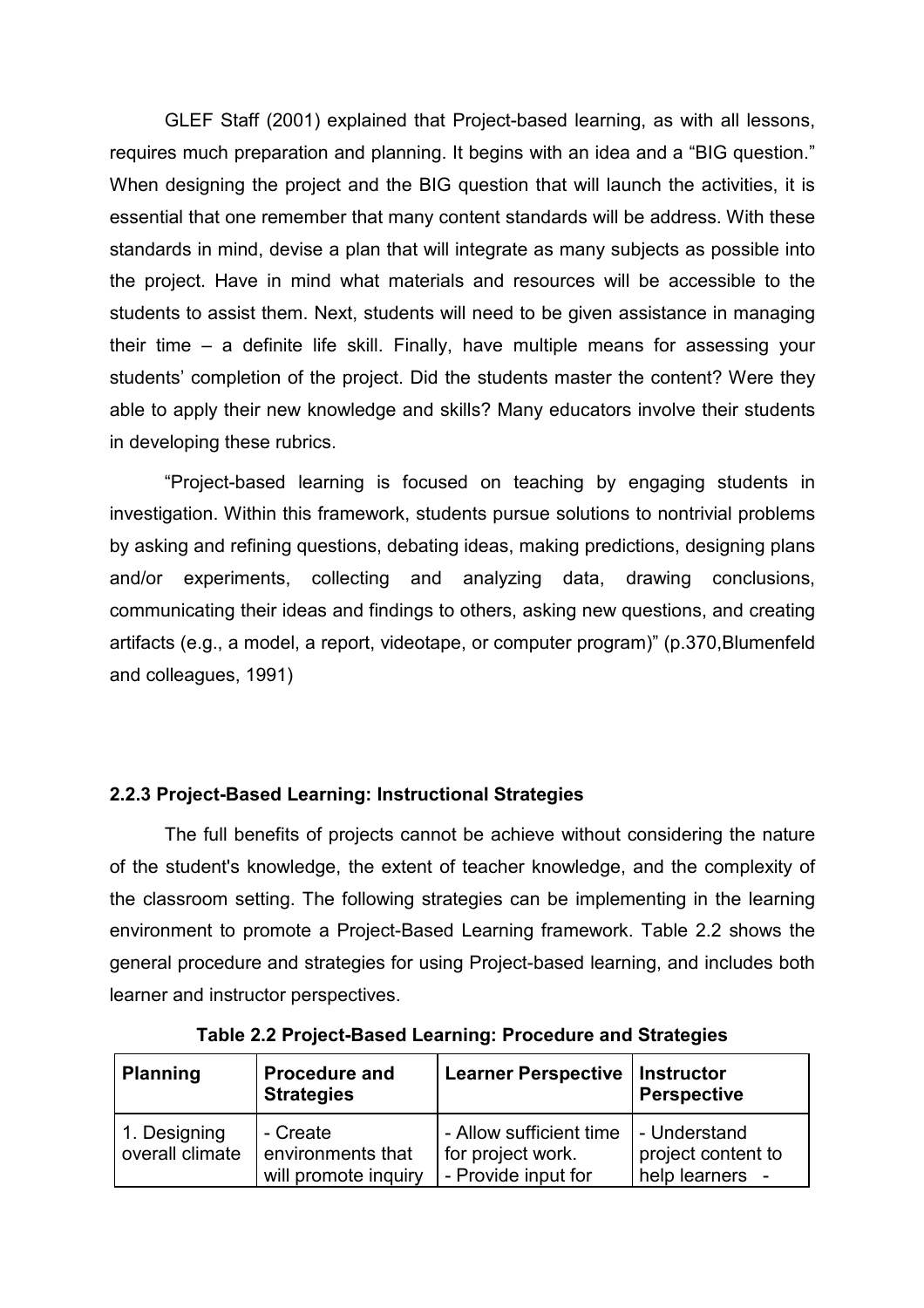|                                              | and challenge. -<br>Make real-world<br>connections                  | creation of questions,<br>approaches and<br>artifacts                                                                         | Provide open-<br>ended situation<br>- Facilitate learning                                                                                                                                   |
|----------------------------------------------|---------------------------------------------------------------------|-------------------------------------------------------------------------------------------------------------------------------|---------------------------------------------------------------------------------------------------------------------------------------------------------------------------------------------|
| 2. Inquiry                                   | - Choose topic<br>- Locate resources<br>- Organize<br>collaboration | - Ask and refine<br>questions<br>- Formulate goals<br>- Plan procedures<br>- Debate ideas<br>- Incorporate<br>"Jigsaw" method | - Discover prior<br>knowledge before<br>the project begins<br>- Provide<br>structured set of<br>inquiry steps for<br>learners to follow                                                     |
| <b>Creating</b>                              | <b>Procedure and</b><br><b>Strategies</b>                           | <b>Learner Perspective</b>                                                                                                    | <b>Instructor</b><br><b>Perspective</b>                                                                                                                                                     |
| 1. Analyzing<br>Data                         |                                                                     | - Make predictions<br>- Design plans and/or<br>experiments<br>-Collect and analyze<br>data                                    | - Guide to analyze<br>data -Incorporate<br>a technical<br>assistance model                                                                                                                  |
| 2.<br>Collaborating<br>with others           | - Communicate<br>ideas and findings<br>to others                    | - Possess skills<br>needed to work with<br>others and<br>knowledge necessary<br>to explore questions<br>that arise            | - Emphasize<br>individual and<br>group learning<br>process<br>-Provide norms for<br>individual<br>accountability                                                                            |
| 3. Developing<br>thoughts &<br>Documentation | - Create artifacts<br>- Visualize and<br>construct ideas            | - Ask new questions<br>- Draw conclusions                                                                                     | - Design activities<br>- Provide resources<br>-Give advice to<br>learners as they<br>progress in their<br>projects                                                                          |
| <b>Processing</b>                            | <b>Procedure and</b><br><b>Strategies</b>                           | <b>Learner Perspective</b>                                                                                                    | <b>Instructor</b><br><b>Perspective</b>                                                                                                                                                     |
| 1. Presenting<br>Knowledge<br>and Artifacts  | Monitor what is<br>known                                            | Demonstrate the full<br>range of one's<br>competence                                                                          | - Incorporate<br>presentation<br>opportunities<br>involving external<br>audiences<br>Require multiple<br>criterion<br>performances (e.g.<br>collaboration,<br>explanation, self-<br>report) |
| 2. Reflection &                              | - Assessment                                                        | - Understand the                                                                                                              | - Create a                                                                                                                                                                                  |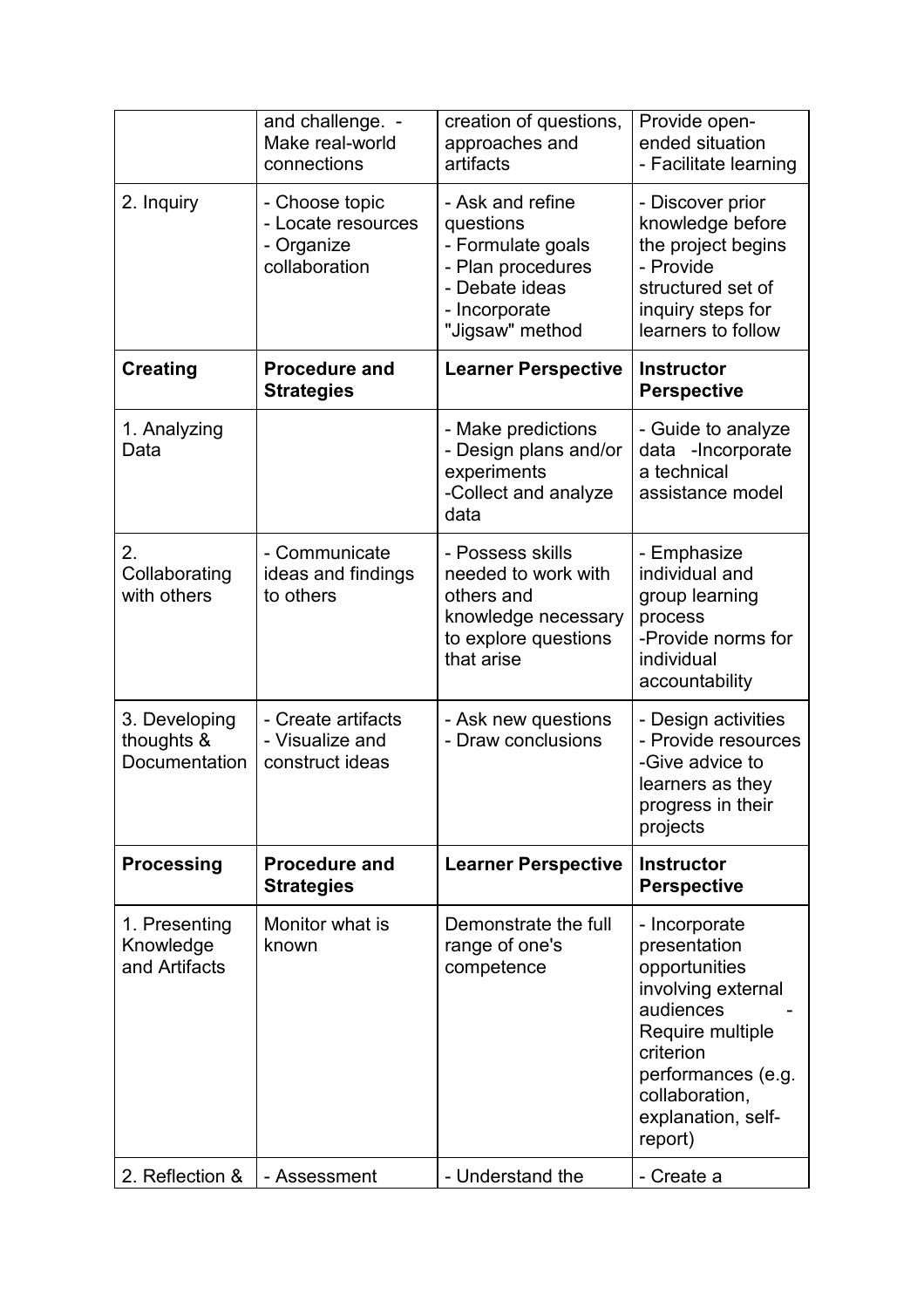| Follow-up<br>- Peer evaluation<br>- Self-evaluation<br>- Portfolio<br>evaluation | teacher's method of<br>evaluation<br>-Create and agree on<br>the norm of<br>assessment initially<br>-Reflect their own<br>learning<br>-Share and acquire<br>multiple perspectives | classroom culture<br>that supports<br>frequent feedback<br>and assessment<br>-Find ways for<br>learners to<br>compare their work<br>with others |
|----------------------------------------------------------------------------------|-----------------------------------------------------------------------------------------------------------------------------------------------------------------------------------|-------------------------------------------------------------------------------------------------------------------------------------------------|
|----------------------------------------------------------------------------------|-----------------------------------------------------------------------------------------------------------------------------------------------------------------------------------|-------------------------------------------------------------------------------------------------------------------------------------------------|

# 2.2.4 Characteristics of Project-Based Learning

The Cincinnati bridge study mentioned above illustrates many of the characteristics of project-based learning activities:

- Students have some choice of topic as well as the nature the extent of content of the project. Students can shape their project to fit their own interests and abilities.

- The teacher acts as a facilitator, designing activities and providing resources and advice to students as they pursue their investigations. However, the students collect and analyze the information, make discoveries, and report their results.

- The context for the subject matter is larger than the immediate lesson.

- Students conduct research using multiple sources of information, such as books, online databases, videotapes, personal interviews (in-person or conducted via telecommunications), and their own experiments. Even if their projects are base on the same topic, different students may make use of considerably different sources of information.

- The project usually cuts across a number of disciplines. Students are expect to draw upon a broad range of knowledge and skills, and to "stretch" their knowledge and skills.

- The project extends over a significant period, usually from several class periods to an entire school year. Students plan for the effective use of their time and share resources such as computers, camcorders, and computer network access. One goal in project-based learning is for students to increase their skills in budgeting their time and other resources.

- The project involves the design and development of a product, presentation, or performance that can be use or view by others. Students may simply present the results of their projects in class as reports or posters. Other projects may extend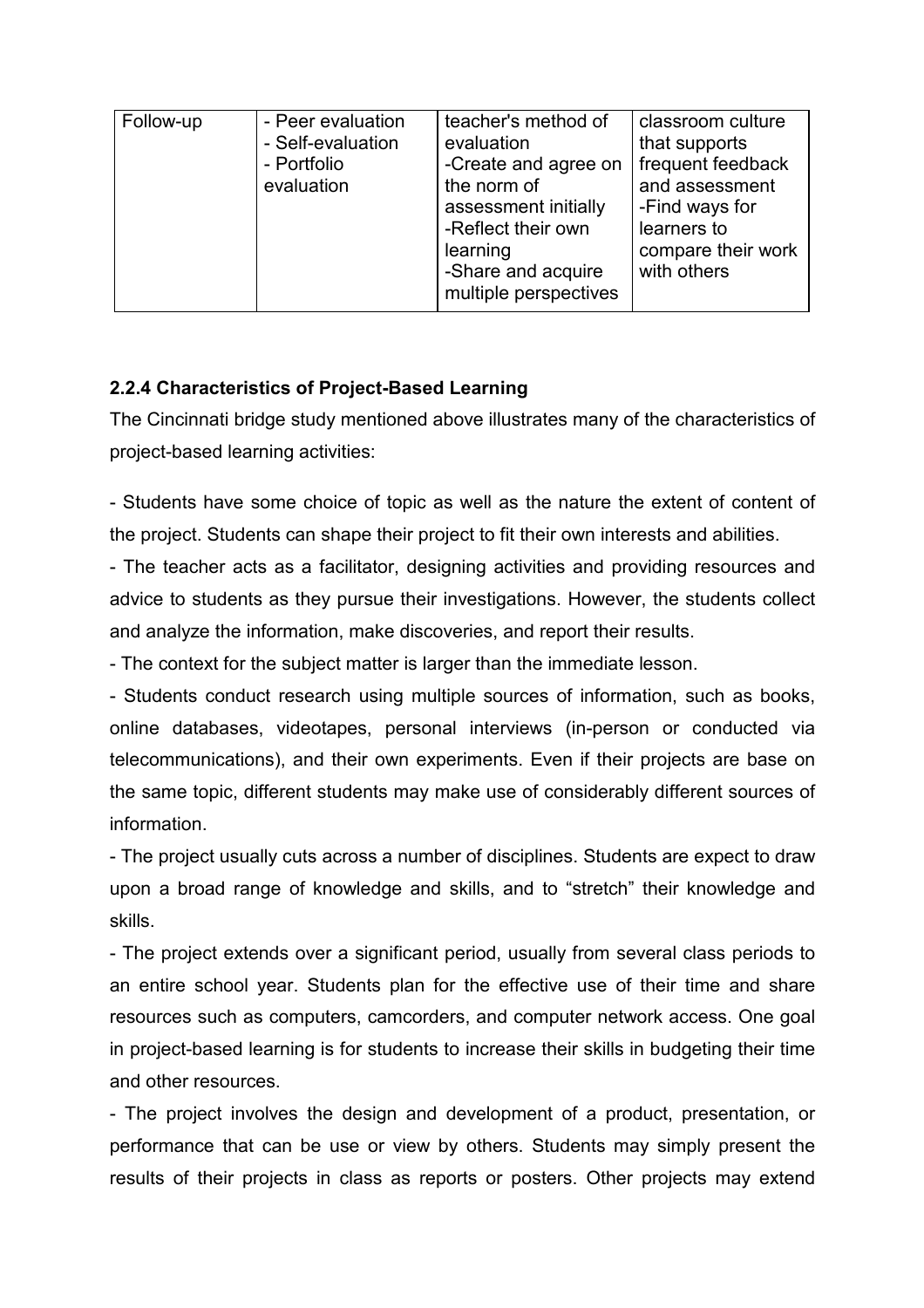beyond the school boundaries in the form of broadcasts, publications, and public events.

- A team of people may work on project. The team may be an entire class, several classes, or even several remote sites.

- The instruction and facilitation guided by a broad range of teaching goals, and students may achieve additional goals as they explore complex topics from a variety of perspectives.

 "Everybody is motivated by challenge and solving problems, and we don't make use of that in schools enough," says Bruce Alberts, distinguished cell biologist and president of the National Academy of Sciences (NAS). "Project-based learning gives everybody a chance to sort of mimic what scientist do, and that's exciting. And it's fun if it's done well."

Challenge 2000 (2000) explained characteristics of exemplary project-based learning with multimedia

- Anchored in core curriculum; multidisciplinary
- Involves students in sustained effort over time
- Involves student decision-making
- Collaborative
- Has a clear real-world connection
- Systematic assessment: both along the way and end product
- Takes advantage of multimedia as a communication tool

Examples of multimedia products

- Web page or site
- Hypermedia stack
- Computer presentation
- Computer generated movie
- Video program

# 5 Philosophical bases of Project Based Learning

Constructivism is a widely supported educational theory that rests on the idea that students create their own knowledge in the context of their own experiences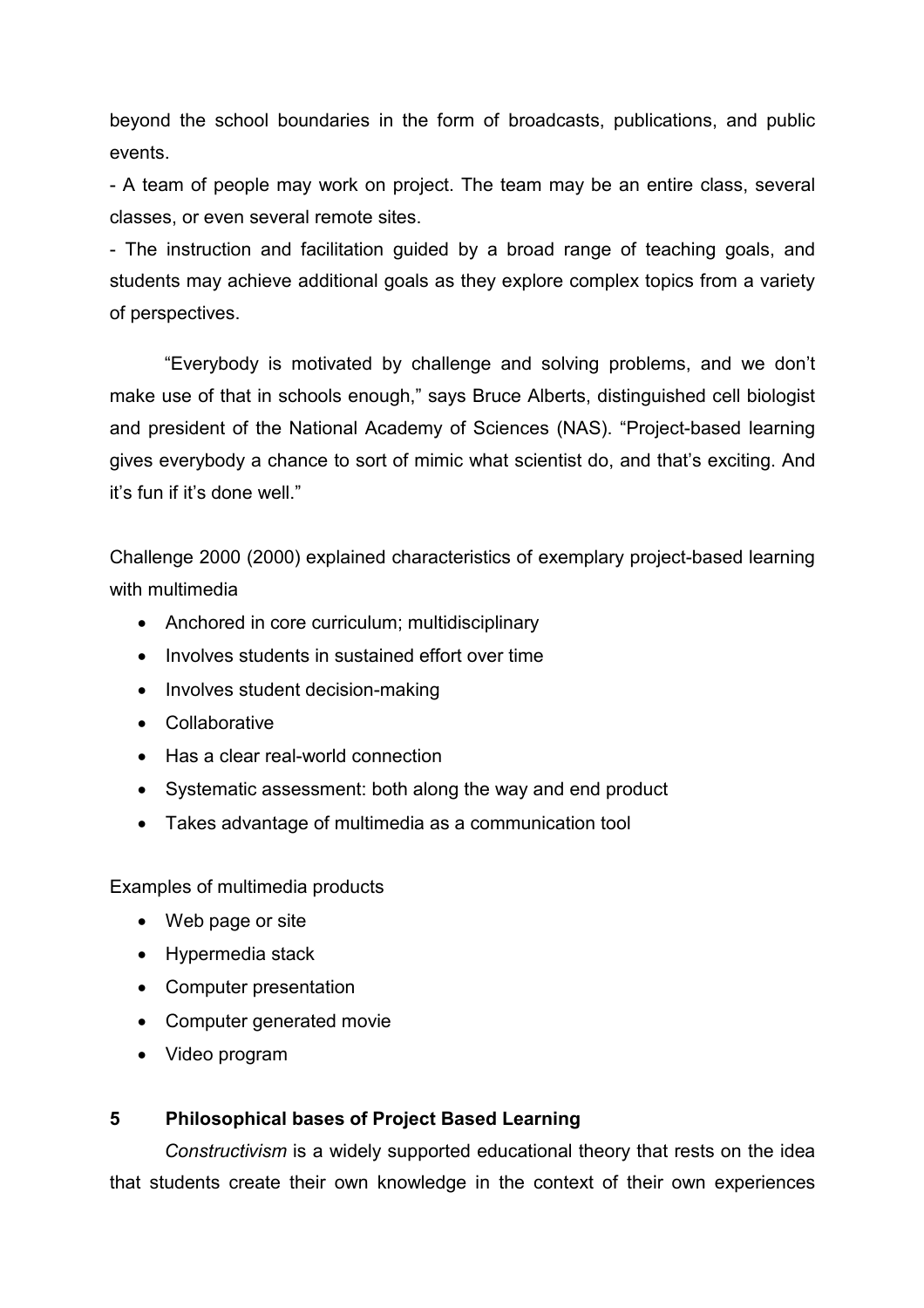(Fosnot, 1996). Constructivism focuses on students being actively engaged in "doing", "rather than passively engaged in "receiving" knowledge. Project-based learning can be view as one approach to creating learning environments in which students construct personal knowledge.

 Project based learning frequently includes teams of students engaged in cooperative learning and collaborative problem solving as they work to complete a project. Cooperative learning has been shown to be effective in improving academic and social skills; however, successful cooperative learning requires careful organization, and sometimes-explicit training in collaboration and communication (Johnson, 1986; Johnson & Johnson, 1989). Project-based learning provides an authentic environment in which teachers can facilitate students increasing their skills in cooperative learning and collaborative problem solving.

### 2.2.6 Teacher's Role in Project Based Learning

 The teacher's role changes as well. The teacher is no longer the center of attention as the dispenser of information, but rather plays the role of facilitator, setting project goals and providing guidelines and resources, moving from student to student or group-to-group, providing suggestions and support for student activity. The majority of classroom time may be devoted to independent and collaborative projects. As students work on their technology-supported products, the teacher moves through the room, looking over shoulders, asking about the reasons for various design choices, and suggesting resources that might be used (Technology and Education Reform, 1995).

 The teacher often acts a coach in guiding students through the process. Some necessary skills include (Martin & Baker, 2000):

- Analyzing tasks and skills needed to carry of the project

 - Facilitating the process of analyzing project tasks, setting up the plan of action, and implementing and evaluating the project

- Determining how the project will contribute to the students' learning

- Facilitating decision-making, thinking, and problem-solving skills

 - Facilitating students' demonstration of personal responsibility, self-esteem, and integrity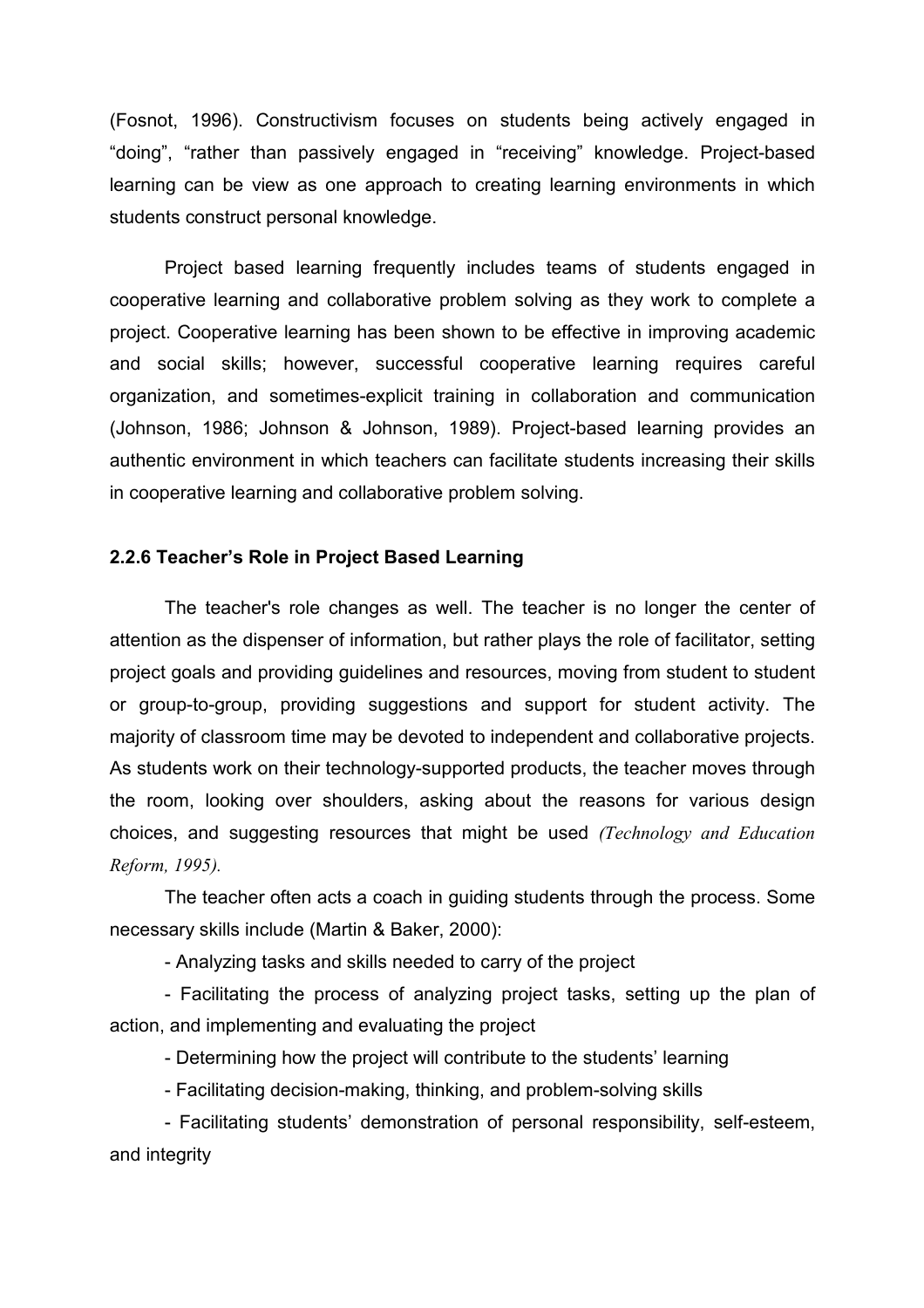-Facilitating students' growth of interpersonal skills, such as working as teams, working with community members, and working with people who are of diverse backgrounds.

 Teachers who make extensive use of cooperative learning and project-based work develop skills as intellectual "coaches" and undertake a new role as the activity designer and facilitator rather than the chief "doer" or center of attention. Their role is by no means a passive (Means & Olson, 1994).

 Project-based work and cooperative learning approaches prompt this change in roles, whether technology is used or not. However, technology use is highly compatible with this new teacher role. Several teachers reported that technology led them to give their students more control after they witnessed what students were able to do with technology and how they were willing and able to take responsibility for teaching themselves and one another. Technology facilitates a change in the teacher's role also by making it easier to act as a diagnostician and coach for the cognitive aspects of task performance. Technology can help to make the students' thinking processes more visible to the teacher, something that does not happen when students simply turn in a completed assignment for checking and grading. As teachers observe their students working with computer applications, they can see the choices each student is making, stop and ask about the student's goals, and make suggestions for revisions or different strategies. It is easier also for the teacher to take momentary control of the computer to demonstrate what is mean.

 Moreover, technology often puts teachers in the role of learner alongside their students. This is a big change from the traditional role of the teacher as the one with all the knowledge and right answers. Instead, students have given the chance to see their teachers struggle with the acquisition of a new set of skills. Teachers who were not threaten by this change in roles report that the experience sensitizes them to the learning process in unexpected ways, giving them new insights into their students as learners. Engaging in the process of exploring technology with their students further provides teachers with an opportunity to demonstrate aspects of problem solving and learning that rarely made visible in more product-oriented classrooms.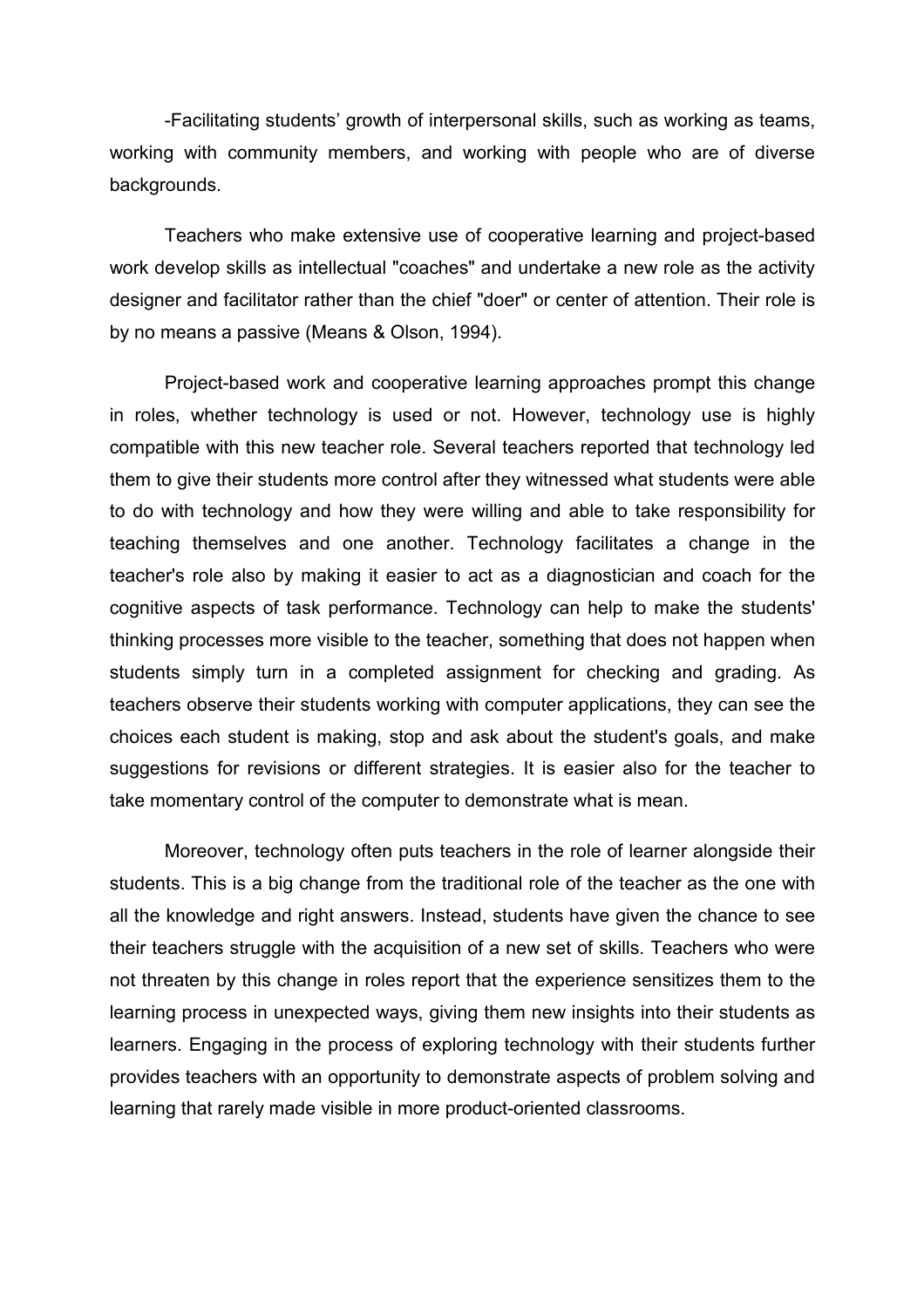In addition to helping the teacher with technology, students also support the teacher by providing help to their peers. Students who are technology savvy are usually eager to share their knowledge with others. In our observations of technologyusing classrooms, we saw numerous examples of students acting as peer coaches for each other, offering advice when a peer had trouble achieving a desired result with the software. Such advice giving was continual when students worked together in small groups, but was quite common also among students working individually on computers. Student coaching roles were generally not something that teachers had set up in any formal way; rather they emerged naturally as part of the parallel technology-based activity in the classroom (www.ed.gov).

### 2.2.7 Students' Role in Project Based Learning

 Houghton Mifflin Company (1998) explained students' role in PBL: Students can be responsible for the creation of both the question and the activities, as well as the nature of the artifacts. Additionally, teachers or curriculum developers can create questions and activities.

 Regardless of who generates it, the question cannot be so constrained that outcomes are predetermined, leaving students with little opportunity to develop their own approaches to investigating and answering the initial question.

 Students' freedom to generate artifacts is critical, because it is through this process of generation that students construct their own knowledge. Because artifacts are concrete and explicit (e.g., a model, report, consequential task, videotape, or film) they can be shared and critiqued. This allows others to provide feedback, makes the activity authentic, and permits learners to reflect on and extend their knowledge and revise their artifacts.

 Projects are decidedly different from conventional activities that are designed to help students learn information in the absence of a driving question. Such conventional activities might relate to each other and help students learn curricular content, but without the presence of a driving question, they do not hold the same promise that learning will occur, as do activities orchestrated in the service of an important intellectual purpose (Sizer, 1984). Supporters of project-based learning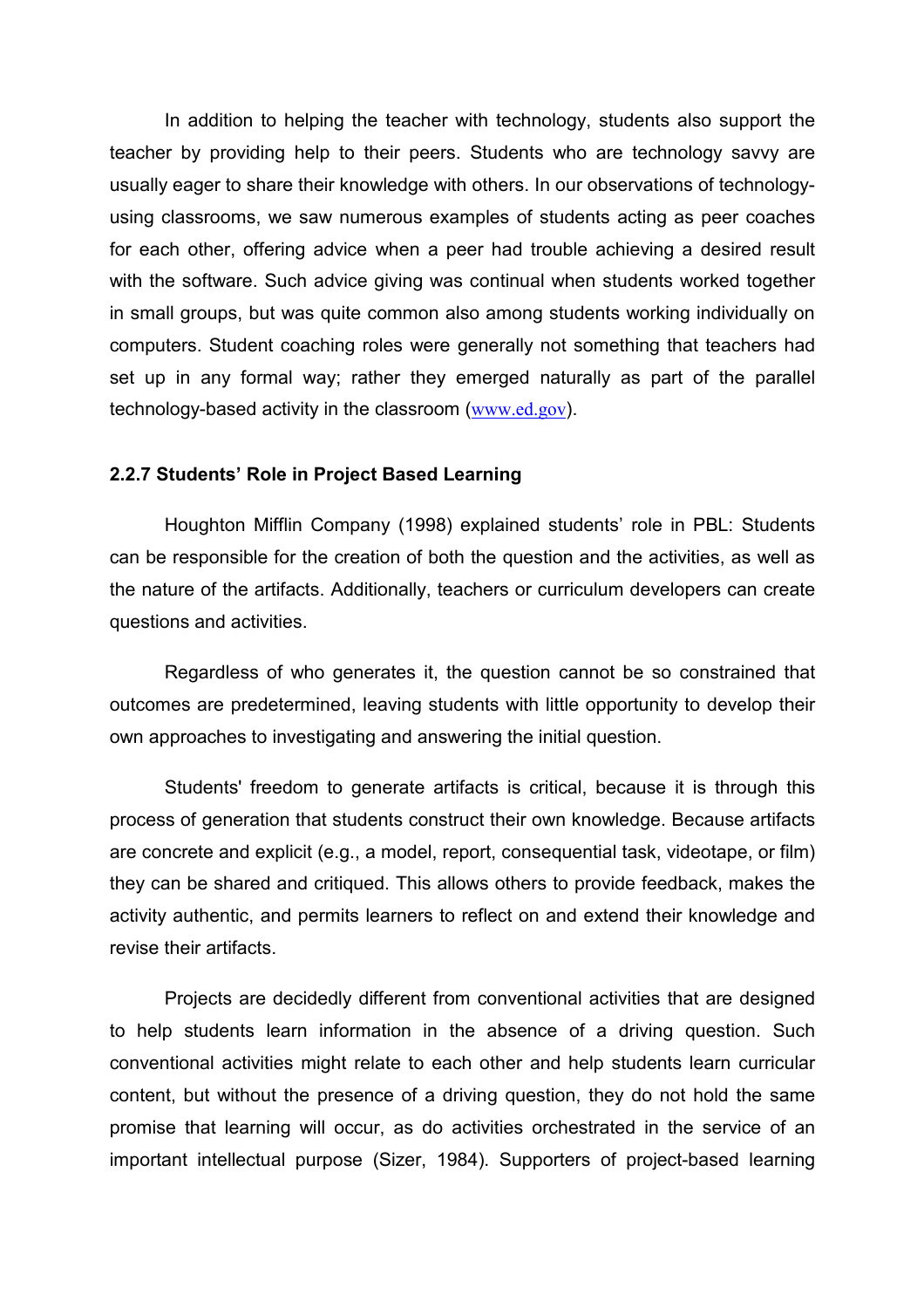claim that as students investigate and seek resolutions to problems, they acquire an understanding of key principles and concepts (Blumenfeld et al.,1991). Project-based learning also places students in realistic, contextualized problem-solving environments (CTGV, 1992).

 Projects can thus serve as bridges between phenomena in the classroom and real-life experiences. Questions and answers that arise in daily enterprise have given value and have proven open to systematic inquiry. Project-based education requires active engagement of students' effort over an extended period. Project-based learning also promotes links among subject matter disciplines and presents an expanded, rather than narrow, view of subject matter. Projects are adaptable to different types of learners and learning situations (Blumenfeld et al., 1991).

### 2.2.8 The Importance of Project Based Learning in the Classroom

 Microsoft Office directors (2003) explained why use PBL: Project-based learning encourages students to think analytically and incorporate current technologies in their assignments. It also encourages students to use inquiry to understand the world around them and construct meaning from their own experiences. Project-based learning assignments also do the following:

 The opportunities and freedom in project-based learning let students explore issues in more depth, satisfying their innate curiosity in a way that traditional learning does not. When students are interested in what they are doing, they are often capable of performing at higher levels. Traditional methods of teaching do not always address advanced thinking skills. As in the example of the traditional state report assignment, students often just rehash information that they have read or come across online. With project-based learning, students explore issues, solve problems, and collaborate with their peers. Many of the skills that students sharpen through project-based learning are exactly those that today's employers want.

Promote collaboration Students learn how to collaborate with their classmates, with students in other classrooms, or with students halfway around the world. They can also contact area experts by using e-mail, the Internet, and video conferencing. Teamwork and cooperation are keys to success in today's information-rich, highly technical work force. Project-based learning activities provide the framework for students to tap into their creativity while technology provides them with a means to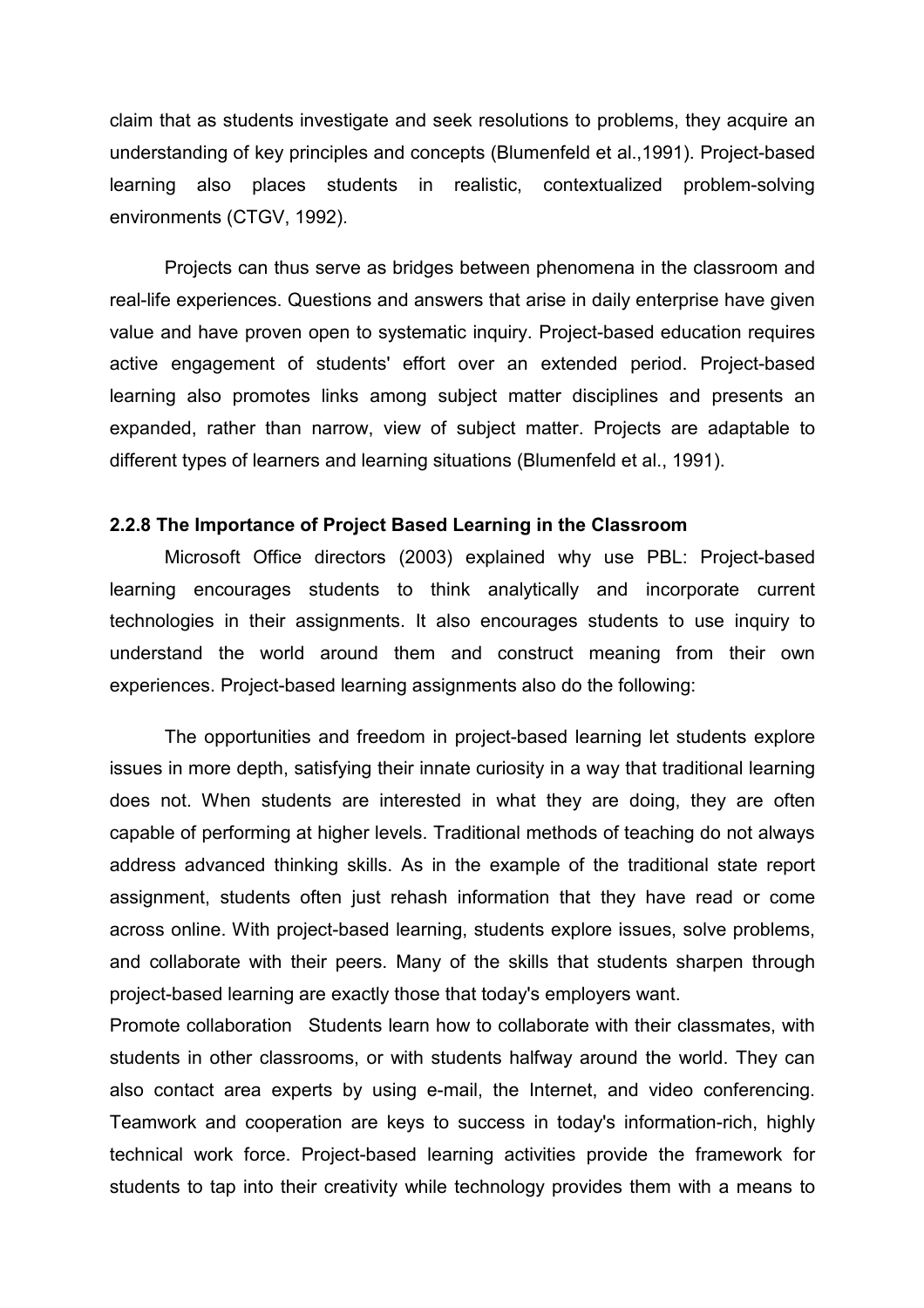develop solutions. Computers, the Internet, and programs like Microsoft Office Word 2003 or Microsoft Office PowerPoint 2003 can help students conduct research and produce their final products.

For students, benefits of project-based learning include:

• Increased attendance, growth in self-reliance, and improved attitudes toward learning (Thomas, 2000).

• Academic gains equal to or better than those generated by other models, with students involved in projects taking greater responsibility for their own learning than during more traditional classroom activities (Boaler, 1997; SRI, 2000 ).

• Opportunities to develop complex skills, such as higher-order thinking, problem-solving, collaborating, and communicating (SRI, 2000).

• Access to a broader range of learning opportunities in the classroom, providing a strategy for engaging culturally diverse learners (Railsback, 2002).

• Project based learning can provide students with the opportunity to work with emerging technologies and also gain important industrial experience (Gibson, O'Reilly & Hughes, 2002).

### 2.3 MULTIMEDIA AND INSTRUCTIONAL MULTIMEDIA MATERIALS

 Multimedia can be define in a variety of ways, but in this study, the term "multimedia" refers to an instructional presentation made using primarily audio and images. Engaging students in hypermedia/multimedia design is one type of projectbased learning which has shown some encouraging results in promoting higher order thinking skills (Liu & Pederson, 1997).

 Beginning in 1990's internet became most famous communication way all the world. Also most of firms started to advertise their products on the internet. They tried to use more colorful and animating catalogs and demo movies. However, there was a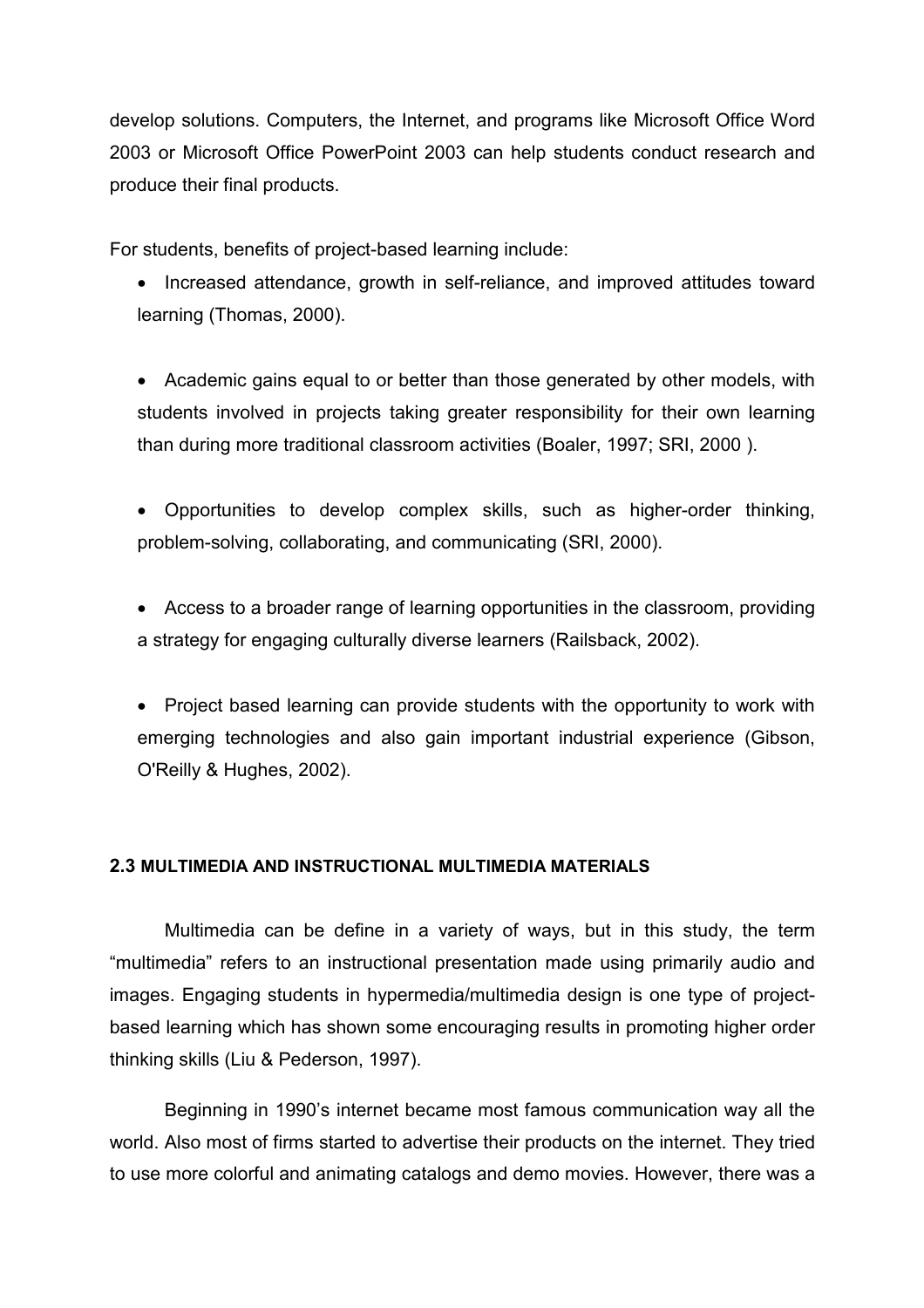problem. Multimedia programmers were small amount. At this point many of universities open new department or new courses; multimedia designer. In these courses, students are learning how to use multimedia more effective and what can they do with multimedia. An obvious starting point is to examine what multimedia means to the public. This awareness has grown up since the late 1980s. In common, usage people will typically describe a multimedia experience as one involving pictures, sound, and video. They tend to think of it as a combination of stimuli such as this, often taking place in a specialized area (such as a 'multimedia experience' at a theme park or gallery). Individuals who use computers also commonly equate multimedia with CDs. In neither of these areas is interaction a key aspect of the term. People have tended to see themselves as recipients of a multimedia experiencepassive observe of the time-based experiences that unfold before them.

 Multimedia is the combination of a variety communication channels into a coordinated communicative experience for which an integrated cross-channel language interpretation does not exist (Cook, 2001). Tony Feldman who is the multimedia consultant explain

"Multimedia is the seamless integration of text, sounds, images of all kinds and control software within a single digital information environment. The definition applies to interactive media productions for distribution both online, such as Web pages, and offline, such as kiosks and CD-ROM."

 The word data has a dry sound, but as well as text and numbers, it includes pictures, animations, sounds and videos. The best example of a general-purpose data resource is the multimedia encyclopedia on a CD-ROM such as Encarta, but there are many CD-ROMs. Because of its large capacity (over 600 megabytes), a single CD-ROM makes the equivalent of many books available on one disk, through one program. This makes a huge amount of information available on a single computer. Having CD-ROMs on a network makes them available to many computers at once. More dramatically, much larger databases are available on-line at large remote computers. Furthermore, many computers in the internet- the worldwide network of computers – provide free information, creating the largest possible data resource (Bostock, 1995).

 The typical design of multimedia is an array of representational forms (e.g., image, map, diagram, sound, video). Hypermedia is multimedia with substantive links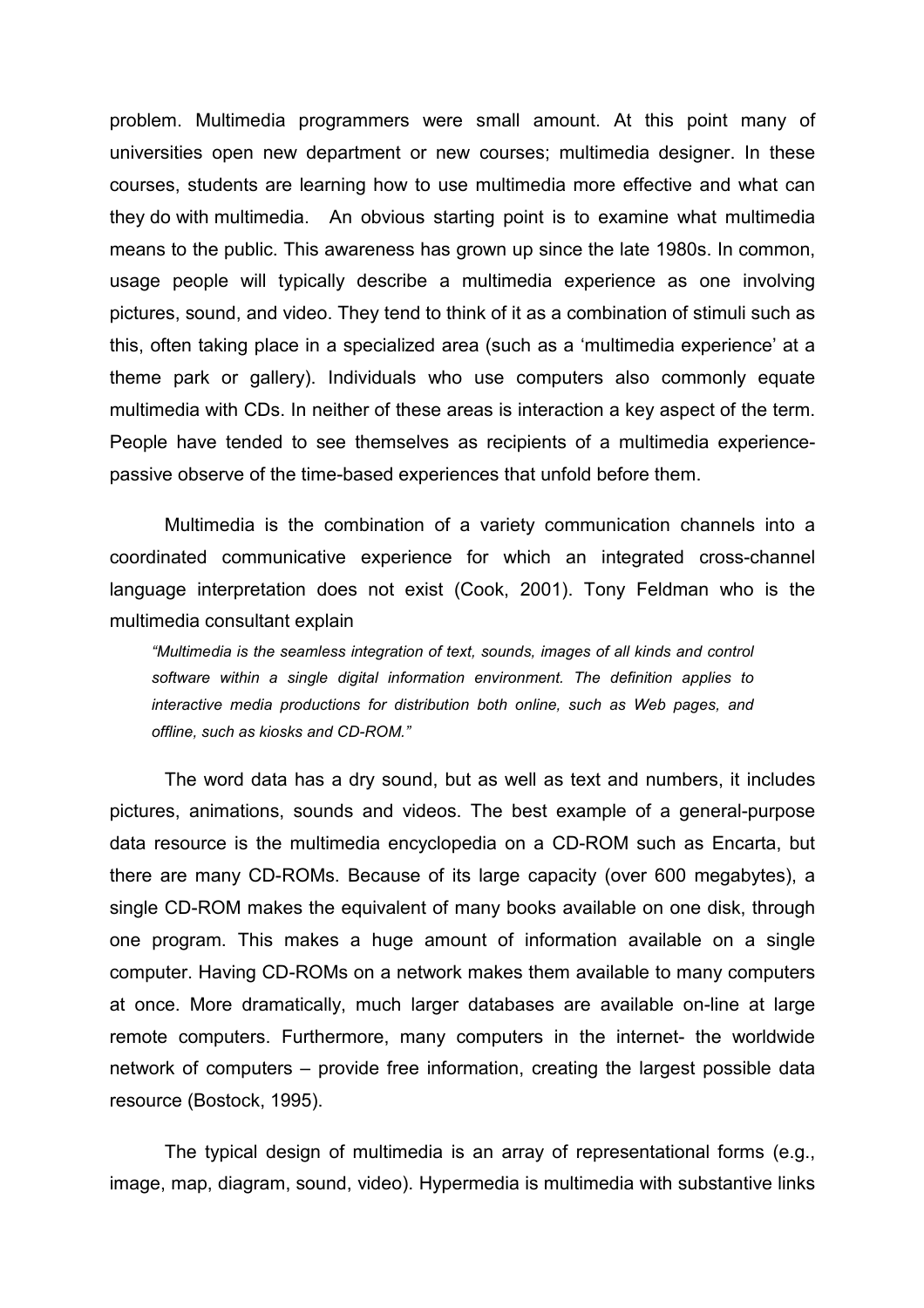between the various representational forms (Andrews & Tilton, 1993). Mayer (2000) provides a more specific definition, which is in line with the focus of the current study. He defines multimedia as the presentation of the learning material using both words and pictures. By words, he means that the material presented in verbal form, such as using spoken or printed text. By pictures, he means that the material presented in pictorial form, such as using illustrations, graphs, photos, or maps. Mao Neo and Ken T. K. Neo, faculty at Multimedia University in Malaysia, extend this definition (2001). They say that multimedia is "the combination of various digital media types, such as text, images, sound, and video, into an integrated multisensory interactive application or presentation to convey a message or information to an audience."

 Mayer (2002) suggests that knowledge of cognitive theory can inform multimedia design, based on three assumptions about how people learn from words and pictures:

• The Dual Channel Assumption: Human cognitive processing takes place along two distinct channels, the auditory-verbal channel (ears as input) and the visual-pictorial channel (eyes as input).

 • The Limited Capacity Assumption: Working memory has a limited capacity for information and can easily become overloaded if too much material is presented at the same time.

 • The Active Processing Assumption: Active processing within the auditoryverbal and the visual-pictorial channels leads to meaningful learning, and is more likely to occur if the working memory contains both types of representations.

 A project in multimedia comprises a series of tasks that deliver a combination of media and have a computer component to integrate them. There are hardwareoriented multimedia projects where the aim might be to specify, introduce, and integrate a delivery platform, such as video conferencing with a tailored user frontend, into an organization. There are software development projects that combine media components into an application to run on a delivery platform. The delivery platform will be one that can support an interactive combination of video, graphics, animation, sound and text. This could include anything from the internet to interactive TV. Project management principles unite the disparate ways of working in interactive media development. (England, E. & Finney, A. 1999). Interaction is one of the most important components of any learning experience (Dewey, 1938).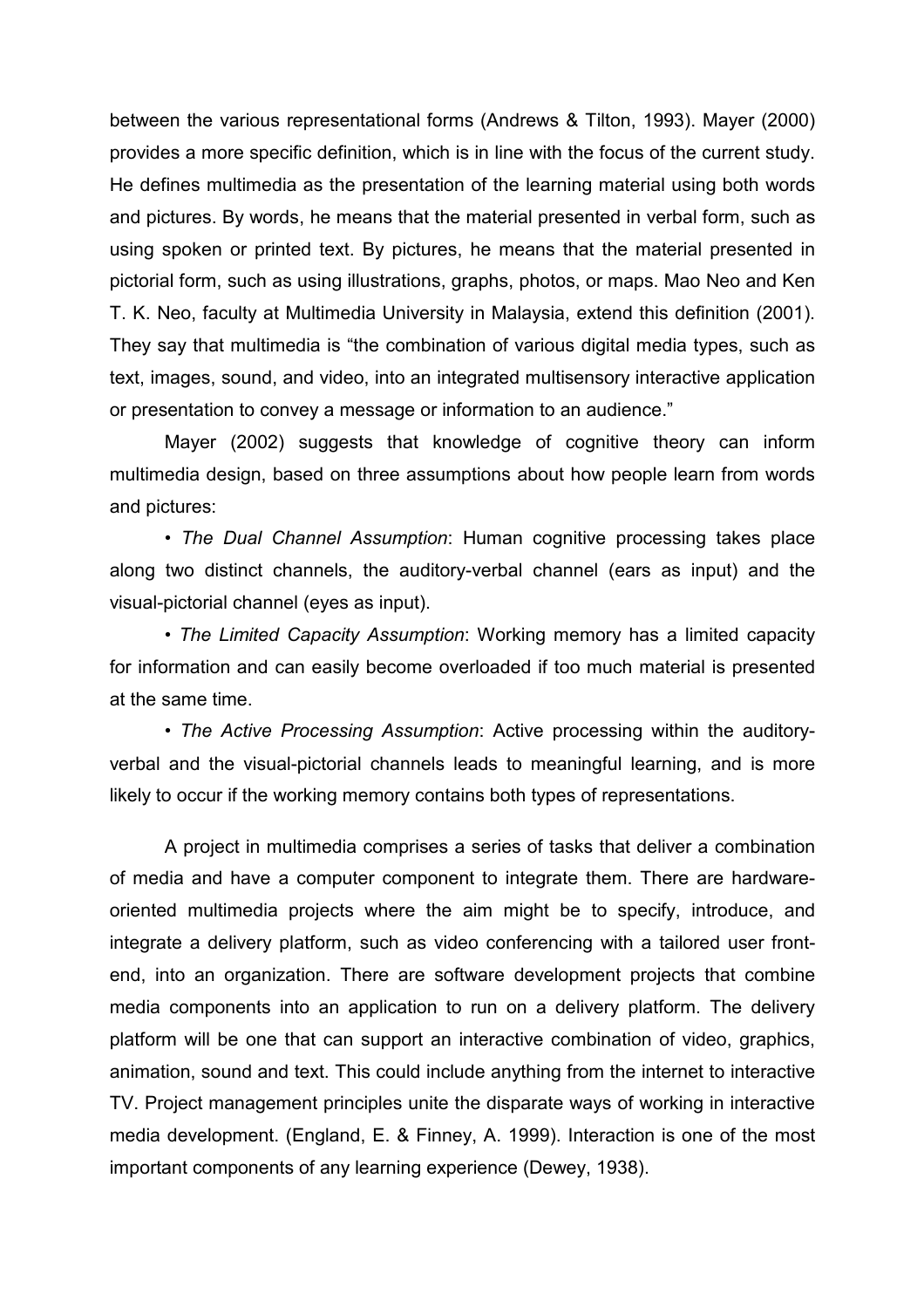In his book Hofstetter (2001) explained multimedia is the use of a computer to present and combine text, graphics, audio, and video with links and tools that let the user navigate, interact, create, and communicate as depicted in figure 2.2 this definition contains four components essential to multimedia. First, there must be a computer to coordinate what you see and hear, and interact with you. Second, there must be links that connect the information. Third, there must be navigational tools that let you traverse the web of connected information. Finally, because multimedia is not a spectator sport, there must be ways for you to gather, process, and communicate your own information and ideas. If one of these components is missing, you do not have multimedia. For example, if you have no computer to provide interactivity, you have mixed media, not multimedia. If there are no links to provide a sense of structure and dimension, you have a bookshelf, not multimedia. If there are no navigational tools to let you decide the course of action, you have a movie, not multimedia. If you cannot create and contribute your own ideas, you have a television, not multimedia.

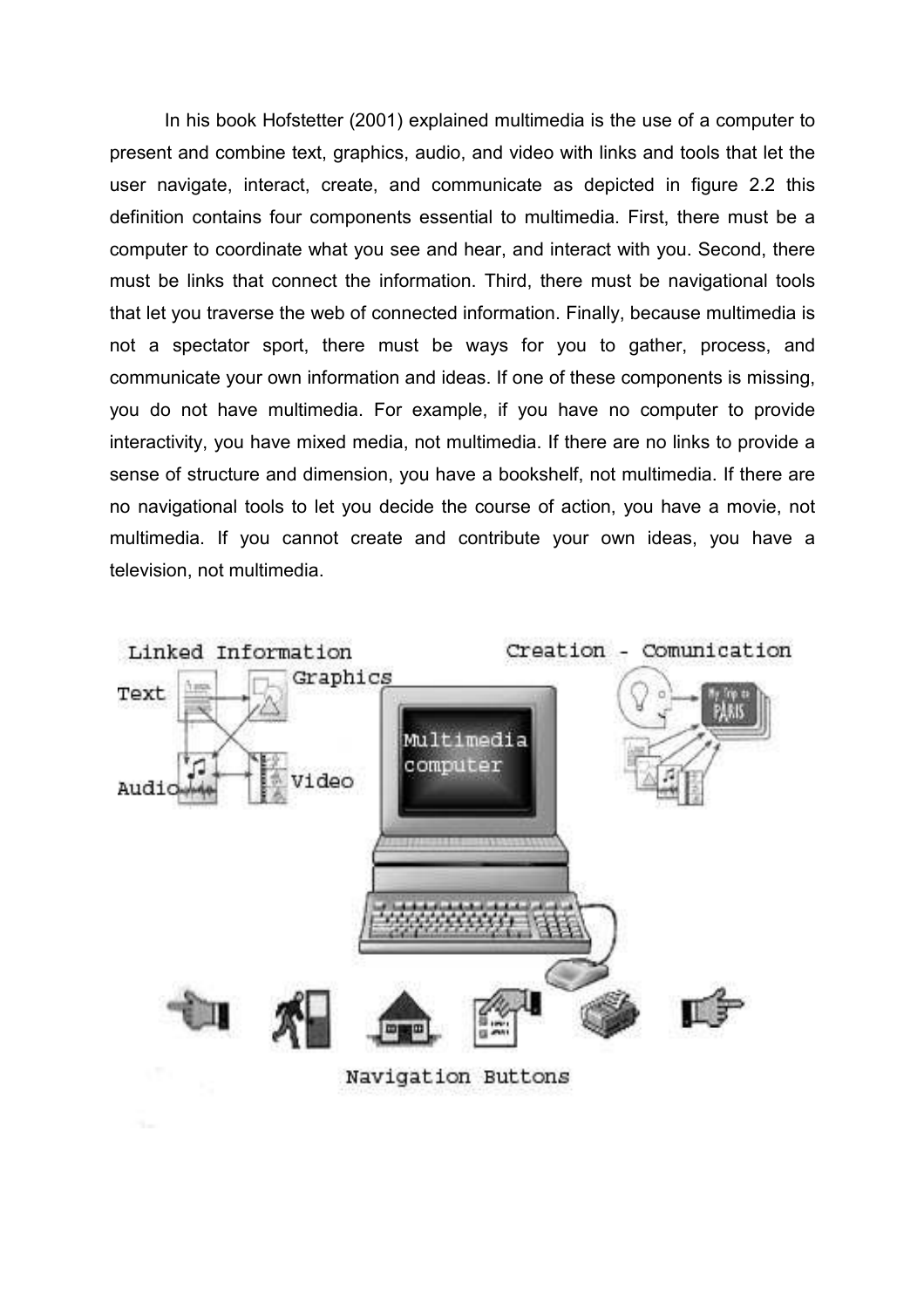Figure 2.2: Multimedia is the use of a computer to present and combine text, graphics, audio, and video with links and tools that let the user navigate, interact, create, and communicate (Hofstetter, 2001).

 Multimedia represents a qualitative technological and conceptual advance in information technology. Sound and moving images can convey vastly greater quantities of information than simple text and graphics will greatly change not only the way in which that information transmitted and used but also how it is structured and stored.

 Schools are perhaps the neediest destination for multimedia. Many schools in the U.S. today are chronically under fund and are occasionally slow to adopt new technologies, but it is in the schools that the power of multimedia can be maximize for the greatest long-term benefit to all. Multimedia will provoke radical changes in the teaching process in the coming decades, particularly as smart students discover they can go beyond the limits of traditional teaching methods (Vaughan, 1994).

Most of us are by now familiar with multimedia as a way of presenting information. CD-ROM encyclopedias are a typical example. In this project, however, students do not learn simply by "using" *multimedia* produced by others. They learn by creating it themselves.

 The development of such programs as HyperStudio, KidPix and Netscape Composer have made it possible for students of all ages to become the authors of multimedia content. As students design and research their *projects*, instead of gathering only written notes, they gather pictures, video clips, recordings and other media objects that will serve as the raw material for their final product. With PBL+MM, multimedia is a basic tool, not a glitzy add-on (Simkins, 1999).

 There are seven components of the Project Based Learning using multimedia model projects except to:

- Be anchored in core curriculum; Multidisciplinary
- Involve student in sustained effort over time
- Involve student decision-making
- Be Collaborative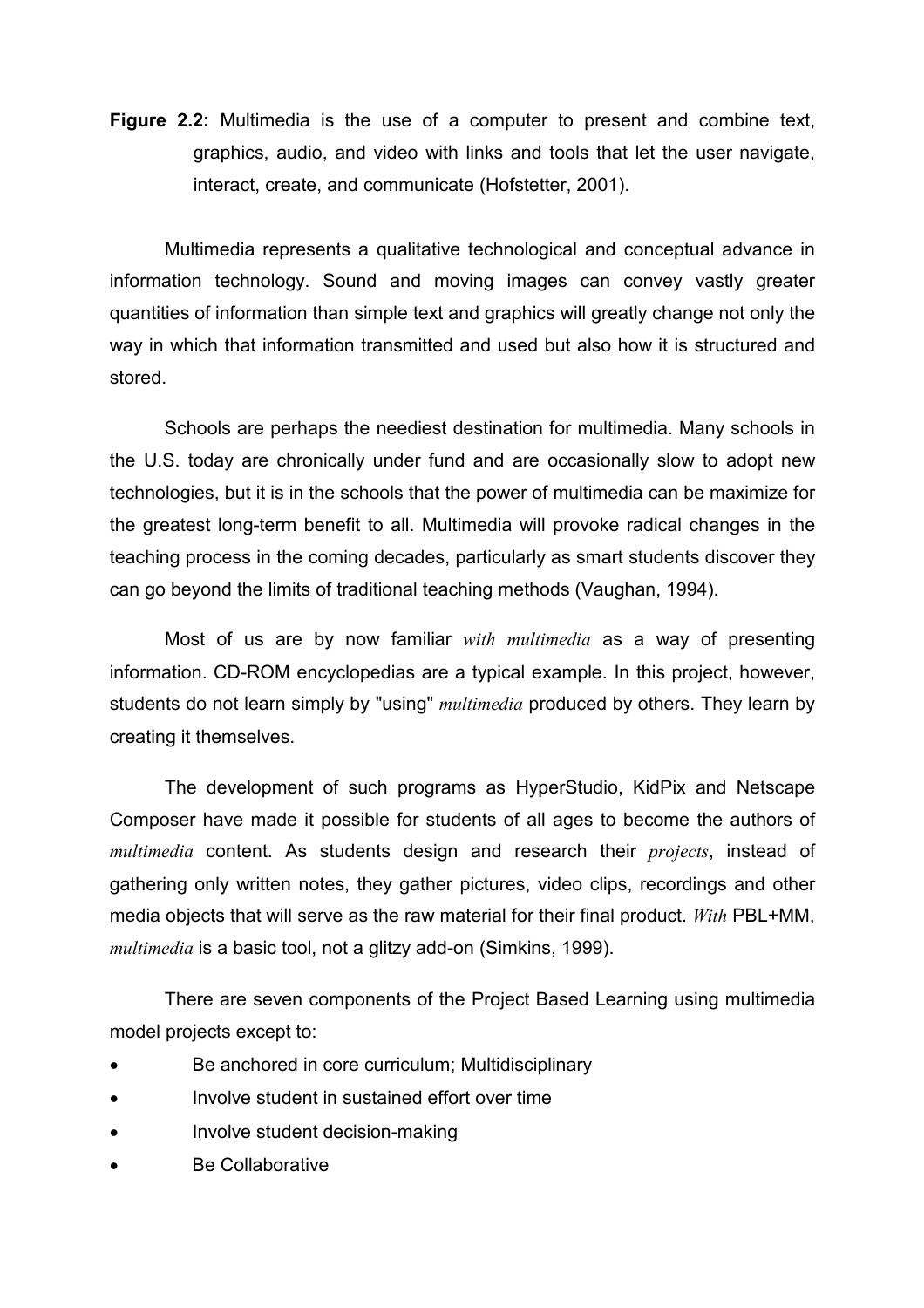- Have a clear real-world connection
- Use systematic assessments: both along the way and end product.

• Take advantage of multimedia as a communicate tool (Penuel & Means, 1999).

 Multimedia tools provide a rich environment for conducting PBL with students. A multimedia-based PBL lesson can easily include multiple goals. The following lists of goals extracted from Moursund (1999). The original list is much longer and is base on a survey of the literature in this field. A good IT-assisted PBL lesson is apt to include goals listed below;

1) Expertise. The project has a goal of students gaining increased knowledge and skill within a discipline or an interdisciplinary content area. Often students gain a high level of expertise within the specific area that they are studying.

2) Research. The project requires use of research skills and helps students to improve their research skills.

3) Higher order thinking skills. The project is challenging and has a focus on students improving their higher-order thinking skills.

4) Information technology. Students increase their knowledge and skill in making use of information technology to carry out the work in a project. A project may include a specific goal of students acquiring new knowledge and skills in information technology.

5) Engagement. Students are actively and appropriately engage in carrying out the work of the project; the students are intrinsically motivated.

6) Community of scholars. The entire class-student, teacher, teaching assistants, and volunteers-becomes a community of scholars, working together and learning from each other. Often this community of scholars expands to include parents, students from outside the class, and others.

A typical multimedia project might include:

- Project Manager;
- Software/program designers;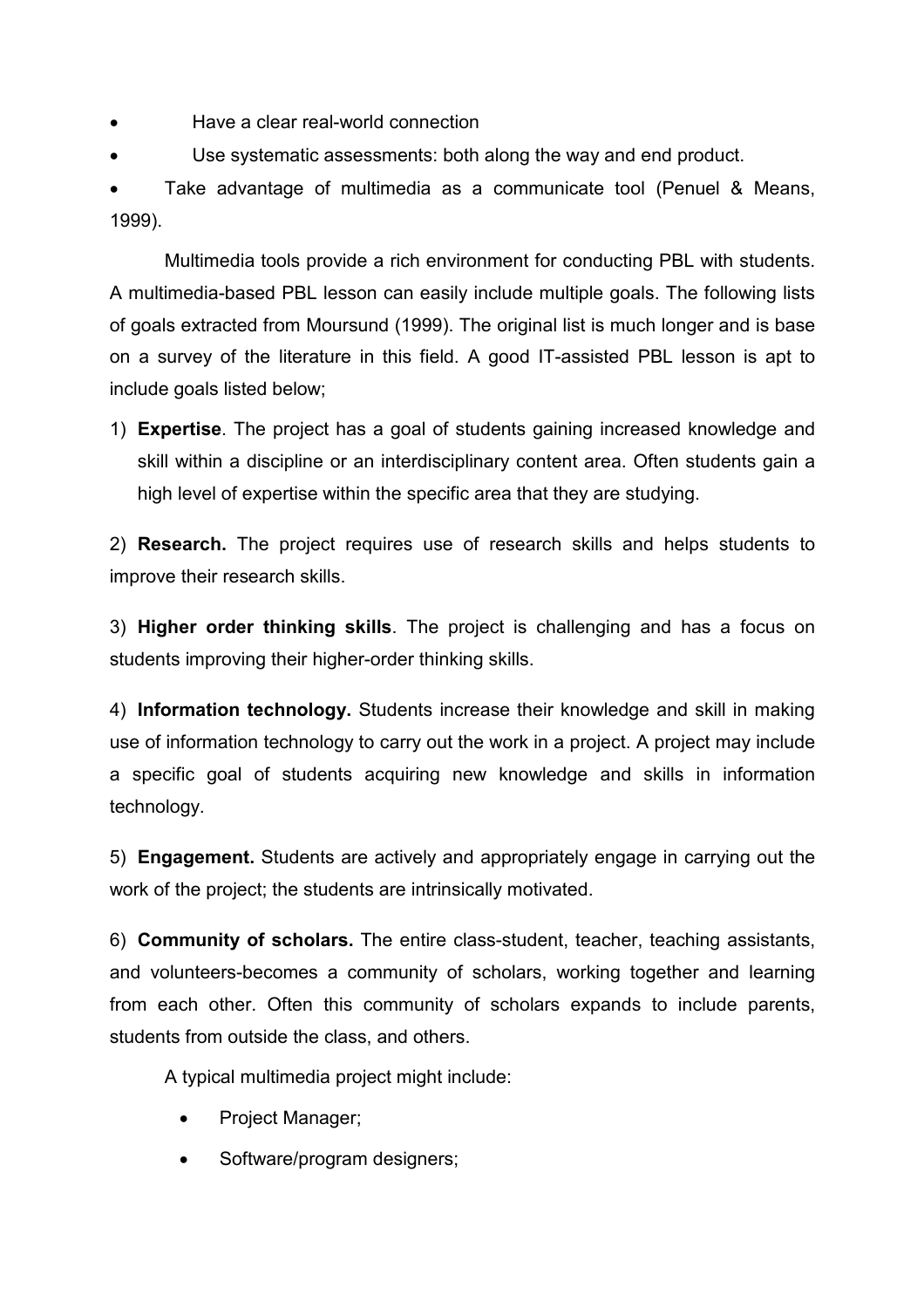- High level programmers;
- Low-level programmers:
- Hardware specialists;
- Interface designers;
- Text authors/Technical authors:
- Graphic designers;
- Photographers (still and video)
- Script writers:
- Video directors.

 Each of these groups has different requirements for their working practice, and this must be allow for.

 Users were not important in the early days of computing. Computers were very large and expensive machines, which ran programs that generated some sort of output. The people who worked with the computers specially trained, normally to work with one specific machine or one specific program. Things have changed since that time. Until the 1970s, it was still regard as quite acceptable for the computer to be extremely difficult to learn and for significant effort to be required on the part of the user. It began to become important to construct programs, which could actually be use by the public. This provided a major change in focus and emphasis in the design of software (Cook, 2001).

# 2.3.1 Important of Multimedia

 Multimedia is fast emerging as a basic skill that will be as important to life in the twenty-first century as reading is now. In fact, multimedia is changing the nature of reading itself. Instead of limiting you to the linear presentation of text as printed in books, multimedia makes reading dynamic by giving words in multimedia serve as triggers that readers can use to expand the text in order to learn more about a topic. This accomplished not only by providing more text but also by bringing it to life with sound, pictures, music, and video.

 Penuel, Korbak, Cole & Jump (2002) explains one of the key reasons why multimedia projects may be so successful is that they allow students to feel that what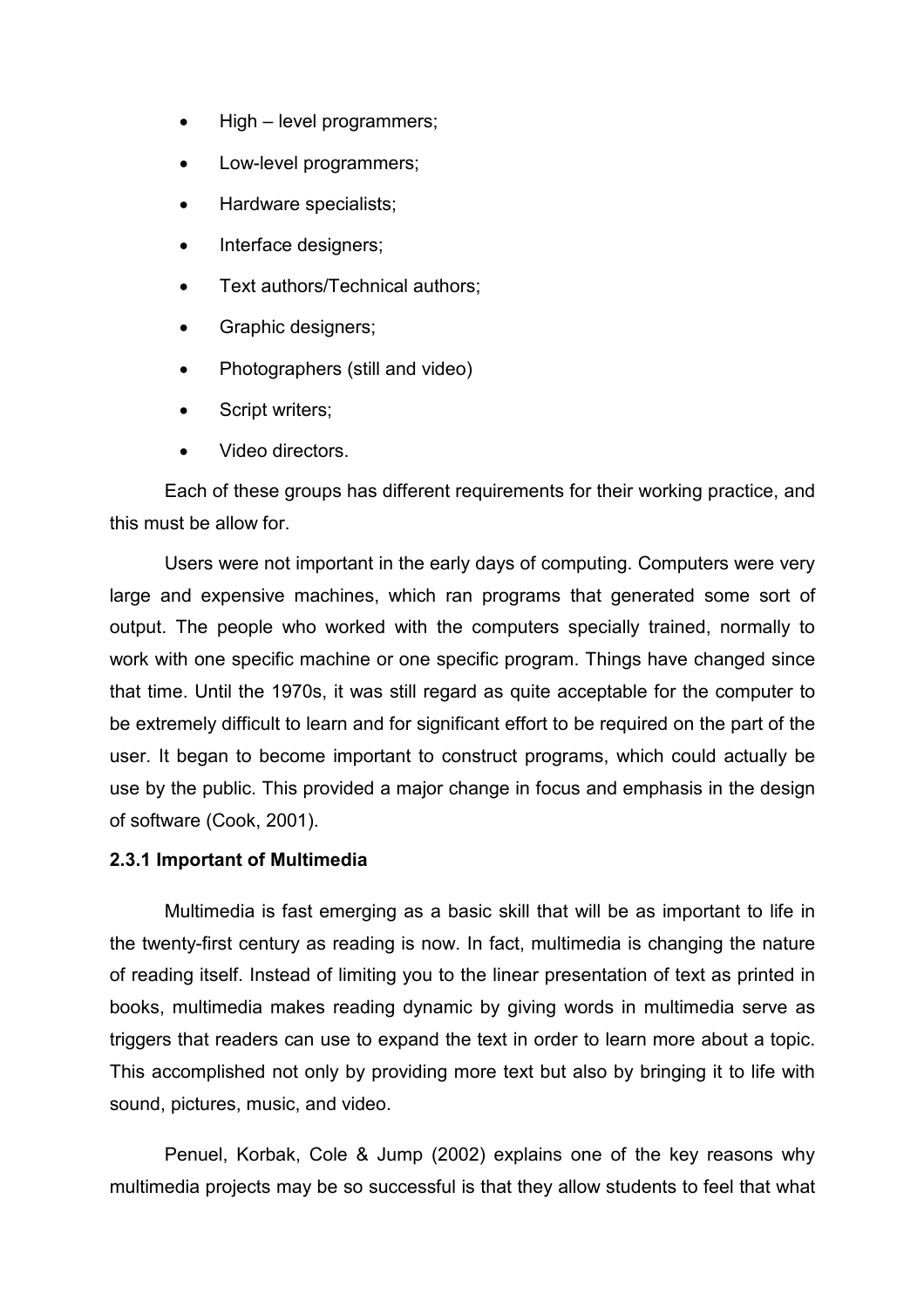they are doing is "real" and requires their active participation to be successful. According to Wenger (1998), the work of imagination is in part to locate engagement "in broader systems in time and space, conceiving of the multiple constellations that are contexts for our practices". In this sense, one key to the success of the project was the extent to which the Web pages the students designed helped students situate their work in a broader, more "real" community than just their local school. Providing a real audience for students is critical if projects are to be as successful as this one was in engaging students and helping them imagine their projects as something different than a typical classroom assignment.

 Multimedia learning materials can enable the integration of constructivist learning principles integration of constructivist learning principles such as:

- Multi- goal oriented activities
- Project- based activities
- Problem- based activities

 These activities require learners to consider a variety of domains and perspectives, which is essential for of domains and perspectives, meaningful learning and building awareness.

#### 2.3.2 Learning and Multimedia

 Creating instructional multimedia is very much like building a house or producing a movie. The first step isn't to pick up a hammer or a video camera. The first step is to carefully lay out the plans for what you hope to accomplish and how you plan to do it. Granted, if you know a little bit about construction or movie producing it could prove beneficial, but chances are you'll rely on others for many aspects of either sort of project. The same is true for creating instructional multimedia. Notice that we use the term "instructional". This distinguishes the focus from the development of multimedia without specific instructional goals and objectives. With the advent of simpler interfaces for authoring languages and with so many people now experienced enough with computers to create basic forms of multimedia, it is increasingly difficult to locate truly "instructional" multimedia -- software that has underlying objectives of teaching a specific academic subject of focus. This information will prepare you to create such instructional materials. As the focus of education changes from attempts at teaching students all there is to know about a specific subject (a goal that is no longer achievable due to the increasing amount of human knowledge in nearly every discipline) to more practical approaches toward providing foundational skills of learning such as problem solving and working collaboratively, multimedia as an instructional tool is finding a place in the forefront of education. It is unfortunate that often the end product becomes the sole focus of multimedia development. Although a great deal of learning might be inferred to have happened in order to get the end product, inferences are not the best approach to ensuring that the learning took place. From an instructional perspective there is a tremendous value attributed to the multimedia development process. Students must select their topics, research these topics, structure the information that they want to portray in their multimedia product and then organize and portray it in a way that makes sense to themselves and to their audience (http://www.itrc.wvu.edu).

#### 2.3.3 Types of Educational Software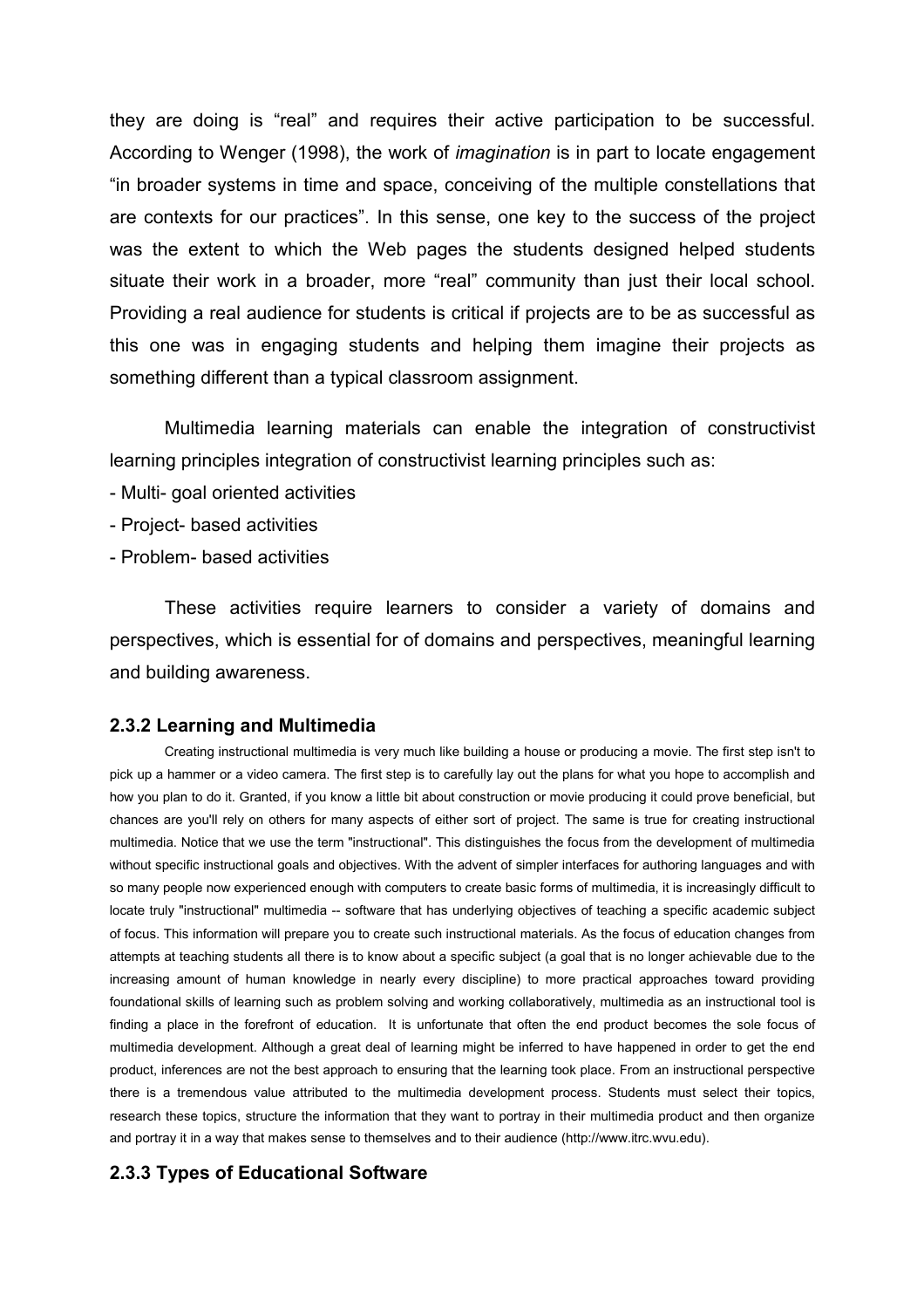### 2.3.3.1 Skill Programs

 The skill-focused programs generally afford the user practice in skills they have already started to acquire through their classroom experience.

### 2.3.3.2 Knowledge Programs

A great example of using a project, as a basis to learning about basic physics, is Pinball Science. This program has you actually building your own pinball machines, which will fully operate when you have completed your construction work.

# 2.3.3.3 Early Learning

 Early learning programs generally are for kids in the 3 to 6 age range. These programs are both skill and knowledge focused and tend to explore, in an introductory fashion, the basics such as letters and numbers as well as help start developing children's thinking skills.

# 2.3.3.4 Multi-Subject By Grade

 These programs offer a variety of both skill and knowledge focused learning and testing by the grade level.

### 2.3.3.5 Thinking and Problem Solving

 All of the programs in the categories above have on thing in common. They all deal with content skills and knowledge. Thinking and Problem Solving programs help kids develop their underlying thinking skills. Thinking and Problem Solving programs can really develop different types of logical thinking processes, as well as encourage and develop creative thinking in solving a problem or creating some form of construction. What really stands out with top quality software of his type is how many different exercises and types challenges can be build into one program.

# 2.3.3.6 Simulation Learning

 Simulation Learning is where you have a chance to examine a subject area, make a whole bunch of choices and then run the simulation, which will show you what happens as results of your choices. Based on what happens you try other things or change things and see what happens then (www.sjsu.edu)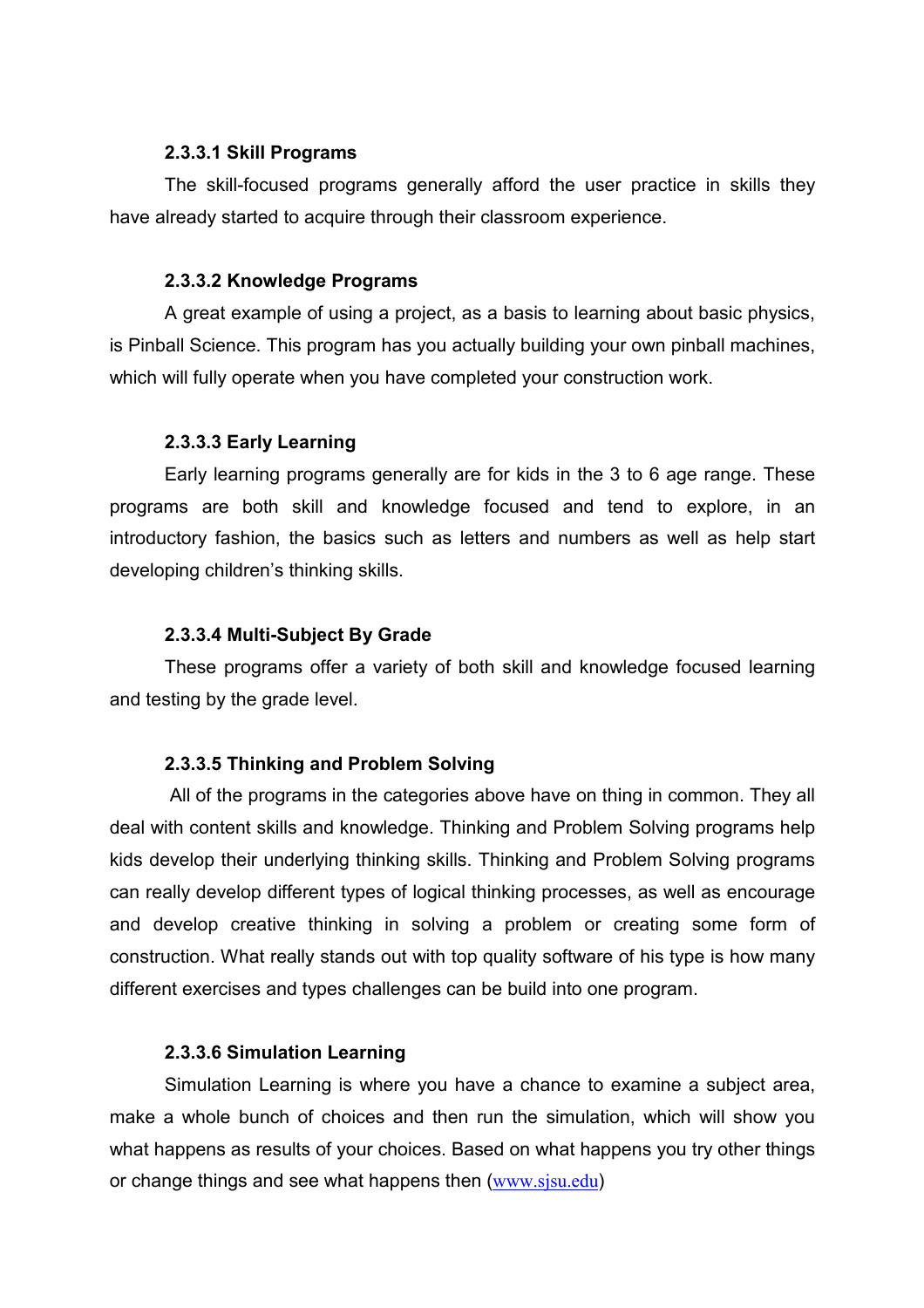In terms of Laurillard's model of learning simulations provide the opportunity for learners to operate at the level of actions; they are interactive media. Learners use skills rather than learning concepts as abstractions; they can put concepts into practice. If, instead of the user providing inputs, the inputs are built-in we would have a demonstration and the lack of interaction reduces the educational value.

### 2.3.4 Design of the Instructional Materials

 Users can create multimedia material for education by using authoring systems. An authoring system is a software package that supports trainers and developers so that they can produce interactive multimedia courses efficiently. Multimedia Authoring tools provide the important framework you need for organizing and editing the elements of your multimedia project, including graphics, sounds, animations, and video clips. Authoring tools used for designing interactivity and the user interface, for presenting your project on screen, and for assembling multimedia elements into a single, cohesive project. With multimedia authoring software, you can make

- Video or movie productions
- Hypermedia Stack
- Web page or site
- Animations
- Demo disk and interactive guided tours
- Computer Presentations
- Interactive kiosk applications
- Interactive training
- Simulations, prototypes, and technical visualization.

 The increased user-friendliness of multimedia development tools enables even the learners themselves to create their own instructional materials. Liz Hammond-Karreemaa, a college instructor at Malaspina College on Vancouver Island, has developed a multimedia package on killer whales, based on local wildlife resources,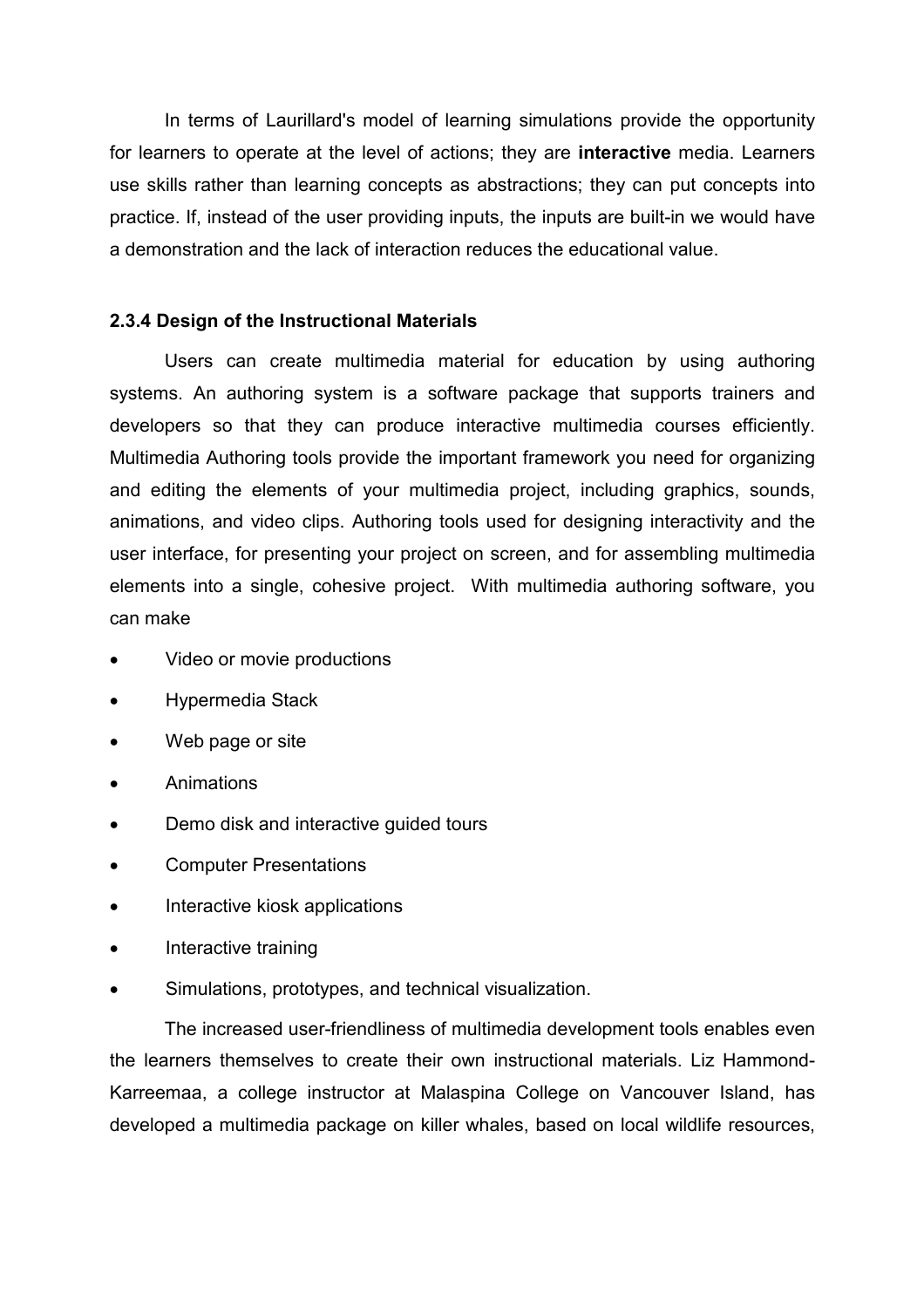in such a way that learners can create their own reports from the materials she has assembled.

 The basic tool set for building multimedia projects contains one or more authoring systems and various editing applications for text, images, sounds, and motion video. A few additional applications are also useful for capturing images from the screen, translating file formats, and moving files among computers when you are part of team- these are tools for the housekeeping tasks that make your creative and production life easier.

Essential components of authoring systems:

• Facilities that allow developers, who may not be computers experts, to enter the training content onto screens in an attractive way

• Support for linking screens of training material together into modules.

• Support for a range of question types so that the course designers can choose the most appropriate for a particular situation and provide variety for the student.

• Response analysis that takes the student's answers to questions, provides feedback, and makes branching decisions based on the student responses.

 Other features that will usually be provides with differing levels of sophistication are multimedia support, recording of student and course details and support for the internet. Some authoring systems were design to be easily to use by people with limited computer skills. Others can support users with different levels of computer expertise by having, for example a programming or scripting language that the less technically skilled developing never need to see. The complete authoring system may be very comprehensive or quite simple you generally get what you pay for (Dean, 2002).

### 2.3.5 The Design Principles of the Graphical User Interface

 Computer is becoming more important in the human life in the all areas. Computer interfaces must be user-friendly and understandable for the users. Interface is providing interaction between computer and user. These interfaces must be design suitable for widely users. It is argued that the user-interface to instructional multimedia is strategically important: if it is poorly designed students will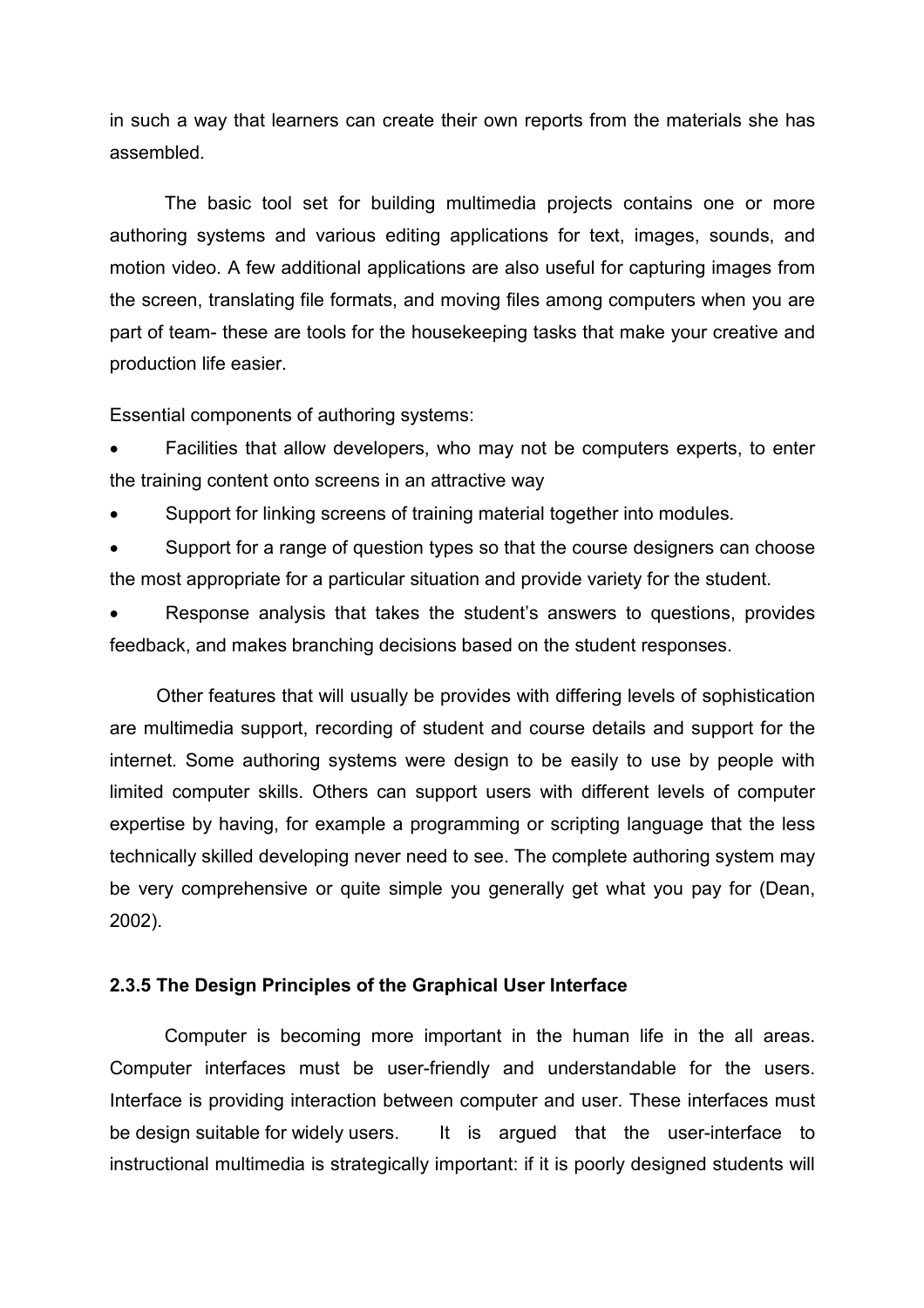not be intrinsically motivated to make use of the product or to learn with it. Interfaces that motivate learners are realistic, easy to use, challenging and engaging. Superior interfaces have some of the elements of a game: they provide the user with a functional model of task, content and processes; they encourage exploration and engagement; and they demonstrate cognizance of design considerations such as interactivity, functionality, learner control and cognition (Stoney & Wild, 1998).

 Human Computer Interface or Interaction name gave to area of expertise studies of interface design in middle of 1980s' (Preece, 1994). There are two main design principle of the graphical user interface (Norman, 1999). These are Visibility and Affordance. Visibility: The user can to meet with the goal knowledge or frame in the best graphical user interface. Affordance: The user must know offered the control mechanism for achieve to the knowledge easily.

# 2.3.5.1 The Design of Graphical User Interface (GUI)

There are five processes for the design of GUI:

- 1- Product and content design
- 2- Institutional identity design
- 3- Information design
- 4- Interaction design
- 5- Presentation design

1- Product and Content Design

 The contents of the product and the plans are prepared before the design of interface. The product design is very important, because the product design must satisfy learner demand.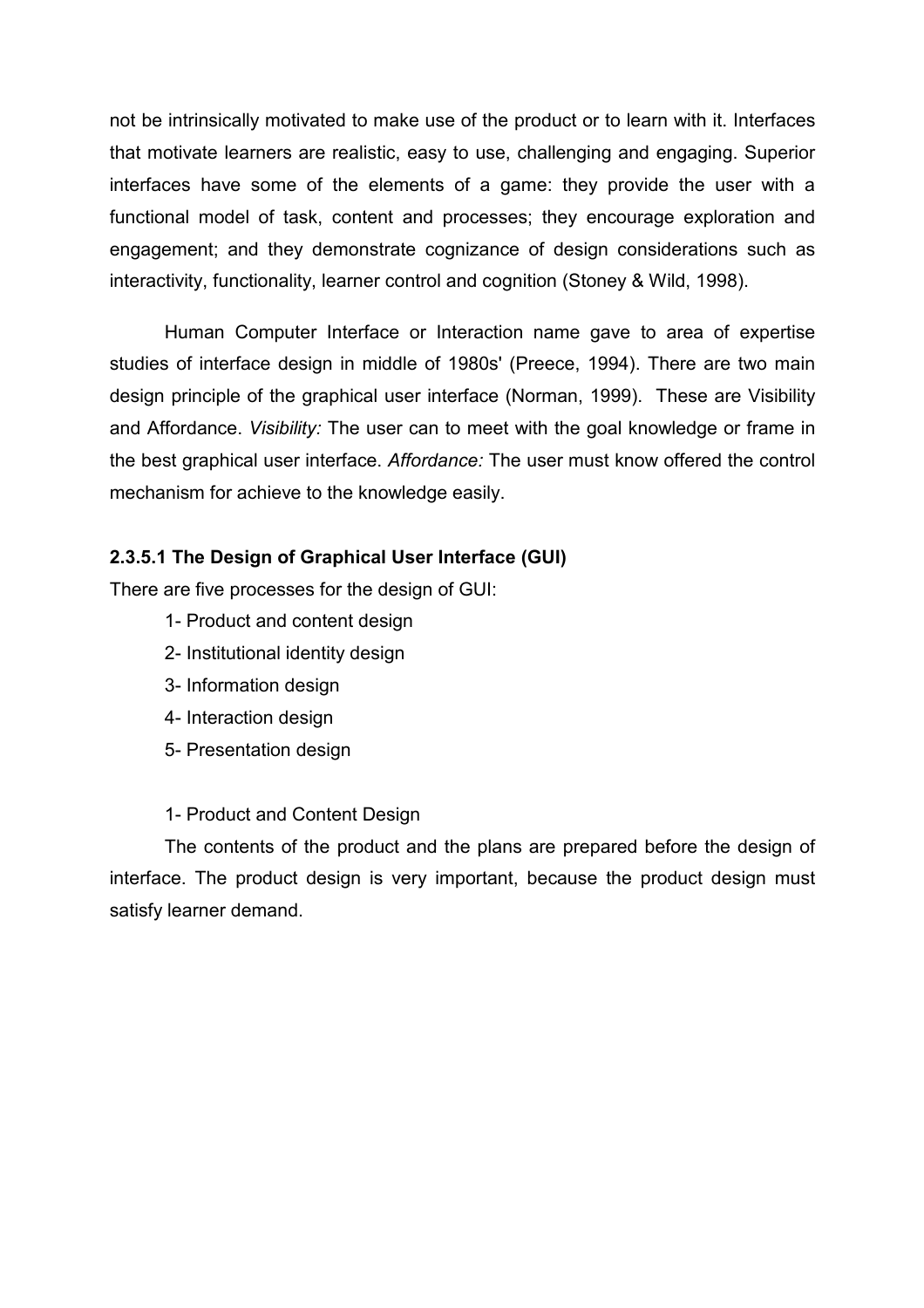

Figure 2.3: A Multimedia Team is working on a Project

2- Institutional Identity Design

 There is institutional identity for each graphical user interface. This structure is providing integrity in the all pages of product. The user must understand characteristic features of product in first view.

3- Information Design

 Decide to institutional identity, before the writing, interface appeared and sound.

4- Interaction Design

There are 10 basic principles for provide interaction design. (Apple 89):

# Use of Metaphors

 The functions must be simulating of real world on the screen. For instance, the user can understand delete icon when it is same as a recycle bin.

Direct Manipulation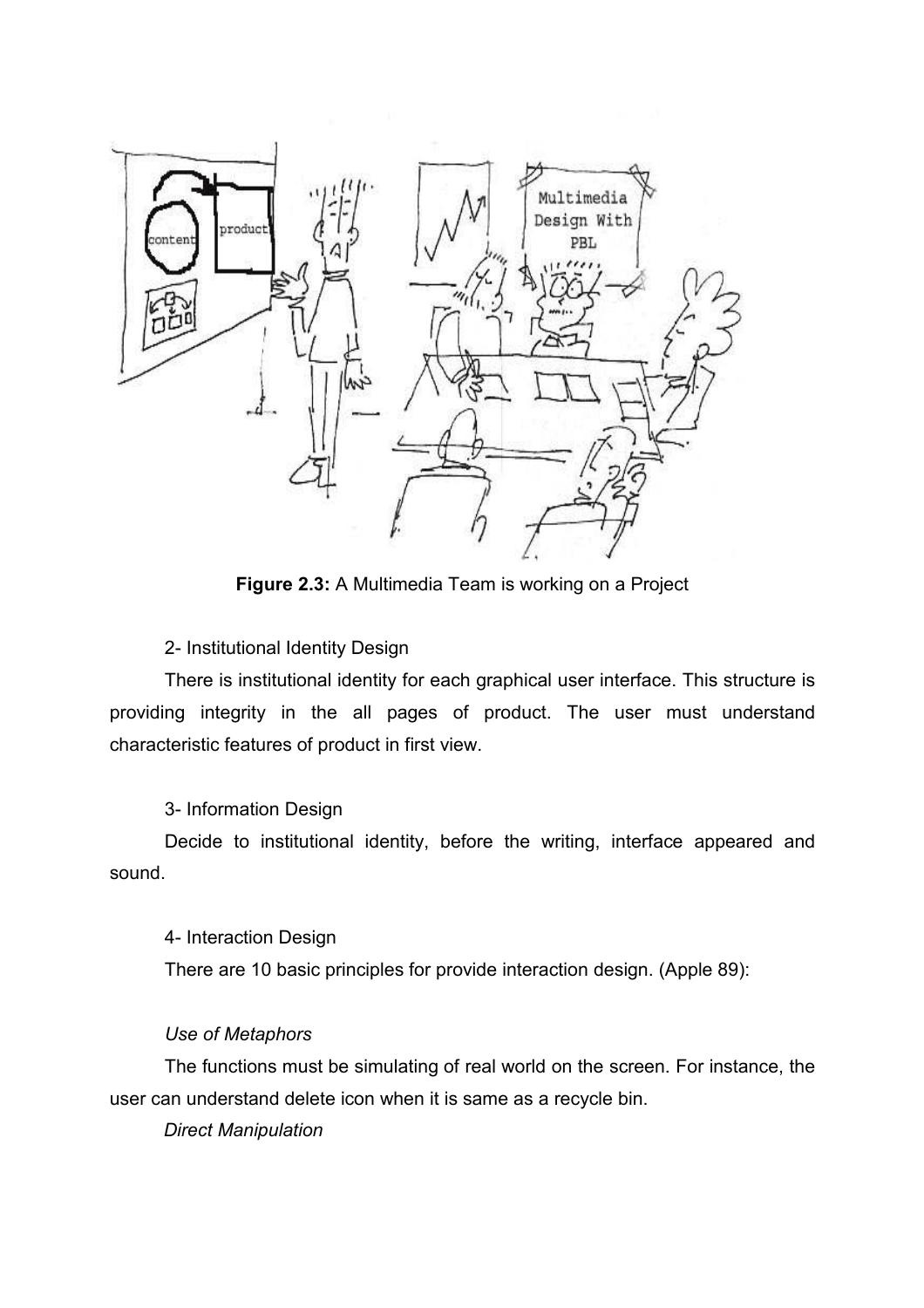The designer must be design interaction buttons. Interaction buttons helps the users to understand easily.

#### Visibility

 The interaction design must be suitable to the principles (see, perception and press). The designer can give hints when user's pointer on the buttons.

#### **Consistency**

 Everything must be in consistency on the interaction for the user have to concentrate.

#### **Predictability**

 User can to find what premise previous pages. If users can't find their expectations, user will be disappointed.

#### User Control

 The users to show presentation themselves control. They can change color setting. They can use start, pause options in their presentations.

#### Feedback and Dialog

 The best multimedia gives hints to the users. For instance when user's pointer on the start button shows a comment line "Press for start".

## Forgiveness and Natural Constraints

 The designer can to take measure when user made an error. The user to warn by multimedia when occur an error.

## Perceived stability

 If the designer uses usual symbols in multimedia user can understand easily. For instance, the designer can be use ampoule symbol for help button.

#### Aesthetic integrity

 The designer prepares the attractive multimedia for the user. Everything must be uses easily.

Fenrich (2005) explained interactivity is active learner participation in the learning process. This is essential for effective learning. Users can active interactivity in a number of ways:

- Learners can answer questions that require thinking.

- Students can be actively involved with a simulation or an educational game.

 - The application can incorporate the learner's existing knowledge and experience.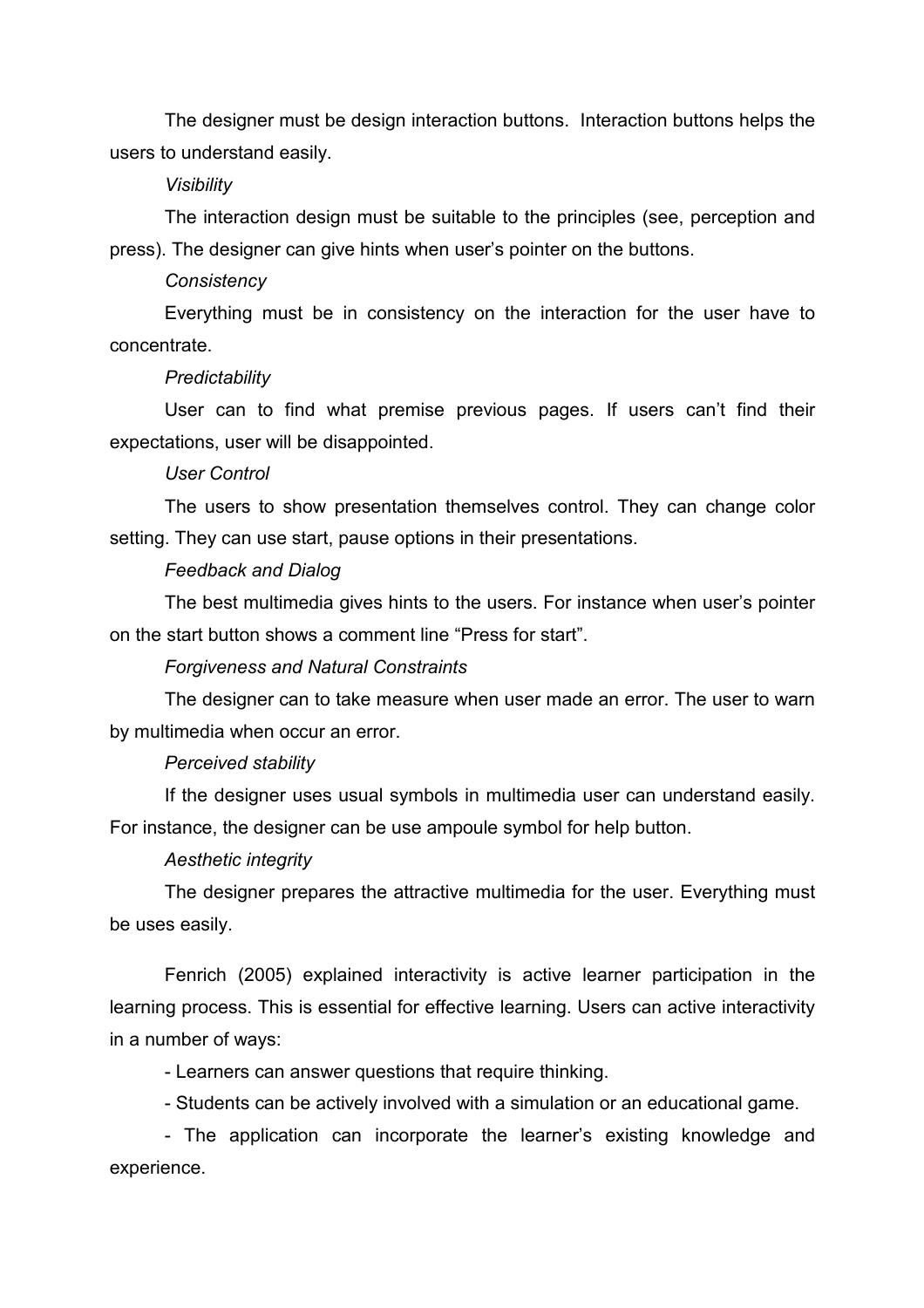- Students can make comments and annotations.
- Learners can modify the computer program.
- Students can discuss the content in pairs or groups of three.

 Interactivity is not selecting menu items. This is really a navigation activity. Authoring and interactivity also characterize non-computer approaches to using multiple media, but computers provide a potential advantage in supporting a more decentralized, and in some ways richer environment for learning. Digital multimedia learning environments will not replace teachers, but we believe they have great potential for complementing classroom learning and inquiry-based learning where the learning process has driven by student initiative, and involves potentially more openended learning situations (Mack & Masullo, 1997).

## 5- Presentation Design

 Interactive multimedia products and press media are differences. The differences are between interactive multimedia and press media; communication type, screen design, and background design.

#### 2.3.6 Principles of Screen Design

#### 2.3.6.1 Layout

 Multimedia screens consist of several design elements, including text, pictures, icons, triggers, and buttons. The relationships among these elements on the screen called layout. When you create a multimedia screen, you should plan its layout so your content presented with good balance. Think of dividing the screen into regions, of which some will be pictorial, with others consisting of blocks of text. You must also think about how the user will interact with your screen and include the appropriate navigational buttons and hypertext links.

#### 2.3.6.2 Font Selection

 TrueType font technology enables you to place any font on the screen in any size and color you want. There are hundreds of different fonts available from vendors such as Adobe and Corel. However, be careful when you choose a font for a multimedia application you intend to publish. If the font you choose is not installed on the user's machine, you screen will not appear as intended.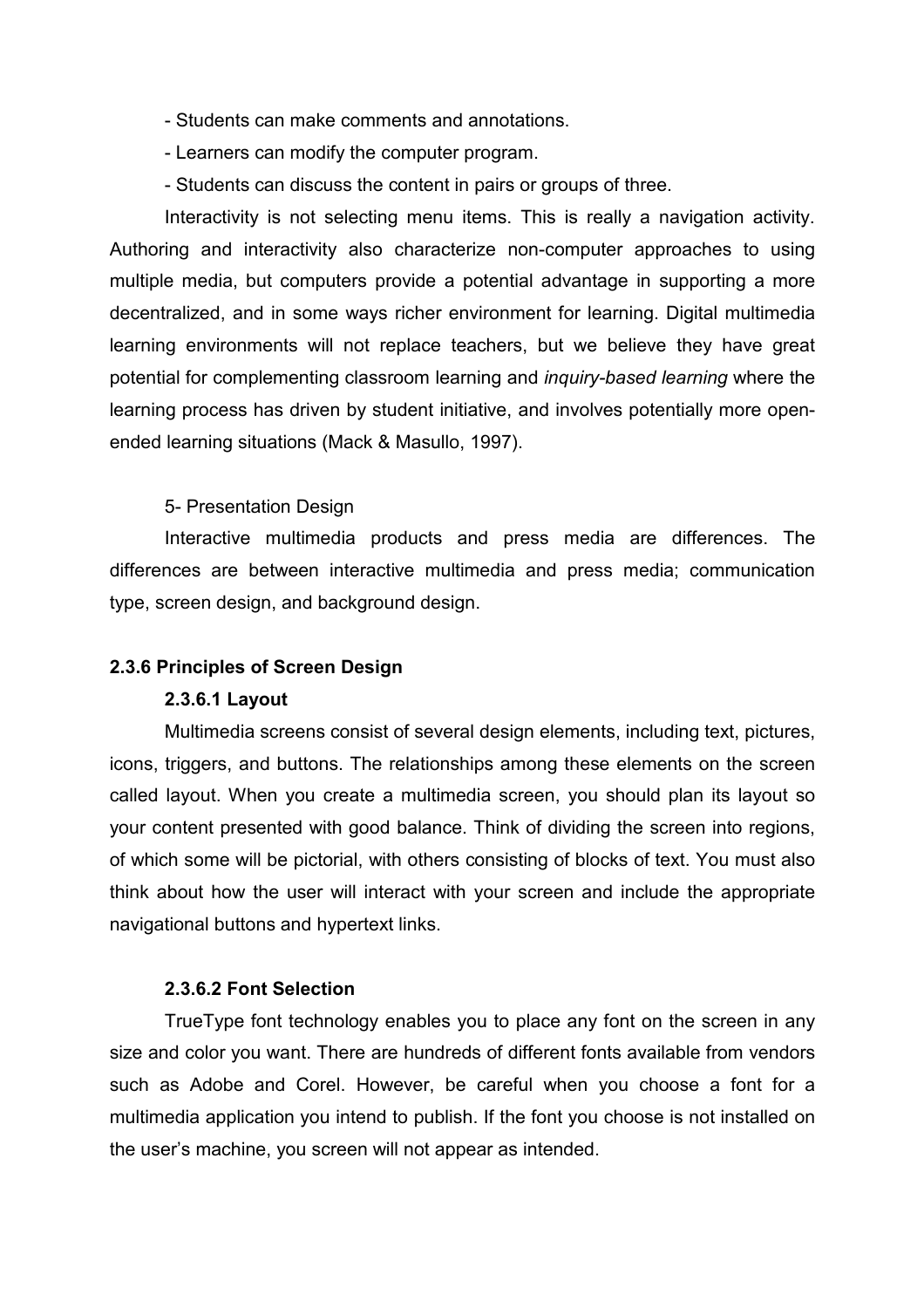## 2.3.6.3 Text Sizing

 Text size measured in points, which tell how high the character is. TrueType fonts can be size to any standard point size. They can also be stretch and squeeze to create a wide variety of nonstandard sizes. In print media, a point is 1/72 inch. In multimedia, a point is about the height of a single pixel on a 640 x 480 computer screen. Due to different-sized monitors, the actual size of the text will vary somewhat depending on the physical height of the screen.

## 2.3.6.4 Placing Text on Photographic Backgrounds

Exercise care when placing text on photographic backgrounds. Some photos are so busy that text placed atop them is difficult to read. A drop shadow can improve the readability of text placed on photographic backgrounds.

## 2.3.6.5 Arranging Text and Pictures on the Screen

 Although drop-shadowed text looks cool overlaid on pictures that are not too busy to detract from the readability of the text, you should not overuse text overlay. It is often better to position text above or below a picture, or to flow text around a picture, rather than overlay text on top of an image. Navigational icons normally work best when they appear lined up in the same region of the screen instead of being scattered about the screen. Try to position the icon in a logical order. For example, it is logical to place the page-back icon in the lower left corner of the screen, and pageforward in the lower right. Here is a suggested sequence of icons that gives the user the option to page back, quit, return to the menu, print the screen, or page forward:



Figure 2.4: Logically Navigations

## 2.3.6.6 User Friendliness

 It is important that multimedia screens be easy to use. When you plan your layout and decide where you will place pictures and text on you screen, make sure you include navigational buttons, icons, or hypertext to clarify what the navigational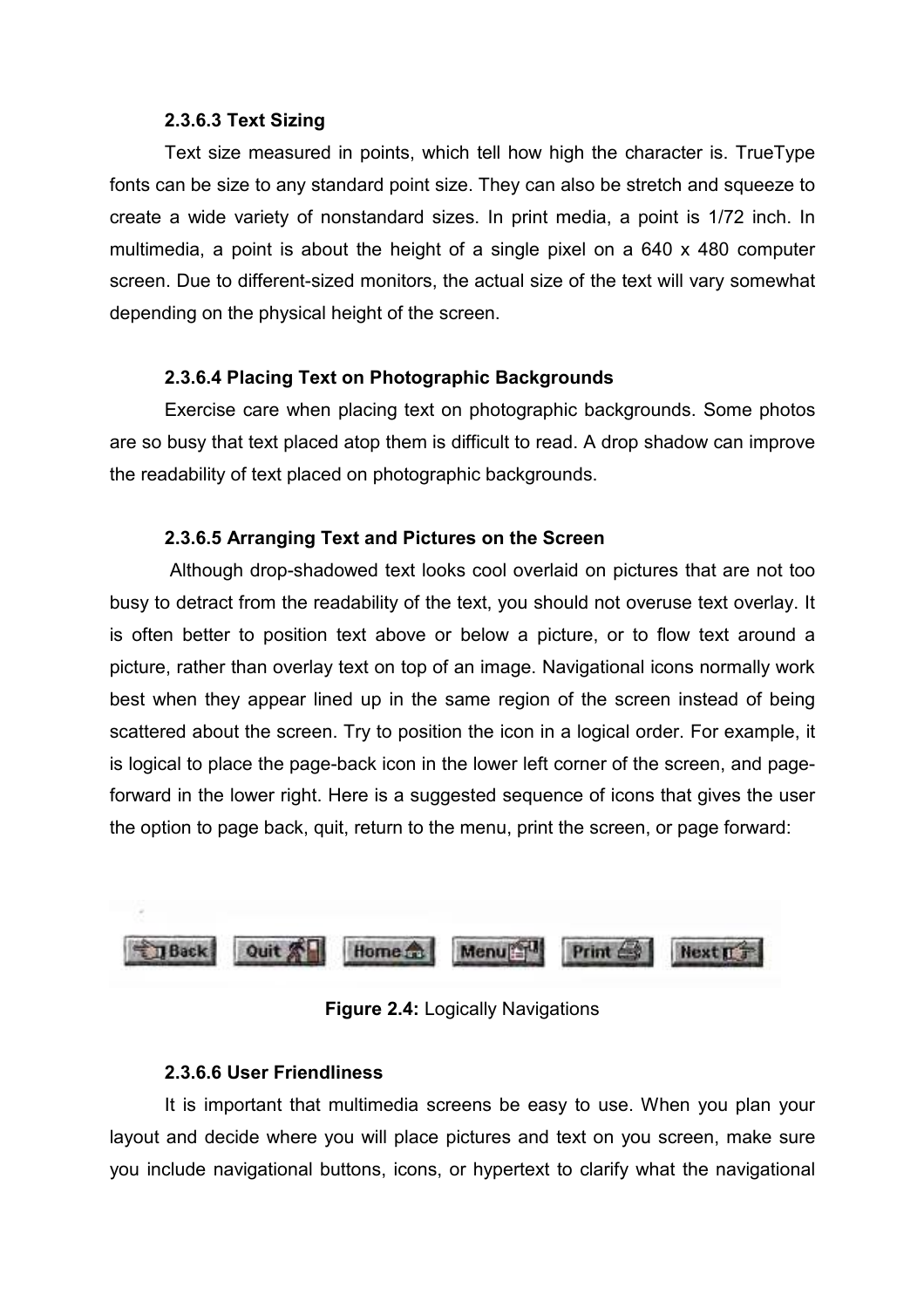options are and where the user should click to navigate. Because hypertext includes words, your hypertext can be self-documenting. For example, the phrases Return to the menu, next page, previous page, stop, print screen, and Quit can appear in hypertext which, when clicked, makes what they say happen. Iconic navigation is often more effective, takes up less screen space, and works had better with international audiences because the icons can understood regardless of what language the user speaks. For example, instead of the hypertext phrases, you can use icons like these:



Figure 2.5: User Friendly Navigations

 Be consistent. If you adopt navigational icons, use them consistently through your application. If you use hypertext navigation, be consistent in how you word the directions.

## 2.3.6.7 Metaphors

In multimedia screen design, a metaphor is a way of thinking about new media in terms of something the user already knows. For example, when a multimedia application launches a series of images that the user will view sequentially, it may help to use the metaphor of a slide show. You might even use the icon of a slide projector to launch the slide show. In addition to providing buttons to move back and forth through the slides, you could carry the slide projector metaphor a bit further and make a left mouse click show the next slide, and a right click back up a slide, just like the remote control buttons on a 35mm slide projector.

## 2.3.6.8 Adopting a Common Look and Feel

 Avoid the temptation to demonstrate every trick you know when you design a multimedia application. Keep it simple. Do not make every screen look and work a different way. Rather, adopt a common look and feel so the user will be able to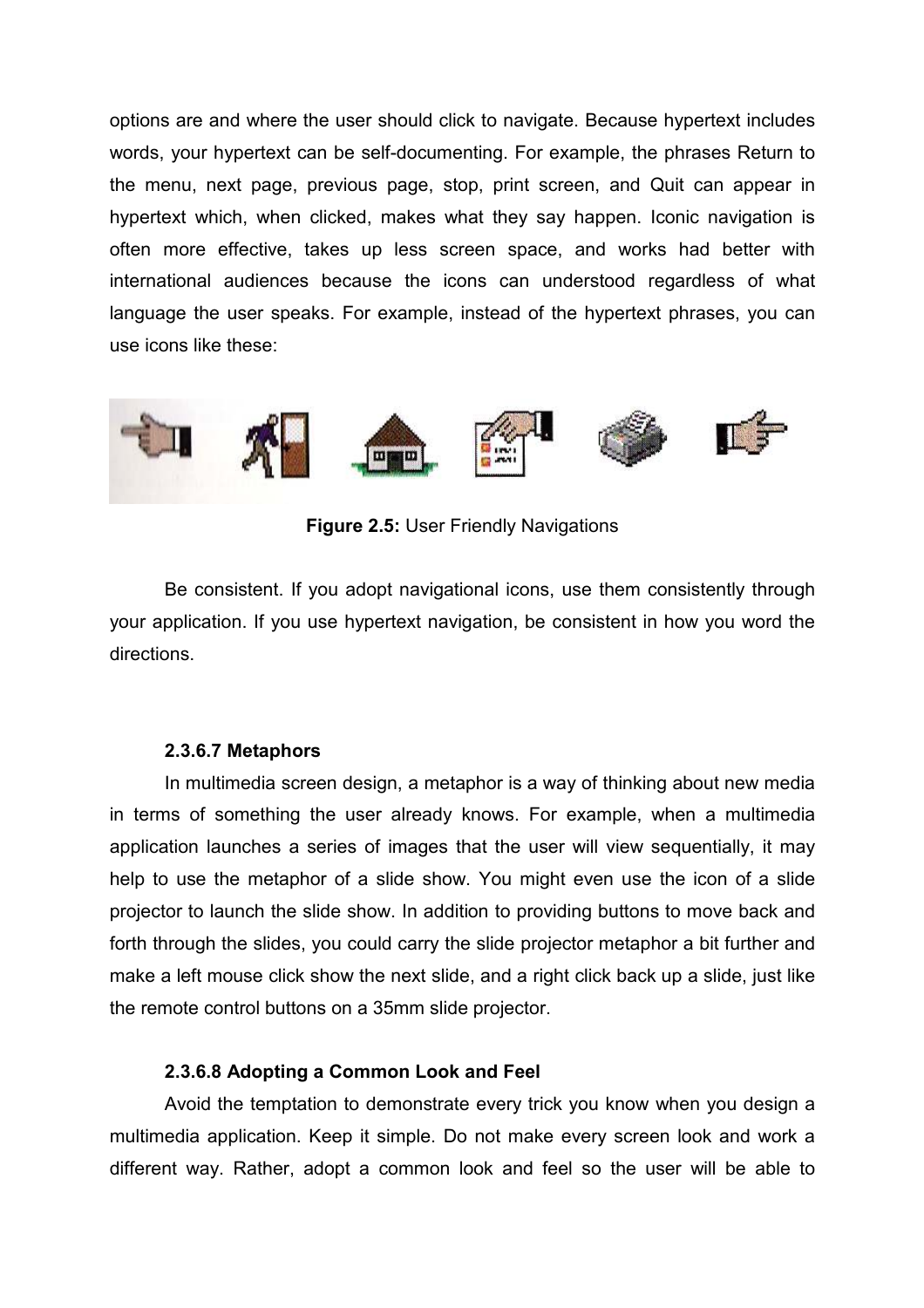navigate intuitively after getting used to how your screens work. It is frustrating to use an application that mixes metaphors and changes what icons mean on different screens. Be consistent. If users have to relearn how to use your application every time they run it, your design is not intuitive.

 Successful designers develop the ability to think like a user and imagine them being a first-time user of the application. If you can learn to think like the user, look through the eyes of a novice at the screen you are designing, and imagine how the first-time user will interact with your application, you will become a good multimedia designer. Remember that most users are not as smart as you are. You cannot underestimate the skills of the average user. By definition of the term average, half of all users are below average. A successful design takes into account the needs of all potential users (Hofstetter, 2001).

## 2.3.7 Multimedia and Training Quality

 One unexpected result of the multimedia revolution is the opportunity to improve the quality of training. Many training programs lacking in instructional design repurposed as multimedia distance learning programs because of the lure of cost savings in travel, space allocation, salaries, and time away from the job. As a result, there is an opportunity to make formerly wobbly classroom programs into something well designed that delivers the learning objectives. Recent studies, like one conducted by The Forum Corporation, indicate that there is plenty of room for improvement. Some 58 percent of the business leaders interviewed in a 1999 survey were dissatisfied with the overall effectiveness of training, and 57 percent did not feel they were getting a return on their training investment. In 1994, the American Association for Interactive Multimedia published a report that highlighted the following advantages of multimedia education:

- The assimilation rate is 65% higher than with traditional method.
- The training consistency is 50 to 60% better.
- The assimilation speed is 38 to 70% higher.
- The memorization of information is 25 to 50% higher.

 Instructional designers are concerned about context, which is why they like to do need analyses. Nevertheless, their real work, like an architect, is in the building process: assessing, extracting, molding, refining, and repurposing the content for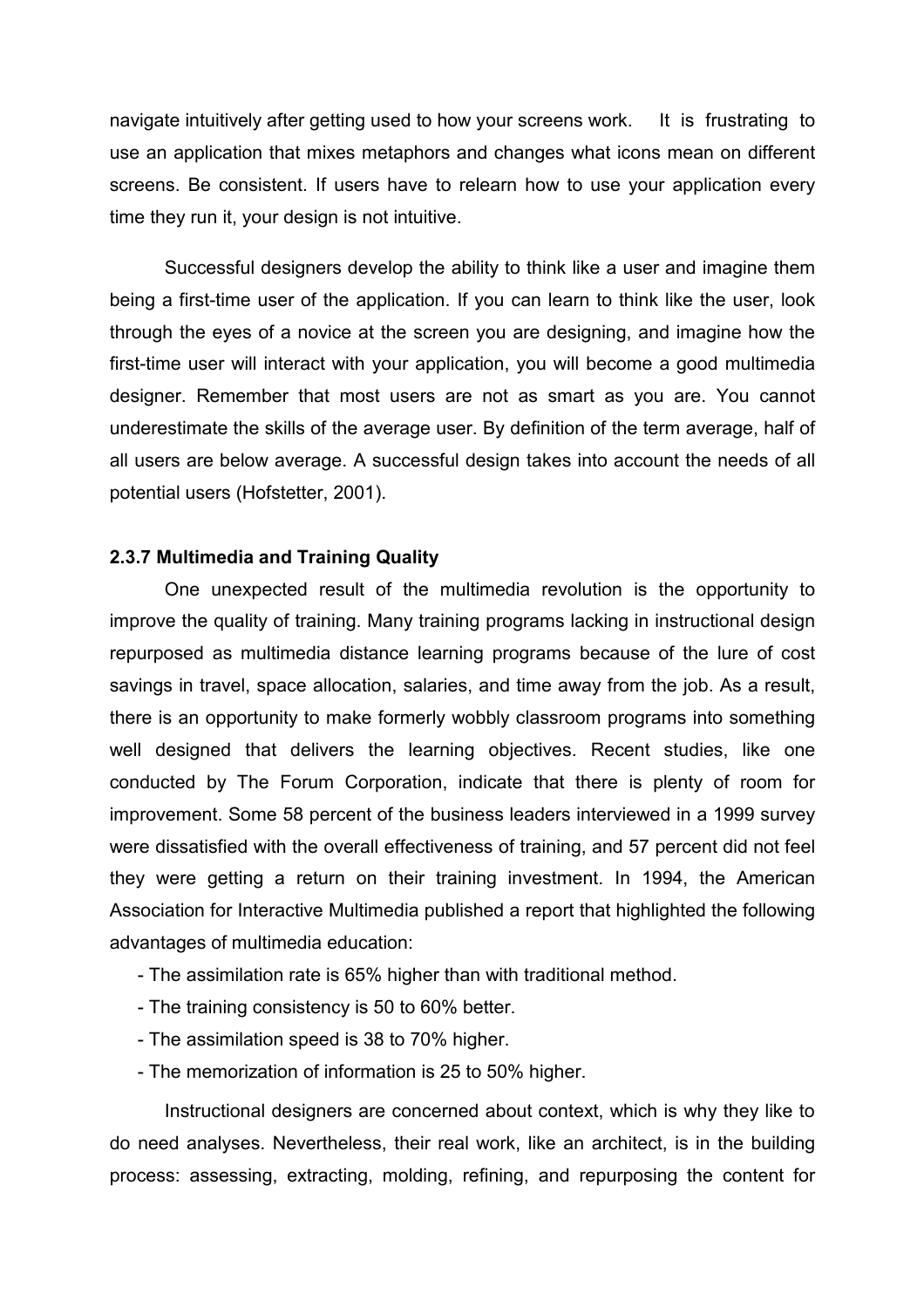learning results. The needs analysis phase may take weeks, but the building phase typically takes months. Each activity, bulleted list, or case study is part of the overall program design and must advance its purpose. In a well-designed training program, nothing is accidental--just like a well-designed building. Everything that is true about the importance of instructional design in traditional training development is even more critical when multimedia is involved. Why? The multimedia training product must serve as both content and instructor (Troupin, 2000).

To increase the effectiveness of educational multimedia designs remember to:

- Make sure that each type of media used provides cues and clues for the other.
- Insure that the amount of information presented has not reached the capacity limit of your learners.
- Maintain relevancy between channels -- if your content is not relevant, i.e., doesn't reinforce the other channels, then learning will be decreased.
- Keep the "bells and whistles" to a minimum.
- Animation without narration has about the same effect as no instruction.
- With multimedia your instructional products can reach learners that prefer to read, listen, or use a hands on approach.
- Use the largest screen size possible.

Use multiple image presentations when:

- making comparisons
- developing interrelated concepts
- illustrating relationships
- showing spatial/dimensional traits (Foster, 1999).

 Multiple representations it is better to present an explanation in words and pictures than solely in words. The first principle is simply that it is better to present an explanation using two modes of representation rather than one. For example, students who listened to a narration explaining how a bicycle tire pump works while also viewing a corresponding animation generated twice as many useful solutions to subsequent problem solving transfer questions than did students who listened to the same narration without viewing any animation (Mayer & Anderson, 1991, 1992). Similarly, students who read a text containing captioned illustrations placed near the corresponding words generated about 65% more useful solutions on a subsequent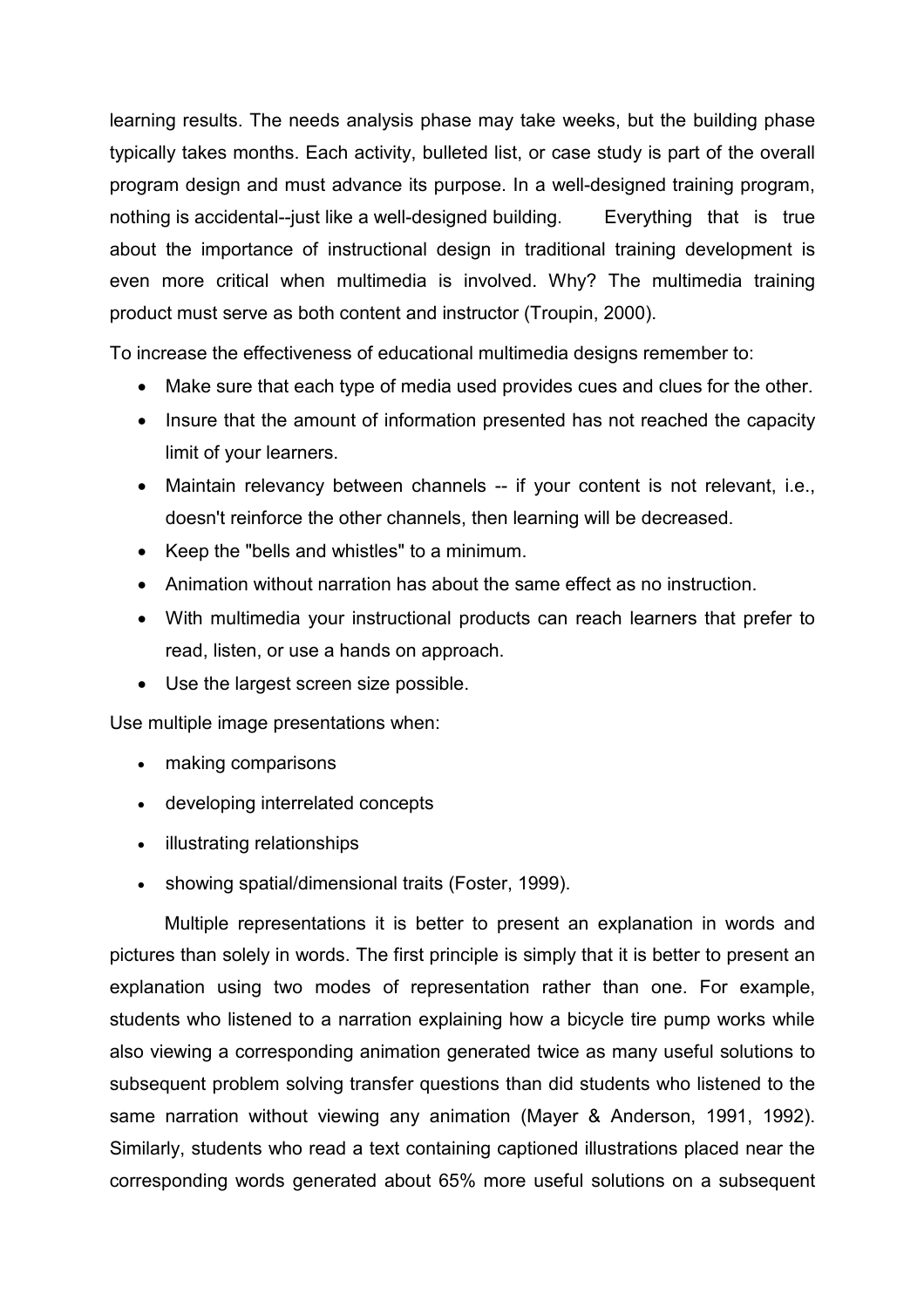problem-solving transfer test than did students who simply read the text (Mayer, 1989; Mayer & Gallini, 1990). We call this result a multimedia effect. The multimedia effect is consistent with a cognitive theory of multimedia learning because students given multimedia explanations are able to build two different mental representations—a verbal model and a visual model--and build connections between them. Students had better understand an explanation when corresponding words and pictures presented at the same time than when they separated in time. Hede and Hede offer a model of the myriad factors that affect the potential for learning from multimedia figure 2.5 (Mayer & Anderson, 1991, 1992; Mayer & Sims, 1994). Words should be presented auditorily rather than visually. For example, students who viewed an animation depicting the formation of lightning while also listening to a corresponding narration generated approximately 50% more useful solutions on a subsequent problem-solving transfer test than did students who viewed the same animation with corresponding on-screen text consisting of the same words as the narration (Mayer & Moreno, 1995).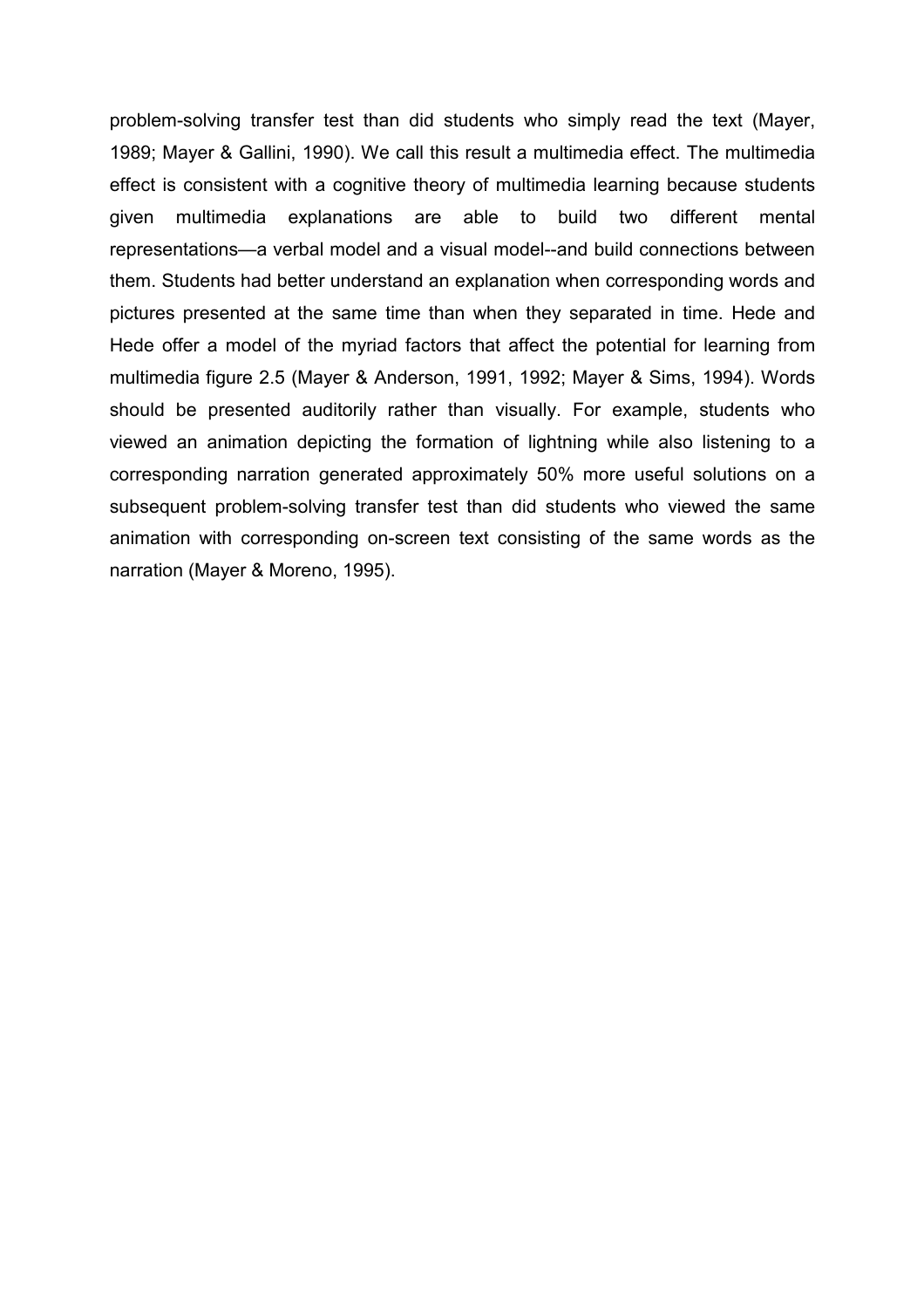



 Schitai (1998) argued that developing effective educational courseware programs requires more than just using the operational capabilities of the computer. Applying the following three instructional design principles can help ensure that learning has indeed occurred:

- 1. Define and implement learning strategies to function as information processors that would help students understand, retain and apply the newly learned material.
- 2. Provide individualized feedback for typical mistakes that students make while learning the new material.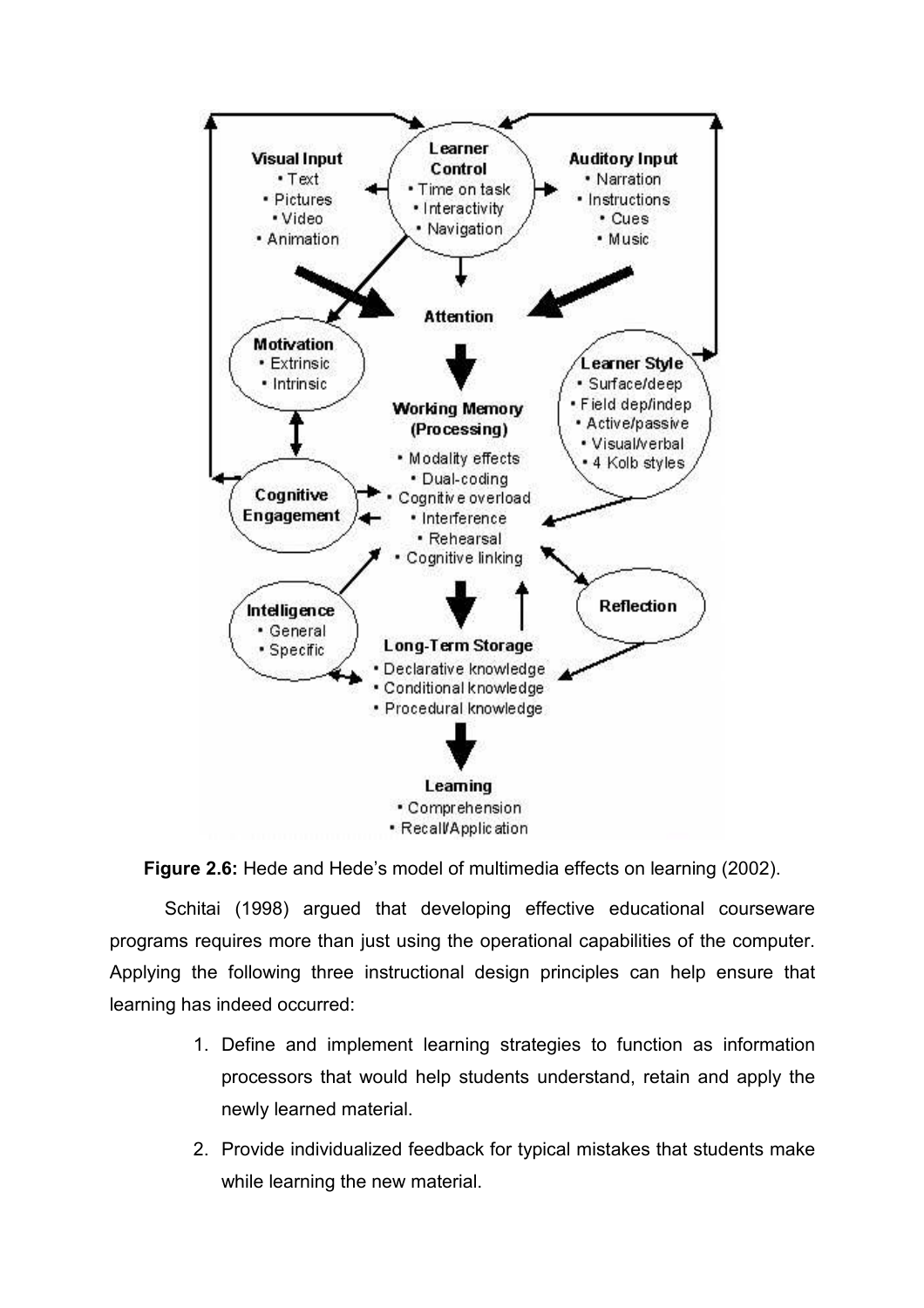3. Determine media combinations and appropriate interactivity level to fit the target audience and the selected learning strategies.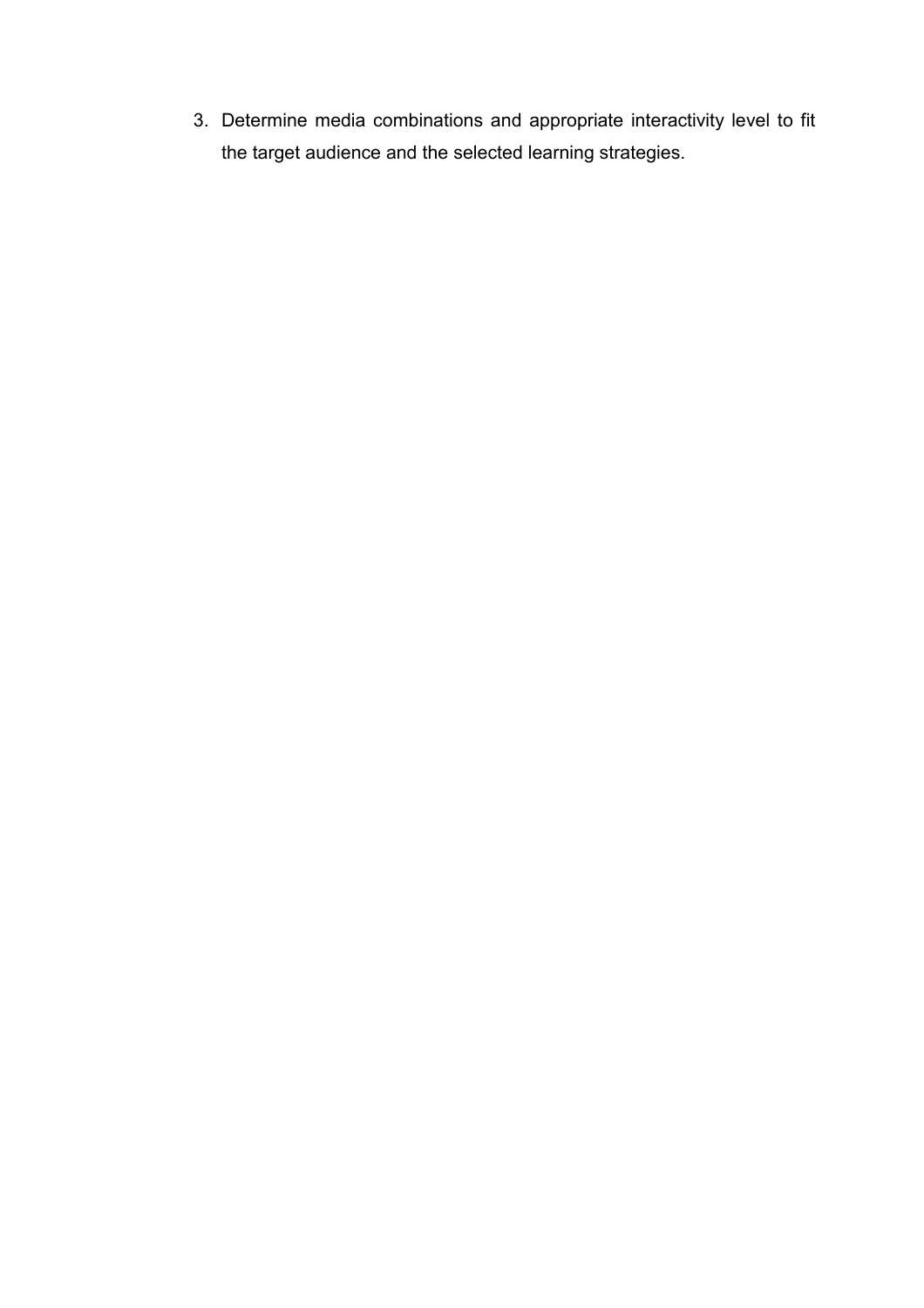#### CHAPTER 3

#### **METHODOLOGY**

 This chapter describes the research model, study group, data collection instrument, and data analysis. Studies carried out under each heading described in detail.

#### 3.1 Research Model

 The study investigated whether teacher candidates conforms to the design principles of instructional materials and that if there are significant differences between teacher candidates' according to genders, number of products and branches. The research was conducted with in the frame of general survey model and questionnaires.

#### 3.2 Study Group

 This study was applied to a randomly selected sample of 202 teacher candidates (102 females and 100 males) who took the course "Instructional Technologies and Material Development" and created project at the beginning of the 1st term of 2006-2007 academic year from various departments of Near East University. The departments have included pedagogical courses. All the teacher candidates had created instructional materials as multimedia based products. These departments were "Teacher Certificate Program", "Computer Education and Instructional Technology", "Pre-School Teaching", "Teaching in Sport and Physical Education" and "English Language Teaching".

#### 3.3 Data Collection Instruments and Application

 In this study, in order to reach the aims in a scientific way, preparation of the questionnaire and application are described below.

 The questionnaire consists two parts. First part was added to questionnaire by researcher. It includes four personal information questions about respondents. Researcher selected "Project Based Learning Checklist" and sub topics of checklist from http://pblchecklist.4teachers.org/. After these selections site has created checklist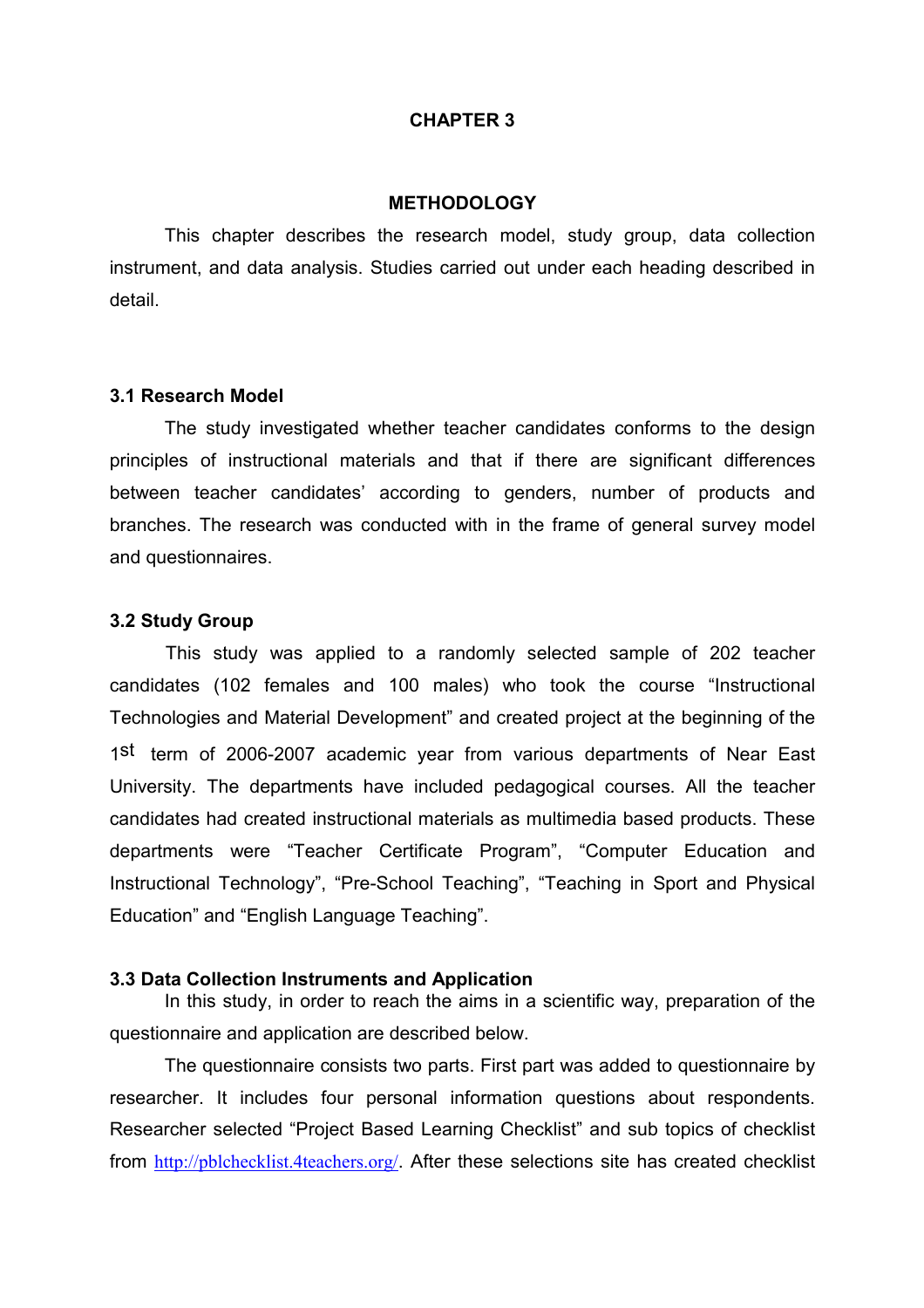automatically. Created "Project Based Learning Checklist" was a checklist questionnaire consisting of the following dimensions: preparation process (7 item); organization (9 item); media use (10 item); navigation (9 item); appearance (16 item); resources (11 item). "Project Based Learning Checklist" transformed to a Likert-type questionnaire by the researcher. Two translators who were fluent in English and Turkish languages independently translated the original "Project Based Checklist" into Turkish. These translations were harmonized, and then checked by independent back-translation by another two translators who were fluent in the English and Turkish languages. After harmonization of the back-translation with the original in English, the Turkish translation was considered grammatically and semantically equivalent to the original version in English, and given to specialists who worked in the field of Instructional Technologies from NEU and EMU. After their suggestion, the Turkish version of the questionnaire pre-tested on 15 teacher candidates.

 Researcher took a permit from the teacher of "Instructional Technologies and Material Development Course" and than explained the aim and rules of study to teacher candidates, later questionnaires were applied during the 2006-2007 first semester. The questionnaires were applied to only voluntary students. Although a total of 235 questionnaires copies were distributed, only 202 copies of the questionnaire duly returned. Turkish and English questionnaires can be seen in Appendix B.

#### 3.4 Validity and Reliability

The Likert's five-point questionnaire was used, where 5 indicates from always to 1, Never. The scale has total 62 positive expressions. Each question phrased so that "Always" represented a positive reaction to the design and development of effective instruction materials; for example, expression 1 was: I planned my time wisely to assure access to needed materials. Both subscale scores and total scale scores computed in the study. Means, standard deviations and correlation coefficients calculated for each six subscales and the total scores. Reliability obtained by the use of alpha coefficient. Cronbach's alpha is the most commonly used for assessment of reliability because its convenience and efficiency. Assessing internal reliability is important in scales. It raises the question of whether scales are measuring a single idea; hence, whether the items that make up scale are internally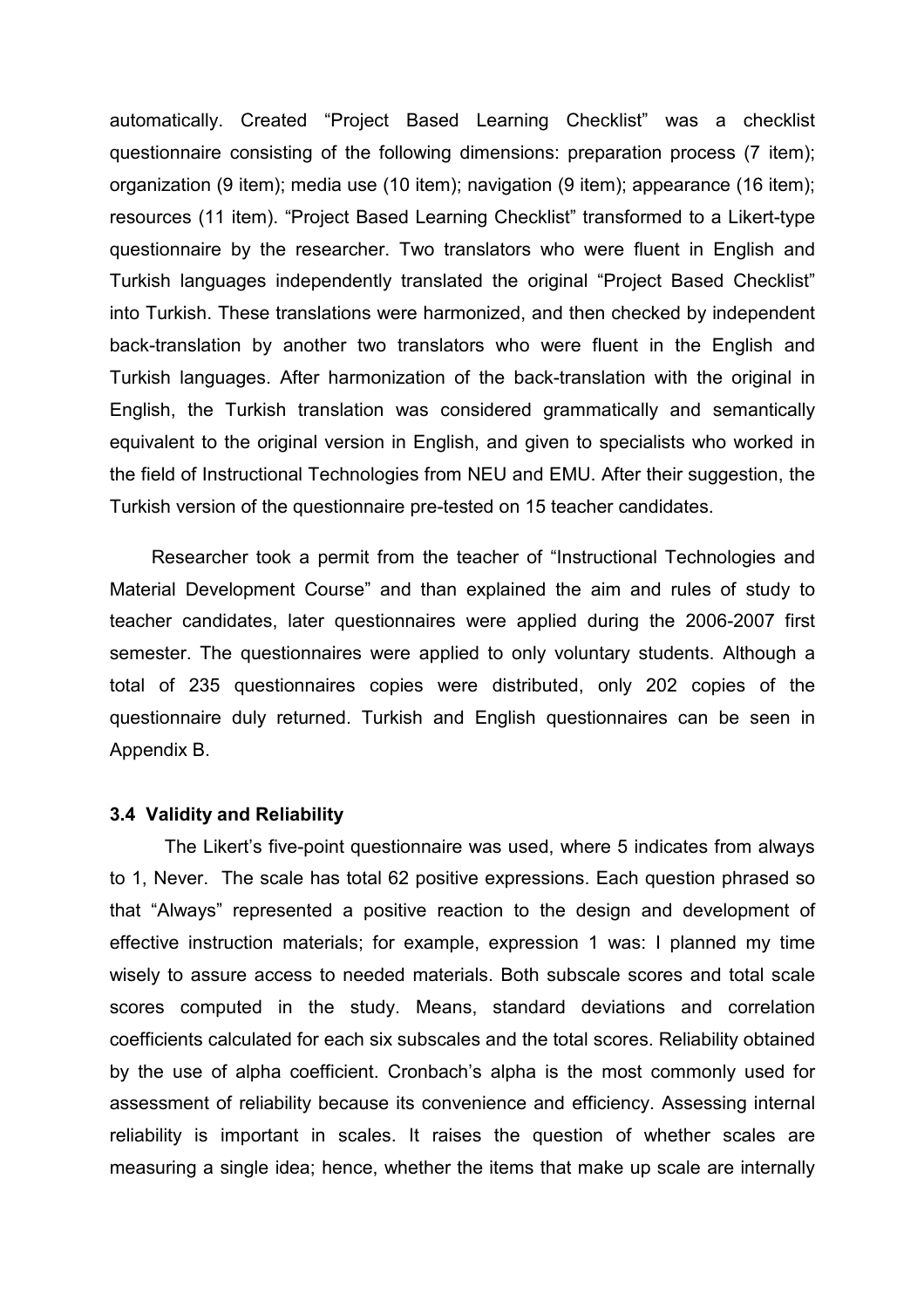consistent. (Population Services International, 2006) The reliability of a measure indicates the extent to which it is without bias and hence ensures consistent measurment across time and across the various items in the instrument. In other words, the reliability of a measure is an indication of the stability and consistency with which the instrument measures the concept and helps to assess the "goodness" of a measure. (Sekaran, 2003)

The studies for all scale and its factors of reliability and means are presented in tables respectively.

|                             | Number<br>of Items | Mean | <b>SD</b> | Pre<br>par<br>e | Organization | Media<br>use | Navigation | Appearance | Resource<br>Use | Total |
|-----------------------------|--------------------|------|-----------|-----------------|--------------|--------------|------------|------------|-----------------|-------|
| Prepare<br>Subscale         | 7                  | 25,3 | 4,1       | $\ddotsc$       | 0,42         | 0,49         | 0,30       | 0.29       | 0,29            | 0,54  |
| Organization<br>Subscale    | 9                  | 35,0 | 5,1       | $\cdots$        | $\cdots$     | 0,57         | 0,39       | 0.54       | 0,40            | 0,75  |
| Mediause<br>Subscale        | 10                 | 34,9 | 7,3       | $\cdots$        | $\cdots$     | $\cdots$     | 0,46       | 0,52       | 0,42            | 0,75  |
| Navigations<br>Subscale     | 9                  | 34,9 | 7,1       | $\ldots$        | $\ddotsc$    | $\cdots$     | $\cdots$   | 0,58       | 0,32            | 0,68  |
| Appearance<br>Subscale      | 16                 | 64,8 | 10,0      | $\ddotsc$       | $\cdots$     | $\cdots$     | $\cdots$   | $\cdots$   | 0,38            | 0,80  |
| Resource<br>Use<br>Subscale | 11                 | 42,6 | 7,1       | $\cdots$        | $\cdots$     | $\cdots$     | $\cdots$   | $\cdots$   | $\cdots$        | 0,64  |

Table 3.1 Correlations Between Subscales

The means, standard deviations of the subscale scores and the total score as well as the correlations among the subscale scores are indicated in Table 3.1. As seen in Table 3.1, the lowest mean was obtained on the Prepare subscale, and the highest mean was obtained on the Appearance subscale. Correlations among these subscales ranged between .29 and.58. According to Chin (1998), Cronbach's alpha of at least 0.70 is a recommended value for reliable construct. According to Sekaran (2003), The closer reliability coefficient gets to 1.0, the better. In general, reliabilities less than .60 are considered to be poor, those in the .70 range, acceptable, and those over .80 good. Reliabilities analyzed separately for each factor. The results indicate that the composite reliability value ranges from 0.15 to 0.62. The Cronbach's alpha for the entire questionnaire was 0,93. Thus, the internal consistency reliability of the measures used in this study can be considered to be better.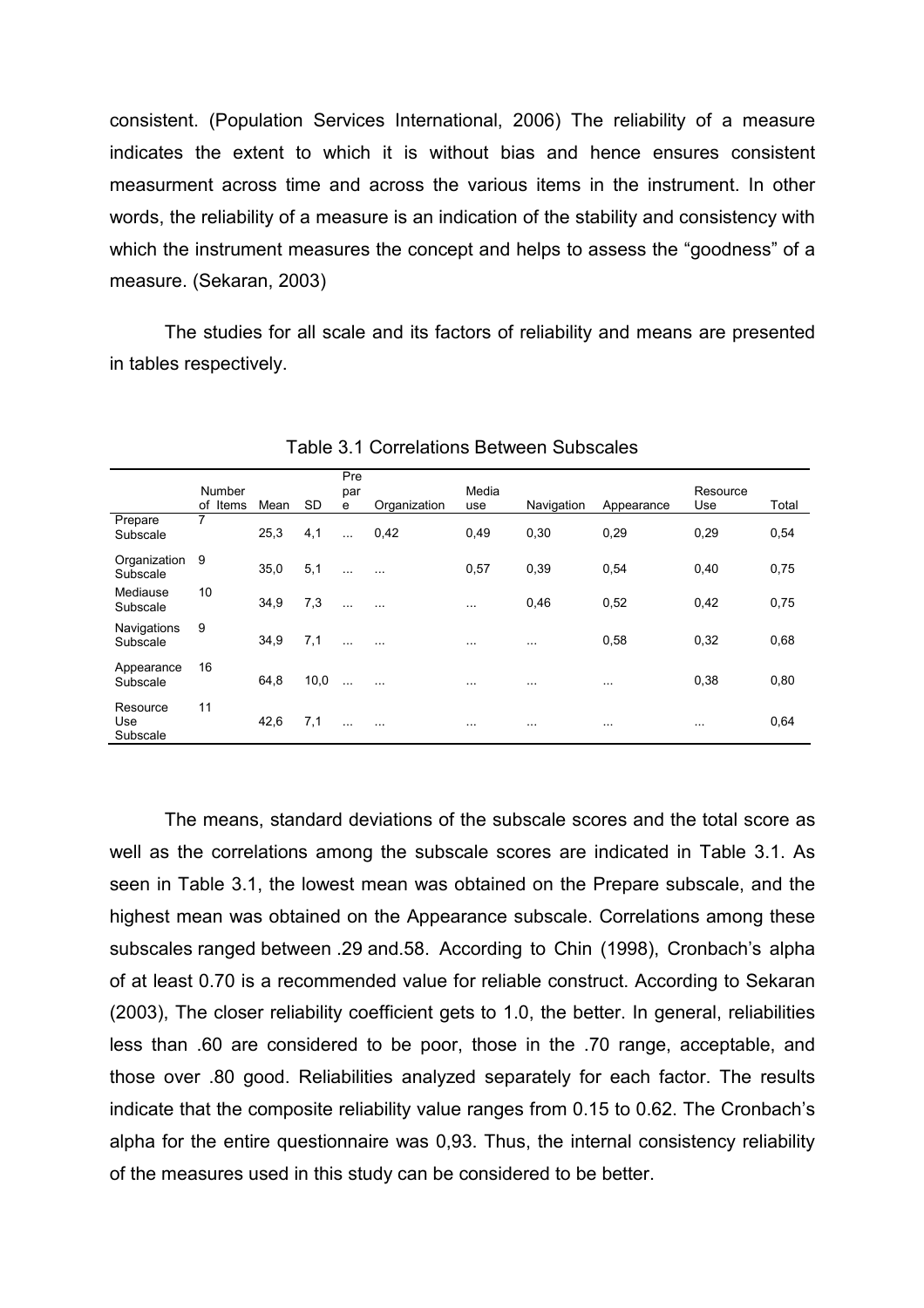#### Table 3.2 Item-Total Statistics

|                             |                                                                                      | Sub-Scale<br>Corrected<br>Item-Total<br>Correlation | All Scale<br>Corrected<br>Item-Total<br>Correlation |
|-----------------------------|--------------------------------------------------------------------------------------|-----------------------------------------------------|-----------------------------------------------------|
| Pr<br>е                     | I planned my time wisely to assure access to needed<br>materials.                    | 0,39                                                | 0,47                                                |
| р<br>ar<br>е                | I made a timeline of when key components needed to be<br>done.                       | 0,35                                                | 0,28                                                |
| Pr<br>о<br>c<br>е<br>s<br>s | I made an outline or storyboard to organize my thoughts and<br>ideas.                | 0,24                                                | 0, 15                                               |
|                             | I decided on a topic and several subtopics.                                          | 0,42                                                | 0,33                                                |
|                             | I brainstormed questions that needed to be answered about<br>the topic.              | 0,46                                                | 0,29                                                |
|                             | I brainstormed details that would help support my ideas.                             | 0,48                                                | 0,25                                                |
|                             | I used feedback from others to refine my topic and questions.                        | 0,18                                                | 0,31                                                |
|                             | I used an outline or storyboard to organize my ideas,<br>information and thoughts.   | 0,39                                                | 0,43                                                |
|                             | I organized my ideas in a meaningful and logical way.                                | 0,40                                                | 0,40                                                |
| O                           | I gave a full explanation of my topic and subtopics.                                 | 0,39                                                | 0,36                                                |
| rg<br>a<br>ni               | I clearly answered questions people might have about the<br>topic.                   | 0,31                                                | 0,42                                                |
| za<br>ti                    | I included a meaningful title slide.                                                 | 0,39                                                | 0,43                                                |
| о<br>n                      | I included an introduction or Table of Contents.                                     | 0,49                                                | 0,36                                                |
|                             | I included details that made my presention more complete<br>and/or more interesting. | 0,49                                                | 0,38                                                |
|                             | I included a conclusion.                                                             | 0,47                                                | 0,36                                                |
|                             | I included a Bibliography or Resources Used slide.                                   | 0,29                                                | 0,36                                                |
| Μ<br>е                      | I used original art, animations or photographs.                                      | 0,50                                                | 0,47                                                |
| di<br>а-                    | I used orginal music or sound effects.                                               | 0,54                                                | 0,43                                                |
| U                           | I used voice-overs.<br>I used art, animations, or photographs made by others.        | 0,56<br>0,53                                        | 0,42<br>0,49                                        |
| s<br>е                      | I used music or sound effects made by others.                                        | 0,56                                                | 0,38                                                |
|                             | I cited all resources I include that were made by others.                            | 0,40                                                | 0,31                                                |
|                             | I used media in accordance with copyright.                                           | 0,37                                                | 0,44                                                |
|                             | I used media ethically and appropriately.                                            | 0,43                                                | 0,51                                                |
|                             | My media helps the user understand my topic better.                                  | 0,42                                                | 0,56                                                |
|                             | My media makes my presentation more interesting.                                     | 0,43                                                | 0,54                                                |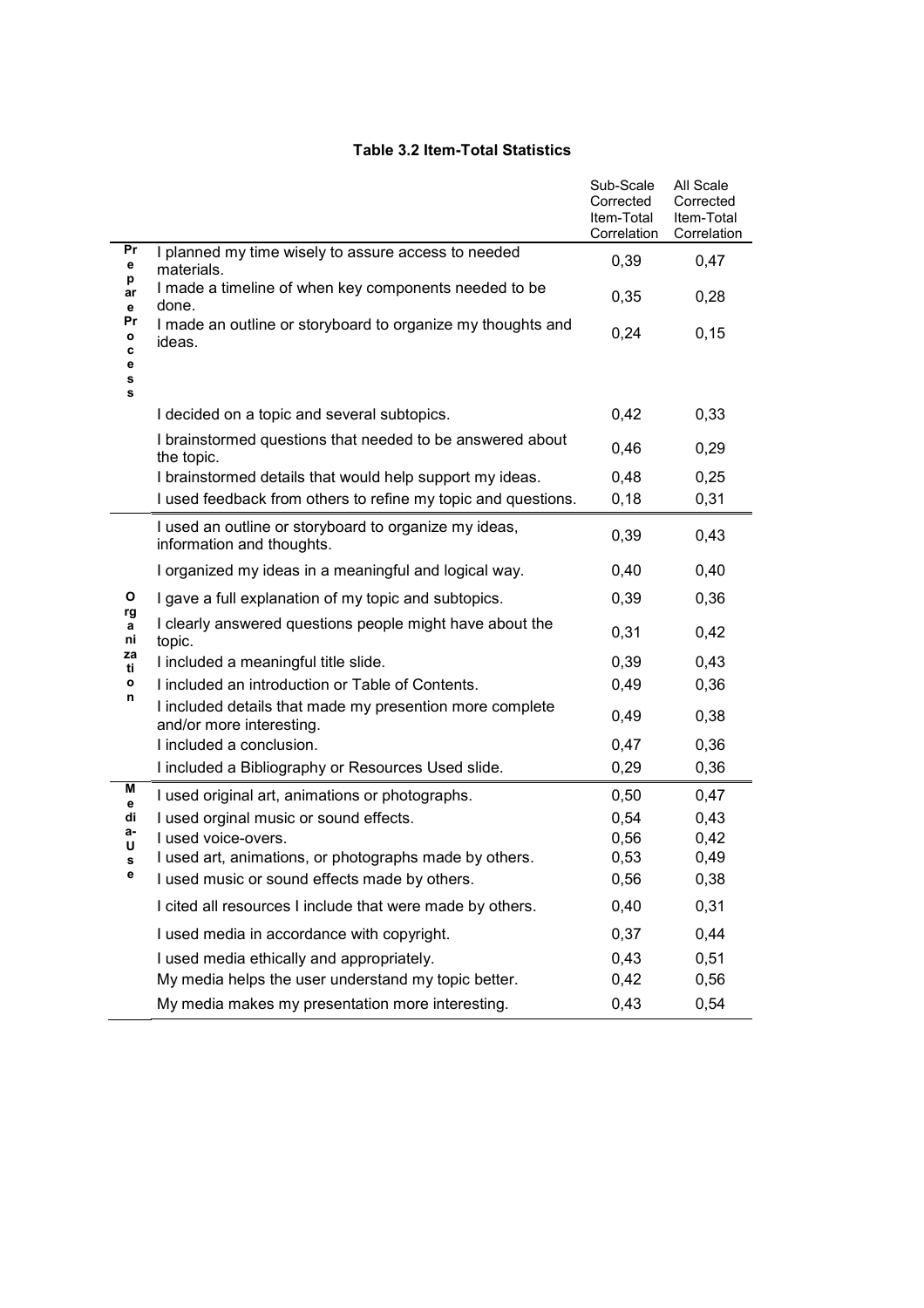| N<br>a         | Users can easily find their way through my presentation.                        | 0,69 | 0,43  |
|----------------|---------------------------------------------------------------------------------|------|-------|
| ٧İ<br>g<br>at  | Users can easily backtrack or repeat parts of the<br>presentation.              | 0,70 | 0,49  |
| io             | Users can easily skip parts of the presentation.                                | 0,70 | 0,48  |
| n              | Navigation tools are easy to locate.                                            | 0,74 | 0,58  |
| U<br>s         | Navigation tools are labeled when necessary.                                    | 0,62 | 0,55  |
| е              | Navigation tools are located in a similar place on each slide.                  | 0,62 | 0,51  |
|                | Navigation tools lead to logical destinations.                                  | 0,61 | 0,57  |
|                | Navigation tools work.                                                          | 0,76 | 0,56  |
|                | User can always easily quit the presentation.                                   | 0,75 | 0,59  |
| A<br>p         | I balanced design aspects with content.                                         | 0,46 | 0,48  |
| р              | I used only a few fonts.                                                        | 0,31 | 0,31  |
| е              | I used my fonts in a consistent manner.                                         | 0,46 | 0,46  |
| ar<br>а        | Titles and headings are easy to distinguish from other text.                    | 0,55 | 0,52  |
| n              | The words on my slides are easy to read.                                        | 0,69 | 0,55  |
| c<br>е         | The words on my slides are spelled correctly.                                   | 0,62 | 0,47  |
| D              | The text areas and graphic areas appear balanced.                               | 0,68 | 0,55  |
| е              | The graphics are easy to see.                                                   | 0,77 | 0,62  |
| si             | Graphics are clear and not pixilated.                                           | 0,72 | 0,54  |
| g<br>n         | My background is not distracting.                                               | 0,67 | 0,54  |
|                | The colors on my slides look good together.                                     | 0,71 | 0,54  |
|                | The slides appear to go together; they make a cohesive<br>whole.                | 0,69 | 0,55  |
|                | Sounds and music are easy to hear.                                              | 0,45 | 0,47  |
|                | Transitions are not distracting or boring.                                      | 0,09 | 0, 19 |
|                | There is not too much time or too little time between slides.                   | 0,61 | 0,55  |
|                | The slides look neat and use white space well.                                  | 0,70 | 0,62  |
| ${\sf R}$<br>е | I used a variety of resources when collecting information.                      | 0,51 | 0,79  |
| s<br>o         | I consulted resources that showed different perspectives on<br>the topic.       | 0,52 | 0,79  |
| ur<br>C        | I used electronic resources                                                     | 0,46 | 0,79  |
| е              | I used print resources.                                                         | 0,53 | 0,78  |
| U              | I used reference materials.                                                     | 0,56 | 0,78  |
| s              | I used documentaries or news interviews.                                        | 0,45 | 0,79  |
| е              | I used interviews with people affected by the topic.                            | 0,44 | 0,79  |
|                | I used portions of videos, films, or television shows to gather<br>information. | 0,39 | 0,80  |
|                | I used material in accordance with copyright.                                   | 0,46 | 0,79  |
|                | I used resources ethically and appropriately.                                   | 0,44 | 0,79  |
|                | I cited my resources.                                                           | 0,50 | 0,79  |

The calculating for Prepare Process factor' of reliability and means are presented in table 3.2 respectively.

 The results indicate that the composite reliability value ranges from 0.29 to 0.49. The Cronbach's alpha for the "Project Prepare" factor giving 0.72. Therefore, "Project Prepare Process" factor can be considered acceptable.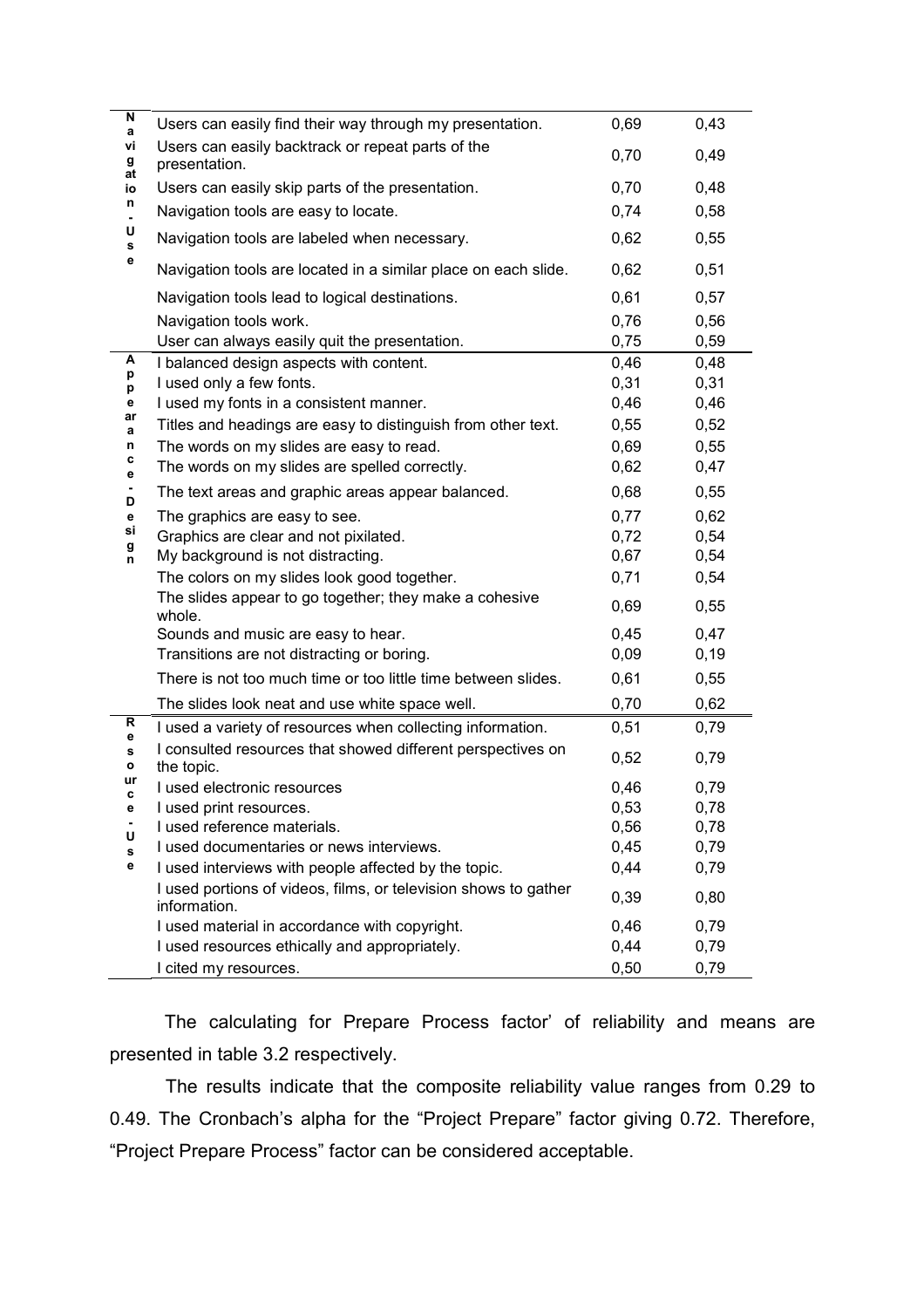The results indicate that the composite reliability value ranges from 0.29 to 0.49. Calculated with item analyses Cronbach's Alpha coefficient of the "Project Organization Process" factor giving 0.72. Therefore, "Project Prepare Process" factor can be considered to acceptable.

 The results indicate that the composite reliability value ranges from 0.37 to 0.56. Calculated with item analyses Cronbach's Alpha coefficient of the "Media Use Process" factor giving 0.80. Therefore, "Media Use" factor can be considered good.

 The results indicate that the composite reliability value ranges from 0.61 to 0.76. Calculated with item analyses Cronbach's Alpha coefficient of the "Navigational Tools" factor giving 0.91. Therefore, "Navigational Tools" factor can be considered bettering.

 The results indicate that the composite reliability value ranges from 0.09 to 0.77. Calculated with item analyses Cronbach's Alpha coefficient of the "Appearance" factor giving 0.89. Therefore, "Appearance" factor can be considered to be good.

 The results indicate that the composite reliability value ranges from 0.37 to 0.50. Calculated with item analyses Cronbach's Alpha coefficient of the "Resource Use Process" factor giving 0.79. Therefore, "Appearance" factor can be considered to acceptable.

#### 3.5 Analysis of Data

 Collected data was analyzed with SPSS 13 The results obtained in the research analyzing, described, and later interpreted by creating tables using appropriate statistical techniques in the direction of the suggestions of statistical experts.

 Frequency (f) percentage (%), T-test, Anova, One-way Anova, Tukey, LSD test, mean  $(\overline{X})$ , standard error (s), min and max values were used for analyzed to collected data. Responses based on likert-type scale values given in table 3.3 In order to check whether or not there was a real difference in the evaluation of teacher candidates.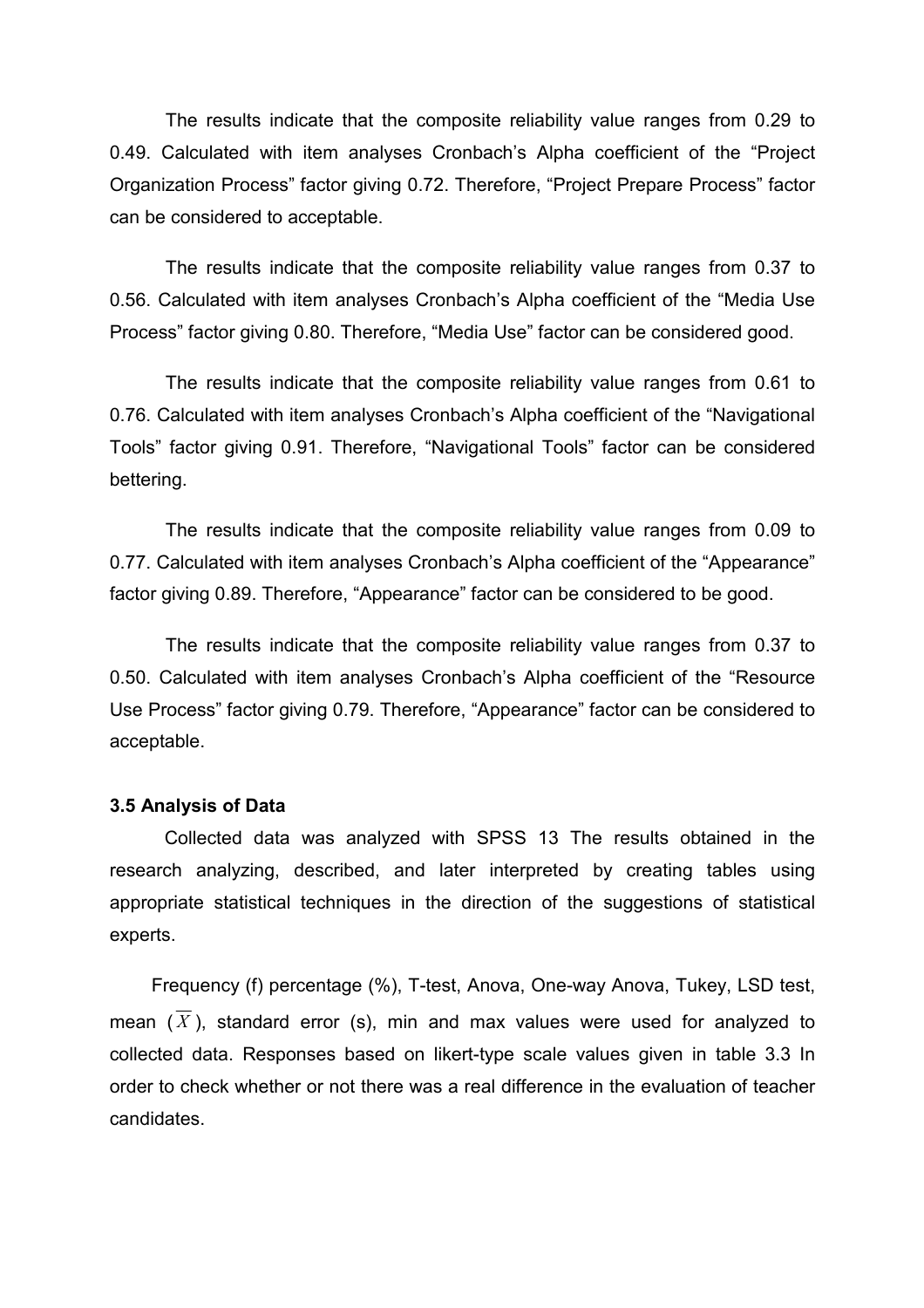| Tablo 3.3 Interval values of PBL and Instructional Material Production Applications |  |
|-------------------------------------------------------------------------------------|--|
|-------------------------------------------------------------------------------------|--|

| 1.00 | 1.79 | Never        |  |
|------|------|--------------|--|
| 1.80 | 2.59 | Rarely       |  |
|      |      |              |  |
| 2.60 | 3.39 | Occasionally |  |
| 3.40 | 4.19 | Mostly       |  |
| 4.20 | 5.00 | Always       |  |

## CHAPTER 4

## **RESULTS**

In this chapter, the results obtained are discussed in the view of the fundamental aims of the research.

## 4.1 Descriptive Information of Teacher Candidates

In this section, statistical descriptive information of teacher candidates is given briefly.

# 1 Personal Findings According to Teacher Candidates' Gender

The frequencies of teacher candidates' genders calculated as shown in table 4.1.

| Gender | Fregu | <b>Valid Percent</b> |
|--------|-------|----------------------|
|        | ency  |                      |
| Female | 102   | 50,5                 |
| Male   | 100   | 49.5                 |
| Total  | 202   | 100,0                |

Table 4.1: Frequencies of teacher candidates' gender

Teacher candidates characteristics of the sample surveyed include following: %50,50 (f=102) female, %49,50 male. This result indicates that numbers of teacher candidates are almost equal according to genders.

# 2 Personal Findings According to Teacher Candidates' Branches

The frequencies of teacher candidates' branches are shown in table 4.2.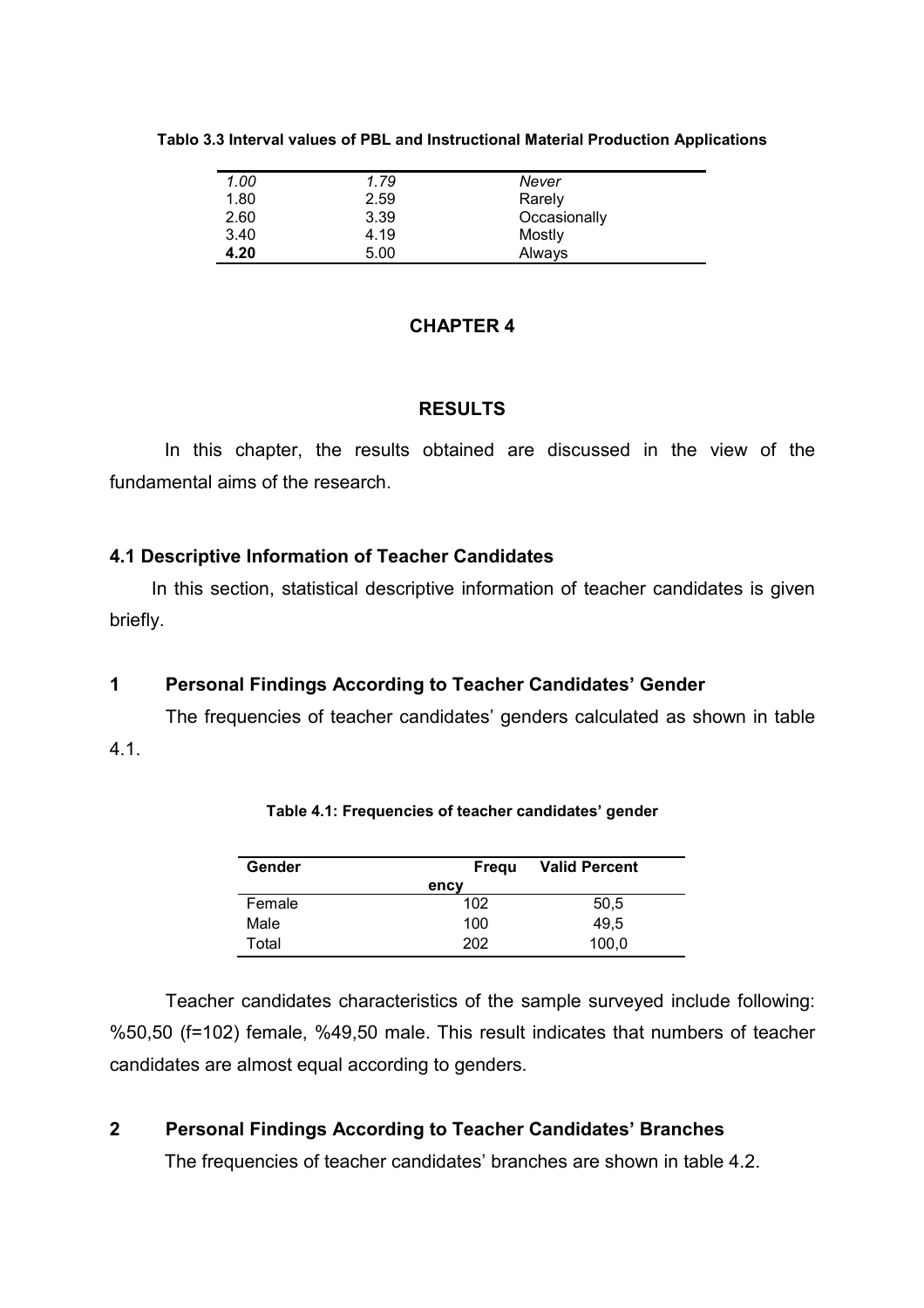| <b>Branch</b>                                             | <b>Frequency</b> | $\frac{0}{0}$ |
|-----------------------------------------------------------|------------------|---------------|
| Teacher Certificate Program                               | 39               | 19.3          |
| <b>Computer Education and Instructional</b><br>Technology | 48               | 23,8          |
| Pre-School Teaching                                       | 38               | 18.8          |
| Teaching in Sport and Physical Education                  | 38               | 18,8          |
| <b>English Language Teaching</b>                          | 39               | 19,3          |
| Total                                                     | 202              | 100.0         |

Table 4.2: Distribution of Respondents by Branches

The participants were teacher candidates who enrolled "Instructional Technologies and Materials Development" courses from variety departments of Near East University. Results indicate that participants were 19,30% from Teacher Certificate Program, %23,80 from Computer Education and Instructional Technology, %18,80 from Pre-School Teaching, %18,8 from Teaching in Sport and Physical Education, and %19,30 from English Language Teaching. These results indicate that ratios of teacher candidates are almost equal according to branches.

# 4.1.3 Personal Finding According to Teacher Candidates' Number of Designed **Material**

The frequencies of teacher candidates' created project are shown in table 4.3

|                 | Frequency | <b>Valid Percent</b> |
|-----------------|-----------|----------------------|
| 1 time          | 10        | 5.0                  |
| 2 times         | 25        | 12,4                 |
| 3 or more times | 167       | 82.7                 |
| Total           | 202       | 100.0                |

Table 4.3: Distribution of Respondents by Project Numbers

 Approximately 82.70% of the sample had created an instructional multimedia material for three or more, with 12.4% had created instructional multimedia materials for two (see table 4.3). Only 5% had created instructional multimedia material one time.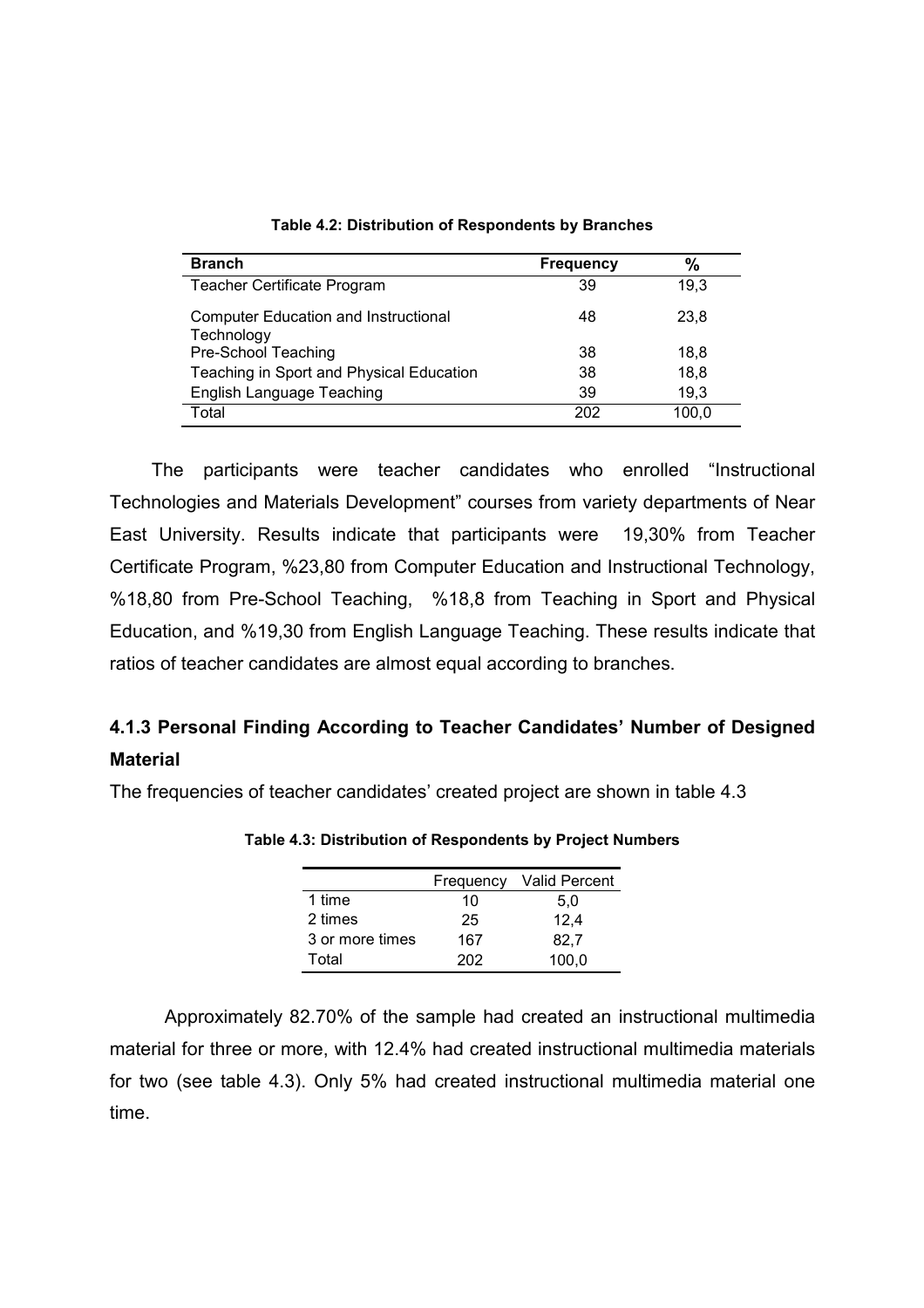# 4.2 The Experiences of Teacher Candidates in Creating Instructional Multimedia Materials in PBL

In this part, the results obtained are discussed into view of the "teacher candidates' adequate, knowledge, skills, and experience on creating instructional multimedia materials".

# 4.2.1 The Experiences of Teacher Candidates of Preparation Operations of Creating Instructional Multimedia Materials in PBL

Insufficiency

The mean scores and standard deviations for teacher candidates' responses to the seven statements in the Preparation Operations experience sub-scale has been shown in table 4.4.

| <b>Prepare Operations</b>                                             | N   | <b>Minimum</b> | <b>Maximum</b> | Mean<br>$\overline{X}$ | Std.<br><b>Deviati</b> |
|-----------------------------------------------------------------------|-----|----------------|----------------|------------------------|------------------------|
| I planned my time wisely to assure<br>access to needed materials.     | 202 | 2,00           | 5,00           | 3,96                   | on<br>0,79             |
| I decided on a topic and several<br>subtopics.                        | 202 | 1,00           | 5,00           | 3,87                   | 1,00                   |
| I used feedback from others to<br>refine my topic and questions.      | 202 | 1,00           | 5,00           | 3,78                   | 0,95                   |
| I brainstormed questions that<br>needed to be answered about the      | 202 | 1,00           | 5,00           | 3,63                   | 1,06                   |
| topic.<br>I brainstormed details that would<br>help support my ideas. | 202 | 1,00           | 5,00           | 3,60                   | 0,99                   |
| I made a timeline of when key<br>components needed to be done.        | 202 | 1,00           | 5,00           | 3,41                   | 1,05                   |
| I made an outline or storyboard to<br>organize my thoughts and ideas. | 202 | 1,00           | 5,00           | 3,07                   | 1,33                   |
| <b>Prepare Operations General</b>                                     | 202 | 15,00          | 34             | 25,35                  | 4,11                   |

## Table 4.4: "Sub- scale" of Teacher Candidates Experiences on the Preparation Operations of Creating Instructional Multimedia Materials in PBL

Table 4.4 shows teacher candidates' experience scores according to preparation Operations of Creating Instructional multimedia materials in PBL.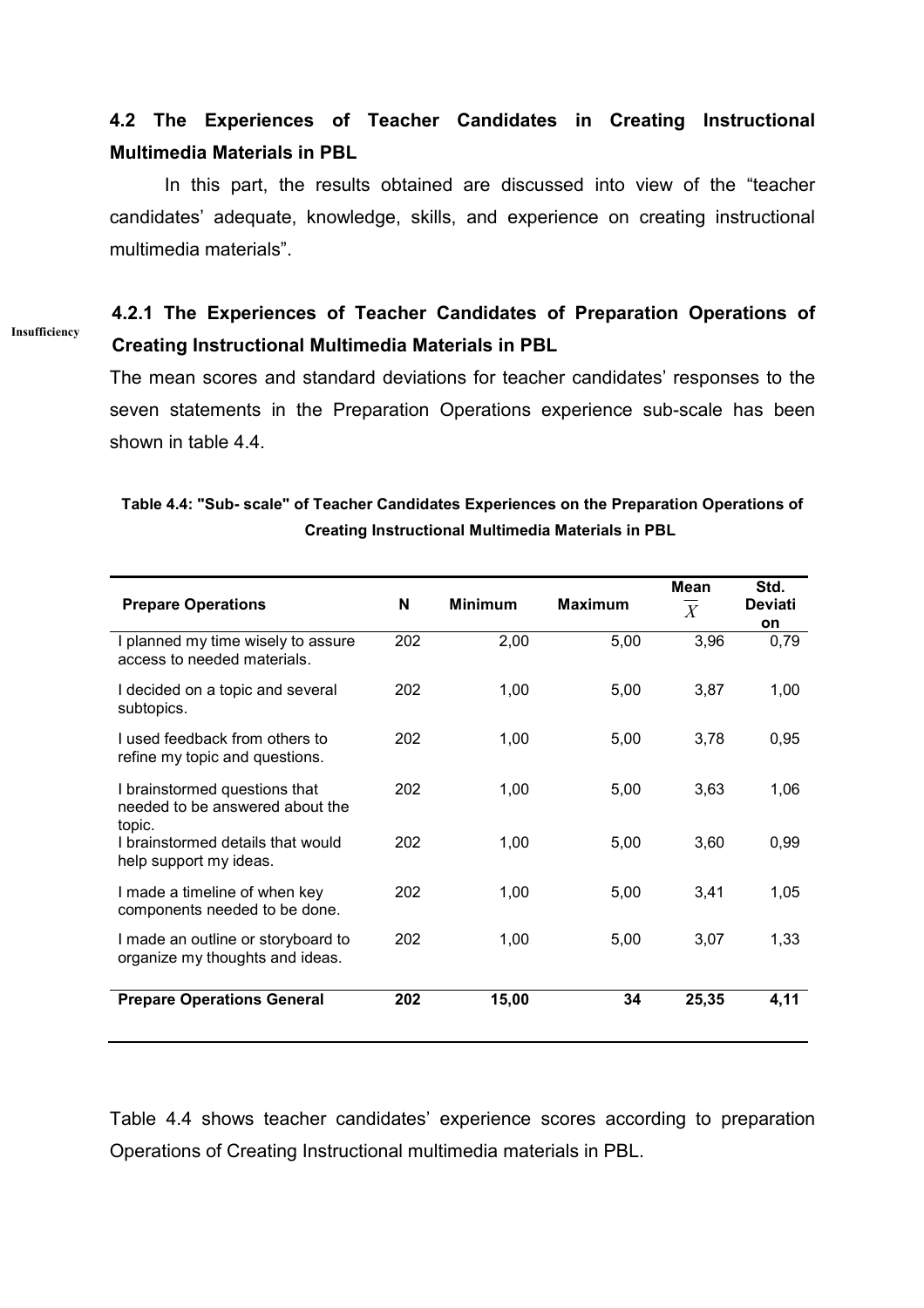Teacher candidates explained that mostly: "I planned my time wisely to assure access to needed materials." ( $\overline{X}$ =3,96), "I decided on a topic and several subtopics."  $(\overline{X}$ =3,87), "I used feedback from others to refine my topic and questions." ( $\overline{X}$ =3,78), "I brainstormed questions that needed to be answered about the topic" ( $\overline{X}$ =3,63), "I brainstormed details that would help support my ideas."  $(X=3.60)$  "I made a timeline of when key components needed to be done."  $(\overline{X} = 3.41)$ 

Teacher candidates explained that occasionally: "I made an outline or storyboard to organize my thoughts and ideas."  $(\overline{X} = 3.07)$ .

Prepare Operation General- Table 4.4 shows teacher candidates' experience mean  $\overline{X}$  =25.35 according to preparation Operations of Creating Instructional multimedia materials in PBL. These results indicate that teacher candidates mostly conform to preparation Operations.

Figure 4.1 shows teacher candidates' conform level of preparation operations.

| 7.00          | 12.60                 | 18.20        | 23.80  | 29.40                      | 35,00 |                 |  |
|---------------|-----------------------|--------------|--------|----------------------------|-------|-----------------|--|
| Never         | Rarely                | Occasionally | Mostly | Always                     |       | 4.2.2 The       |  |
| Insufficiency | af Tanahar Candidatoo |              |        | on Organization Operations |       | <b>Experien</b> |  |

# of Teacher Candidates on Organization Operations of Creating Instructional Multimedia Materials in PBL

 The mean scores and standard deviations for teacher candidates' responses to the nine statements on the Organization operations sub-scale are shown in table 4.5.

Table 4.5: "Sub- scale" of Teacher Candidates Experiences on the Organization Operations of Creating Instructional multimedia materials in PBL

| Organization | <b>Minimum</b> | <b>Maximum</b> | Mean<br>$\overline{v}$<br>Λ | Std.<br><b>Deviation</b> |
|--------------|----------------|----------------|-----------------------------|--------------------------|
|              |                |                |                             |                          |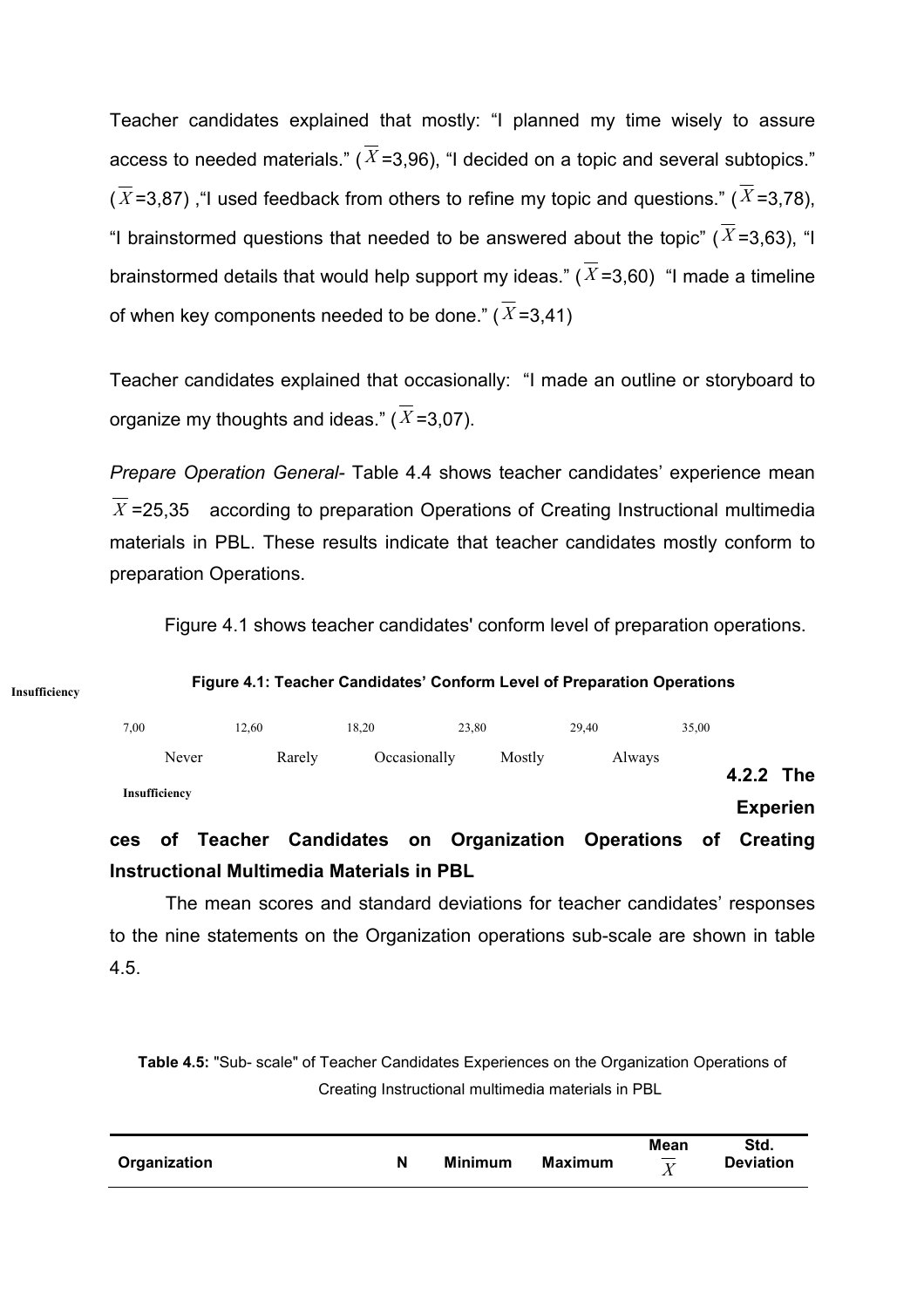| I included a meaningful title slide.                                                      | 202 | 1,00  | 5,00  | 4,16  | 1,01 |
|-------------------------------------------------------------------------------------------|-----|-------|-------|-------|------|
| I organized my ideas in a<br>meaningful and logical way.                                  | 202 | 1,00  | 5,00  | 4,12  | 0,80 |
| I clearly answered questions people<br>might have about the topic.                        | 202 | 1,00  | 5,00  | 4,05  | 0,84 |
| I included details that made my<br>presentation more complete and/or<br>more interesting. | 202 | 1,00  | 5,00  | 3,99  | 0,90 |
| I used an outline or storyboard to<br>organize my ideas, information and<br>thoughts.     | 202 | 1,00  | 5,00  | 3,94  | 0,93 |
| I gave a full explanation of my topic<br>and subtopics.                                   | 202 | 1,00  | 5,00  | 3,94  | 0,97 |
| I included an introduction or table of<br>contents.                                       | 202 | 1,00  | 5,00  | 3,86  | 1,17 |
| I included a conclusion.                                                                  | 202 | 1,00  | 5,00  | 3,76  | 1,15 |
| I included a bibliography or<br>resources used slide.                                     | 202 | 1,00  | 5,00  | 3,17  | 1,31 |
| <b>Organization Operations General</b>                                                    | 202 | 17,00 | 45,00 | 35,04 | 5,17 |

 Table 4.5 shows teacher candidates' experience scores according to Organization Operations of Creating Instructional multimedia materials in PBL.

 Teacher candidates explained that mostly: "I included a meaningful title slide."  $(\overline{X}$ =4,16), "I organized my ideas in a meaningful and logical way." ( $\overline{X}$ =4,12), "I clearly answered questions people might have about the topic." ( $\overline{X}$ =4,05) "I included details that made my presentation more complete and/or more interesting." ( $\overline{X}$ =3,99) "I used an outline or storyboard to organize my ideas, information and thoughts."  $(\overline{X}$ =3,94) "I gave a full explanation of my topic and subtopics." ( $\overline{X}$ =3,94) "I included an introduction or table of contents." ( $\overline{X}$ =3,86) "I included a conclusion" ( $\overline{X}$ =3,76)

Teacher candidates explained that occasionally conform: "I included a bibliography or resources used slide."  $(\overline{X} = 3, 17)$ .

Organization Operations General – Table 4.5 shows teacher candidates' experience mean  $\overline{X}$  =35,04 according to Organization Operations of Creating Instructional multimedia materials in PBL. These results indicate that teacher candidates mostly conform to Organization operations.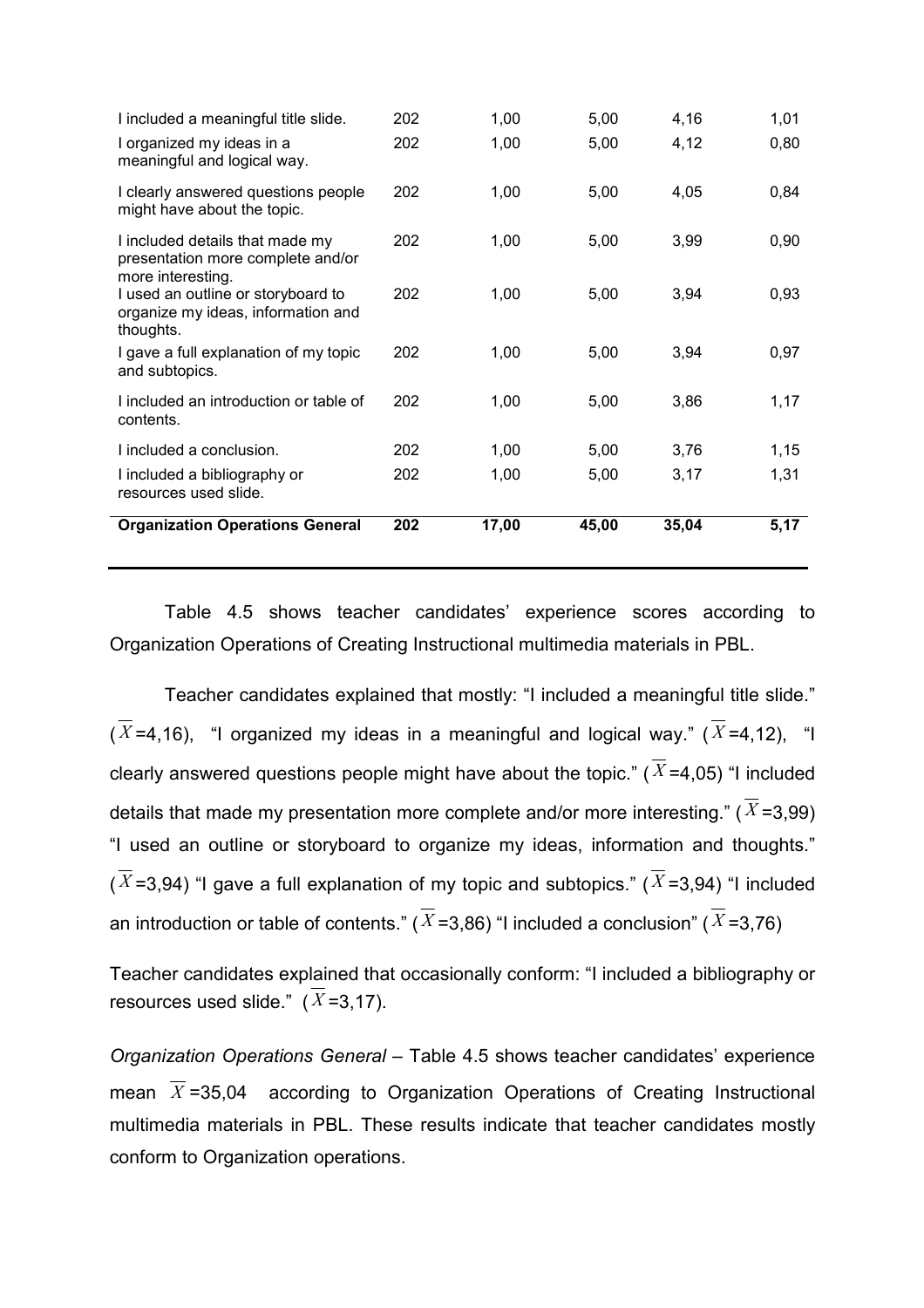

# Figure 4.2 shows teacher candidates' conform level of organization operations

# Multimedia Materials The mean scores and standard deviations for teacher candidates' responses

to the 10 statements on the Media-use operations sub-scale shown in table 4.6.

Table 4.6: "Sub- scale" of Teacher Candidates Experiences on the Media-Use Operations of Creating Instructional multimedia materials in PBL

| <b>Media Use</b>                                             | N   | <b>Minimum</b> | <b>Maximum</b> | <b>Mean</b><br>$\overline{X}$ | Std.<br><b>Deviation</b> |
|--------------------------------------------------------------|-----|----------------|----------------|-------------------------------|--------------------------|
| My media helps the user<br>understand my topic better.       | 202 | 1.00           | 5.00           | 4.22                          | 0,91                     |
| I used media ethically and<br>appropriately.                 | 202 | 1.00           | 5.00           | 4,21                          | 1,04                     |
| My media makes my presentation<br>more interesting.          | 202 | 1.00           | 5,00           | 4,08                          | 1,02                     |
| I used original art, animations or<br>photographs.           | 202 | 1,00           | 5,00           | 3,85                          | 1,15                     |
| I cited all resources I include that<br>were made by others. | 202 | 1,00           | 5,40           | 3.64                          | 1,34                     |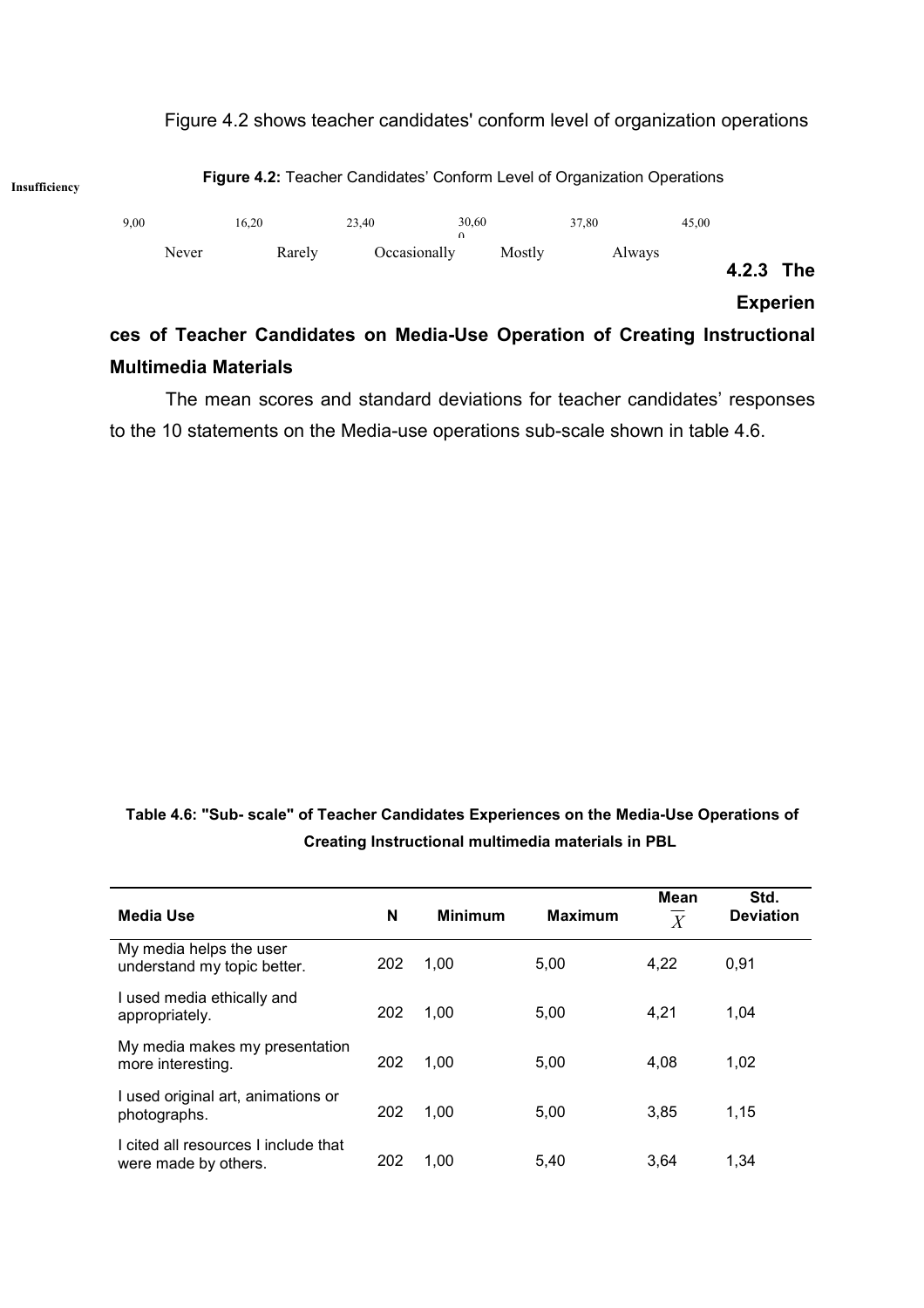| Media - Use General                                       | 202 | 10,00 | 50,00 | 34,92 | 7,36 |
|-----------------------------------------------------------|-----|-------|-------|-------|------|
| I used voice-overs.                                       | 202 | 1.00  | 5,00  | 2,65  | 1,31 |
| Lused music or sound effects<br>made by others.           | 202 | 1,00  | 5,00  | 2,69  | 1,42 |
| I used original music or sound<br>effects.                | 202 | 1,00  | 5,00  | 2,76  | 1,31 |
| I used art, animations, or<br>photographs made by others. | 202 | 1.00  | 5,00  | 3.19  | 1,31 |
| I used media in accordance with<br>copyright.             | 202 | 1.00  | 5.00  | 3.59  | 1.30 |

Table 4.6 shows teacher candidates' experience scores according to Media – use Operations of Creating Instructional multimedia materials in PBL.

Teacher candidates explained that always: "My media helps the user understand my topic better." ( $\overline{X}$  =4,22) and "I used media ethically and appropriately." ( $\overline{X}$  =4,21).

Teacher candidates explained that mostly: "My media makes my presentation more interesting." ( $\overline{X}$ =4,08), "I used original art, animations or photographs."( $\overline{X}$ =3,85) "I cited all resources I include that were made by others." ( $\overline{X}$ =3,64) "I used media in accordance with copyright."  $(\overline{X} = 3,59)$ .

Teacher candidates explained that occasionally conform: "I used art, animations, or photographs made by others." ( $\overline{X}$ =3,19), "I used original music or sound effects."  $(\overline{X}$ =2,76), "I used music or sound effects made by others."( $\overline{X}$ =2,69), "I used voiceovers."  $(\overline{X} = 2.65)$ .

Media-Use General – Table 4.6 shows teacher candidates' experience mean  $\overline{X}$  =34,92 according to Media - Use Operations of Creating Instructional multimedia materials in PBL. These results indicate that teacher candidates mostly conform to Media-Use operations.

Figure 4.3 shows teacher candidates' conform level of media - use operations.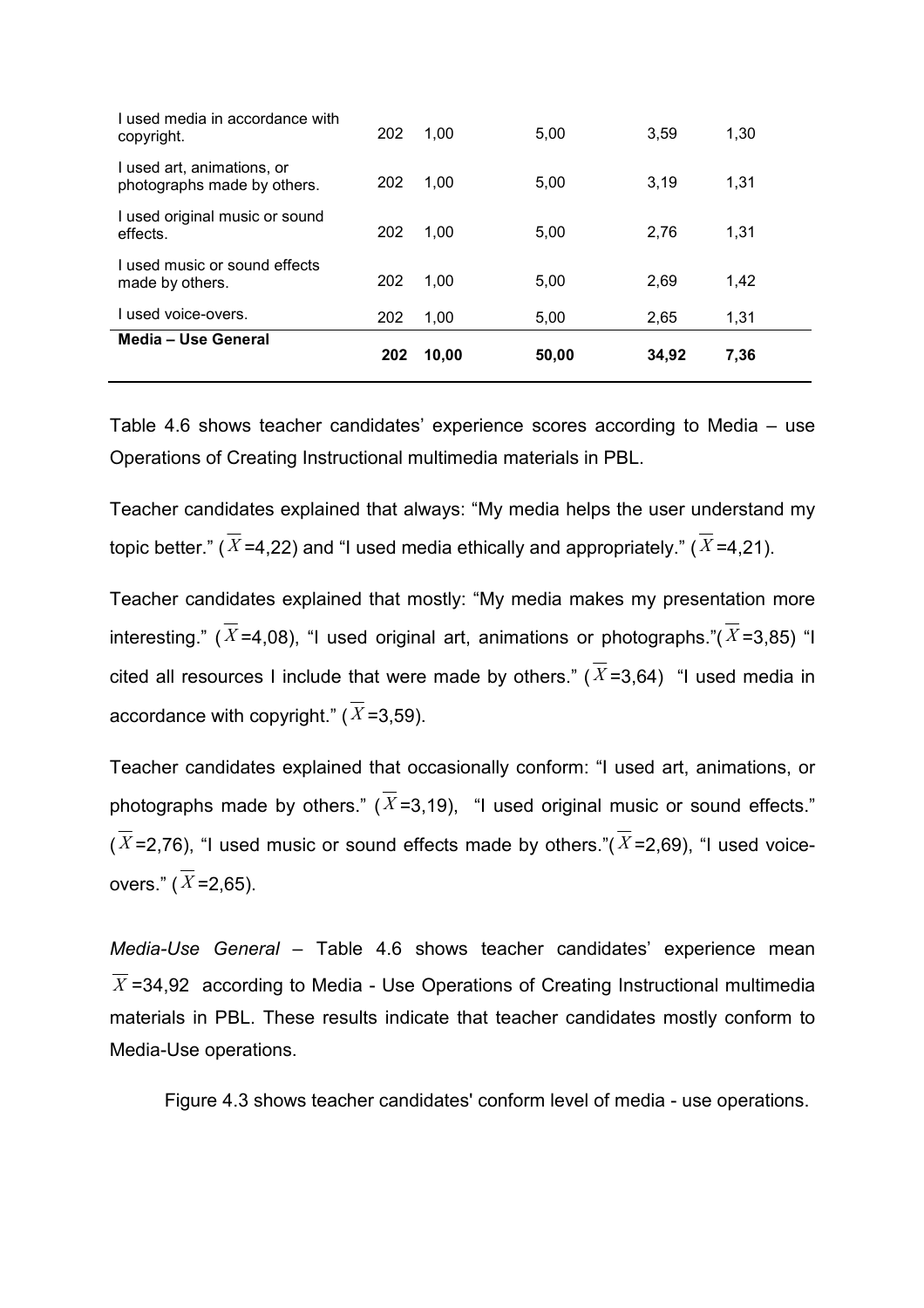#### Figure 4.3: Teacher Candidates' Conform Level of Media- Use Operations



 The mean scores and standard deviations for teacher candidates' responses to the nine statements on the Navigation-use operations sub-scale are shown in table 4.7.

Table 4.7: "Sub- scale" of Teacher Candidates Experiences on the Navigation-Use Operations of Creating Instructional multimedia materials in PBL

| <b>Navigation</b>                                                  | N   | <b>Minimum</b> | <b>Maximum</b> | Mean<br>$\boldsymbol{X}$ | Std.<br><b>Deviation</b> |
|--------------------------------------------------------------------|-----|----------------|----------------|--------------------------|--------------------------|
| Users can easily find their way<br>through my presentation.        | 202 | 1,00           | 5,00           | 4,04                     | 1,01                     |
| Users can easily backtrack or<br>repeat parts of the presentation. | 202 | 1,00           | 5,00           | 4,04                     | 0,98                     |
| User can always easily quit the<br>presentation.                   | 202 | 1,00           | 5,00           | 4,01                     | 1,07                     |
| Users can easily skip parts of the<br>presentation.                | 202 | 1,00           | 5,00           | 3,95                     | 1,03                     |
| Navigation tools are easy to<br>locate.                            | 202 | 1,00           | 5,00           | 3,88                     | 0,88                     |
| Navigation tools lead to logical<br>destinations.                  | 202 | 1,00           | 5,00           | 3,85                     | 0,98                     |
| Navigation tools work.                                             | 202 | 1,00           | 5,00           | 3,79                     | 1,03                     |

Insufficiency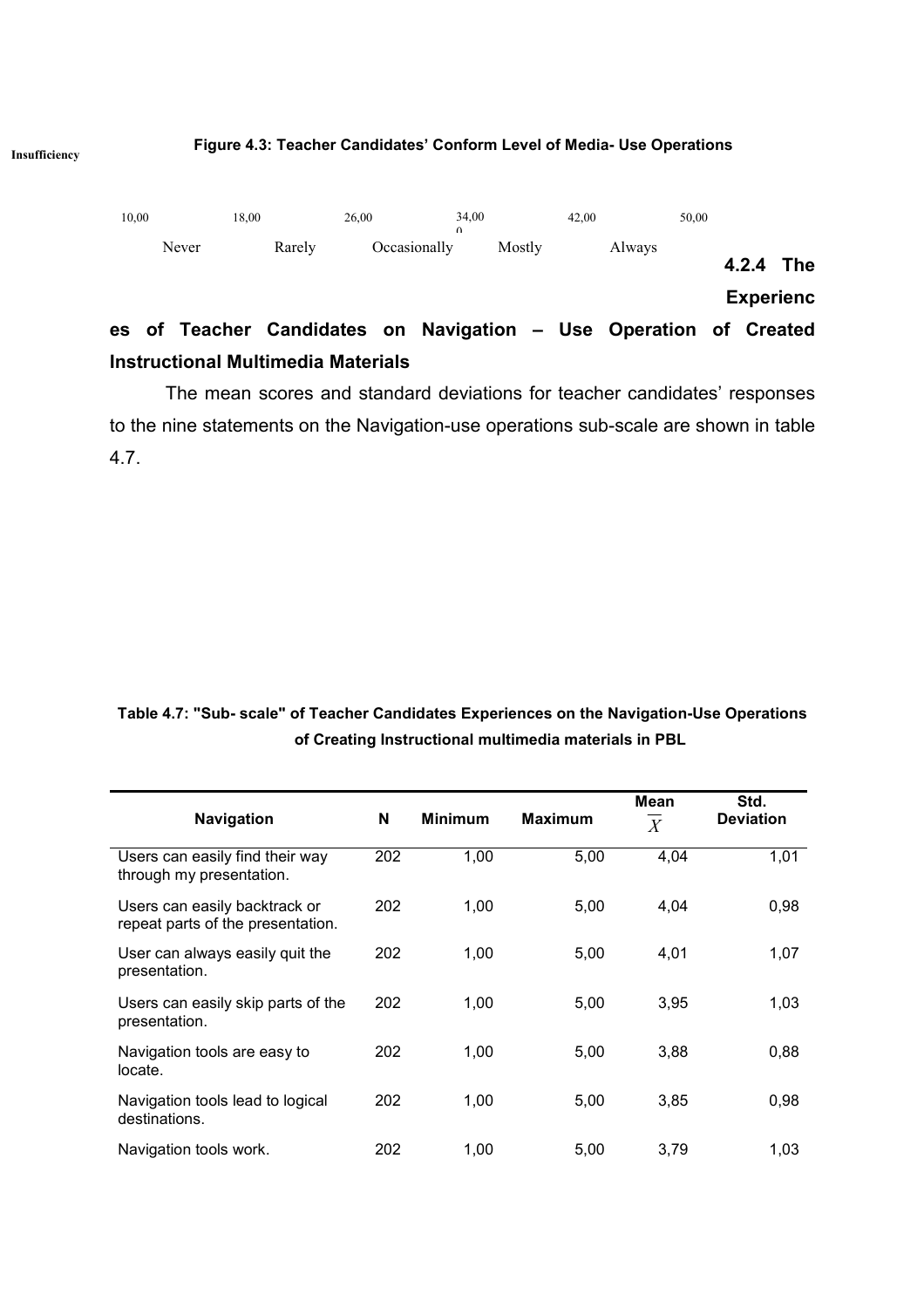| Navigation tools are labeled<br>when necessary.                   | 202 | 1.00 | 5.00 | 3.74  | 1.04 |
|-------------------------------------------------------------------|-----|------|------|-------|------|
| Navigation tools are located in a<br>similar place on each slide. | 202 | 1.00 | 5.00 | 3.62  | 1.14 |
| <b>Navigation Tools General</b>                                   | 202 | 9.00 | 45   | 34.96 | 7.10 |
|                                                                   |     |      |      |       |      |

 Table 4.7 shows teacher candidates' experience scores according to Navigation - use Operations of Creating Instructional multimedia materials in PBL.

 Teacher candidates explained that mostly: "Users can easily find their way through my presentation." ( $\overline{X}$ =4,04), "Users can easily backtrack or repeat parts of the presentation." ( $\overline{X}$ =4,04), "User can always easily quit the presentation."  $(\overline{X}$ =4,01), "Users can easily skip parts of the presentation." ( $\overline{X}$ =3,95), "Navigation tools are easy to locate."  $(\overline{X} = 3.88)$  "Navigation tools lead to logical destinations."( $\overline{X}$ =3,85), "Navigation tools work." ( $\overline{X}$ =3,79), "Navigation tools are labeled when necessary." ( $\overline{X}$ =3,74) "Navigation tools are located in a similar place on each slide." ( $\overline{X}$ =3,62)

Navigation Tools General – Table 4.7 shows teacher candidates' experience mean  $\overline{X}$  =34,96 according to Navigation - Use Operations of Creating Instructional multimedia materials in PBL. This result indicates that teacher candidates mostly conform to Navigation –use operations.

 Figure 4.4 shows teacher candidates' conform level of navigation - use operations.

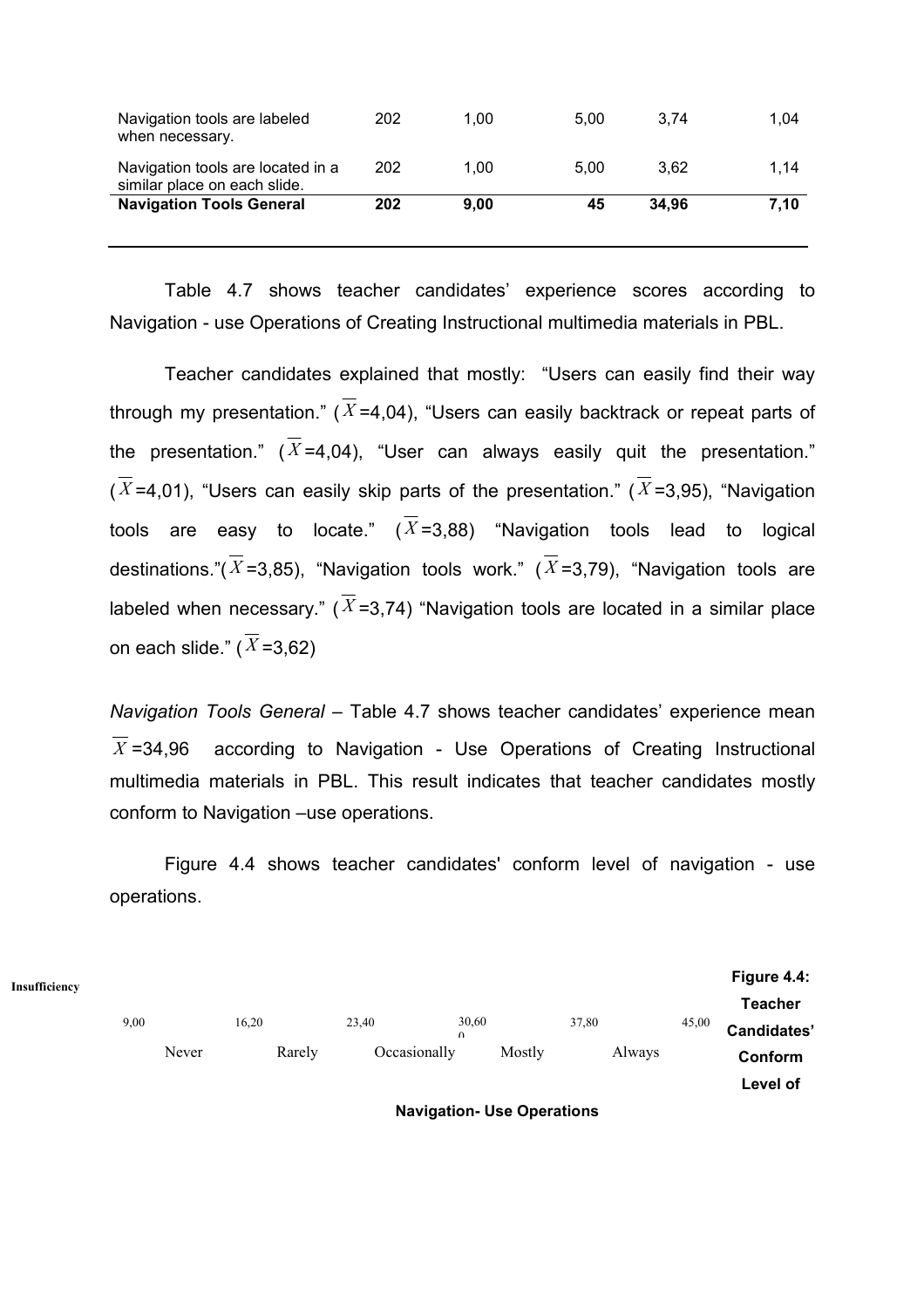# 4.2.5 The Experiences of Teacher Candidates on Appearance Design Operations of Created Instructional Multimedia Materials

 The mean scores and standard deviations for teacher candidates' responses to the 16 statements on the Appearance design operations sub-scale shown in table 4.8.

# Table 4.8: "Sub- scale" of Teacher Candidates Experiences on the Appearance Design Operations of Creating Instructional multimedia materials in PBL

| Appearance                                                       | N   | <b>Minimum</b> | <b>Maximum</b> | Mean<br>X | Std.<br><b>Deviation</b> |
|------------------------------------------------------------------|-----|----------------|----------------|-----------|--------------------------|
| Titles and headings are easy to<br>distinguish from other text.  | 202 | 1,00           | 5,00           | 4,29      | 0,87                     |
| The words on my slides are easy<br>to read.                      | 202 | 1,00           | 5,00           | 4,28      | 1,00                     |
| Graphics are clear and not<br>pixilated.                         | 202 | 1,00           | 5,00           | 4,27      | 0,90                     |
| The graphics are easy to see.                                    | 202 | 1,00           | 5,00           | 4,23      | 0,94                     |
| The slides appear to go together;<br>they make a cohesive whole. | 202 | 1,00           | 5,00           | 4,20      | 0,96                     |
| The words on my slides are<br>spelled correctly.                 | 202 | 1,00           | 5,00           | 4,19      | 0,97                     |
| The text areas and graphic areas<br>appear balanced.             | 202 | 1,00           | 5,00           | 4,19      | 0,92                     |
| The colors on my slides look good<br>together.                   | 202 | 1,00           | 5,00           | 4,17      | 0,98                     |
| My background is not distracting.                                | 202 | 1,00           | 5,00           | 4,17      | 0,97                     |
| The slides look neat and use<br>white space well.                | 202 | 1,00           | 5,00           | 4,08      | 1,02                     |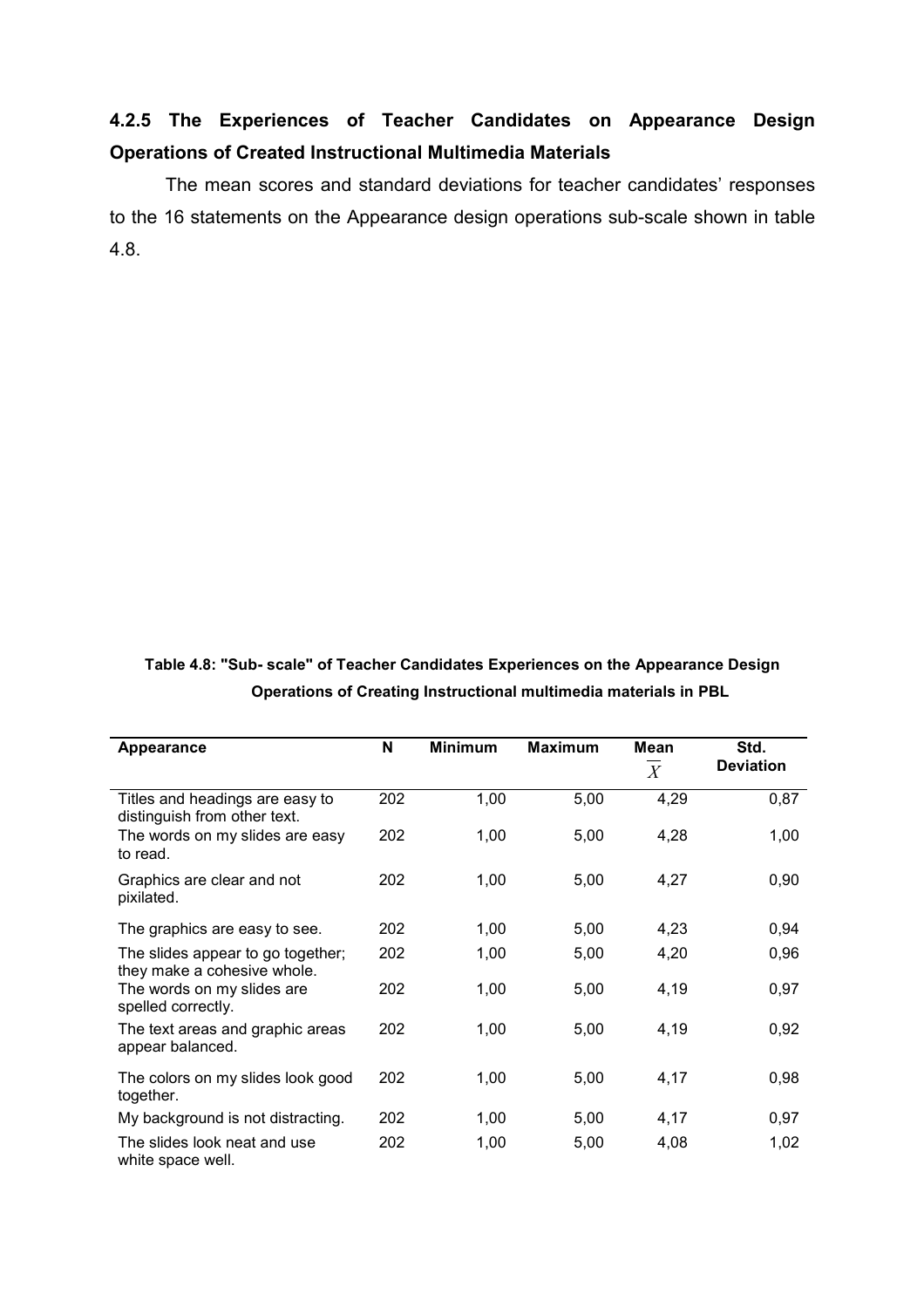| I balanced design aspects with<br>content.                       | 202 | 1.00  | 5,00 | 4.06  | 0,90  |
|------------------------------------------------------------------|-----|-------|------|-------|-------|
| I used my fonts in a consistent<br>manner.                       | 202 | 1.00  | 5,00 | 4,01  | 0,95  |
| There is not too much time or too<br>little time between slides. | 202 | 1.00  | 5,00 | 4.00  | 0,96  |
| Sounds and music are easy to<br>hear.                            | 202 | 1.00  | 5,00 | 3.77  | 1.23  |
| I used only a few fonts.                                         | 202 | 1.00  | 5,00 | 3,71  | 1,01  |
| Transitions are not distracting or<br>boring.                    | 202 | 1.00  | 5,00 | 3,09  | 1,37  |
| <b>Appearance General</b>                                        | 202 | 16,00 | 80   | 64.80 | 10.07 |

 Table 4.8 shows teacher candidates' experience scores according to Appearance Design Operations of Creating Instructional multimedia materials in PBL.

 Teacher candidates explained that always: "Titles and headings are easy to distinguish from other text." ( $\overline{X}$ =4.29), "The words on my slides are easy to read."( $\overline{X}$ =4,28), "Graphics are clear and not pixilated."( $\overline{X}$ =4,27), "The graphics are easy to see." ( $\overline{X}$ =4,23), "The slides appear to go together; they make a cohesive whole."  $(\overline{X} = 4,20)$ .

Teacher candidates explained that mostly: "The words on my slides are spelled correctly." ( $\overline{X}$ =4,19), "The text areas and graphic areas appear balanced."  $(\overline{X}$ =4,19), "The colors on my slides look good together."( $\overline{X}$ =4,17), "My background is not distracting." ( $\overline{X}$ =4,17) "The slides look neat and use white space well."  $(\overline{X}$ =4,08), "I balanced design aspects with content." ( $\overline{X}$ =4,06) "I used my fonts in a consistent manner." ( $\overline{X}$ =4,01) "There is not too much time or too little time between slides." ( $\overline{X}$ =4,00) "Sounds and music are easy to hear."( $\overline{X}$ =3,77), "I used only a few fonts."  $(\overline{X} = 3.71)$ .

 The means of operations, which teacher candidates occasionally conform: "Transitions are not distracting or boring." ( $\overline{X}$ =3.09)

Appearance General - Table 4.8 shows teacher candidates' experience mean  $\overline{X}$  =64,80 according to appearance design operations of creating instructional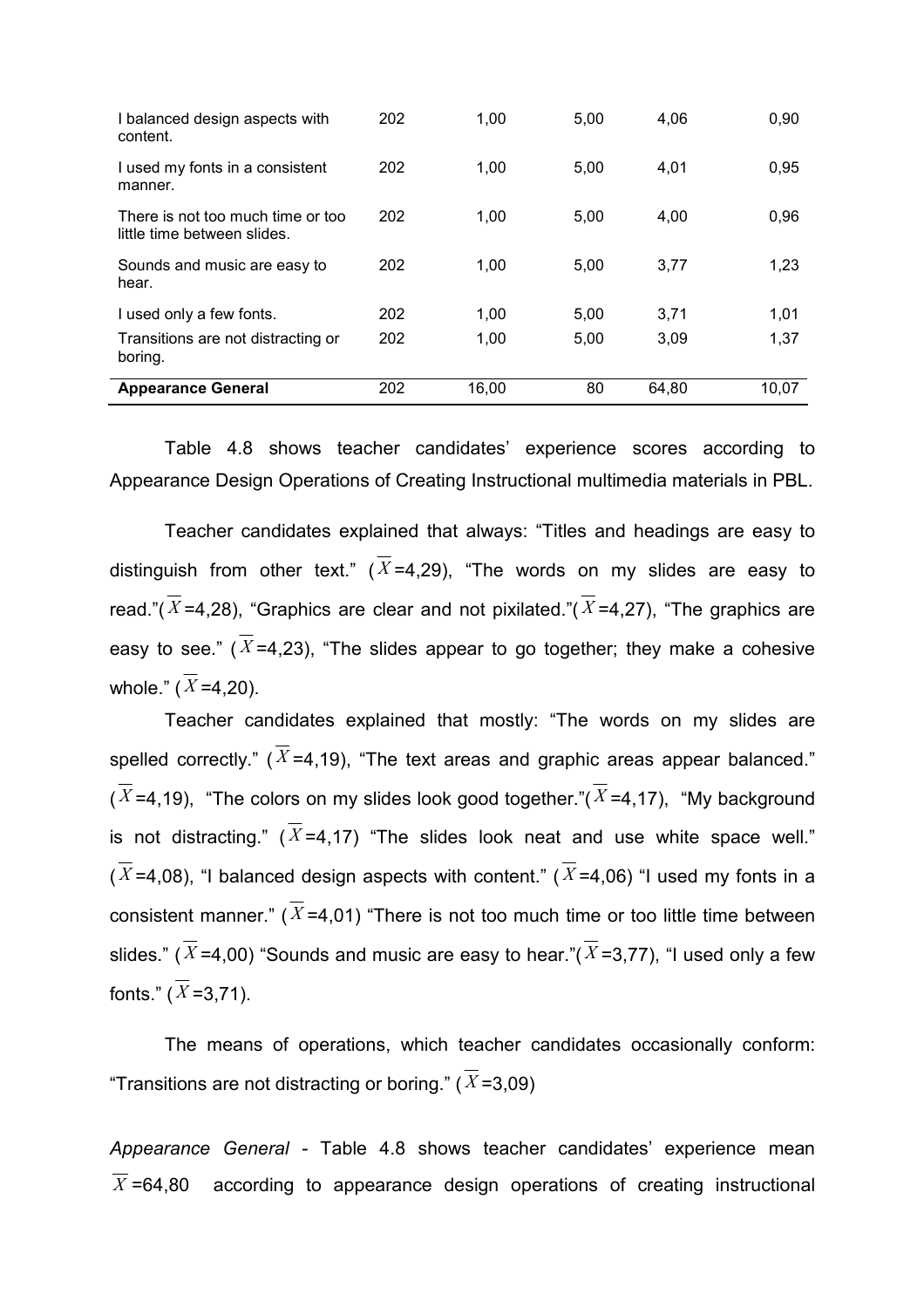multimedia materials in PBL. These results indicate that teacher candidates mostly conform to appearance design operations.

 Figure 4.5 shows teacher candidates' conform level of appearance design operations.

Figure 4.5: Teacher Candidates' Conform Level of Appearance Design Operations

Insufficiency



# Instructional Multimedia Materials

 The mean scores and standard deviations for teacher candidates' responses to the 11 statements on the Resource-use operations sub-scale are shown in table 4.9.

# Table 4.9: "Sub- scale" of Teacher Candidates Experiences on the Resource-Use Operations of Creating Instructional multimedia materials in PBL

| <b>Resources</b>                                                                      | N   | <b>Minimum</b> | <b>Maximum</b> | Mean | Std.<br><b>Deviation</b> |
|---------------------------------------------------------------------------------------|-----|----------------|----------------|------|--------------------------|
| I used a variety of resources when<br>collecting information.                         | 202 | 1,00           | 5,00           | 4,52 | 0,78                     |
| I used electronic resources<br>(Internet, CD-ROMs).                                   | 202 | 1,00           | 5,00           | 4,38 | 0,84                     |
| I used resources ethically and<br>appropriately.                                      | 202 | 1,00           | 5,00           | 4,26 | 1,00                     |
| I consulted resources that showed<br>different perspectives on the topic.             | 202 | 1,00           | 5,00           | 4,19 | 0,90                     |
| I used print resources (books,<br>magazines, textbooks,<br>newspapers).               | 202 | 1,00           | 5,00           | 4,11 | 1,03                     |
| I cited my resources.                                                                 | 202 | 1,00           | 5,00           | 4,05 | 1,14                     |
| I used material in accordance with<br>copyright.                                      | 202 | 1,00           | 5,00           | 3,80 | 1,26                     |
| I used reference materials<br>(encyclopedia, dictionaries,<br>thesaurus, atlas, etc.) | 202 | 1,00           | 5,00           | 3,78 | 1,25                     |
| I used documentaries or news<br>interviews.                                           | 202 | 1,00           | 5,00           | 3,29 | 1,30                     |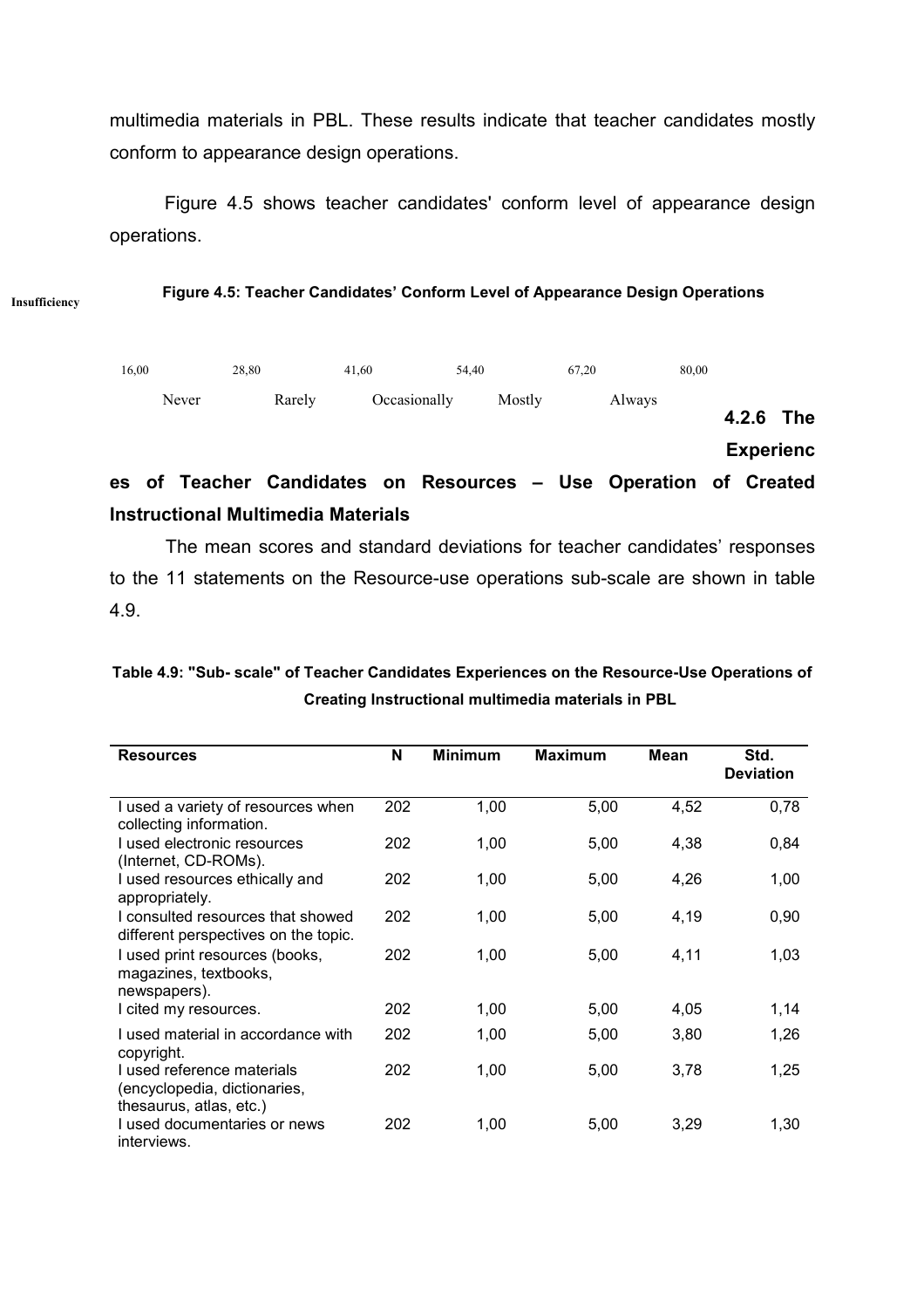| Resource use general                                                               | 202 | 11.00 | 55.00 | 42.63 | 7,12 |
|------------------------------------------------------------------------------------|-----|-------|-------|-------|------|
| I used interviews with people<br>affected by the topic.                            | 202 | 1.00  | 5.00  | 3.08  | 1.29 |
| I used portions of videos, films, or<br>television shows to gather<br>information. | 202 | 1.00  | 5.00  | 3.11  | 1,38 |

 Table 4.9 shows teacher candidates' experience scores according to Resource-Use Operations of Creating Instructional multimedia materials in PBL.

 Teacher candidates explained that always: "I used a variety of resources when collecting information."( $\overline{X}$ =4,52), "I used electronic resources (Internet, CD-ROMs)."  $(\overline{X}$ =4,38) "I used resources ethically and appropriately." ( $\overline{X}$ =4,26).

 Teacher candidates explained that mostly: "I consulted resources that showed different perspectives on the topic." ( $\overline{X}$ =4,19) , "I used print resources (books, magazines, textbooks, newspapers)." ( $\overline{X}$ =4,11), "I cited my resources." ( $\overline{X}$ =4,05), "I used material in accordance with copyright." ( $\overline{X}$ =3,80), "I used reference materials (encyclopedia, dictionaries, thesaurus, atlas, etc.)" ( $\overline{X}$ =3,78) ".

 Teacher candidates explained that occasionally conform: "I used documentaries or news interviews."( $\overline{X}$ =3,29), "I used portions of videos, films, or television shows to gather information." ( $\overline{X}$ =3.11), "I used interviews with people affected by the topic." ( $\overline{X}$ =3,08)

Resource Use General- Table 4.9 shows teacher candidates' experience mean  $\overline{X}$  =42,63 according to Resource-use Operations of Creating Instructional multimedia materials in PBL. These results indicate that teacher candidates mostly conform to resource-use operations.

 Figure 4.6 shows teacher candidates' conform level of Resource-use operations.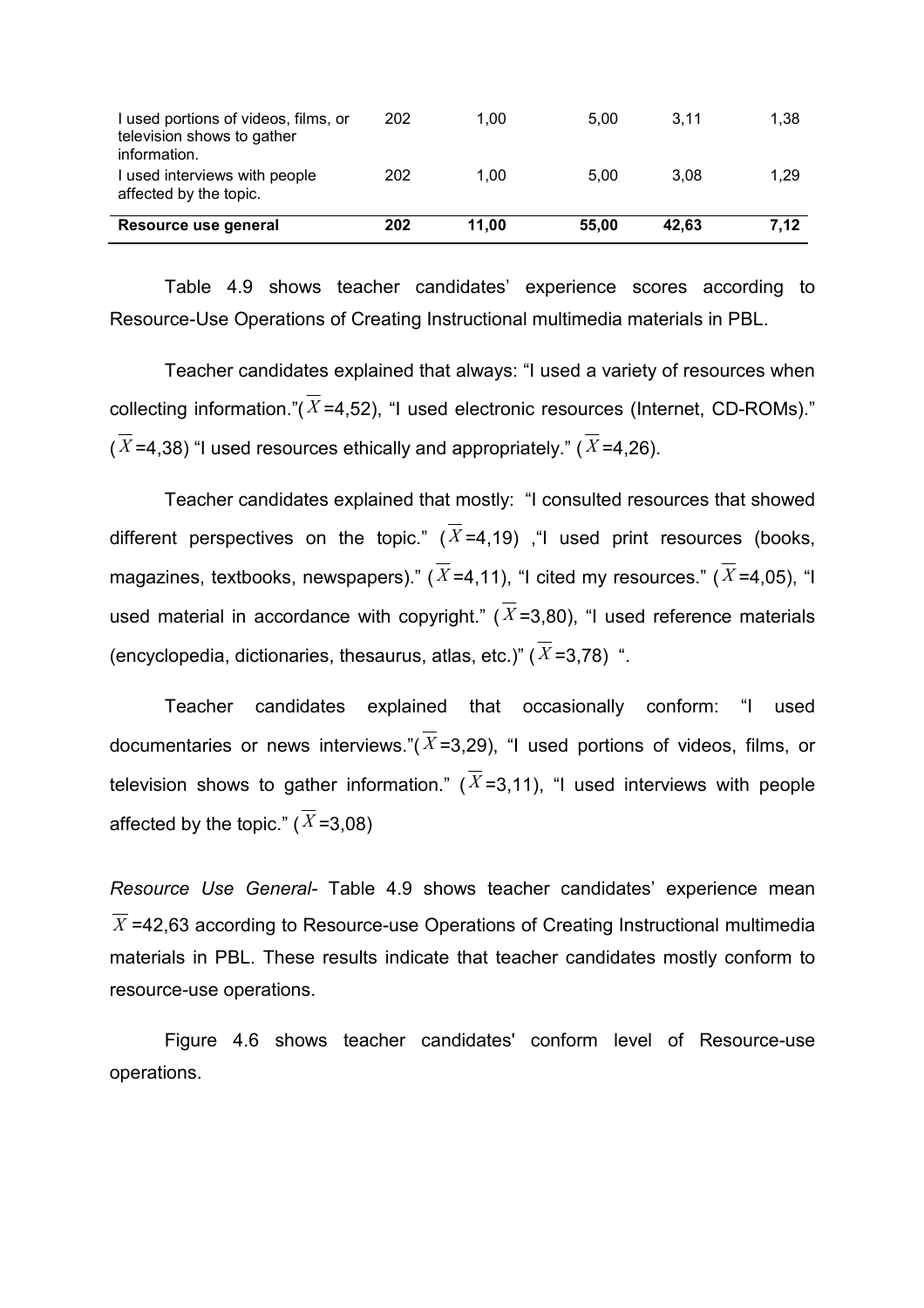

4.3 The

#### Results of Evaluations According to Genders

 A t-test was performed to find out whether or not there was a significant statistical difference between the genders for the evaluations of "Creating of Instructional multimedia materials in PBL" The results of evaluations according to gender are shown in Table 4.10

# Table 4.10: The T-test Results of Evaluations of "Creating of Instructional multimedia materials" According to Gender

|              | Gender        | N   | <b>Mean</b> | Std.<br><b>Deviation</b> | Std.<br>Error<br>Mean | т     | P     | <b>Explanation</b> |
|--------------|---------------|-----|-------------|--------------------------|-----------------------|-------|-------|--------------------|
| Prepare      | <b>FEMALE</b> | 102 | 25,8529     | 4,22017                  | 0,41786               | 1,760 | 0,080 | p > 0.05           |
|              | <b>MALE</b>   | 100 | 24,8400     | 3,95101                  | 0,39510               |       |       |                    |
| Organization | <b>FEMALE</b> | 102 | 35,5686     | 4,56311                  | 0,45182               | 1,458 | 0,146 | p > 0.05           |
|              | <b>MALE</b>   | 100 | 34,5100     | 5,70574                  | 0,57057               |       |       |                    |
| Media-use    | <b>FEMALE</b> | 102 | 35,3176     | 6,54994                  | 0,64854               | 0,759 | 0,449 | p > 0.05           |
|              | <b>MALE</b>   | 100 | 34,5300     | 8,12958                  | 0,81296               |       |       |                    |
| Navigations  | <b>FEMALE</b> | 102 | 35,3235     | 7,04605                  | 0,69766               | 0,723 | 0,470 | p > 0.05           |
|              | <b>MALE</b>   | 100 | 34,6000     | 7,17318                  | 0,71732               |       |       |                    |
| Appearance   | <b>FEMALE</b> | 102 | 66,6471     | 8,41927                  | 0,83363               | 2,668 | 0,008 | p <.05             |
|              | <b>MALE</b>   | 100 | 62,9200     | 11,25524                 | 1,12552               |       |       |                    |
| Resource-    | <b>FEMALE</b> | 102 | 43,5098     | 6,51692                  | 0,64527               | 1,765 | 0,079 | p > 0.05           |
| use          | <b>MALE</b>   | 100 | 41,7500     | 7,62290                  | 0,76229               |       |       |                    |

\* The mean difference is significant at the .05 level.

Preparation Operations: The results showed that, means are similar for preparation operations according to gender (male:  $\overline{X}$ =24,84, S=3,95, female:  $\overline{X}$ =25,85, S=4,22). There is no significant difference between the performance of male and female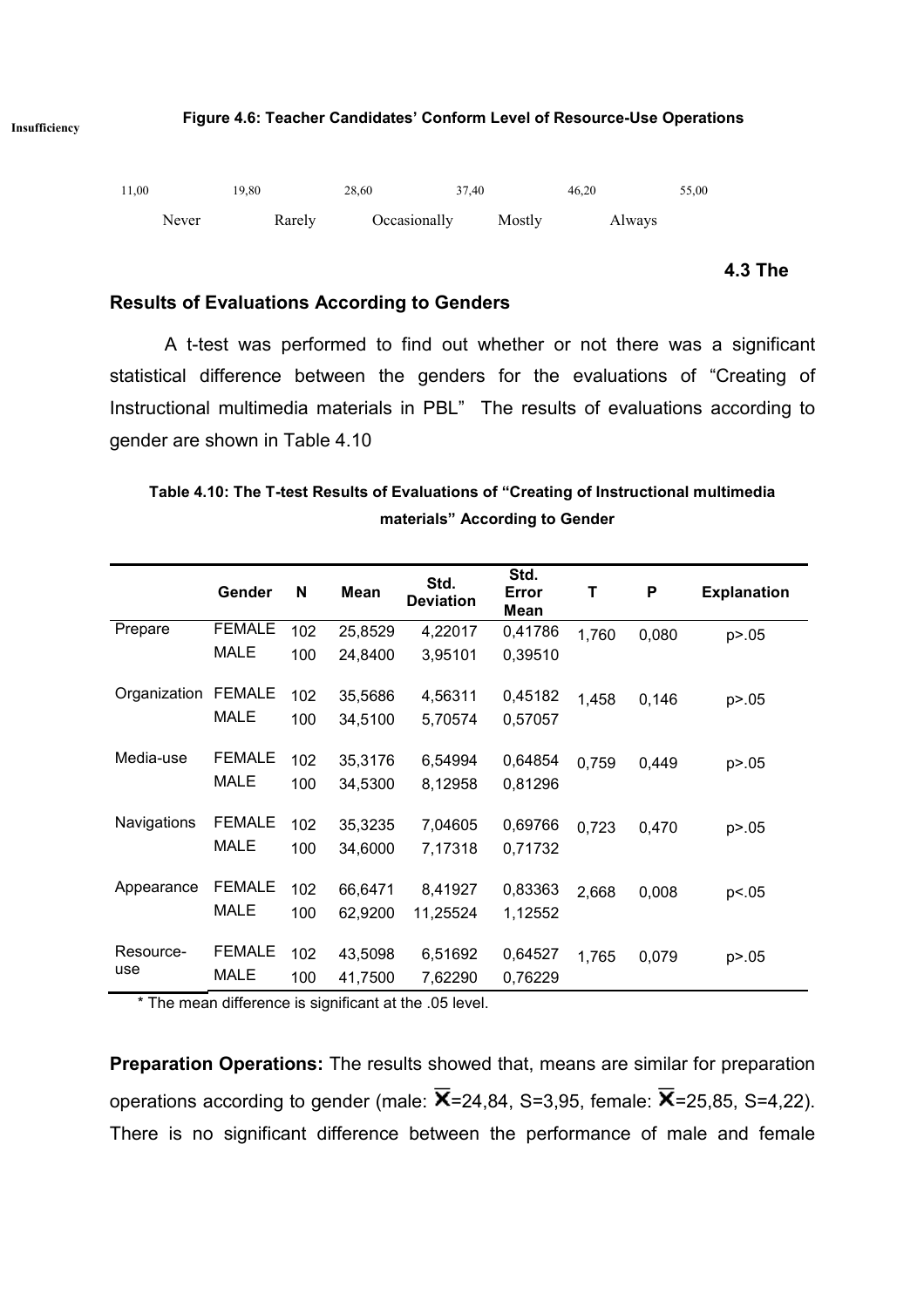teacher candidates (t=1,760, p>0.05). Males and females tended to have the same amount of preparation experience.

Organization Operations: The results showed that, means are similar for Organization operations according to gender (male:  $X=34,51$ , S=5,70, female:  $X$ =35,56, S=4,56). There is no significant difference between the performance of male and female teacher candidates (t=1,458, p>0.05).

Media-Use Operations: The results showed that, means are similar for media-use operations according to gender (male:  $\overline{X}$ =34,53, S=8,12, female:  $\overline{X}$ =35,31, S=6,54). There is no significant difference between the performance of male and female teacher candidates (t=0,759, p>0.05).

Navigation - Use Operations: The results showed that, means are similar for navigation-use operations according to gender (male:  $\overline{X}$ =34,60, S=7,17, female:  $\overline{X}$ =35.32. S=7.04). There is no significant difference between the performance of male and female teacher candidates (t=0,723, p>0.05).

Appearance Design: The appearance design ability on project based learning is significantly different between male and female respondents (male:  $X=62,92$ , S=11,25, female:  $\overline{X}$ =66,64, S=8,41), indicating that female respondents were better in appearance design of instructional multimedia materials, as compared to the male respondents (t=2,668, p<0.05).

Resource-use Operations: The results showed that, means are similar for Resource-use operations according to gender (male:  $X=41,75$ , S=7,62, female:  $\overline{X}$ =43,50, S=7,62). There is no significant difference between the performance of male and female teacher candidates (t=1,760, p>0.05). Tsai's (2005) research findings have supported that there is no significant difference between the use of various resources of male and female students.

#### 4.4 The Results of Evaluations According to Teacher Candidates' Branches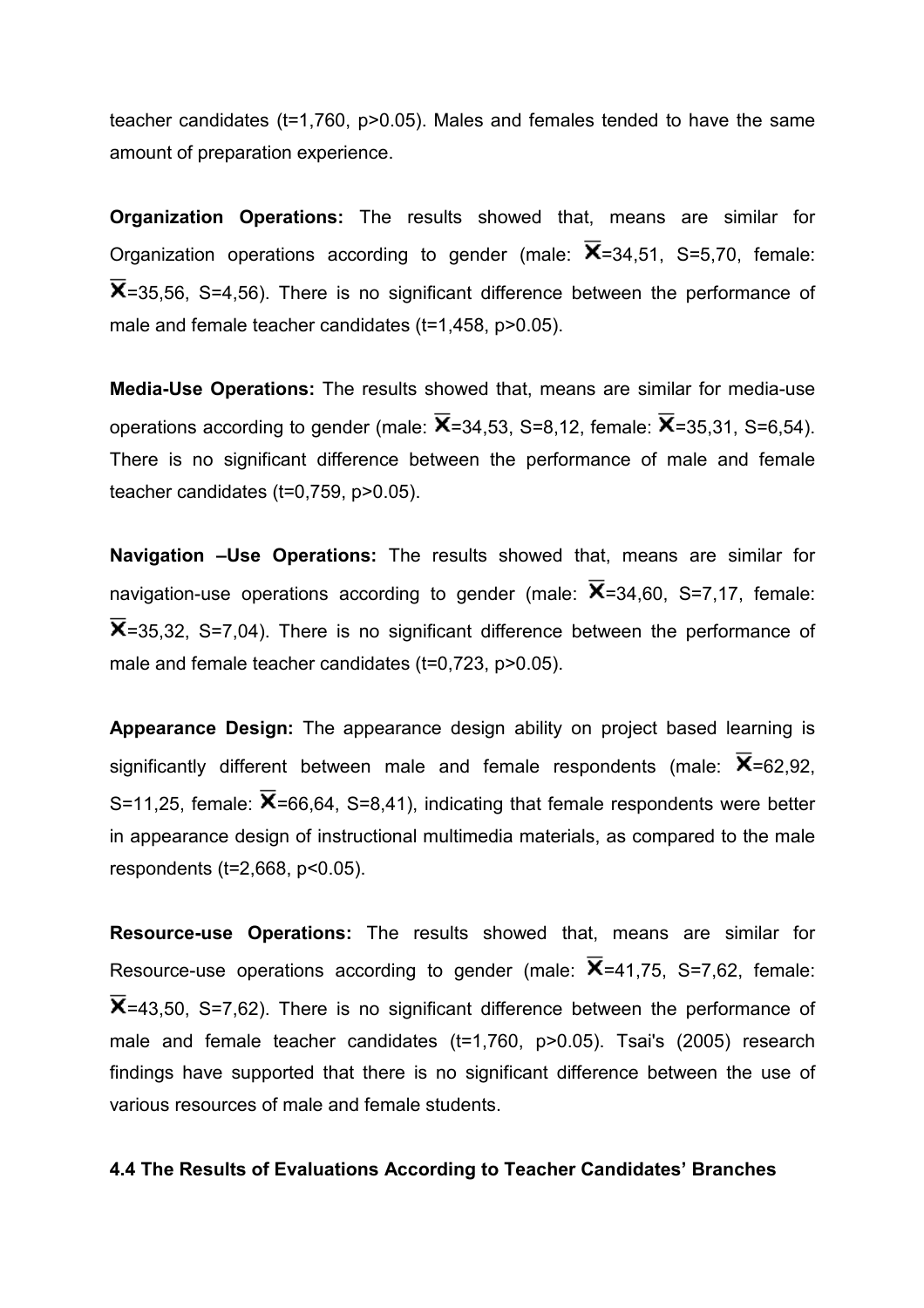One-way analysis of covariance was (ANOVA) used to find out whether or not there was a significant relationship between the branches and results of evaluations in each branch.

# 4.4.1 Differences between the Teacher Candidates' Experiences of Preparation Operations According to Branches

Table 4.11 gives the data for the preparation operations of the teacher candidates.

|         |                                                           | N  | Mean   | Std.<br><b>Deviation</b> | F             | P | Exp.  |
|---------|-----------------------------------------------------------|----|--------|--------------------------|---------------|---|-------|
| Prepare | <b>Teacher Certificate Program</b>                        |    | 25,641 | 3,876                    |               |   |       |
|         | <b>Computer Education and Instructional</b><br>Technology | 48 | 25.104 | 3,666                    |               |   |       |
|         | Pre-School Teaching                                       |    | 25,474 | 4,566                    |               |   | p<.05 |
|         | Teaching in Sport and Physical<br>Education               | 38 | 24.000 | 4,165                    | 0.006<br>3.76 |   |       |
|         | English Language Teaching<br>Total                        |    | 27.231 | 3,766                    |               |   |       |
|         |                                                           |    | 25,351 | 4,110                    |               |   |       |

|  | Table 4.11: Teacher Candidates results of preparation operations according to Branches |  |  |  |
|--|----------------------------------------------------------------------------------------|--|--|--|
|  |                                                                                        |  |  |  |

\* The mean difference is significant at the .05 level.

Compared using post hoc analysis (Tukey's Honestly Significant Difference, HSD) to determine exactly which groups were different. Means for branches: Teacher Certificate Program  $\overline{X}$  = 25,64, "Computer Education and Instructional Technology  $X = 25,10$ , Pre-School Teaching  $X = 25,47$ , Teaching in Sport and Physical Education  $\overline{X}$  = 24,00 and English Language Teaching  $\overline{X}$  = 27,23.

 The results showed that "Teaching in Sport and Physical Education" students are significantly lower on preparation operations than "English Language Teaching" students (f=3,760, p<.05).

# 4.4.2 Differences between the Teacher Candidates' Experiences of Organization Operations According to Branches

Table 4.12 gives the data for the organization operations of the teacher candidates.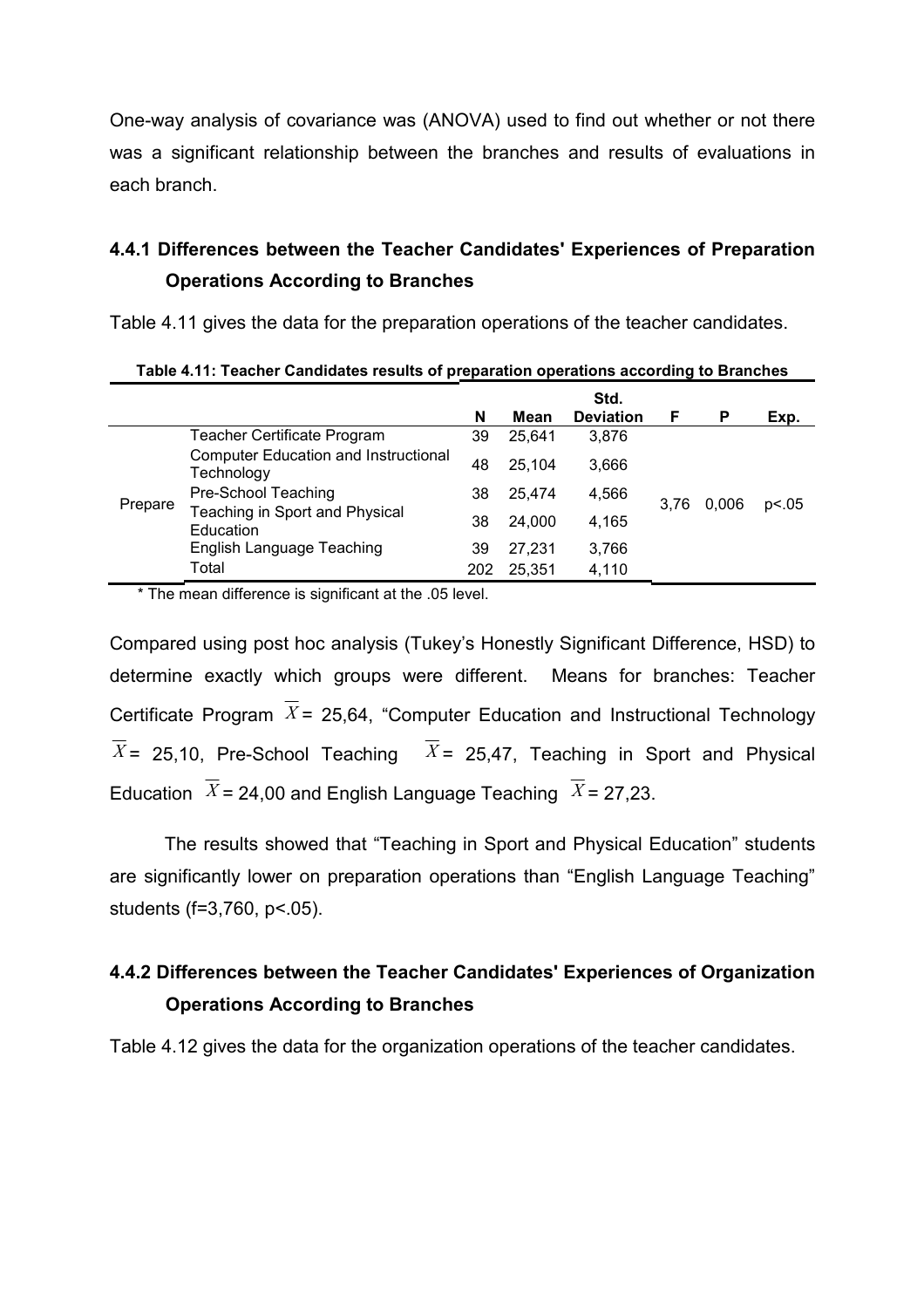|              |                                                    | N   | Mean   | S.D   | F     | P     | Exp.     |
|--------------|----------------------------------------------------|-----|--------|-------|-------|-------|----------|
|              | Teacher Certificate<br>Program                     | 39  | 36.256 | 4.309 |       |       |          |
| Organization | Computer Education and<br>Instructional Technology | 48  | 35.479 | 4.652 |       |       |          |
|              | Pre-School Teaching                                | 38  | 34,842 | 4,734 | 2,627 | 0.036 | p > 0.05 |
|              | Teaching in Sport and<br><b>Physical Education</b> | 38  | 33,158 | 6,524 |       |       |          |
|              | English Language Teaching                          | 39  | 36.385 | 5,087 |       |       |          |
|              | Total                                              | 202 | 35.045 | 5,175 |       |       |          |

Table 4.12: Teacher Candidates Results of Organization Operations According to Branches

\* The mean difference is significant at the .05 level.

There was no significant difference between branches means of teacher candidates on organization operations. Teacher Certificate Program  $\overline{X}$  = 36,25, Computer Education and Instructional Technology  $\overline{X}$  = 35,47, Pre-School Teaching  $\overline{X}$  = 34,84, Teaching in Sport and Physical Education  $\overline{X}$  = 33,15 and English Language Teaching  $\overline{X}$  = 36,38. (f=2,627, p>.05). One can say that all branches of teacher candidates have similar experiences of organization operations.

# 4.4.3 Differences between the Teacher Candidates' Experiences of Media- use Operations According to Branches

Table 4.13 gives the data for the media-use operations of the teacher candidates.

| Table 4.13: Teacher Candidates Results of Media-Use Operations According to Branches |  |  |  |
|--------------------------------------------------------------------------------------|--|--|--|
|                                                                                      |  |  |  |

|                                                           | N   | Mean   | Std.<br><b>Deviation</b> | F     | P    | Exp.  |
|-----------------------------------------------------------|-----|--------|--------------------------|-------|------|-------|
| Teacher Certificate Program                               | 39  | 34,154 | 5.927                    |       | 0.01 | p<.05 |
| <b>Computer Education and Instructional</b><br>Technology | 48  | 37,875 | 6,950                    | 4.589 |      |       |
| Pre-School Teaching                                       | 38  | 35,168 | 7,208                    |       |      |       |
| Teaching in Sport and Physical<br>Education               | 38  | 31,816 | 8,776                    |       |      |       |
| English Language Teaching                                 | 39  | 36,795 | 7,087                    |       |      |       |
| Total                                                     | 202 | 34,928 | 7,366                    |       |      |       |
|                                                           |     |        |                          |       |      |       |

\* The mean difference is significant at the .05 level.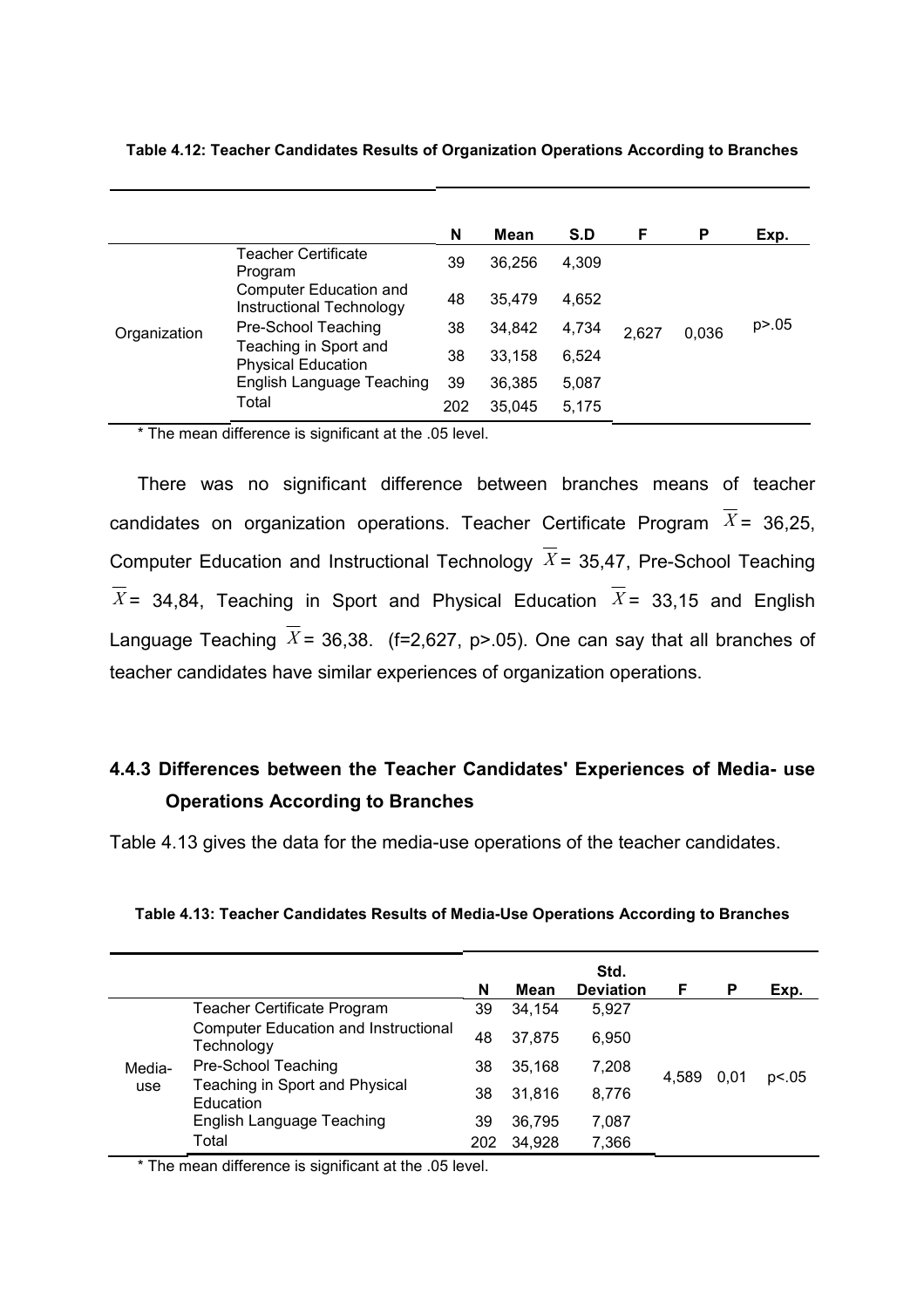Compared using post hoc analysis (Tukey's Honestly Significant Difference, HSD) to determine exactly which groups were different. Teacher Certificate Program  $\overline{X}$  = 35,15, Computer Education and Instructional Technology  $\overline{X}$  = 37,87, Pre-School Teaching  $\overline{X}$  = 35.16. Teaching in Sport and Physical Education  $X$  = 31,81 and English Language Teaching  $\overline{X}$  = 36,79.

 The results showed that Teaching in Sport and Physical Education students are significantly lower on media-use operations than Computer Education and Instructional Technology students and English Language Teaching students (f=4,589, p<.05).

# 4.4.4 Differences between the Teacher Candidates' Experiences of Navigationuse Operations According to Branches

Table 4.14 gives the data for the Navigation-use operations of the teacher candidates.

| Table 4.14: Teacher Candidates Results of Navigation-Use Operations According to Branches |  |  |
|-------------------------------------------------------------------------------------------|--|--|
|-------------------------------------------------------------------------------------------|--|--|

|                    |                                                           | N   | Mean   | Std.<br><b>Deviation</b> | F     | P     | Exp.     |
|--------------------|-----------------------------------------------------------|-----|--------|--------------------------|-------|-------|----------|
| <b>Navigations</b> | Teacher Certificate Program                               | 39  | 36,538 | 5,808                    |       | 0.284 |          |
|                    | <b>Computer Education and</b><br>Instructional Technology | 48  | 36.645 | 5.146                    | 1.269 |       |          |
|                    | Pre-School Teaching                                       | 38  | 34,500 | 9,517                    |       |       | p > 0.05 |
|                    | Teaching in Sport and Physical<br>Education               | 38  | 33,447 | 8,255                    |       |       |          |
|                    | English Language Teaching                                 | 39  | 34.205 | 5,292                    |       |       |          |
|                    | Total                                                     | 202 | 34,965 | 7,101                    |       |       |          |

\* The mean difference is significant at the .05 level.

There was no significant difference between branches means of teacher candidates on Navigation tools -use operations. Teacher Certificate Program  $\overline{X}$  = 36,53, Computer Education and Instructional Technology  $\overline{X}$  = 36,64, Pre-School Teaching  $\overline{X}$  = 34,54, "Teaching in Sport and Physical Education  $\overline{X}$  = 33,44 and English Language Teaching  $\overline{X}$  = 34,20 (f=1,269, p>.05). One can say that all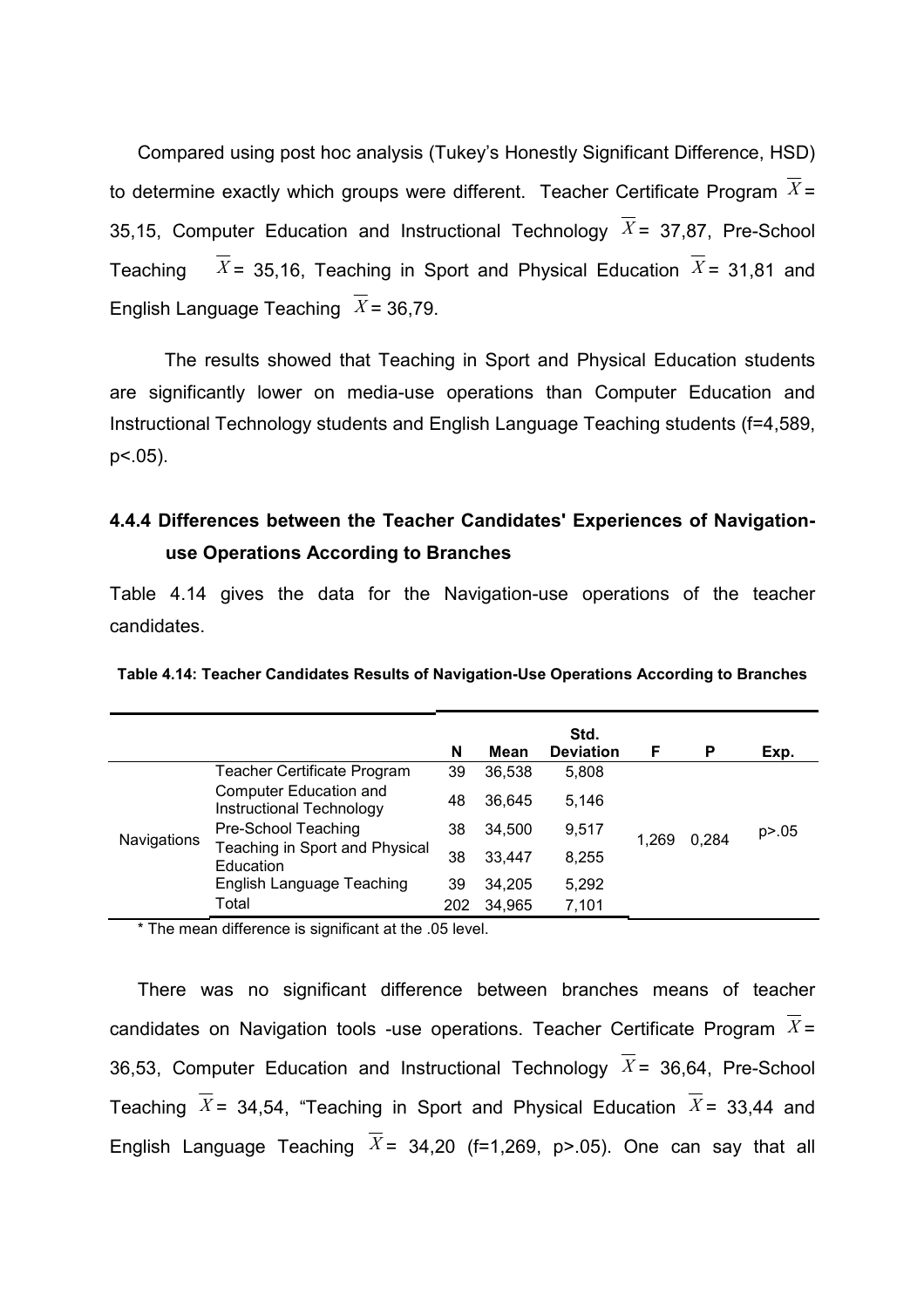branches of teacher candidates have similar experiences of navigation tools -use operations.

# 4.4.5 Differences between the Teacher Candidates' Experiences of Appearance Design Operations According to Branches

Table 4.15 gives the data for the Appearance Design operations of the teacher candidates.

Table 4.15: Teacher Candidates Results of Appearance Design Operations According to **Branches** 

|            |                                                                           | N   | Mean   | Std.<br><b>Deviation</b> | F     | P     | Exp.  |
|------------|---------------------------------------------------------------------------|-----|--------|--------------------------|-------|-------|-------|
| Appearance | Teacher Certificate Program                                               | 39  | 68,385 | 7.642                    |       | 0.000 | p<.05 |
|            | Computer Education and<br>Instructional Technology<br>Pre-School Teaching | 48  | 68.910 | 7.067                    | 5.354 |       |       |
|            |                                                                           | 38  | 66.921 | 8.461                    |       |       |       |
|            | Teaching in Sport and Physical<br>Education                               | 38  | 60.895 | 14.195                   |       |       |       |
|            | English Language Teaching                                                 | 39  | 63,026 | 9,767                    |       |       |       |
|            | Total                                                                     | 202 | 64.802 | 10,075                   |       |       |       |

\* The mean difference is significant at the .05 level.

Compared using post hoc analysis (Tukey's Honestly Significant Difference, HSD) to determine exactly which groups were different. Means for branches: Teacher Certificate Program  $\overline{X}$  = 68,38, Computer Education and Instructional Technology  $\overline{X}$  = 68,91, Pre-School Teaching  $\overline{X}$  = 66,92, Teaching in Sport and Physical Education  $\overline{X}$  = 60,89 and English Language Teaching  $\overline{X}$  = 63,02.

 The results showed that Computer Education and Instructional Technology are significantly highest on appearance design operations than English Language Teaching students and Teaching in Sport and Physical Education students. Moreover, Teacher Certificate Program students highest on appearance design operations than Teaching in Sport and Physical Education students (f=5,354, p<.05).

# 4.4.6 Differences between the Teacher Candidates' Experiences of Resource-Use Operations According to Branches

Table 4.16 gives the data for the Resource-use operations of the teacher candidates.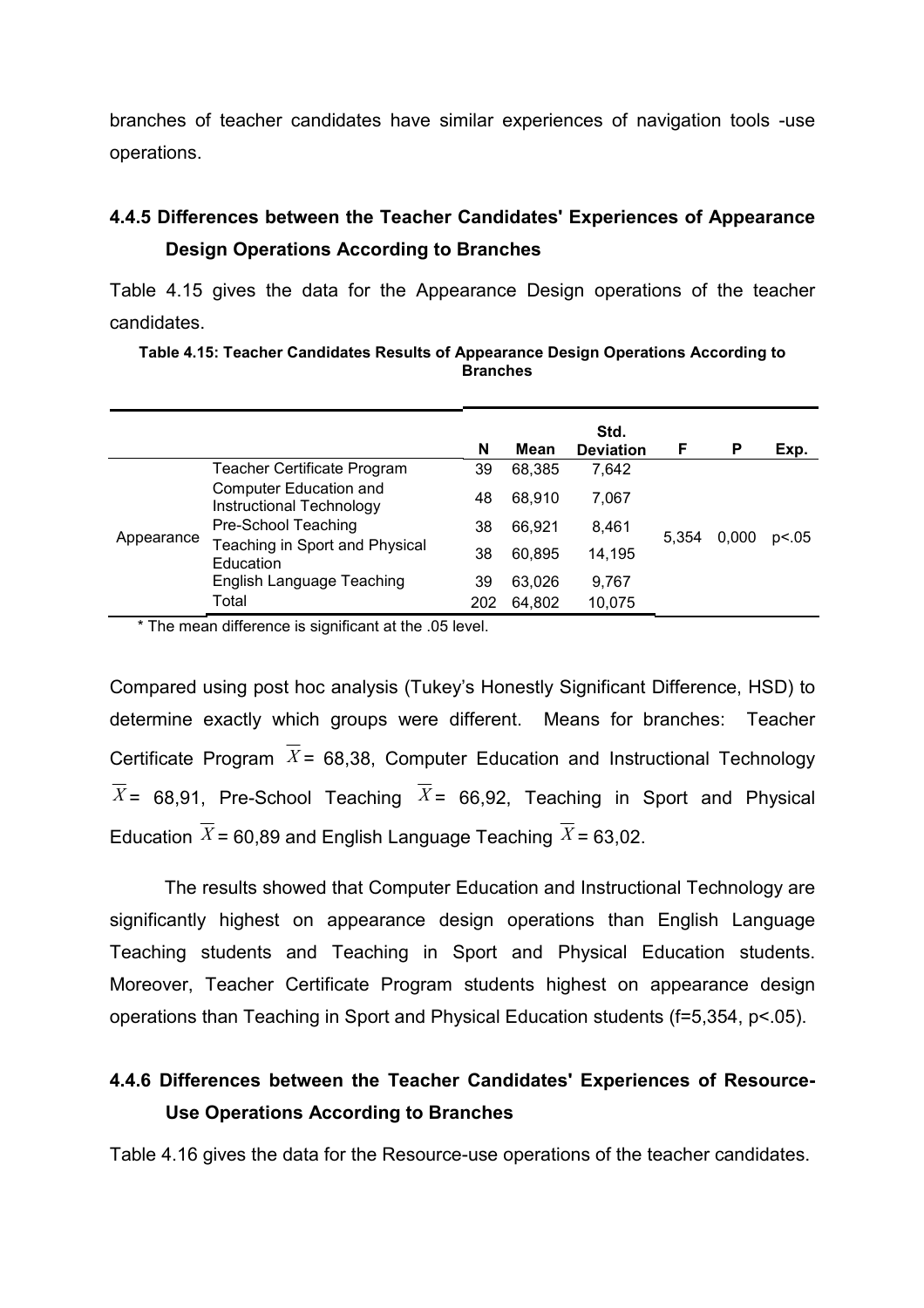|                  |                                                           | N   | Mean   | Std.<br><b>Deviation</b> | F    | P     | Exp.     |
|------------------|-----------------------------------------------------------|-----|--------|--------------------------|------|-------|----------|
|                  | Teacher Certificate Program                               | 39  | 42,641 | 6,243                    |      |       |          |
| Resource<br>-use | <b>Computer Education and</b><br>Instructional Technology | 48  | 42.270 | 8,118                    |      | 0.533 |          |
|                  | Pre-School Teaching                                       | 38  | 42,211 | 6,675                    |      |       | p > 0.05 |
|                  | Teaching in Sport and Physical<br>Education               | 38  | 42.789 | 6,679                    | .790 |       |          |
|                  | English Language Teaching                                 | 39  | 44.590 | 7,390                    |      |       |          |
|                  | Total                                                     | 202 | 42,639 | 7,123                    |      |       |          |

Table 4.16: Teacher Candidates Results of Resource-Use Operations According to Branches

\* The mean difference is significant at the .05 level.

 There was no significant difference between branches means of teacher candidates on Navigation tools -use operations. Teacher Certificate Program  $X =$ 42,64, Computer Education and Instructional Technology  $\overline{X}$  = 42,27, Pre-School Teaching  $\overline{X}$  = 42,21, Teaching in Sport and Physical Education  $\overline{X}$  = 42,78 and English Language Teaching  $\overline{X}$  = 44,59. One can say that all branches of teacher candidates have similar experiences of Resource -use operations (f=,790, p>.05).

# 4.5 The Results of Evaluations According to Teacher Candidates' Project Number

 One-way analysis of covariance was (ANOVA) used to find out whether or not there was a significant relationship between the branches and results of evaluations in each group.

# 4.5.1 Differences between the Teacher Candidates' Experiences of Preparation Operations According To Their Project Number

Table 4.17 gives the data for the Preparation operations of the teacher candidates according to their project number.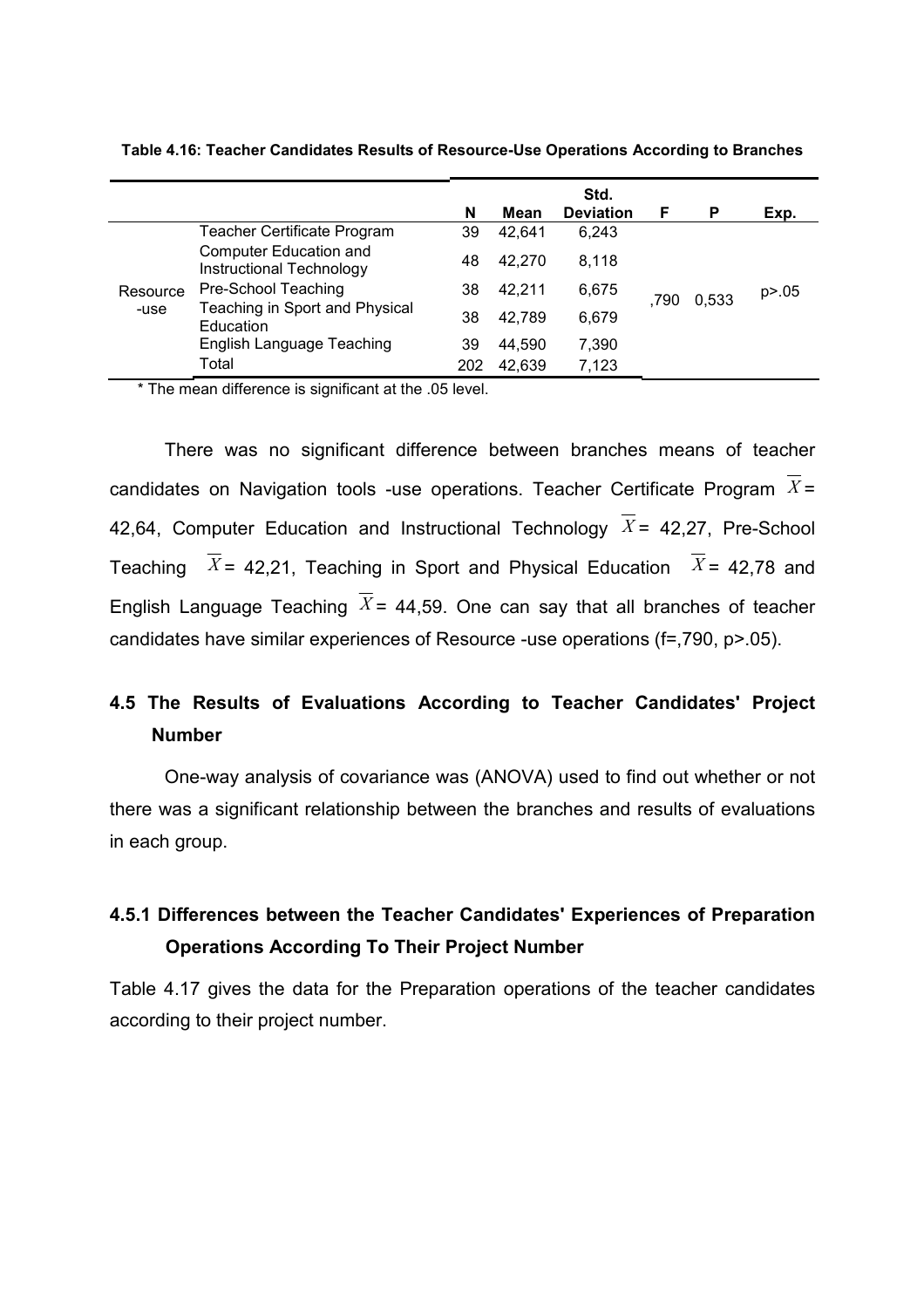|         | <b>Number of</b><br>project | N        | Mean             | Std.<br><b>Deviation</b> | F     | P     | Exp.     |
|---------|-----------------------------|----------|------------------|--------------------------|-------|-------|----------|
|         | 1 time<br>2 times           | 10<br>25 | 23,400<br>24,400 | 5,562<br>4,193           |       |       |          |
| Prepare | 3 or more<br>times          | 167      | 25,766           | 3,871                    | 2,688 | 0,070 | p > 0.05 |
|         | Total                       | 202      | 25.480           | 4,036                    |       |       |          |

Table 4.17: Teacher Candidates results of preparation operations according to their project number

\* The mean difference is significant at the .05 level.

There was no significant difference between groups' means of teacher candidates on Preparation operations. Teacher candidates' who improved 3 or more times instructional multimedia materials  $\overline{X}$  = 25,76, 2 times  $\overline{X}$  = 24,40, 1 time  $\overline{X}$  = 23,40 (f=2,688, p>.05). One can say that project number of teacher candidates is not effect to preparation operations because results showed that all teacher candidates had similar experiences on preparation operations.

# 4.5.2 Differences between the Teacher Candidates' Experiences of Organization Operations According to Their Project Number

 Table 4.18 gives the data for the Organization operations of the teacher candidates according to their project number.

| Table 4.18: Teacher Candidates Results of Organization Operations According to Their Project |
|----------------------------------------------------------------------------------------------|
| <b>Number</b>                                                                                |

|                        | Number of |     |        | Std.             |       |       |          |
|------------------------|-----------|-----|--------|------------------|-------|-------|----------|
|                        | project   | N   | Mean   | <b>Deviation</b> | F     | P     | Exp.     |
|                        | 1 time    | 10  | 33,700 | 5,697            |       |       |          |
|                        | 2 times   | 25  | 33,840 | 3,923            |       | 0.183 | p > 0.05 |
| Organization 3 or more | times     | 167 | 35.551 | 5,208            | 1.712 |       |          |
|                        | Total     | 202 | 35.248 | 5,112            |       |       |          |

\* The mean difference is significant at the .05 level.

There was no significant difference between groups' means of teacher candidates on Organization operations. Teacher candidates' who improved 3 or more times instructional multimedia materials  $\overline{X}$  = 35,55, 2 times  $\overline{X}$  = 33,84, 1 time  $\overline{X}$  = 33,70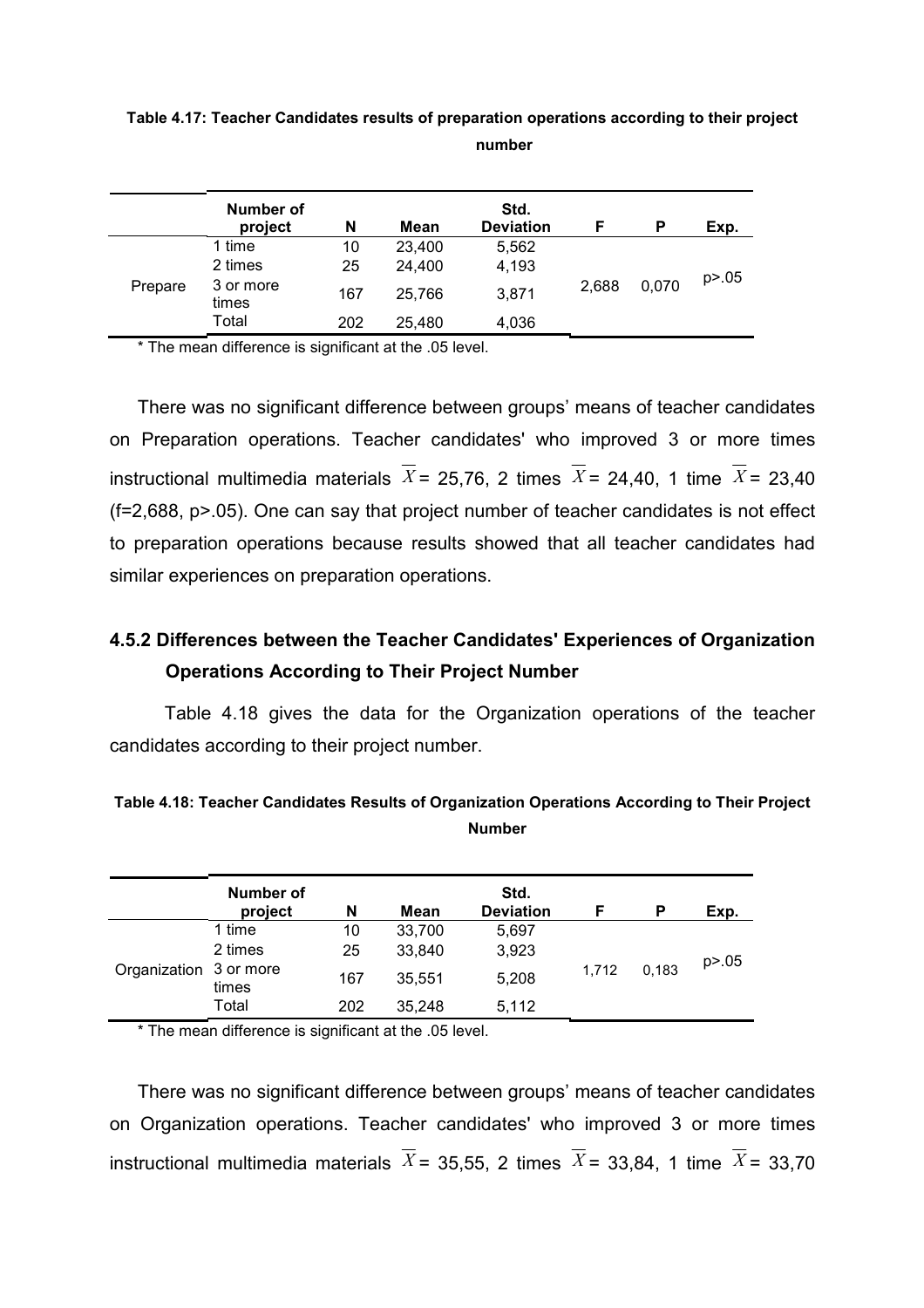(f=1,712, p>.05). The results showed that all teacher candidates had similar experiences on organization operations.

# 4.5.3 Differences between the Teacher Candidates' Experiences of Media- Use Operations According to Their Project Number

 Table 4.19 gives the data for the Media-Use operations of the teacher candidates according to their project number.

Table 4.19: Teacher Candidates Results of Media-Use Operations According to Their Project Number

|           | Number of<br>project | N   | Mean   | Std.<br><b>Deviation</b> | F     | P     | Exp.  |
|-----------|----------------------|-----|--------|--------------------------|-------|-------|-------|
|           | 1 time               | 10  | 31,640 | 8,947                    |       |       |       |
|           | 2 times              | 25  | 32,280 | 7,391                    |       | 0,016 | p<.05 |
| Media-use | 3 or more<br>times   | 167 | 35,970 | 7,075                    | 4,205 |       |       |
|           | Total                | 202 | 35,299 | 7.322                    |       |       |       |

\* The mean difference is significant at the .05 level.

 Compared using post hoc analysis (Tukey's Honestly Significant Difference, HSD) to determine exactly which groups were different. Teacher candidates' who improved 3 or more times instructional multimedia materials  $\overline{X}$  = 35,97, 2 times  $\overline{X}$  = 32,28, 1 time  $\overline{X}$  = 31,64. The results showed that students who improved 3 or more times instructional multimedia materials are significantly highest on Media-Use Operations than students who improved only 2 times instructional multimedia materials (f=4,205, p<.05).

# 4.5.4 Differences between the Teacher Candidates' Experiences of Navigation Tools - Use Operations According to Their Project Number

 Table 4.20 gives the data for the Navigation Tools -Use operations of the teacher candidates according to their project number.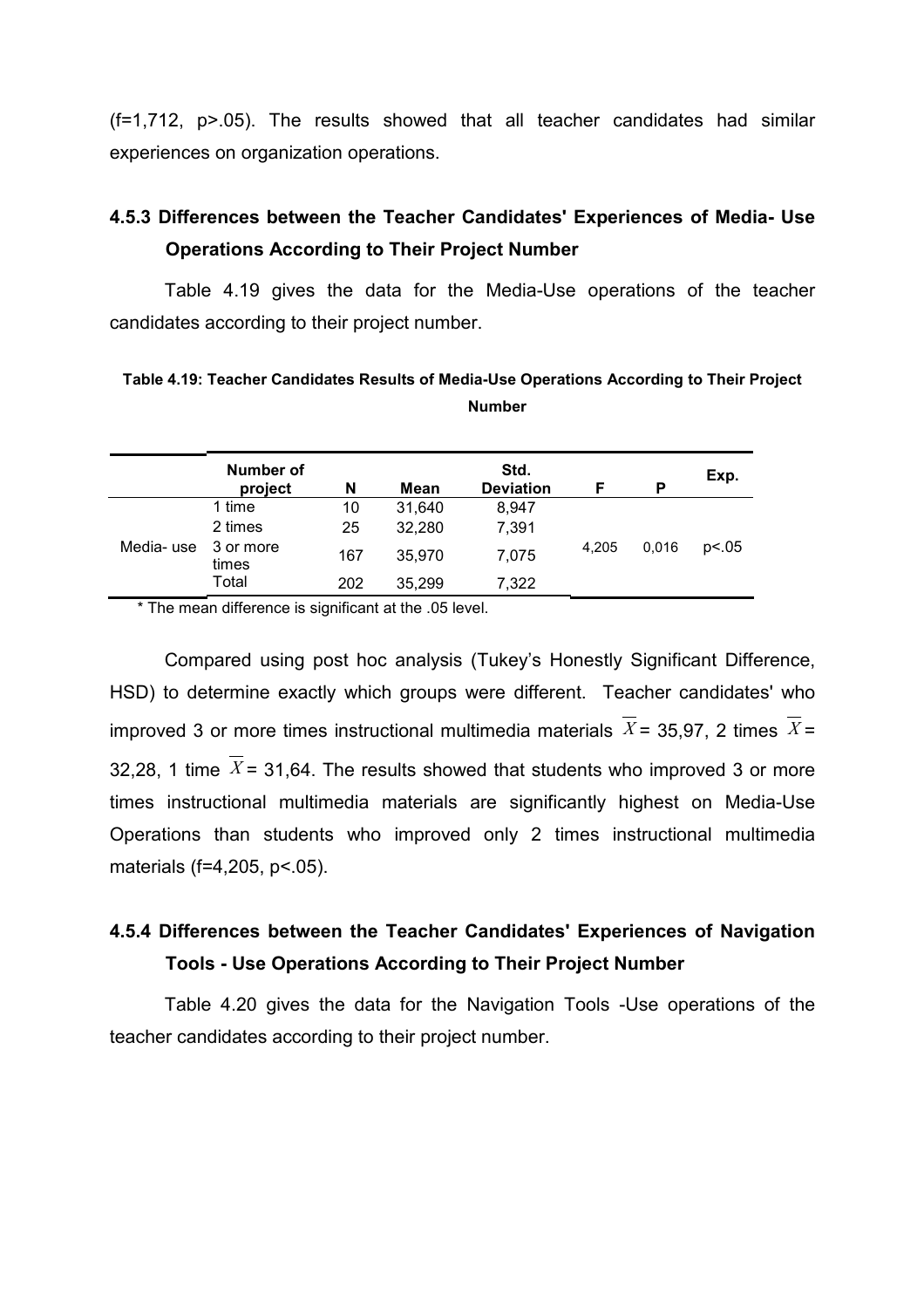## Table 4.20: Teacher Candidates Results of Navigation Tools-Use Operations According to Their Project Number

|             | Number of<br>project | N   | Mean   | Std.<br><b>Deviation</b> | F     | P     | Exp.     |
|-------------|----------------------|-----|--------|--------------------------|-------|-------|----------|
|             | 1 time               | 10  | 31,100 | 13,404                   |       |       |          |
|             | 2 times              | 25  | 33,720 | 7,569                    | 2,599 | 0.077 | p > 0.05 |
| Navigations | 3 or more<br>times   | 167 | 35,605 | 6,289                    |       |       |          |
|             | Total                | 202 | 35,149 | 6,985                    |       |       |          |

\* The mean difference is significant at the .05 level.

There was no significant difference between groups' means of teacher candidates on Navigation Tools - Use operations. Teacher candidates' who improved 3 or more times instructional multimedia materials  $\overline{X}$  = 35,60, 2 times  $\overline{X}$  = 33,72, 1 time  $\overline{X}$  = 31,10 (f=2,599, p>.05). The results showed that all teacher candidates had similar experiences on Navigation Tools-use operations.

# 4.5.5 Differences between the Teacher Candidates' Experiences of Appearance Design Operations According to Their Project Number

 Table 4.21 gives the data for the Appearance Design operations of the teacher candidates according to their project number.

|                      | Number of<br>project | N   | Mean   | Std.<br><b>Deviation</b> | F     | P     | Exp.     |
|----------------------|----------------------|-----|--------|--------------------------|-------|-------|----------|
|                      | 1 time               | 10  | 62,800 | 9,659                    |       |       |          |
|                      | 2 times              | 25  | 63,120 | 9,103                    | 1.615 | 0.201 | p > 0.05 |
| Appearance 3 or more | times                | 167 | 66,371 | 10,159                   |       |       |          |
|                      | Total                | 202 | 65,792 | 10,046                   |       |       |          |

Table 4.21: Teacher Candidates Results of Appearance Design Operations According to Their Project Number

\* The mean difference is significant at the .05 level.

There was no significant difference between groups' means of teacher candidates on Appearance Design operations. Teacher candidates' who improved 3 or more times instructional multimedia materials  $\overline{X}$  = 66.37, 2 times  $\overline{X}$  = 63.12, 1 time  $\overline{X}$  =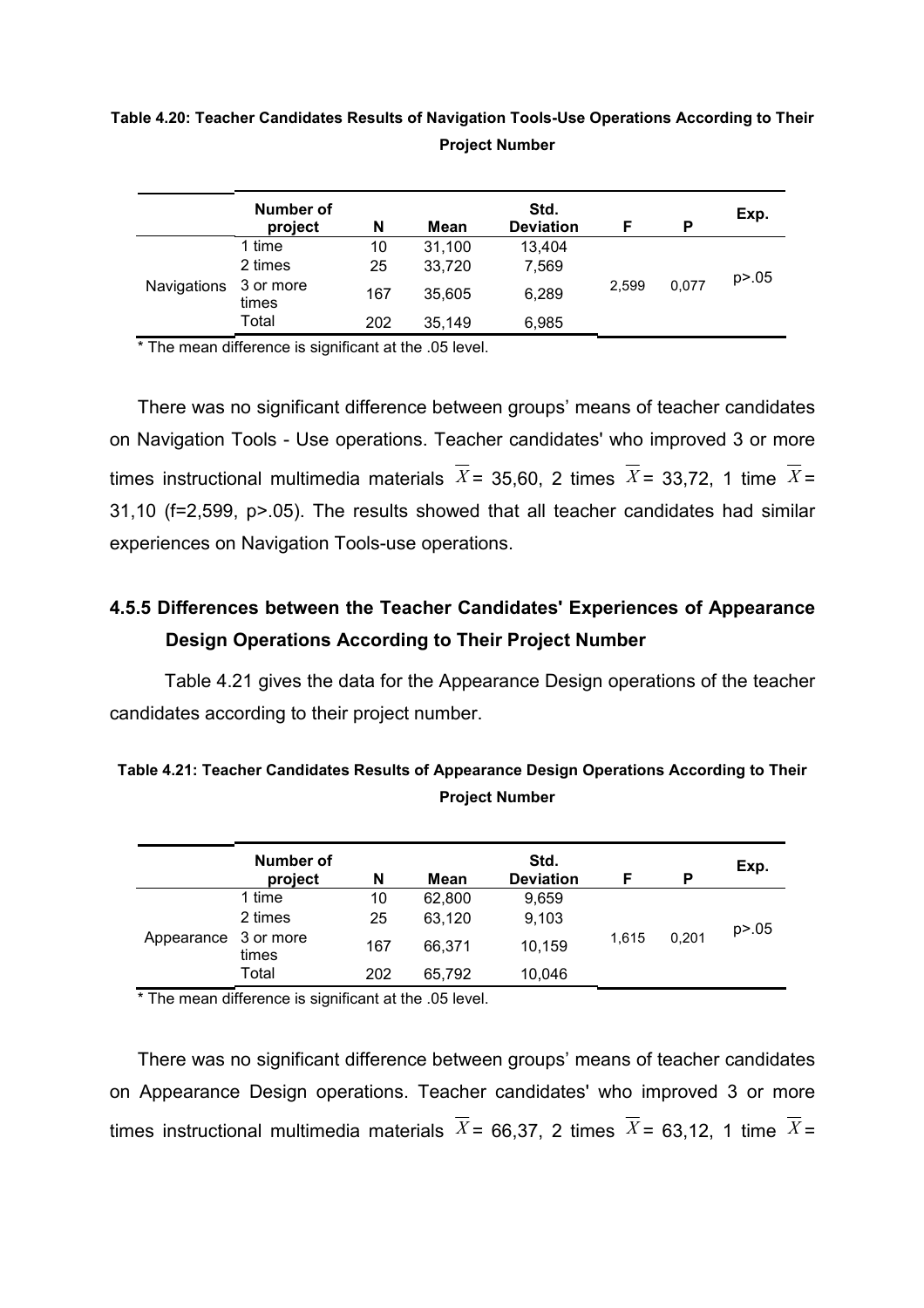62,80 (f=1,615, p>.05). The results showed that all teacher candidates had similar experiences on Appearance Design operations.

# 6.5.6 Differences between the Teacher Candidates' Experiences of Resource-Use Operations According to Their Project Number

 Table 4.22 gives the data for the Resource-Use operations of the teacher candidates according to their project number.

Table 4.2: Teacher Candidates Results of Resource-Use Operations According to Their Project Number

|                  | Number of<br>project | N   | Mean   | Std.<br><b>Deviation</b> |                | P | Exp.  |
|------------------|----------------------|-----|--------|--------------------------|----------------|---|-------|
|                  | 1 time               | 10  | 38,500 | 6,096                    |                |   |       |
|                  | 2 times              | 25  | 41,320 | 7,674                    | 3,137<br>0,046 |   |       |
| Resource-<br>use | 3 or more<br>times   | 167 | 43.371 | 6,742                    |                |   | p<.05 |
|                  | Total                | 202 | 42,876 | 6,906                    |                |   |       |

\* The mean difference is significant at the .05 level.

Compared using post hoc analysis (Tukey's Honestly Significant Difference, HSD) to determine exactly which groups were different. Teacher candidates' who improved 3 or more times instructional multimedia materials  $\overline{X}$  = 43,37, 2 times  $\overline{X}$  = 41,32, 1 time  $\overline{X}$  = 38,50. The results showed that students who improved 3 or more times instructional multimedia materials are significantly highest on Resource-Use Operations than students who improved only 1 time instructional multimedia materials  $(f=3,137, p<05)$ .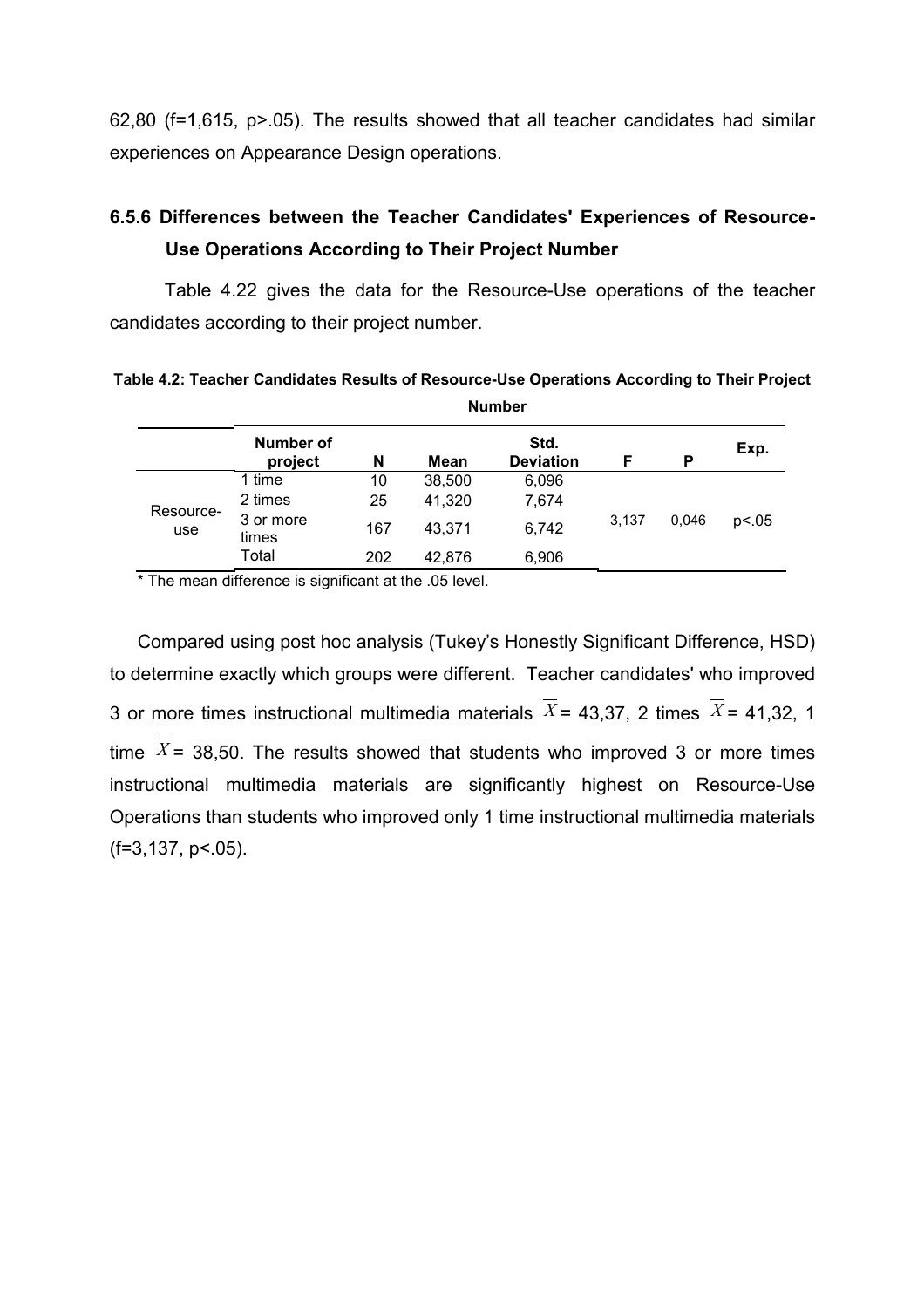#### CHAPTER 5

#### CONCLUSIONS AND RECOMMENDATIONS

This chapter covers the conclusions and recommendations of the study. Obtained results were compared with literature data and explained.

#### 7.1 Conclusions

 This investigation suggests that using the challenge of student-generated instructional multimedia materials that would teach "future" students about key theories, would encourage learners to think carefully about the design of their instructional multimedia material and to produce a more active level of learning with Project Based Learning.

 The study indicated that the experiences of students produced instructional multimedia materials. It is an important result that the approximately 82.70% of the sample had created instructional multimedia materials 3 or more times.

 The results suggests that teacher candidates mostly conforms to preparation, organization, media-use, navigation tools use, appearance design and resource use operations' rules of developing instructional multimedia materials in Project Based Learning. These results are satisfactory for us.

 In that study teacher candidates mostly reported that they planned their time wisely. Besides Penwel's (2002) study showed that his multimedia project' students were likely to finish the project in time allotted. ISTE (1997) explained that one goal in project-based learning is for students to increase their skills in budgeting their time and other resources.

 It is an important result that the teacher candidates mostly used feedback from others to refine their topics and questions. It is interesting to note that this result is similar to the results reported by Zhang (2000). Zhang reported that the pre-service teachers were often receptive to feedback from the K-8 students.

 It is an interesting result that the students mostly added an introduction and table of contents to their instructional multimedia materials, although they have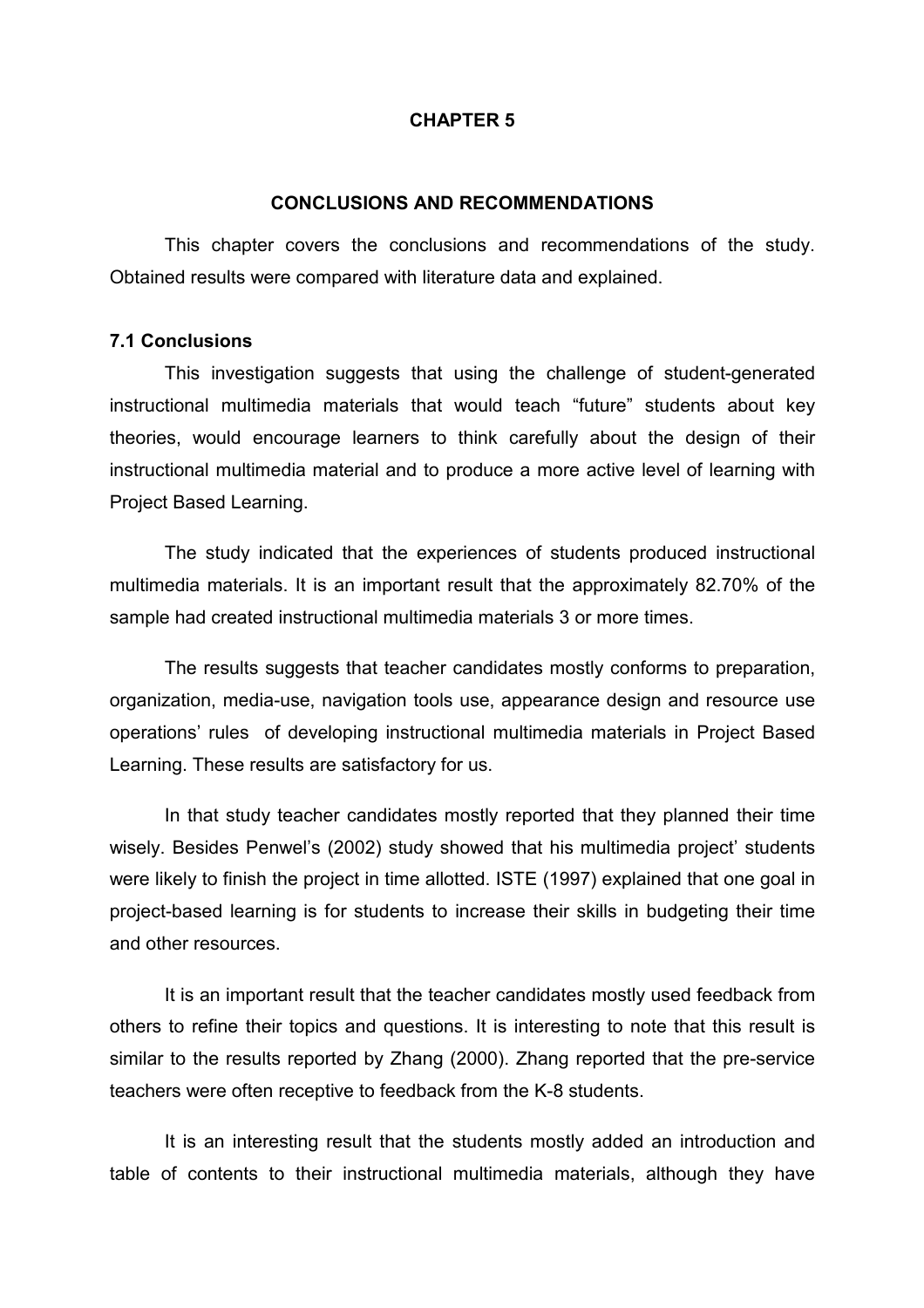occasionally added, a bibliography or resources and used slide to their instructional multimedia materials. Bibliography is an important point for the all projects, articles, books, etc. and these results are not satisfactory for us. Moreover, another interesting result is that teacher candidates reported that their instructional multimedia materials help the user understand the topic better although, students added sound recording to their instructional multimedia materials occasionally.

 It is an important result that teacher candidates mostly conformed navigational tools rules when they added navigations to their instructional multimedia materials. Teacher candidates reported that users could easily find their way through their presentation. In addition, they reported that navigational tools lead to logical destination.

 The study showed that teacher candidates mostly conformed to the appearance design operation. The graphics are very important in a multimedia. Graphics must be clear and easy to see. These results indicate that teacher candidates always use good graphics in their instructional multimedia materials.

 Teacher candidates reported that they always research from electronic resources for their project. Also McLachlan's (2003) study results showed that his students had a strong reliance on electronic resources 76,40%. In addition, teacher candidates reported that they consulted printed sources mostly. (Books, magazines, textbooks, newspapers) McLachlan's (2003) research findings have supported that his students used printed sources as part of their research %63,20. However, the results indicate that teacher candidates occasionally use interviews with related people.

 Most of the differences found between genders were very small. In the study some moderate differences are: females are higher on appearance design.

 Although Passig's (1999) research indicates a significant difference between boys and girls in the influence of the design of interactive *multimedia* on time on task. Boys showed a greater covert time-on-task than girls did. In this study, males and females tended to have the same amount of preparation experience,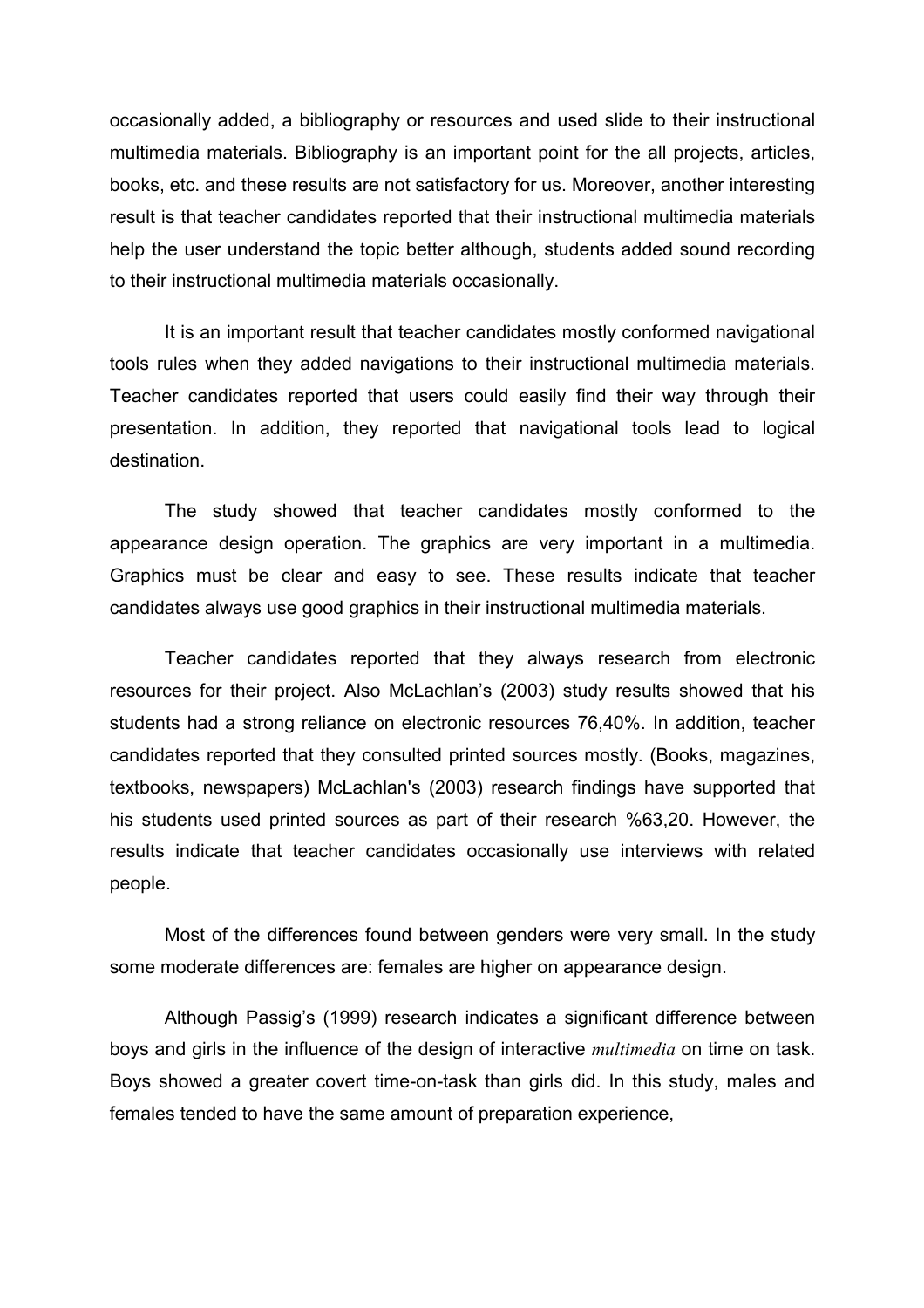The study has shown that there is no significant difference on organization operations and media-use operations performance of male and female teacher candidates.

 It is important that instructional multimedia materials interfaces be easy to use. The places and icons of navigation buttons in two genders are at acceptable and high level. That means the students' gender do not affect the preference of navigation button.

 Passig and Haya (1999) researched gender differences in kindergarteners' learning interest from different designs of multimedia interfaces. They found a significant difference between boys and girls in the influence of the design of interactive multimedia stories level of satisfaction with the interfaces. Girls preferred interfaces that stressed color and the display or appearance of the scene. Although this study h appearance design of instructional multimedia materials than male teacher candidates were.

 There is no significant difference between the resource use performance of male and female teacher candidates. Tsai's (2005) research findings have supported that there is no significant difference between the use of various resources of male and female students.

 It is an important result that there were not any significant difference between branches on organization, navigation tools –use, and resource-use operations. All branches were at acceptable and high level for these three operations. The students in all branches prefer same way to collect data from resources.

 This study has shown that Teaching in Sport and Physical Education students are significantly lower on preparation operations than English Language Teaching Students. Students from Computer Education and Instructional Technology and English Language Teaching showed more acceptable performance on "media – use" than these from Teaching in Sport and Physical Education. One of the reasons for this might be that English Language Teaching and Computer Education and Instructional Technology students have produced more projects than Teaching in Sport and Physical Education students. Because Teaching in Sport and Physical Education students' courses are generally related with sport, dance etc. and they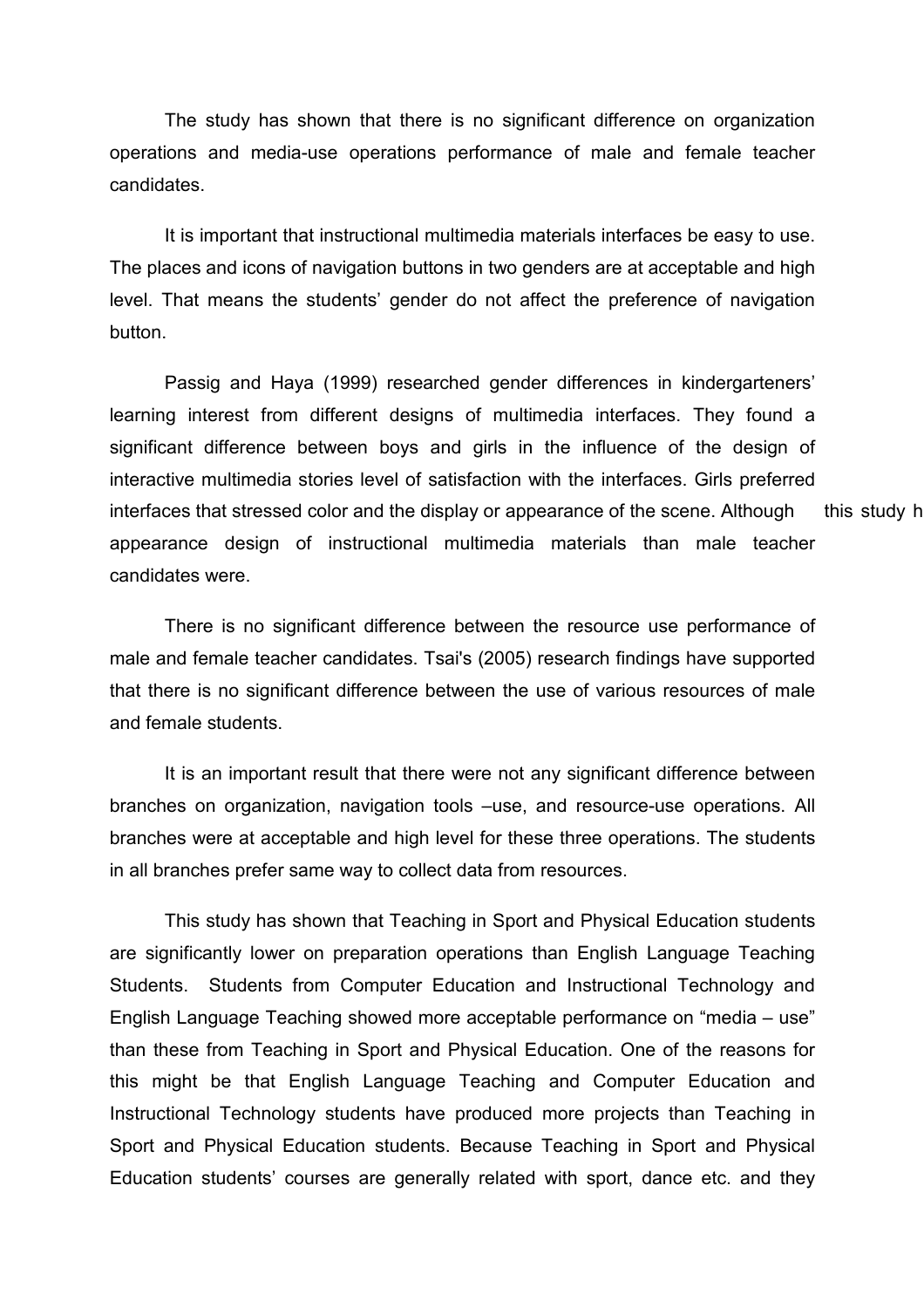have more projects about them. Although English Language Teaching students' courses are generally related with language teaching, Computer Education and Instructional Technology students' courses are generally related with software, and they have many chances to produce instructional multimedia materials.

 The results indicated that Computer Education and Instructional Technology students are significantly highest on appearance design operations than English Language Teaching and Teaching in Sport and Physical Education students. In addition, Teaching Certificate Program students scored the highest on appearance design operations than Teaching in Sport and Physical Education students. One of the reasons for this might be that Computer Education and Instructional Technology students take Graphic Design courses in their departments. The Graphic design course is an obligatory course for them. Therefore these students learn the rules of appearance design.

 Students who have developed instructional multimedia materials for three times used more acceptable resources than those who developed only once. In addition, the results showed that teacher candidates who produced instructional multimedia materials for 3 times used more successful on media use than those who produced produced only 2 times.

#### 7.2 Recommendations

If we want to increase the number of multimedia projects teachers might have some experience with project-based learning, educational technology, and Internet based and multimedia technologies. School's administrators should organize inservice courses to teachers and teacher candidates about project based learning and its' activities. Other schools' project based learning activity videos may be shown to them.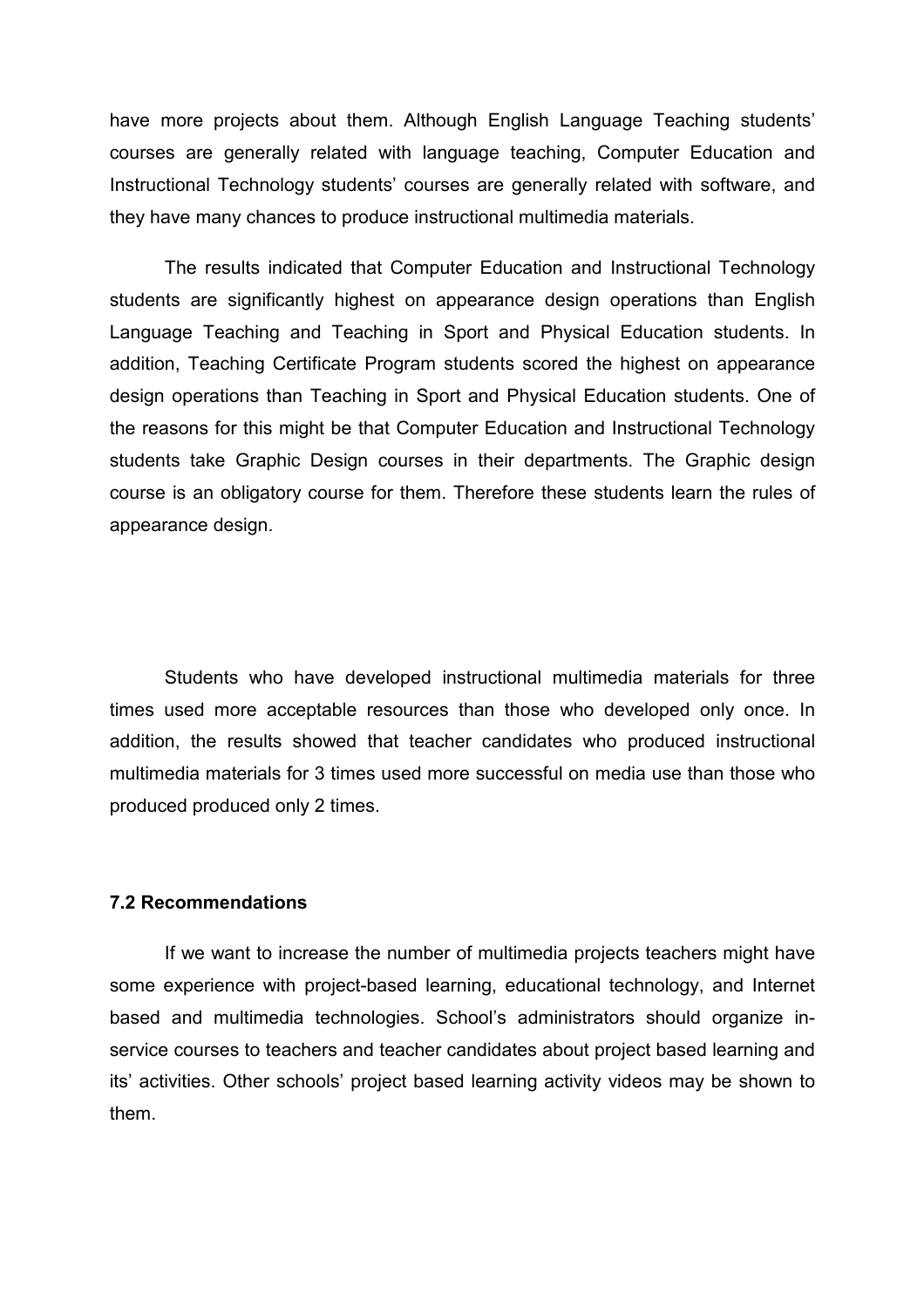Teachers can benefit from online Project Based Learning resources. Web contains Project Based Learning and Multimedia resources and forums for teachers and students. Teachers can join those forums and share their knowledge's with other teachers.

Copyright issues and bibliography rules should explain to students who producing instructional course materials. Teachers must develop an understanding of copyright issues.

When two or more people learn or work together, the calendar is one of the most basic tools for coordination (Tolsby, Nyvang & Holmfeld, 2003). Instructional multimedia design process should be determined at preparation stage.

 When designing projects, it is important to ensure that everything planned will help you meet the intended learning objectives. Brainstorming activities should be increased. Brainstorm is a useful way of getting started or generating new ideas.

In project-based learning, teacher candidates may produce products separately or with a team. Collaborative learning is a useful way of learning. Thus, we must encourage students to collaborative studies. If students work with a team, they can produce better products than working alone. "When dealing with students with low learning motivation, it is very important to keep them interested in learning. Interesting lessons would keep the students interested and enable them to do their own self-directed learning and research" (Tan and Leong, 2003). Microsoft office directors (2003) explained that teamwork and cooperation are keys to success in today's information-rich, highly technical work force.

Most studies showed that the boys are more successful on produced software than. However, this study showed that there is no any significant difference between genders. Moreover, the girls are more successful on the appearance design stage. In order to prevent this effect teacher should motivate students by form in heterogeneous groups according to gender, culture, nationality etc.

According to Hutchings and Standley (p. 59) one of the strong characteristics of PBL is Team-based Learning. They point out that multi-cultural teams are more effective than monoculture teams because of the synergy that comes from the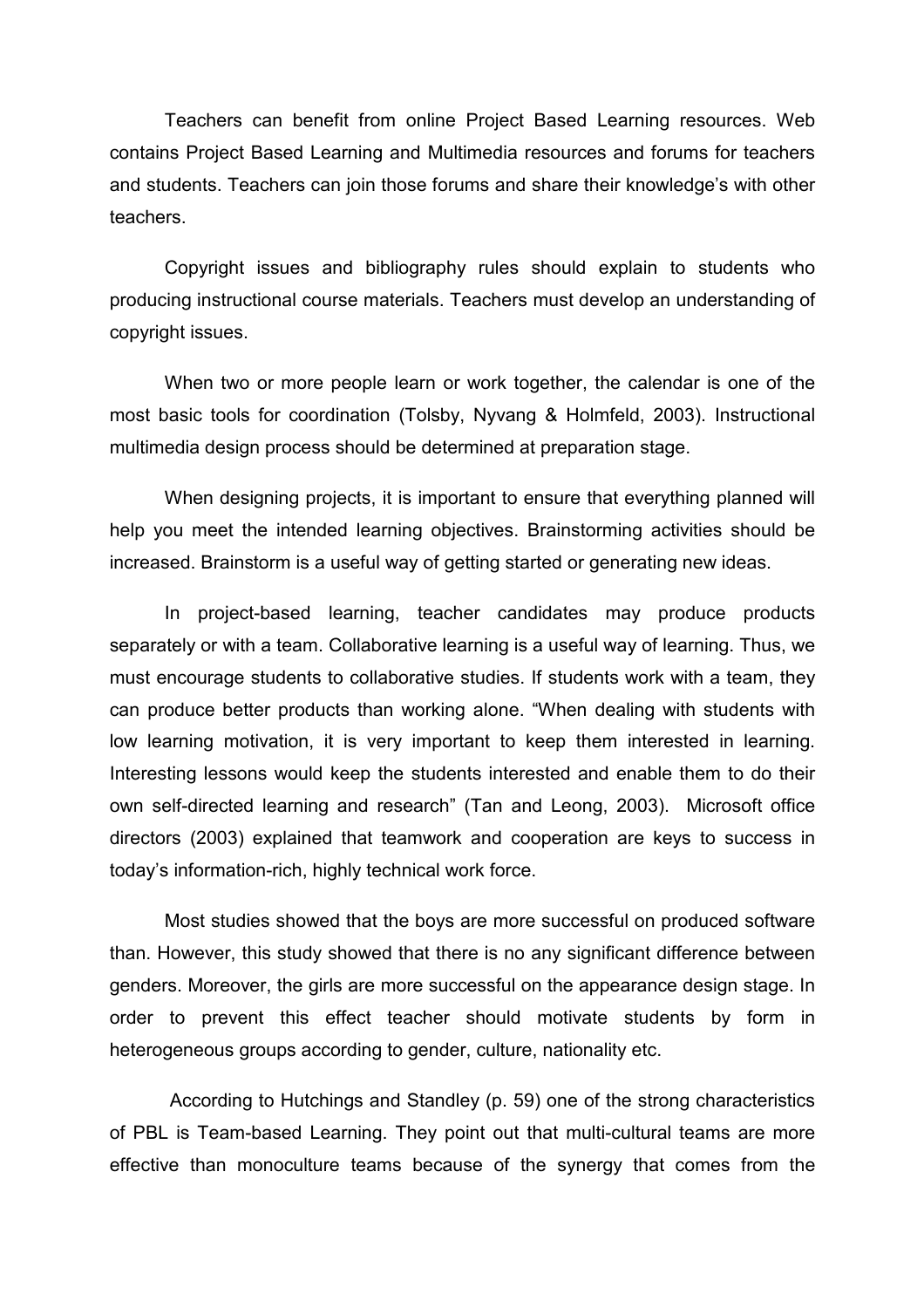sharing of different thinking processes and values. Diversity leads to creating problem solving. It also creates a climate in which students learn to appreciate and learn from each other's differences.

 The project based learning should be increased. Teachers should explain the importance and effects of computer, multimedia materials et. to students from department of Teaching in Sport and Physical Education.

Teachers may invite students' parents, friends or experts to their project presentations and these presentations may be showing them to ask questions and give feedback. When experts give good feedback to them, teacher candidates see themselves as imaginative, talented and intelligent. This process should increase their motivations.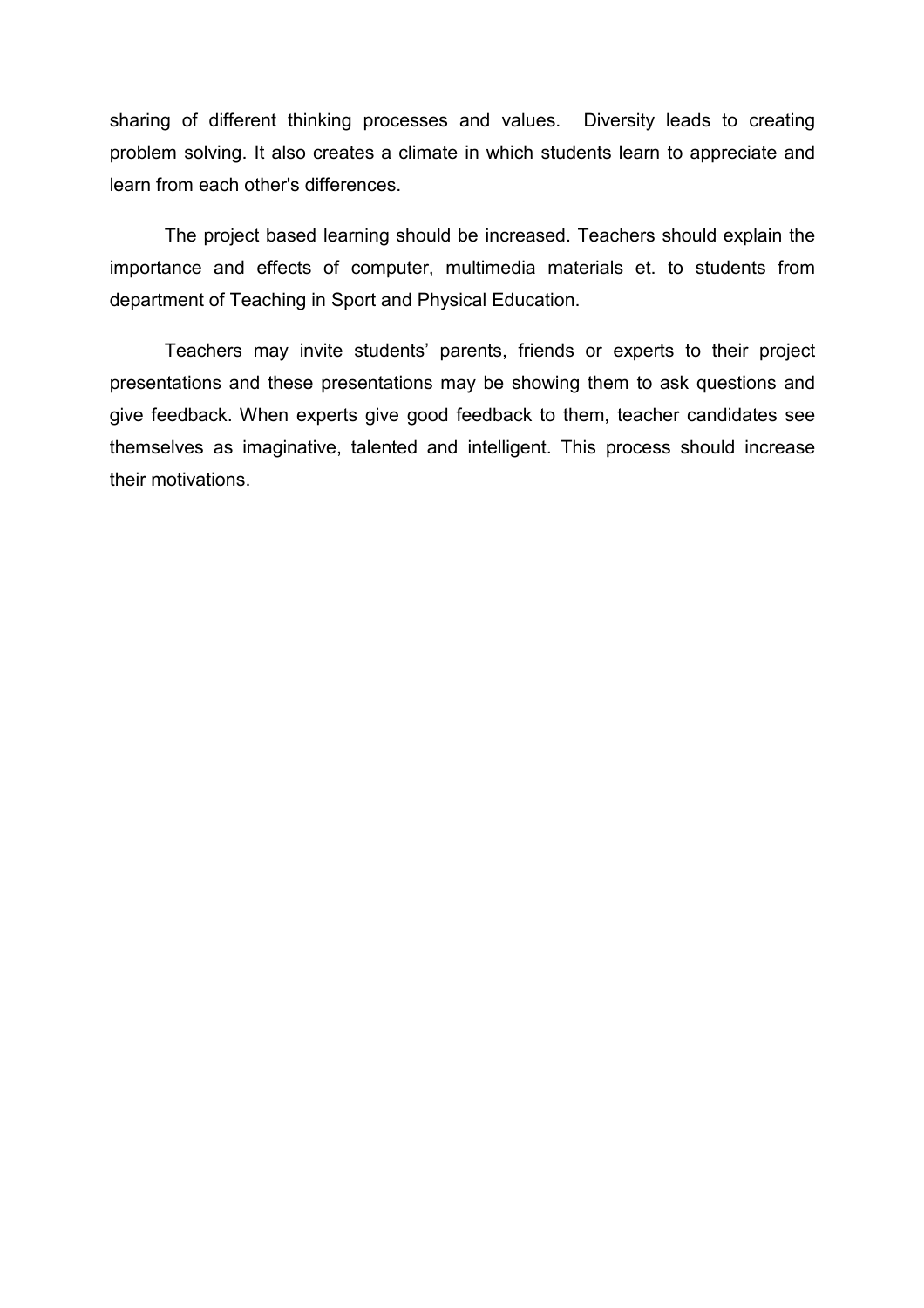### REFERENCES

Afro Global Alliance. (2007). retrieved April, 2, 2007 from http://www.afroglobal.org/aceducation.html

Akar, H. (2003). Impact Of Constructivist Learning Process On Preservice Teacher<br>Education Students' Performance. Retention. And Attitudes. From: Educatıon Students' Performance, Retentıon, And Attıtudes. From: http://etd.lib.metu.edu.tr/upload/3/1102136/index.pdf

Alkan, C. (1997). Eğitim Teknolojisi. Ankara: Anı Yayıncılık.

Andrews, S. & D. Tilton. (1993). How multimedia and hypermedia are changing the look of maps. Proceedings of AUTOCARTO 11. Minneapolis, MN, 348-366.

Apple Computer. (1989). HyperCard Stack Design Guidelines, Addison-Wesley Publishing Company, CA.

Atmaca, S. & Aslan, F. (2006). Proje Tabanlı Öğrenmede Bitki Kulübü Örneği International Educational Technology Conference. Volume 1

Balajthy, E. (1996). Using Computers technology to aid the disabled reader. In LR. Putman (Ed.), How to become a better reading teacher: strategies for assessment and intervention. Englewood Cliffs, NJ: Merrill.

Bartscher, K., Gould, B., & Nutter, S. (1995). Increasing student motivation through project based learning. Master's Research Project, Saint Xavier and IRI Skylight. (ED 392-549).

Barron, B. J. S., Schwartz, D. L., Vye, N. J., Moore, A., Petrosino, A., Zech, L., Bransford, J. D., & The Cognition and Technology Group at Vanderbilt. (1998). Doing with understanding: Lessons from research on problem- and project-based learning. The Journal of the Learning Sciences, 7.

Beal, J.W. (1995). The Civil War: An example of integrating Linkway into the social studies curriculum. Hyper Nexus 5, 3-6.

Becker, H. J., Wong. Y. T., & Ravitz, J. L. (1999). Computer use and pedagogy in Co-NECT schools, A comparative study. Teaching, learning, and computing: 1998 National Survey Special Report. Irvine, CA: University of California.

Bereiter, C. & Scardamalia, M. (1999). Process and product in PBL research. Toronto: Ontario Institutes for Studies in Education/University of Toronto.

Blumenfeld, Soloway, Marx, Krajcik, Guzdial, & Palinscar (1991). Motivating projectbased learning: Sustaining the doing, supporting the learning. Educational Psychologist, 26(3/4), 369-398.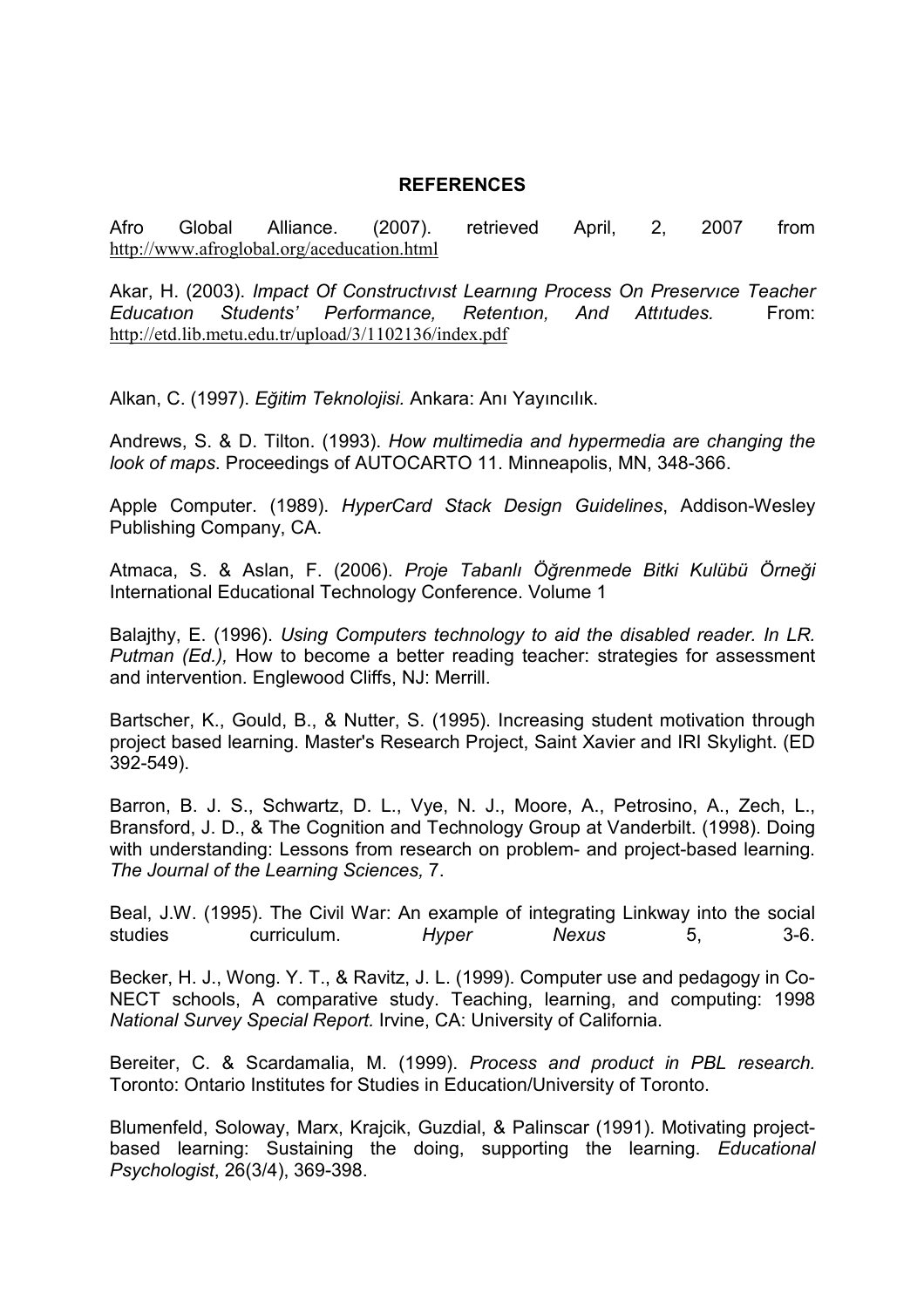Boaler, J. (1997). Experiencing school mathematics; Teaching styles, sex, and settings. Buckingham, UK: Open University Press.

Boaler, J. (1998a). Alternative approaches to teaching, learning, and assessing mathematics. Paper presented at the European Conference for Research on Learning and Instruction. Athens, Greece.

Boaler, J. (1998b). Open and closed mathematics: Student experiences and understandings. Journal for Research in Mathematics Education, 29.

Boaler, J. (1999). Mathematics for the moment, or the millennium? What a British study has to say about teaching methods. Education Week, March 31, 1999.

Bostock, Stephen (1995). Classifications of educational software. From: http://www.keele.ac.uk/depts/aa/landt/lt/docs/atcbttyp.htm

Brown, J. S., Collins, A., and Duguid, P. (1989). Situated Cognition and the Culture of Learning. Educational Researcher 28 : 32-42.

Carr, T., & Jitendra, A. K., (2000). Using hypermedia and multimedia to promote project - based learning of at-risk high school students, Intervention in school and clinic (H.W. Wilson - EDUC). Sep 2000. Vol. 36, Issue 1, p. 40.

Cavus, N. (2007). The Effects of Using Learning Management Systems On Collaborative Learning For Teaching Programming Languages. Non puplished Doctoral's thesis, University of Near East, Nicosia, Cyprus.

Chard, S. C. (1992). The project approach: A practical guide for teachers. New York: **Scholastic.** 

Ching, Cynthia Carter; Marshall, Sue and Kafai, Yasmin (1998). Give Girls Some Space: Gender Equity in Collaborative Technology Activities. In: Conference Proceedings of the 19th Annual National Educational Computing Conference. Int. Soc. Technol. Educ, Eugene, OR, USA, 1998, pp. 67-78.

Cognition and Technology Group at Vanderbilt, (1990) "Anchored Instruction and Its Relationship to Situated Cognition." Educational Researcher 19

Cognition and Technology Group at Vanderbilt (CTGV). (1992). The Jasper experiment: An exploration of issues in learning and instructional design. Educational Technology Research and Development, 40, 65-80.

Cook, E., M., (2001). Principles of Interactive Multimedia. London: McGrawHill

Dean, C. (2002). Technology Based Training & On-line Learning. An overview of authoring systems and learning management systems available in the UK.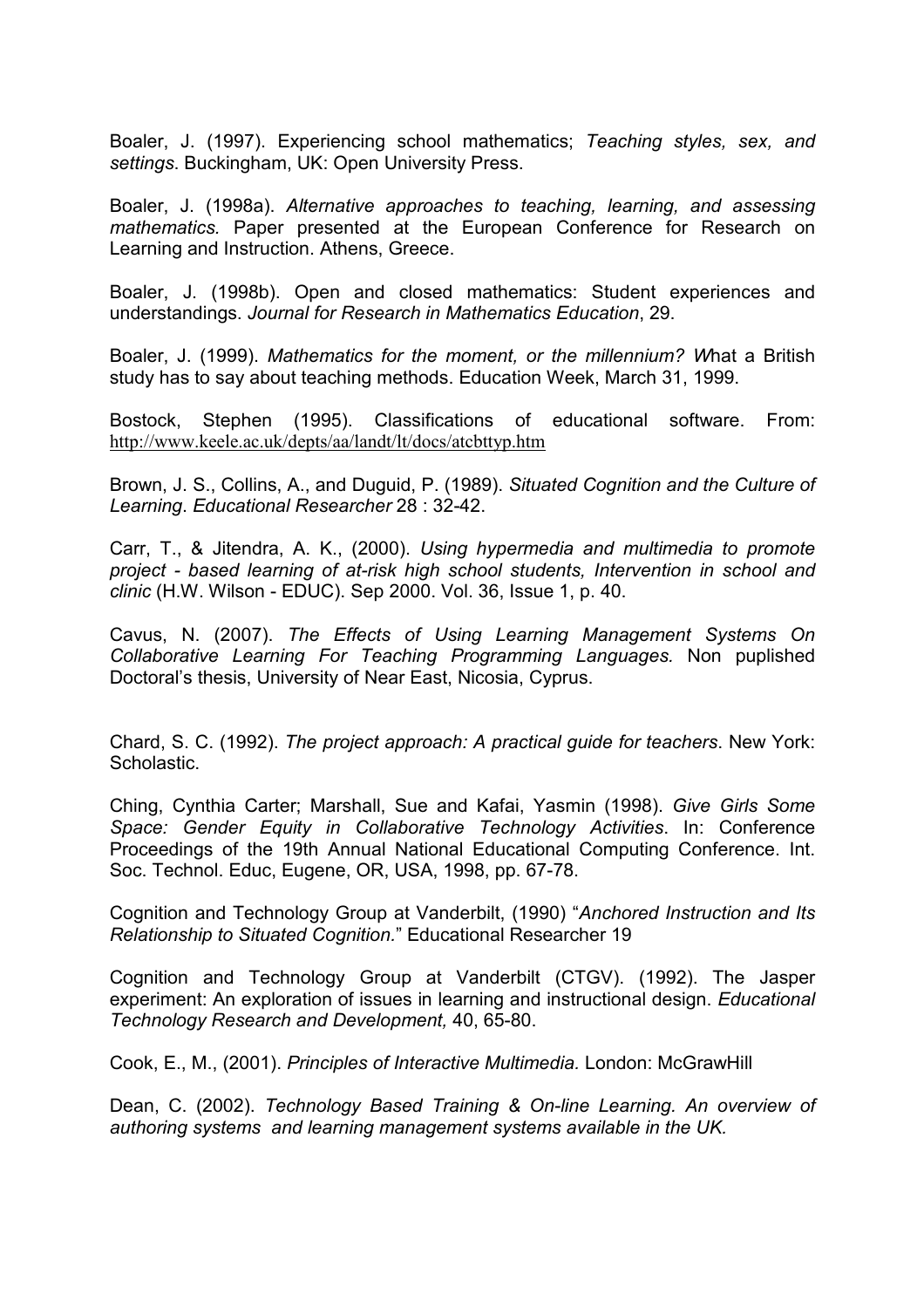Dede, C. (1993). Beyond distributed multimedia: A virtual forum for learning. Unpublished paper. Center for Interactive Educational Technology. August, p. 3. Fairfax, VA.

Demirel, Ö. (2005). Eğitimde Yeni Yönelimler Ankara: Pegem A Yayıncılık.

Demirel, Ö., Başbay, A., Uyangör, N., Bıyıklı, C (2005). Proje Tabanlı Öğrenme Modelinin Öğrenme Sürecine ve Öğrenci Tutumlarına Etkisi. From: http://www.epo.hacettepe.edu.tr/eleman/bolu.doc

Dewey, J., (1907). The school society. Chicago: University of Chicago Press.

Dewey, J., (1958). Democracy and Education. New York: Macmillan Company.

Dewey, J., (1938) Experience and Education. New York: Collier Macmillan.

Durkheim, E., (1956). Education and Sociology. Ilinois: Free Press.

Durkheim, E. & Marcel M. (1963). Primitive Classification. University of Chicago Press

Edelson, D. C., Gordon, D. N, & Pea, R. D. (1999). Addressing the challenge of inquiry based learning. Journal of the Learning Sciences, 8.

Expeditionary Learning Outward Bound (1999). A design for comprehensive school reform. Cambridge, MA: Expeditionary Learning Outward Bound.

Ertürk, S., (1982). Eğitimde Program Geliştirme. 4. Basım Ankara: Yelkentepe Yayınları.

England, E. & Finney, A., (1999). Managing Multimedia Project Management for Interactive Media. Addisson – Wesley

Evnin, J. (2006). Prepare, Project, Present: Using Technology to Encourage Effective Presentations. from: http://josh.ev9.org/p3/files/Josh\_Evnin\_CapstonePaper.pdf

Fenrich, P. (2005). Creating Instructional Multimedia Solutions: Practical Guidelines for the Real World. Informing Science Press: Netherlands.

Fiske, E.R. (1998). Computers at the Crossroads. Canadian Vocational Journal, 33 (2), 10-12.

Fosnot, C. T. (Ed.). (1996). Constructivism: theory, perspectives, and practice. New York; Teachers College, Columbia University.

Foster, M. (1999) Multimedia design controversies from: http://coe.sdsu.edu/eet/Articles/MessMulti/start.htm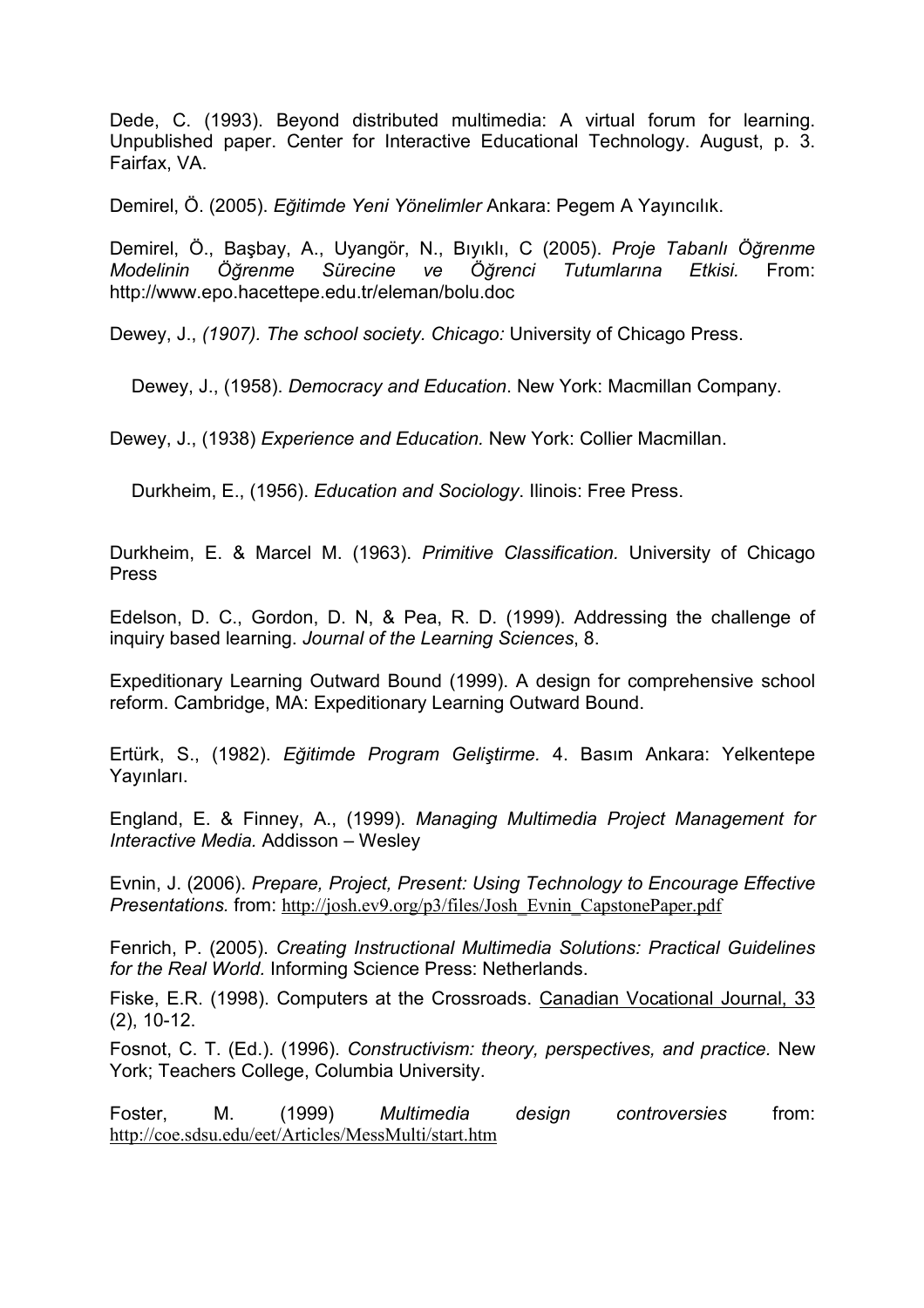Foyn, B., Maus, E. (2003). Designing tools and contents for project based learning with net-based curriculum from: http://eric.ed.gov

George Lucas Educational Foundation (2002). Instructional Module, Project-Based Learning. retrieved April, 2, 2007 from http://www.edutopia.org/modules/PBL/whypbl.php

Gergen, K.J. (1994). Social construction and the educational process. In L. P. Steffe, and J. Gale (Eds.), Constructivism in education. New Jersey: Lawrence Erlbaum Associates.

Gibson,I.S., O'Reilly, C., Hughes, M. (2002) Integration of ICT within a projectbased learning environment. European Journal of Engineering Education, V-27,  $I-1$  p.  $21 - 30$ .

GLEF Staff, (2001). Project-Based Learning Research. From: http://www.edutopia.org/php/article.php?id=Art\_887&key=037

Goodman, A. (2006) Why Bad Presentations Happen to Good Causes: And How to Ensure they Won't Happen to Yours. Cause Communications.

Gordon, R. (1998). Balancing real-world problems with real-world results. Phi Delta Kappan, 390-393.

Han, S. & Bhattacharya, K. (2001). Constructionism, Learning by Design, and Project-based Learning. In M. Orey (Ed.), Emerging perspectives on learning, teaching, and technology. From: http://www.coe.uga.edu/epltt/LearningbyDesign.htm

Hannafin, M.J., & Hill, J.R. (2007). Epistemology and the design of learning environments. In R.A. Reiser & J.V. Dempsey (Eds.), Trends and issues in instructional design and technology (2nd ed.). (pp. 53-61). Saddle River, NJ: Merrill/Prentice Hall.

Hede, T., Hede, A. (2002). Multimedia effects on learning: Design implications of an integrated model. In S. McNamara and E. Stacey (Eds), Untangling the Web: Establishing Learning Links. Proceedings ASET Conference 2002, Melbourne. from http://www.aset.org.au/confs/2002/hede-t.html

Hofstetter, T.,F. (2001). Multimedia Literarcy. America. McGraw – Hill

Houghton Mifflin Company. (1998). Background Knowledge & Theory. Project Based Learning Space. From: http://college.hmco.com/education/pbl/background.html#Students

Horan, C., Lavaroni, C.. & Beldon, P. (1996). Observation of the Tinker Tech Program students for critical thinking and social participation behaviors. Novato, CA: Buck Institute for Education.

Hutchings, K.,Standley, M., (2000) Global Project Based Learning with Technology, Eugene, OR: Visions Leadership Series, Visions Technology in Education.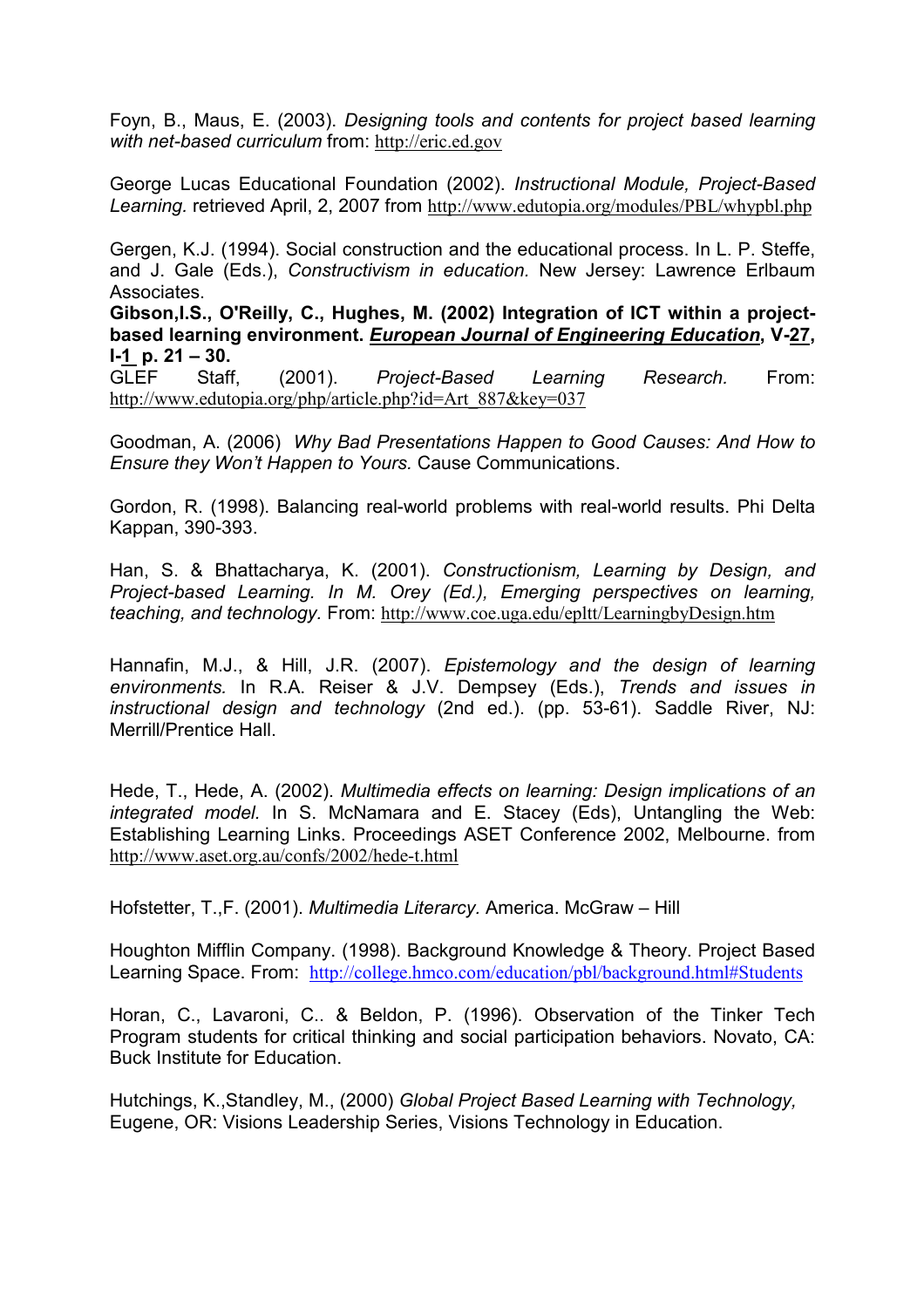Issa, R., A., Cox, F., R., Killingsworth, F., C.(1999) Impact of Multimedia-Based Instruction on Learning and Retention. J.4 Comp. in Civ. Engrg., V 13- I-4, pp:281- 290.

itrc.wvu.edu (2006) Overview of Multimedia Course Development.West Virigine University. From: http://www.itrc.wvu.edu/coursedev/preproduction/chapter01.html

ISTE. (1997). Projects: Road Ahead. Foundations for The Road Ahead: Project-Based Learning and Information Technologies. From http://www.iste.org/Content/NavigationMenu/Research/Reports/The\_Road\_Ahead\_Backgrou nd\_Papers\_1997\_/Project-Based\_Learning.htm

Johnson, D.W. & Johnson, R.T. (1989). Social skills for successful group work. Educational Leadership, 47(4), 29-33.

Jones, B.F., Rasmussen, C.M., Moffit, M.C. (1997): Real-life Problem Solving: A Collaborative Approach to interdisciplinary Learning, Waschington, DC: American Psychological Association, 1997

Joseph, H. and Fleiss, L. (1981) Statictical Methods For Rates and Proportions. Sec. Ed. John Wiley and Servis.

Joyce, B.R., Weil, M. & Calhoun E. (2003). Models of Teaching . 7. edition, USA: Allyn & Bacon

Karasar, N, (2005) Bilimsel Araştırma Yöntemi, İstanbul: Nobel.

Kay, R., (2006). Addressing Gender Differences in Computer Ability, Attitudes and Use: The Laptop Effect. Journal of Educational Computing Research. V-34, n-2, p187-212.

Kell, A. C. (2006). Effects of Using Project-Based Instruction in Increasing Student Achievement in Financial Literacy. *Instructional Technology Monographs 3* (2). Retrieved 63/06/2007, **https://www.frommuniter.com/** 63/06/2007, **frommunity** from http://projects.coe.uga.edu/itm/archives/fall2006/ashleykell.htm.

Klein, B., S., (2002) Learning principles and applications. 4. edition, McGraw-Hill League for Innovation (2000, 1999, 1998). League connections and leadership abstracts. www.league.org

Kulik, Kulik and Cohen, "A Meta-Analysis of OUtcome Studies of Keller's Personalised System of Instruction" (1979) 34 American Psychologist 307.

Kulik, J. A., Kulik, C. C., & Cohen, P. A. (1980). Effectiveness of computer-based teaching: A meta-analysis of findings. Review of Educational Rresarch, 50(4), 525- 544.

Kulik, J. A., & Bangert-Drowns, R. L. (1983). Effectiveness of technology in precollege mathematics and science teaching. Journal of Educational Technology Systems, 12, 137-158.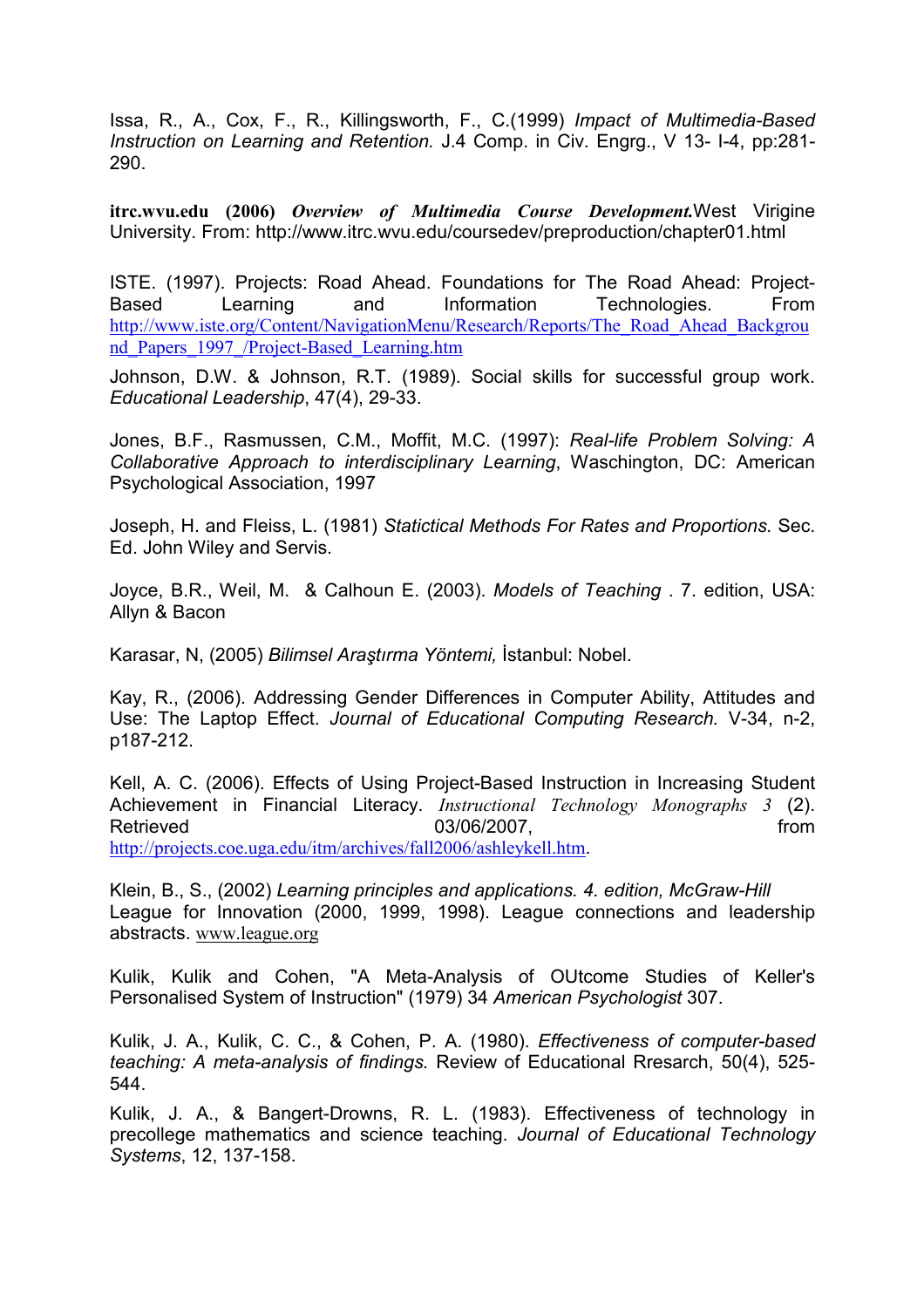Kulik, J. A., Bangert, R. L., & Williams, G. W. (1983). Effects of computer-based teaching on secondary school students. Journal of Educational Psychology, 75, 19- 26.

Lehrer, R. Erickson, J. S., & Coneell, T. (1994). Learning by designing hypermedia documents. Computers in the Schools.

Liu, M. & Y. Hsiao. (2002). Middle school students as multimedia designers: A projectbased learning approach. Journal of Interactive Learning Research, 13 (4), 311-337

Liu, M., Jones, C. & Hemstreet, S. (1998). A study of the multimedia design and production process by the practioners. Journal of Research Computing in Education. 30(3), 254-280.

Liu, M. (1998) The effect of hypermedia authoring on elementary school students' creative thinking. Journal of Educational Computing Research. 19, pp. 27-51.

Liu, M. & Pedersen, S. (1997). The Effect of Being Hypermedia Designers on Elementary School Students' Motivation and Learning of Design Knowledge. From Educational Resources Information Center.

Liu, M. & Rutledge, K. (1997). The Effect of a "learner as multimedia designer" environment on at-risk high school students' motivation and learning of design knowledge. Journal of Educational Computing Research.

Liu, M., (2003). Enhancing learners' cognitive skills through multimedia design. Interactive Learning Environments, 11(1), 23-39.

Liu, M. (2005). Enhancing Learners' Cognitive Skills Through Multimedia Design. Interactive Learning Environments, Vol. 11, No:1, pp:23-39.

Mann. L. B. (2006). Making Your Own Materials. From: http://www.itdl.org/Journal/Oct\_06/article02.htm

Martin, N., & Baker, A. (2000). Linking work and learning toolkit. Portland, OR: worksystems, inc., & Portland, OR: Northwest Regional Educational Laboratory.

Masullo, M., Mack, R.,(1997), Educational Multimedia: Perspective In Evolution. ED-MEDIA & ED-TELECOM 97, Calgary, Canada.

Matejka, D. (2004). Project-Based Learning in Online Postgraduate Education. Issues in Informing Science and Information Technology. P. 489-495. Available from: http://proceedings.informingscience.org/InSITE2004/073matej.pdf

Mayer, R. E. & Anderson, R. B. (1991). Animations need narrations: An experimental test of a dual-coding hypothesis. Journal of Educational Psychology, 83, 484-490.

Mayer, R. E. & Anderson, R. B. (1992). The instructive animation: Helping students build connections between words and pictures in multimedia learning. Journal of Educational Psychology, 84, 444-452.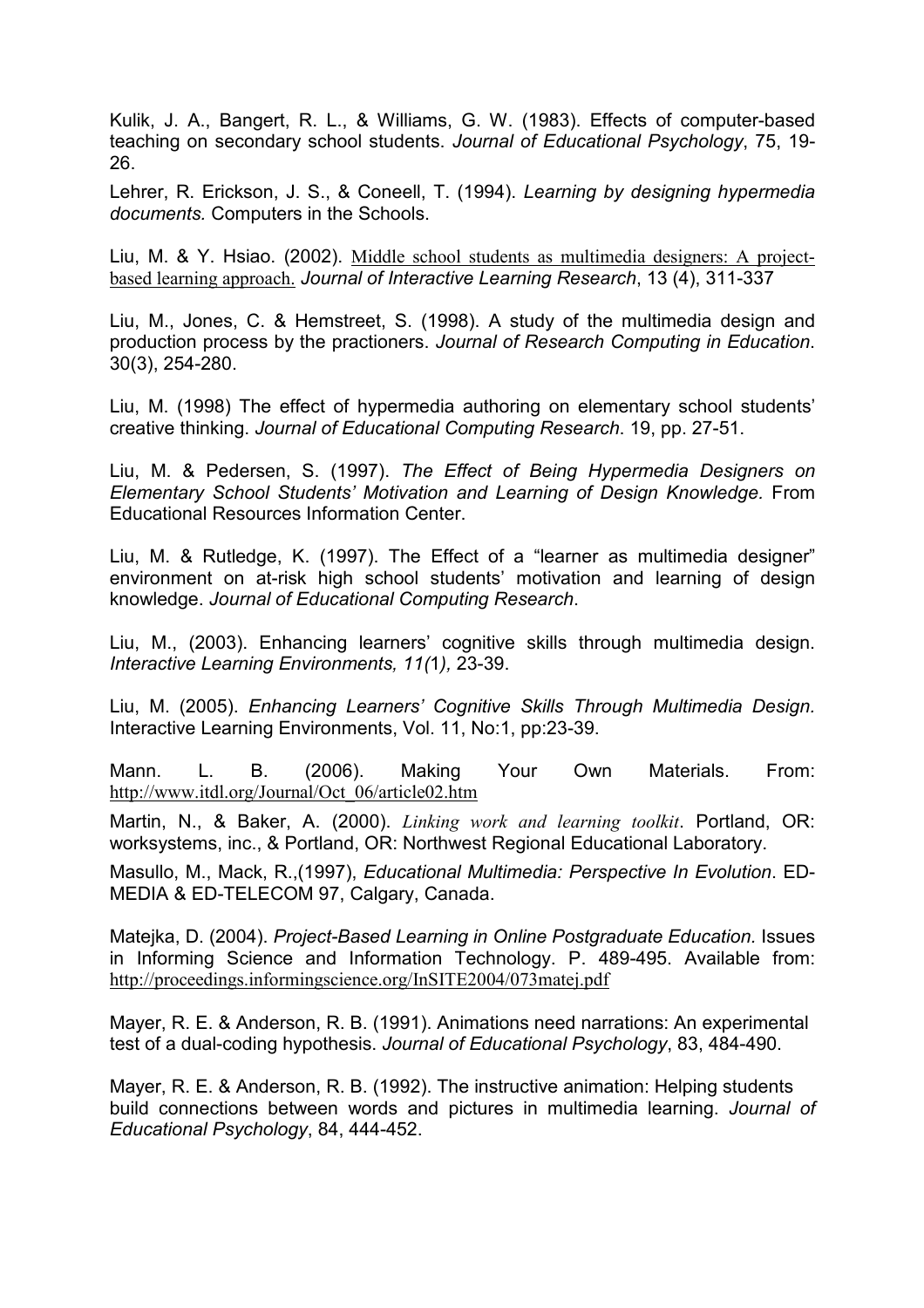Mayer, R. E. & Gallini, J. K. (1990). When is an illustration worth ten thousand words? Journal of Educational Psychology, 82, 715–726.

Mayer, R. E. & Moreno, R. (in press). A split-attention effect in multimedia learning: Evidence for dual information processing systems in working memory. Journal of Educational Psychology, 90, 000–000.

Mayer, R. E. & Sims, V. K. (1994). For whom is a picture worth a thousand words? Extensions of a dual-coding theory of multimedia learning. Journal of Educational Psychology, 86, 389 – 401.

Mayer, R. E. (2000). Multimedia Learning, Cambridge, UK: Cambridge University Press.

McGrath, D. (2003). Designing to Learn: A Focus on Design in Project-Based Learning. Learning & Leading with Technology. Volume 30, Number 6

McLachlan, J., McHarg, J., Goding, L., & Caldarone, E. (2003). An Evaluation of the Use of a Virtual Learning Environment and Digital Libraries in a New Medical School. JISC Final Report.

MicroSoft Corporation (2006). Movie Maker 2,1 for Windows.

MicroSoft Corporation (2006). Photo Story 3,0 for Windows.

Microsoft Online (2003). Implementing project-based learning in your classroom. From: http://office.microsoft.com/en-us/help/HA011887681033.aspx?mode=print

Milken Family Foundation. (1999). Information Technology Underused in Teacher Education **From:** 

http://www.mff.org/edtech/article.taf? function=detail&Content\_uid1=131

Montgomery, L.A. (2000), The effect of SURWEB Hypermedia Construction on Development of Complex Knowledge Structures, Creative Thinking, and Research Process Skill of Utah Sixth grade Social Studies Students, from: http://www.suu.edu/faculty/montgomery/surweb2000.html (2/09/2006)

Moursund, D., Bielefeldt, T., & Underwood, S. (1997). The road ahead—project based learning. Retrieved September 9, 2002, from http://www.iste.org/research/roadahead/pbl.html

Moursund, D., Bielefeldt, T. and Underwood, S.(1997). Foundation for the Road Ahead: Project-Based Learning and Information Technologies. From http://www.iste.org/

Moursund, D. (1999). Project-based learning using information technology. Eugene, OR: International Society for Technology in Education.

Nadelson, L. (2000). Discourse: Integrating problem solving and project-based learning in high school mathematics. Northwest Teacher, 1(1), 20. from: http://www.nwrel.org/msec/nwteacher/spring2000/textonly/discourse.html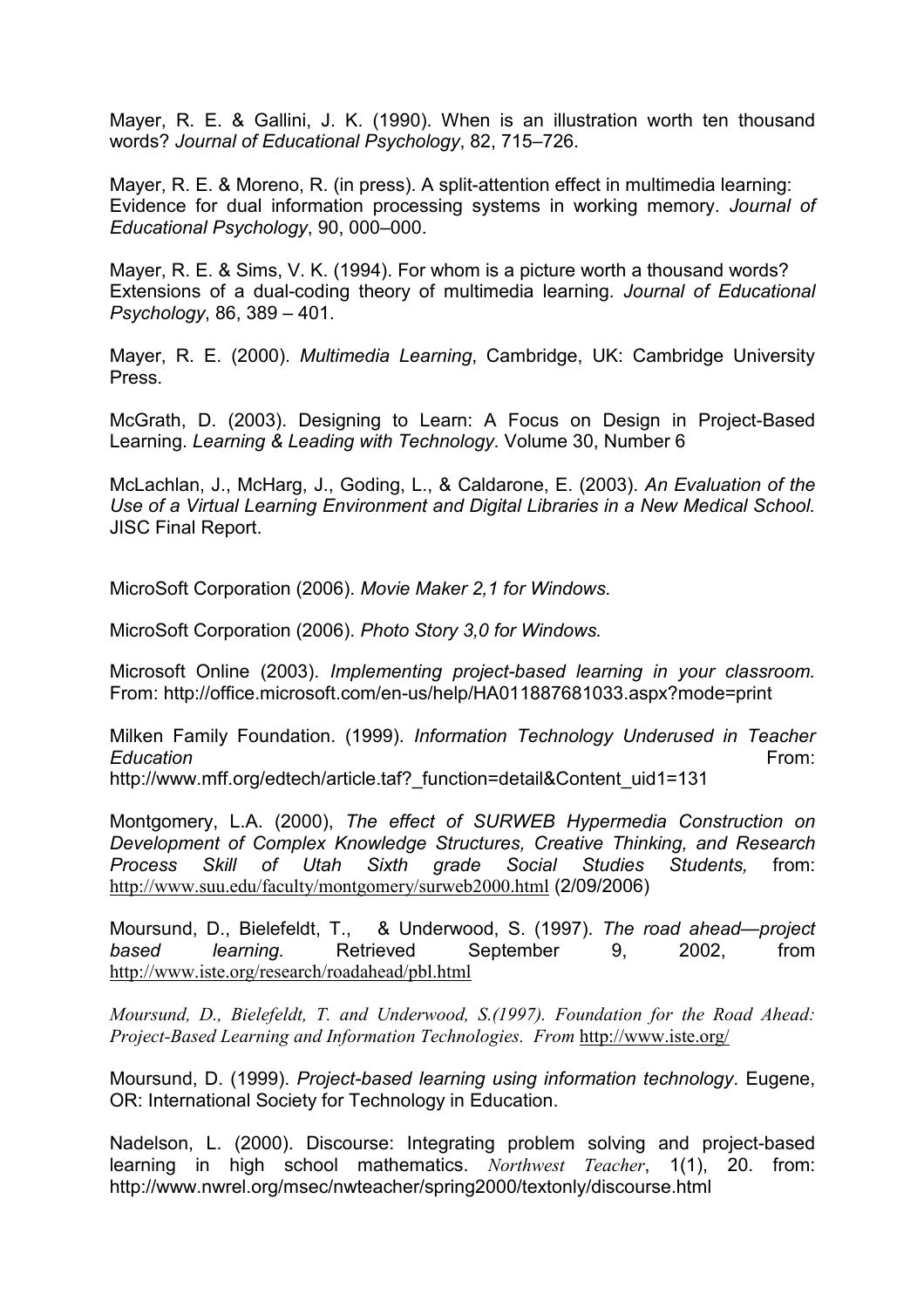National Skills Standard Board. (1996). www.nssb.org

Neo, M., and K. Neo (2001). Innovative teaching: Using multimedia in a problembased learning environment. Educational Technology & Society Education 4(4).

Nunn, P., S. (1956). Education Its Data and First Principles. London: Edward Arnold (Publishers) Ltd.

Office of education. (2001). Why do project-based learning? retrieved September, 2, 2007, from http://pblmm.k12.ca.us/PBLGuide/WhyPBL.html

Özcan, O. (2003). *İnteraktif Media Tasarımında Temel Adımlar.* İstanbul: Kültür Yayınları.

Özdamar, K. (1999). Paket Programlar İle İstatistiksel Veri Analizi. Kaan Kitabevi, Eskisehir.

Papastergiou, Marina. (2005). Learning to Design and Implement Educational Web Sites within Pre-Service Training: A Project-Based Learning Environment and Its Impact on Student Teachers. Learning, Media and Technology, Vol. 30, No. 3. From http://search.epnet.com/login.aspx?direct=true&db=eric&an=EJ721226

Passig, D. Levin, H. (1999). Gender Interest Differences with Multimedia Learning Interfaces. Gender Interest Differences with Multimedia Learning Interfaces.

Penuel, W., Korbak, C., Cole, K. & Jump, O. (2002). Imagination, Production, and Collaboration in Project-Based Learning Using Multimedia.

Penuel, W.R., & Means, B. (1999). Observing teaching practice in project-based learning using multimedi: A Tool for Evaluators. Paper presented at the Secretary of Education's National Conference on Educational Technology. Washington, D.C. From: http://www.ed.gov.technology/1999/whitepapers. 07-01-2007

Penuel, W. R., & Means, B. (2000). Designing a performance assessment to measure students' communication skills in multi-media-supported, project-based learning. Paper presented at the Annual Meeting of the American Educational Research Association, New Orleans.

Percival, F. & Ellington, H. (1988). A handbook of educational technology (2nd Ed.), London: Kogen Page.

Preece, J. (1994). Human & Computer Interaction. USA: Addison – Wesley

Project Based Learning, (2002). Checklist to support Project Based Learning and evaluation. From http://4teachers.org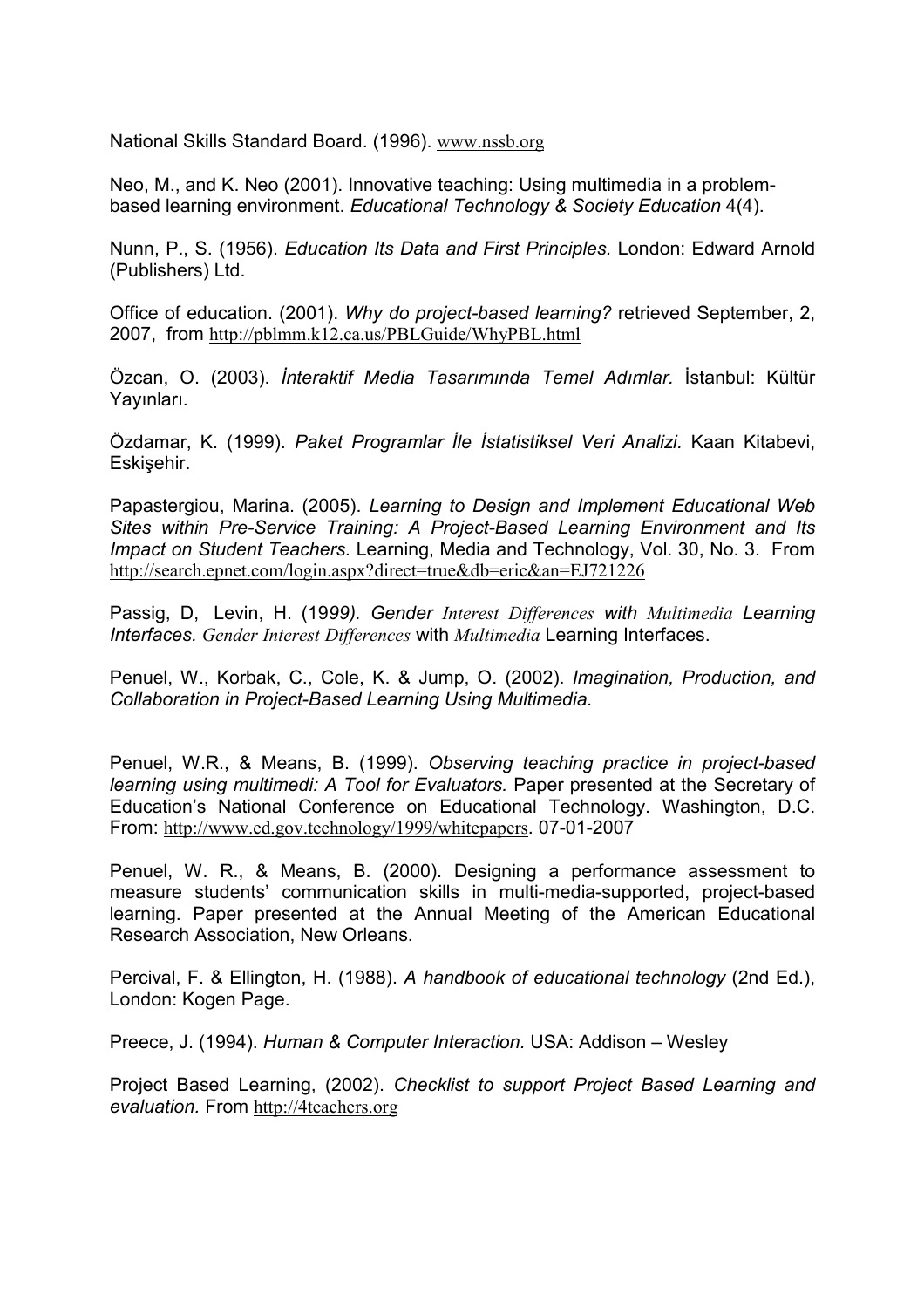Railsback, J. (2002). Project-Based Instruction: Creating Excitement for Learning. Portland, OR: Northwest Regional Educational Laboratory. Retrieved November, 9, 2006, from http://www.nwrel.org/request/2002aug/profdevel.html

Reigeluth, C.M. (1983). Instructional design: What is it and why is it? In Charles M. Reigeluth (Ed.). Instructional design models and theories: An overview of their current status, Volume 1 (pp. 3-36). Hillsdale, NJ: Lawrence Erlbaum Associates.

Reigeluth, C.M. (1999). What is instructional design theory? In Charles M. Reigeluth (Ed.). Instructional design models and theories: A new paradigm of instructional theory, Volume 2 (pp. 5-29). Hillsdale, NJ: Lawrence Erlbaum Associates

Riley, D. & Pace, C. (1997) Improving Teaching Eficiency with Multimedia Teaching Aids, Computing in Civil Engineering, In Adams, T M (ed.) Proceedings of the Fourth Congress held in conjunction with A/E/C Systems '97, Philadelphia, Pennsylvania, ASCE, New York, pp. 129–35.

Ross, S. M. et al. (1999). Two- and three-year achievement results on the Tennessee value added assessment system for restructuring schools in Memphis. Memphis: Center for Research in Educational Policy, University of Memphis.

Russell, B. (1930). On Education. London: George Allen & Unwin Ltd.

Schitai A. (1998). Educational Courseware: Instructional Design Links to Learning. Online Journal of Distance Learning Administration, Volume I, Number IV State University of West Georgia, Distance Education. From: http://www.westga.edu/~distance/schitai14.html

Seels, B. B., & Richey, R. C. (1994) Instructional technology: The definition and domains of the field, Washington, DC, USA: Association for Educational Communications and Technology.

Simkins, M. (1999). Project-based learning with multimedia. Thrust for Educational Leadership, 10552243, Mar/Apr99, Vol. 28, Issue 4

Simkins, M., Cole, K., Tavalin, F., & Means, B. (2002). Increasing Student Learning Through Multimedia Projects. From http://www.ascd.org

Simsek, N. (2005). Perceptions and Opinions of Educational Technologists Related to Educational Technology. Educational Technology & Society, 8 (4), 178-190.

Sizer, T. R. (1984) Horace's compromise--the dilemma of the American high school : the first report from A study of American high schools, co-sponsored by the National Association of Secondary School Principals and the Commission on Educational Issues of the National Association of Independent Schools Boston : Houghton Mifflin.

Skolnikoff, E. B. (1994). Knowledge without borders? Internalization of the research universities. In J. R. Cole, E. G. Barber, & S. R. Graubard (Eds.), The research university in a time of discontent (pp. 333-360). Baltimore: The John Hopkins University Press.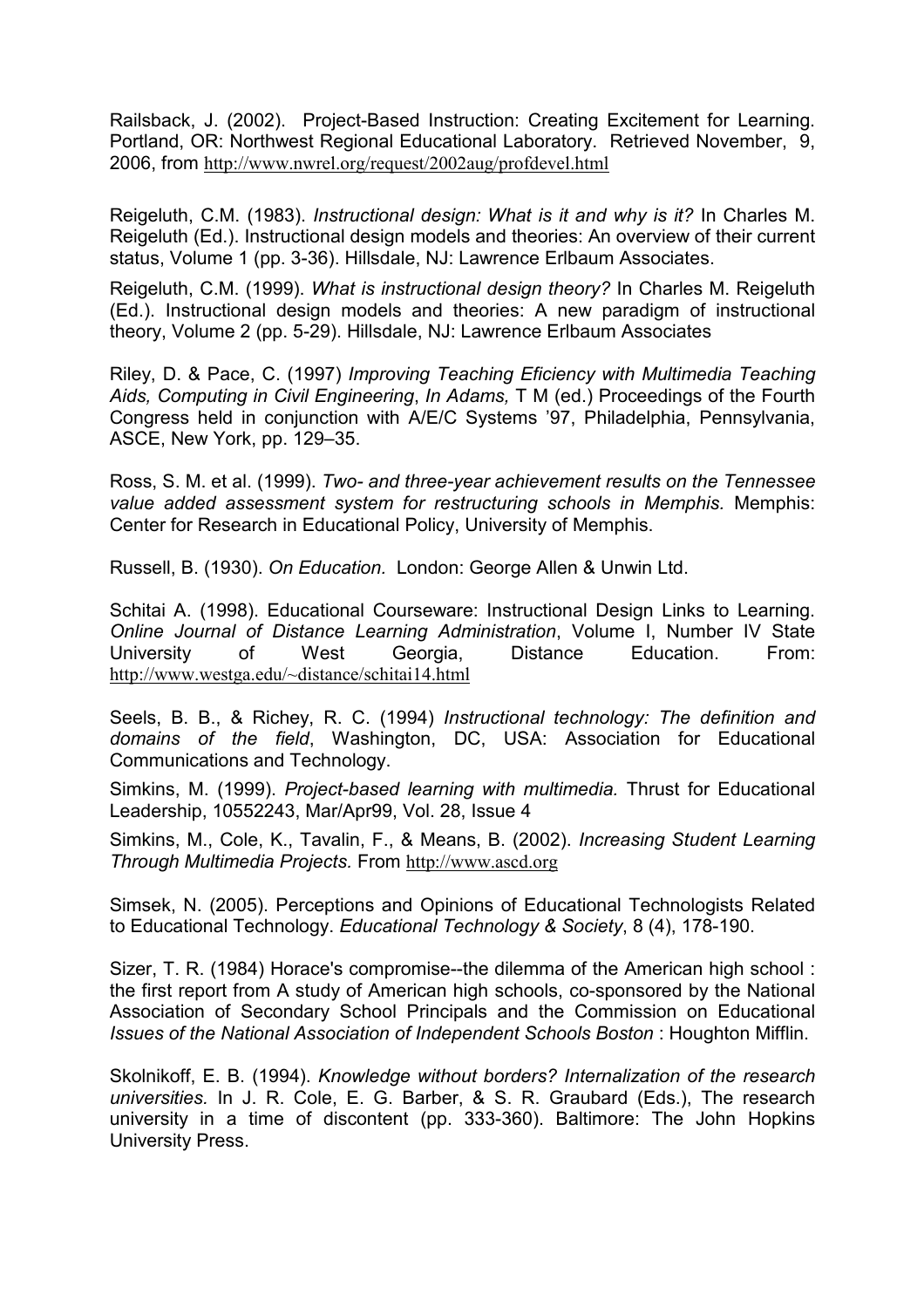Solomon, G. (2003). Project-based learning: A primer. Technology & Learning, 23 (6), 20

Spoehr, K.T. (1993). Profiles of hypermedia authors: How students learn by doing. Paper presented at the annual meeting of the American Educational Research Association, Atlanta, GA.

SRI International. (2000). Silicon valley challenge 2000: Year 4 Report. San Jose, CA: Joint Venture, Silicon Valley Network. From: http://pblmm.k12.ca.us/sri/Reports.htm

Staff, G. (2001). Project-Based Learning Research. Retrieved November, 12, 2006, from http://www.edutopia.org/php/article.php?id=Art\_887&key=037

Stepien, W. & Gallagher, S. (1993). Problem-based learning: As authentic as it gets. Educational Leadership, 51

Stoney, S., & Wild, M. (1998). Motivation and interface design: Maximising learning opportunities. Journal of Computer Assisted Learning, 14(1), 40. from the PsycINFO database.

Tan Lay Hong and Peggy Leong (2003), Professional Development of ITE Teachers through Learning Circles, Teacher Education Institute 2003.

Technology and Education Reform: Technical Research Report – (1995) 8. Technology Supports for Project-Based Learning. From: http://www.ed.gov/pubs/SER/Technology/ch8.html

Thomas, W.,J., (2000). A review of Research on Project-Based Learning. San Rafael, CA: Autodesk From http://www.autodesk.com/foundation

Tolsby,H., Nyvang, T., & Holmfeld,L., (2003). A Survey of Technologies Supporting Virtual Project Based Learning.

Tretten, R. & Zachariou, P. (1995). Learning about project-based learning: Selfassessment preliminary report of results. San Rafael, CA: The Autodesk Foundation.

Troupin, P., (2000) The Role of Instructional Design in Multimedia Develeopment. Learning Circuits. From http://www.learningcircuits.org/2000/feb2000/Troupin.htm

Tsai, C.-C. (2005). Preferences toward Internet-based Learning Environments: High School Students' Perspectives for Science Learning. Educational Technology & Society, 8 (2), 203-213

Vaughan, T., (1994). Multimedia Making It Work. Osborne: Mc-Graw-Hill

Wenger, E. (1998). Communities of practice: Learning, meaning, and identity. Cambridge: Cambridge University Press.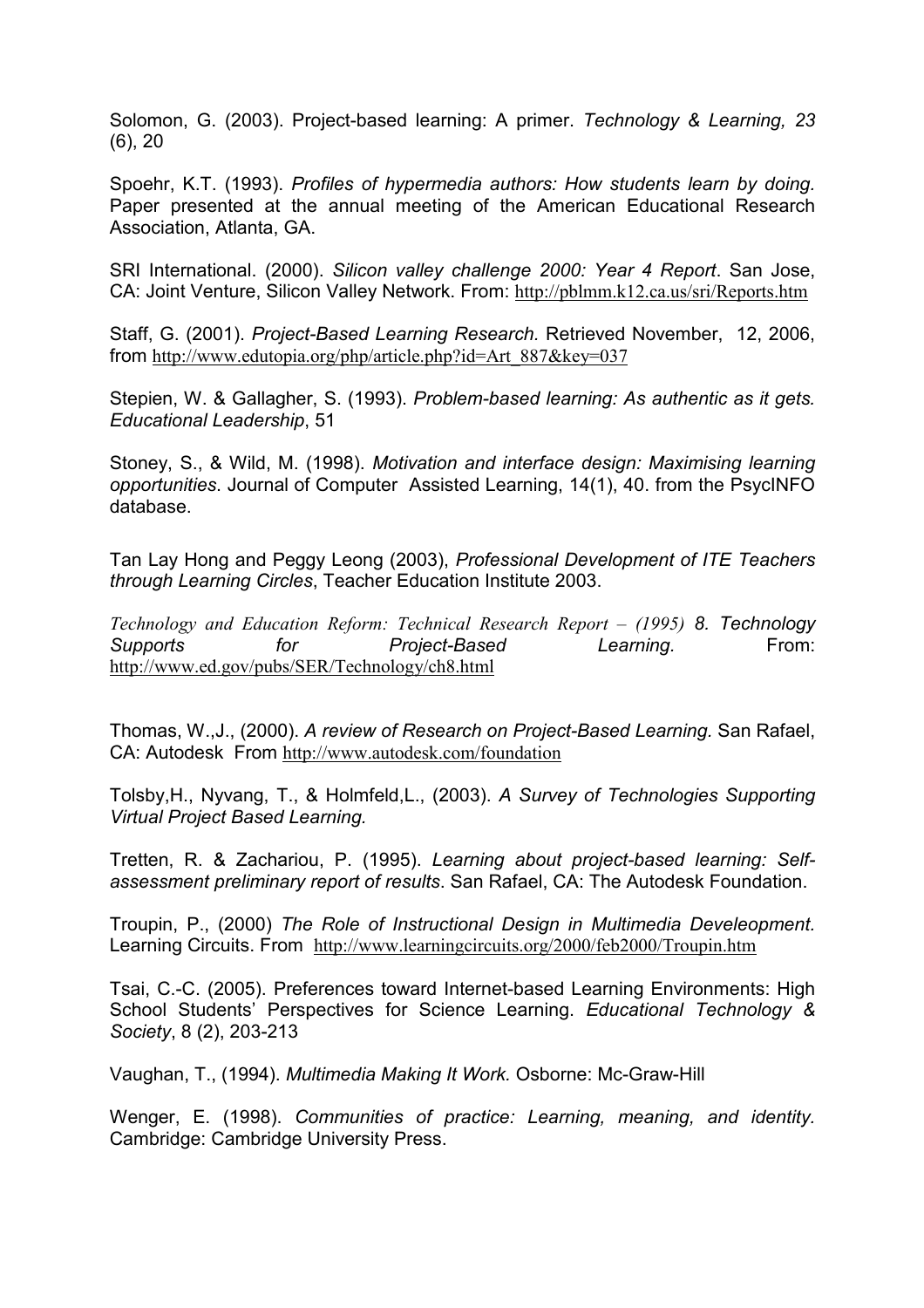Wolff, S.,J., (2001), Design Features for Project- Based Learning. Oregon State **University** 

Woolfolk, A. E. (2001). *Educational psychology* ( $8^{th}$  Ed.). Boston: Allyn and Bacon. Ullah, L. (2003). Global Project-Based Learning. Instructional Technology Masters Degree Program Project. From: http://www.lullah.com/gpbl/globalpblpaper.pdf

U. S. Department of Labor. (1991). The secretary's commission on achieving necessary skills. Washington, D.C. from www.academicinnovations.com/report.html

Zhang, S. (2002). Students' Perceptions of Multimedia Classrooms at East Tennessee State University. From http://etd-submit.etsu.edu/etd/theses/available/etd-1107102-151006/unrestricted/ZhangS111302b.pdf

Zhang, Y. (2000). A Project-Based Learning Approach to Helping Pre-Service Teachers Develop Technology Competencies.. From http://ts.mivu.org/default.asp?show=article&id=1034. The article is reprinted here with permission of the publisher.

### APPENDIX A

Links to Online Resources to Support an Online PBL Course

Software and Technology Resources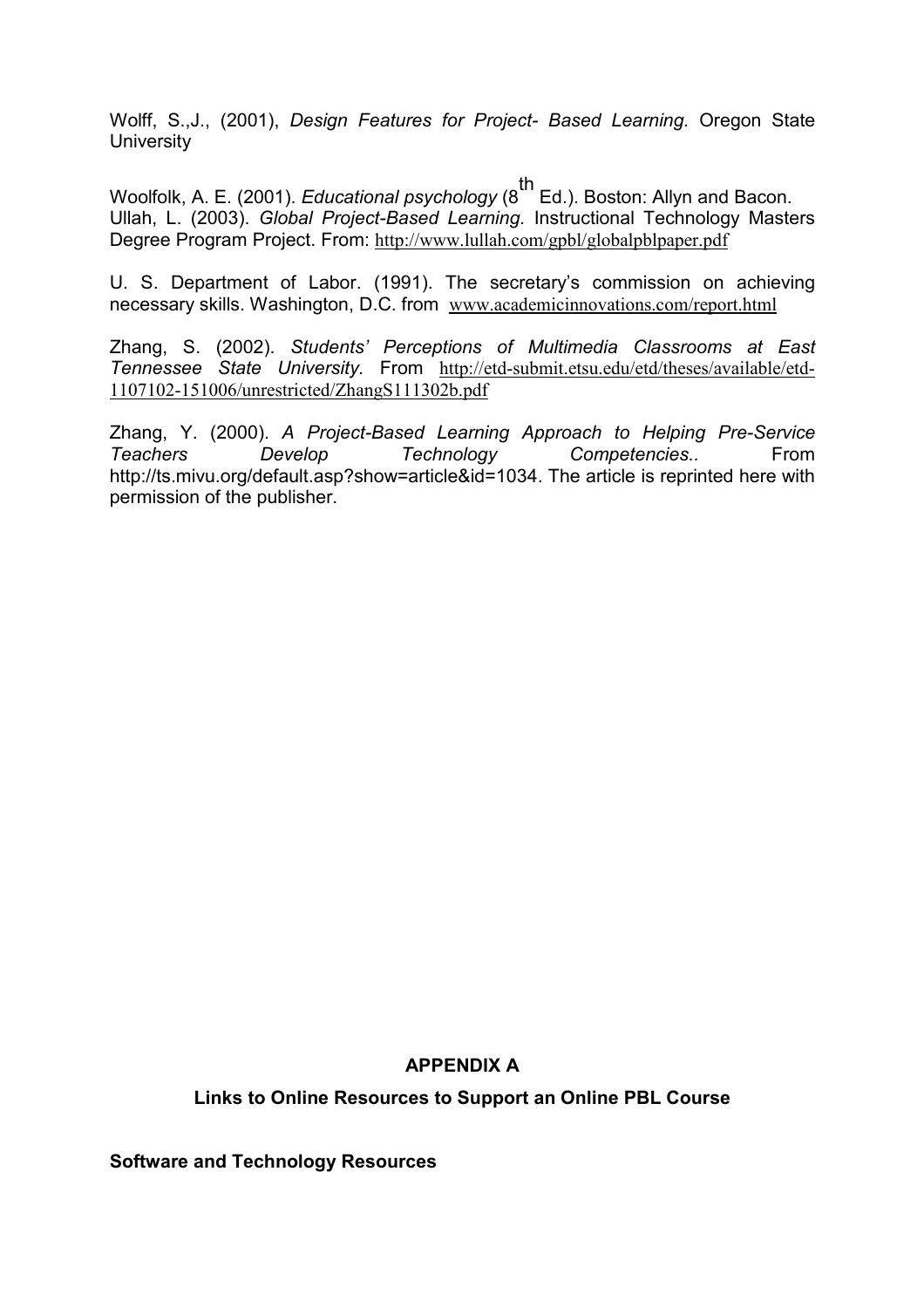## Course Management and Learning Management Software

- Comparison of Course Management Systems: http://www.edutools.info/course/
- Blackboard: http://www.blackboard.com/
- WebCT: http://www.webct.com/
- Moodle: http://www.moodle.org/

## Web Page Authoring Software

- Dreamweaver: http://www.macromedia.com/software/dreamweaver/
- Front Page: http://office.microsoft.com/en-us/FX010858021033.aspx

## Multimedia Software

- PowerPoint for Windows: http://office.microsoft.com/en-us/FX010857971033.aspx
- PowerPoint for Macintosh: http://www.microsoft.com/products/info/product.aspx?view=22&pcid=bdec4ba8-7dab-4edeb51f-eb568d9ca85f&type=ovr
- QuickTime Free Player and QuickTime Pro: http://www.apple.com/quicktime/download/
- Macromedia Flash: http://www.macromedia.com/software/flash/
- Flash Player: http://www.macromedia.com/shockwave/download/download.cgi?P1\_Prod\_Version=Shockw aveFlash
- Shockwave Player: http://sdc.shockwave.com/shockwave/download/download.cgi?
- Real Player: http://www.real.com/
- Windows Media Player:

http://www.microsoft.com/windows/windowsmedia/mp10/default.aspx

### Instant Messengers

- AOL Instant Messenger: http://www.aim.com/
- ICQ Instant Messenger: http://www.icq.com/
- MSN Instant Messenger: http://messenger.msn.com/
- Yahoo Instant Messenger: http://messenger.yahoo.com/

## APPENDIX B

## Proje Tabanlı Ders Yazılım Materyalleri Geliştirilme Çalışmalarının Değerlendirilmesi

 Sizlerin daha iyi eğitim alabilmeniz için "Proje tabanlı eğitime yönelik tutumlarınız" konusunda bir araştırma yapılmaktadır. Ankete vereceğiniz cevapları daha önce hazırladığınız ders yazılımları ile ilişkilendirerek cevaplandırınız. Bu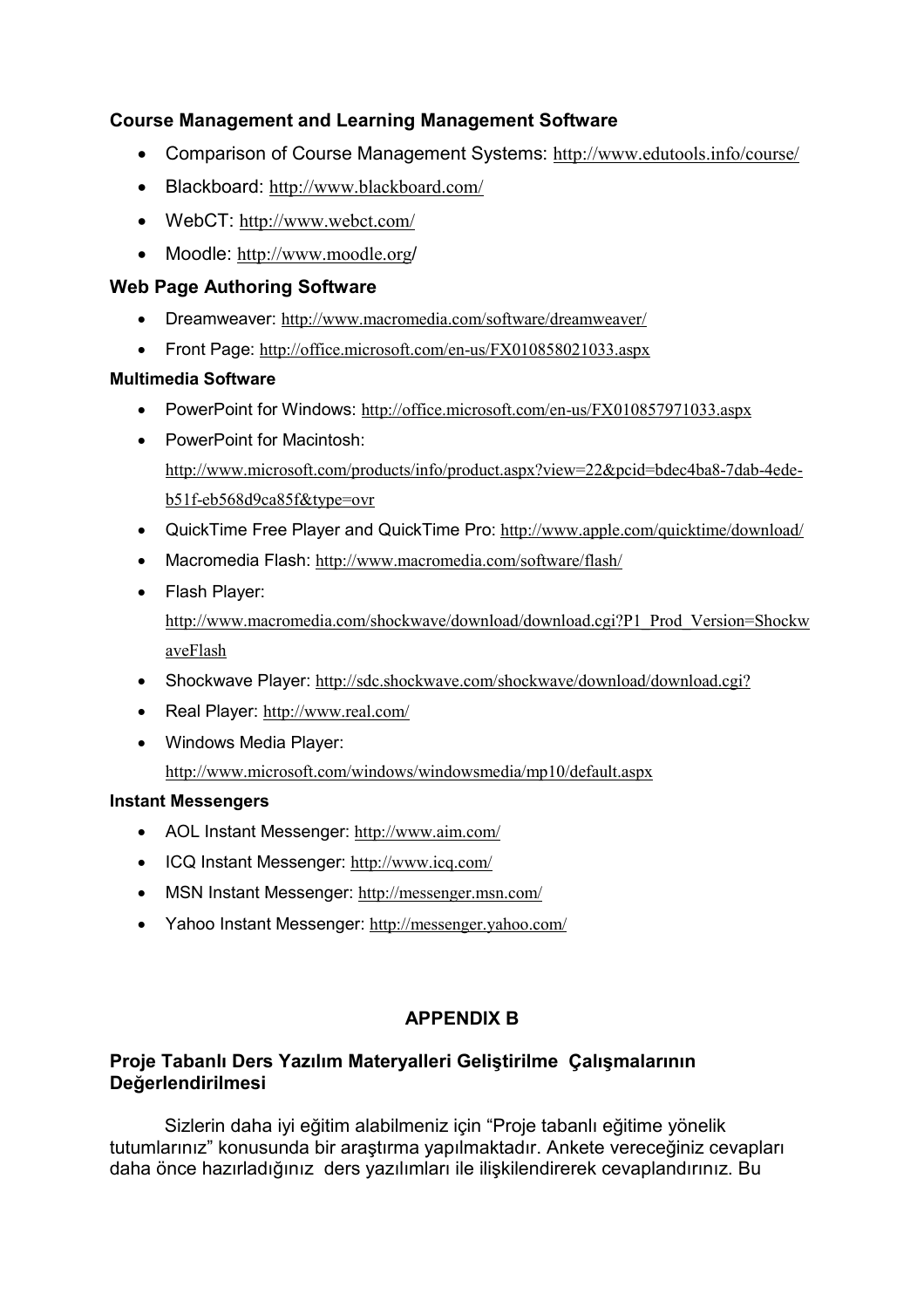çerçevede tutumlarınızdan yararlanılmak üzere, dikkatli bir yaklaşımla seçilen öğrencilerden biride siz oldunuz. Sizden istenen, her bölümdeki soru ve ifadeleri dikkatlice okuyarak, söz konusu soru ve ifadeye katılma durumunuzu, size en uygun düşen seçeneği puanlamanızdır.

Anket formunu doldurmanız 10 dakikayı geçmeyecektir.

 Anketteki soru ve ifadelere vereceğiniz cevapların, bu çalışma çerçevesinde kullanılacağından emin olabilirsiniz. Araştırmanın yapılması sırasında gösterdiğiniz duyarlılıktan dolayı sizlere şimdiden teşekkür ederiz.

## Fezile ÖZDAMLI

- 1. Cinsiyetiniz a)Kız b)Erkek
- 2. Sınıfınız a)1 b)2 c)3 d)4
	-

- 3. Branşınız
	- a) Alan Öğretmenliği
	- b) Bilgisayar ve Öğretim Teknolojileri Öğretmenliği
	- c) Okul Öncesi
	- d) Bilgisayar Enformatik
	- e) Sosyal Bilgiler
	- f) Türkçe Öğretmenliği
	- g) İngiliz Dili Öğretmenliği
	- h) Matematik
	- i) Beden Eğitimi ve Spor Yüksekokulu
	- j) Resim Öğretmenliği
	- k) Müzik Öğretmenliği
- 4. Almış olduğunuz eğitimde bugüne kadar proje yaptınızmı, yaptıysanız kaç kez?
	- a)Yapmadım
	- b) 1 kez
	- c) 2 kez
	- d) 3 veya daha fazla
- 5. Ülkeniz (Lütfen Yazınız)

-------------------------

Aşağıdaki bölümlerde 5(Her Zaman)'den 1(Hiçbir Zaman)'e doğru puanlar vermeniz istenmektedir.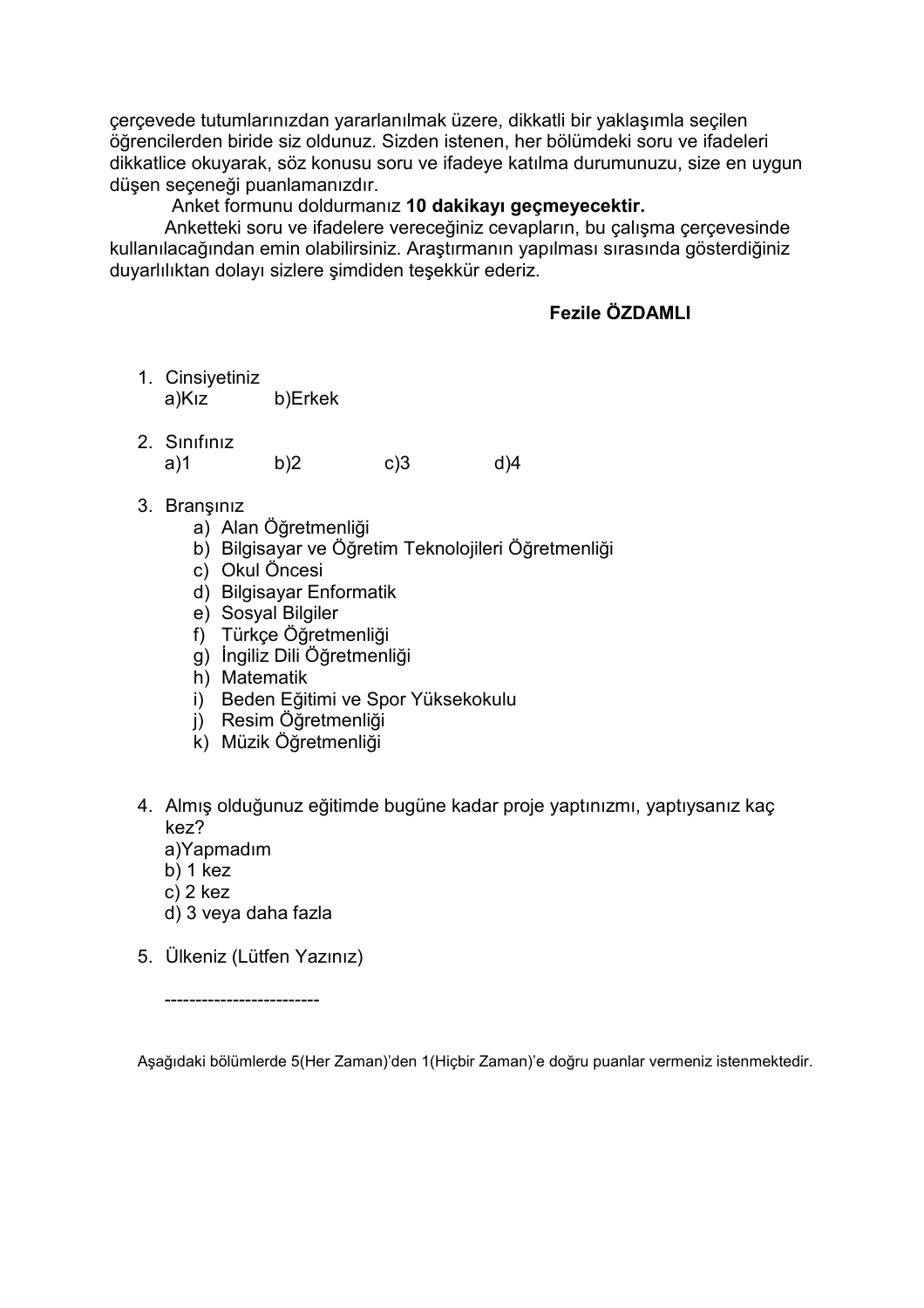| Zaman<br>(2)<br>(4)<br>(3)<br>zır<br>(Orta<br>(5)<br>lık<br>Sıklıkta)<br>Aş<br>İhtiyacım olan tüm materyallere ulaşmak<br>a<br>için zamanımı akıllıca planladım.<br>m<br>Önemli kısımların ne zaman yapılacağıyla<br>ası<br>ilgili zaman çizelgesi hazırladım.<br>Fikirlerimi ve planlarımı belirtmek için bir<br>taslak veya makale hazırladım.<br>Bir konu ve birkaç alt konuya karar verdim.<br>Konuyla ilgili cevaplanması gereken sorular<br>hakkında beyin fırtınası yaptım.<br>Fikirlerimi desteklemeye yardım edecek<br>detaylar hakkında beyin fırtınası yaptım.<br>Konuyu ve yazılımı geliştirirken<br>başkalarından da dönüt aldım.<br>Or<br>Çoğunlukla<br>Nadiren<br>Her<br>Ara sıra<br>Zaman<br>(3)<br>(2)<br>(4)<br>ga<br>(5)<br>(Orta<br>niz<br>Sıklıkta)<br>as<br>Fikirlerimi, bilgi birikimimi ve düşüncelerimi<br>yo<br>organize etmek için plan veya taslak<br>n<br>kullandım.<br>Fikirlerimi anlamlı ve mantıklı bir şekilde<br>organize ettim.<br>Ana konu ve alt konular için tüm<br>açıklamaları verdim.<br>Konu hakkında sorulabilecek tüm soruları<br>açıkca cevapladım.<br>Slayt başlıklarını konu için anlamlı olacak<br>hale getirdim.<br>Giriş veya içindekiler kısmı ekledim.<br>Yazılımım eksiksiz ve daha ilgi çekici<br>yapmak için detayları atlamadım.<br>Sonuçlar kısmını ekledim.<br>Yazılıma bir biblografya veya kaynakların<br>kullanımı slaydı ekledim.<br>Her<br>Çoğunlukla<br>Nadiren<br>Ya<br>Ara sıra<br>Zaman<br>(4)<br>(3)<br>(2)<br>zılı<br>(5)<br>(Orta<br>mı<br>Sıklıkta)<br>n<br>Özgün görsel sanat, canlandırma<br>Ha<br>(animasyon) ya da fotoğraflar kullandım.<br>zır<br>Özgün müzik ya da ses efekti kullandım.<br>la<br>Seslendirme (Anlatı) kullandım.<br>n<br>Başkalarına ait görsel sanat, canlandırma<br>m<br>ve fotoğraflar kullandım.<br>ası<br>Başkalarına ait müzik ve ses efekti<br>kullandım.<br>Başkalarına ait kaynakları kullandığım<br>zaman kime ait olduklarını belirttim.<br>Yazılımı telif haklarına uygun olarak | Ha |                      | Her | Çoğunlukla | Ara sıra | Nadiren | Hiçbir          |
|----------------------------------------------------------------------------------------------------------------------------------------------------------------------------------------------------------------------------------------------------------------------------------------------------------------------------------------------------------------------------------------------------------------------------------------------------------------------------------------------------------------------------------------------------------------------------------------------------------------------------------------------------------------------------------------------------------------------------------------------------------------------------------------------------------------------------------------------------------------------------------------------------------------------------------------------------------------------------------------------------------------------------------------------------------------------------------------------------------------------------------------------------------------------------------------------------------------------------------------------------------------------------------------------------------------------------------------------------------------------------------------------------------------------------------------------------------------------------------------------------------------------------------------------------------------------------------------------------------------------------------------------------------------------------------------------------------------------------------------------------------------------------------------------------------------------------------------------------------------------------------------------------------------------------------------------------------------------------------------------|----|----------------------|-----|------------|----------|---------|-----------------|
|                                                                                                                                                                                                                                                                                                                                                                                                                                                                                                                                                                                                                                                                                                                                                                                                                                                                                                                                                                                                                                                                                                                                                                                                                                                                                                                                                                                                                                                                                                                                                                                                                                                                                                                                                                                                                                                                                                                                                                                              |    |                      |     |            |          |         | Zaman           |
|                                                                                                                                                                                                                                                                                                                                                                                                                                                                                                                                                                                                                                                                                                                                                                                                                                                                                                                                                                                                                                                                                                                                                                                                                                                                                                                                                                                                                                                                                                                                                                                                                                                                                                                                                                                                                                                                                                                                                                                              |    |                      |     |            |          |         | (1)             |
|                                                                                                                                                                                                                                                                                                                                                                                                                                                                                                                                                                                                                                                                                                                                                                                                                                                                                                                                                                                                                                                                                                                                                                                                                                                                                                                                                                                                                                                                                                                                                                                                                                                                                                                                                                                                                                                                                                                                                                                              |    |                      |     |            |          |         |                 |
|                                                                                                                                                                                                                                                                                                                                                                                                                                                                                                                                                                                                                                                                                                                                                                                                                                                                                                                                                                                                                                                                                                                                                                                                                                                                                                                                                                                                                                                                                                                                                                                                                                                                                                                                                                                                                                                                                                                                                                                              |    |                      |     |            |          |         |                 |
|                                                                                                                                                                                                                                                                                                                                                                                                                                                                                                                                                                                                                                                                                                                                                                                                                                                                                                                                                                                                                                                                                                                                                                                                                                                                                                                                                                                                                                                                                                                                                                                                                                                                                                                                                                                                                                                                                                                                                                                              |    |                      |     |            |          |         |                 |
|                                                                                                                                                                                                                                                                                                                                                                                                                                                                                                                                                                                                                                                                                                                                                                                                                                                                                                                                                                                                                                                                                                                                                                                                                                                                                                                                                                                                                                                                                                                                                                                                                                                                                                                                                                                                                                                                                                                                                                                              |    |                      |     |            |          |         |                 |
|                                                                                                                                                                                                                                                                                                                                                                                                                                                                                                                                                                                                                                                                                                                                                                                                                                                                                                                                                                                                                                                                                                                                                                                                                                                                                                                                                                                                                                                                                                                                                                                                                                                                                                                                                                                                                                                                                                                                                                                              |    |                      |     |            |          |         |                 |
|                                                                                                                                                                                                                                                                                                                                                                                                                                                                                                                                                                                                                                                                                                                                                                                                                                                                                                                                                                                                                                                                                                                                                                                                                                                                                                                                                                                                                                                                                                                                                                                                                                                                                                                                                                                                                                                                                                                                                                                              |    |                      |     |            |          |         |                 |
|                                                                                                                                                                                                                                                                                                                                                                                                                                                                                                                                                                                                                                                                                                                                                                                                                                                                                                                                                                                                                                                                                                                                                                                                                                                                                                                                                                                                                                                                                                                                                                                                                                                                                                                                                                                                                                                                                                                                                                                              |    |                      |     |            |          |         |                 |
|                                                                                                                                                                                                                                                                                                                                                                                                                                                                                                                                                                                                                                                                                                                                                                                                                                                                                                                                                                                                                                                                                                                                                                                                                                                                                                                                                                                                                                                                                                                                                                                                                                                                                                                                                                                                                                                                                                                                                                                              |    |                      |     |            |          |         |                 |
|                                                                                                                                                                                                                                                                                                                                                                                                                                                                                                                                                                                                                                                                                                                                                                                                                                                                                                                                                                                                                                                                                                                                                                                                                                                                                                                                                                                                                                                                                                                                                                                                                                                                                                                                                                                                                                                                                                                                                                                              |    |                      |     |            |          |         |                 |
|                                                                                                                                                                                                                                                                                                                                                                                                                                                                                                                                                                                                                                                                                                                                                                                                                                                                                                                                                                                                                                                                                                                                                                                                                                                                                                                                                                                                                                                                                                                                                                                                                                                                                                                                                                                                                                                                                                                                                                                              |    |                      |     |            |          |         |                 |
|                                                                                                                                                                                                                                                                                                                                                                                                                                                                                                                                                                                                                                                                                                                                                                                                                                                                                                                                                                                                                                                                                                                                                                                                                                                                                                                                                                                                                                                                                                                                                                                                                                                                                                                                                                                                                                                                                                                                                                                              |    |                      |     |            |          |         |                 |
|                                                                                                                                                                                                                                                                                                                                                                                                                                                                                                                                                                                                                                                                                                                                                                                                                                                                                                                                                                                                                                                                                                                                                                                                                                                                                                                                                                                                                                                                                                                                                                                                                                                                                                                                                                                                                                                                                                                                                                                              |    |                      |     |            |          |         |                 |
|                                                                                                                                                                                                                                                                                                                                                                                                                                                                                                                                                                                                                                                                                                                                                                                                                                                                                                                                                                                                                                                                                                                                                                                                                                                                                                                                                                                                                                                                                                                                                                                                                                                                                                                                                                                                                                                                                                                                                                                              |    |                      |     |            |          |         | Hiçbir<br>Zaman |
|                                                                                                                                                                                                                                                                                                                                                                                                                                                                                                                                                                                                                                                                                                                                                                                                                                                                                                                                                                                                                                                                                                                                                                                                                                                                                                                                                                                                                                                                                                                                                                                                                                                                                                                                                                                                                                                                                                                                                                                              |    |                      |     |            |          |         | (1)             |
|                                                                                                                                                                                                                                                                                                                                                                                                                                                                                                                                                                                                                                                                                                                                                                                                                                                                                                                                                                                                                                                                                                                                                                                                                                                                                                                                                                                                                                                                                                                                                                                                                                                                                                                                                                                                                                                                                                                                                                                              |    |                      |     |            |          |         |                 |
|                                                                                                                                                                                                                                                                                                                                                                                                                                                                                                                                                                                                                                                                                                                                                                                                                                                                                                                                                                                                                                                                                                                                                                                                                                                                                                                                                                                                                                                                                                                                                                                                                                                                                                                                                                                                                                                                                                                                                                                              |    |                      |     |            |          |         |                 |
|                                                                                                                                                                                                                                                                                                                                                                                                                                                                                                                                                                                                                                                                                                                                                                                                                                                                                                                                                                                                                                                                                                                                                                                                                                                                                                                                                                                                                                                                                                                                                                                                                                                                                                                                                                                                                                                                                                                                                                                              |    |                      |     |            |          |         |                 |
|                                                                                                                                                                                                                                                                                                                                                                                                                                                                                                                                                                                                                                                                                                                                                                                                                                                                                                                                                                                                                                                                                                                                                                                                                                                                                                                                                                                                                                                                                                                                                                                                                                                                                                                                                                                                                                                                                                                                                                                              |    |                      |     |            |          |         |                 |
|                                                                                                                                                                                                                                                                                                                                                                                                                                                                                                                                                                                                                                                                                                                                                                                                                                                                                                                                                                                                                                                                                                                                                                                                                                                                                                                                                                                                                                                                                                                                                                                                                                                                                                                                                                                                                                                                                                                                                                                              |    |                      |     |            |          |         |                 |
|                                                                                                                                                                                                                                                                                                                                                                                                                                                                                                                                                                                                                                                                                                                                                                                                                                                                                                                                                                                                                                                                                                                                                                                                                                                                                                                                                                                                                                                                                                                                                                                                                                                                                                                                                                                                                                                                                                                                                                                              |    |                      |     |            |          |         |                 |
|                                                                                                                                                                                                                                                                                                                                                                                                                                                                                                                                                                                                                                                                                                                                                                                                                                                                                                                                                                                                                                                                                                                                                                                                                                                                                                                                                                                                                                                                                                                                                                                                                                                                                                                                                                                                                                                                                                                                                                                              |    |                      |     |            |          |         |                 |
|                                                                                                                                                                                                                                                                                                                                                                                                                                                                                                                                                                                                                                                                                                                                                                                                                                                                                                                                                                                                                                                                                                                                                                                                                                                                                                                                                                                                                                                                                                                                                                                                                                                                                                                                                                                                                                                                                                                                                                                              |    |                      |     |            |          |         |                 |
|                                                                                                                                                                                                                                                                                                                                                                                                                                                                                                                                                                                                                                                                                                                                                                                                                                                                                                                                                                                                                                                                                                                                                                                                                                                                                                                                                                                                                                                                                                                                                                                                                                                                                                                                                                                                                                                                                                                                                                                              |    |                      |     |            |          |         |                 |
|                                                                                                                                                                                                                                                                                                                                                                                                                                                                                                                                                                                                                                                                                                                                                                                                                                                                                                                                                                                                                                                                                                                                                                                                                                                                                                                                                                                                                                                                                                                                                                                                                                                                                                                                                                                                                                                                                                                                                                                              |    |                      |     |            |          |         |                 |
|                                                                                                                                                                                                                                                                                                                                                                                                                                                                                                                                                                                                                                                                                                                                                                                                                                                                                                                                                                                                                                                                                                                                                                                                                                                                                                                                                                                                                                                                                                                                                                                                                                                                                                                                                                                                                                                                                                                                                                                              |    |                      |     |            |          |         |                 |
|                                                                                                                                                                                                                                                                                                                                                                                                                                                                                                                                                                                                                                                                                                                                                                                                                                                                                                                                                                                                                                                                                                                                                                                                                                                                                                                                                                                                                                                                                                                                                                                                                                                                                                                                                                                                                                                                                                                                                                                              |    |                      |     |            |          |         |                 |
|                                                                                                                                                                                                                                                                                                                                                                                                                                                                                                                                                                                                                                                                                                                                                                                                                                                                                                                                                                                                                                                                                                                                                                                                                                                                                                                                                                                                                                                                                                                                                                                                                                                                                                                                                                                                                                                                                                                                                                                              |    |                      |     |            |          |         |                 |
|                                                                                                                                                                                                                                                                                                                                                                                                                                                                                                                                                                                                                                                                                                                                                                                                                                                                                                                                                                                                                                                                                                                                                                                                                                                                                                                                                                                                                                                                                                                                                                                                                                                                                                                                                                                                                                                                                                                                                                                              |    |                      |     |            |          |         |                 |
|                                                                                                                                                                                                                                                                                                                                                                                                                                                                                                                                                                                                                                                                                                                                                                                                                                                                                                                                                                                                                                                                                                                                                                                                                                                                                                                                                                                                                                                                                                                                                                                                                                                                                                                                                                                                                                                                                                                                                                                              |    |                      |     |            |          |         |                 |
|                                                                                                                                                                                                                                                                                                                                                                                                                                                                                                                                                                                                                                                                                                                                                                                                                                                                                                                                                                                                                                                                                                                                                                                                                                                                                                                                                                                                                                                                                                                                                                                                                                                                                                                                                                                                                                                                                                                                                                                              |    |                      |     |            |          |         |                 |
|                                                                                                                                                                                                                                                                                                                                                                                                                                                                                                                                                                                                                                                                                                                                                                                                                                                                                                                                                                                                                                                                                                                                                                                                                                                                                                                                                                                                                                                                                                                                                                                                                                                                                                                                                                                                                                                                                                                                                                                              |    |                      |     |            |          |         | Hiçbir<br>Zaman |
|                                                                                                                                                                                                                                                                                                                                                                                                                                                                                                                                                                                                                                                                                                                                                                                                                                                                                                                                                                                                                                                                                                                                                                                                                                                                                                                                                                                                                                                                                                                                                                                                                                                                                                                                                                                                                                                                                                                                                                                              |    |                      |     |            |          |         | (1)             |
|                                                                                                                                                                                                                                                                                                                                                                                                                                                                                                                                                                                                                                                                                                                                                                                                                                                                                                                                                                                                                                                                                                                                                                                                                                                                                                                                                                                                                                                                                                                                                                                                                                                                                                                                                                                                                                                                                                                                                                                              |    |                      |     |            |          |         |                 |
|                                                                                                                                                                                                                                                                                                                                                                                                                                                                                                                                                                                                                                                                                                                                                                                                                                                                                                                                                                                                                                                                                                                                                                                                                                                                                                                                                                                                                                                                                                                                                                                                                                                                                                                                                                                                                                                                                                                                                                                              |    |                      |     |            |          |         |                 |
|                                                                                                                                                                                                                                                                                                                                                                                                                                                                                                                                                                                                                                                                                                                                                                                                                                                                                                                                                                                                                                                                                                                                                                                                                                                                                                                                                                                                                                                                                                                                                                                                                                                                                                                                                                                                                                                                                                                                                                                              |    |                      |     |            |          |         |                 |
|                                                                                                                                                                                                                                                                                                                                                                                                                                                                                                                                                                                                                                                                                                                                                                                                                                                                                                                                                                                                                                                                                                                                                                                                                                                                                                                                                                                                                                                                                                                                                                                                                                                                                                                                                                                                                                                                                                                                                                                              |    |                      |     |            |          |         |                 |
|                                                                                                                                                                                                                                                                                                                                                                                                                                                                                                                                                                                                                                                                                                                                                                                                                                                                                                                                                                                                                                                                                                                                                                                                                                                                                                                                                                                                                                                                                                                                                                                                                                                                                                                                                                                                                                                                                                                                                                                              |    |                      |     |            |          |         |                 |
|                                                                                                                                                                                                                                                                                                                                                                                                                                                                                                                                                                                                                                                                                                                                                                                                                                                                                                                                                                                                                                                                                                                                                                                                                                                                                                                                                                                                                                                                                                                                                                                                                                                                                                                                                                                                                                                                                                                                                                                              |    |                      |     |            |          |         |                 |
|                                                                                                                                                                                                                                                                                                                                                                                                                                                                                                                                                                                                                                                                                                                                                                                                                                                                                                                                                                                                                                                                                                                                                                                                                                                                                                                                                                                                                                                                                                                                                                                                                                                                                                                                                                                                                                                                                                                                                                                              |    |                      |     |            |          |         |                 |
|                                                                                                                                                                                                                                                                                                                                                                                                                                                                                                                                                                                                                                                                                                                                                                                                                                                                                                                                                                                                                                                                                                                                                                                                                                                                                                                                                                                                                                                                                                                                                                                                                                                                                                                                                                                                                                                                                                                                                                                              |    |                      |     |            |          |         |                 |
|                                                                                                                                                                                                                                                                                                                                                                                                                                                                                                                                                                                                                                                                                                                                                                                                                                                                                                                                                                                                                                                                                                                                                                                                                                                                                                                                                                                                                                                                                                                                                                                                                                                                                                                                                                                                                                                                                                                                                                                              |    |                      |     |            |          |         |                 |
|                                                                                                                                                                                                                                                                                                                                                                                                                                                                                                                                                                                                                                                                                                                                                                                                                                                                                                                                                                                                                                                                                                                                                                                                                                                                                                                                                                                                                                                                                                                                                                                                                                                                                                                                                                                                                                                                                                                                                                                              |    |                      |     |            |          |         |                 |
|                                                                                                                                                                                                                                                                                                                                                                                                                                                                                                                                                                                                                                                                                                                                                                                                                                                                                                                                                                                                                                                                                                                                                                                                                                                                                                                                                                                                                                                                                                                                                                                                                                                                                                                                                                                                                                                                                                                                                                                              |    | hazırladım.          |     |            |          |         |                 |
| Yazılımı ahlaki kurallara uygun olarak                                                                                                                                                                                                                                                                                                                                                                                                                                                                                                                                                                                                                                                                                                                                                                                                                                                                                                                                                                                                                                                                                                                                                                                                                                                                                                                                                                                                                                                                                                                                                                                                                                                                                                                                                                                                                                                                                                                                                       |    |                      |     |            |          |         |                 |
| hazırladım.                                                                                                                                                                                                                                                                                                                                                                                                                                                                                                                                                                                                                                                                                                                                                                                                                                                                                                                                                                                                                                                                                                                                                                                                                                                                                                                                                                                                                                                                                                                                                                                                                                                                                                                                                                                                                                                                                                                                                                                  |    |                      |     |            |          |         |                 |
| Yazılımım kullanıcnın konuya daha iyi                                                                                                                                                                                                                                                                                                                                                                                                                                                                                                                                                                                                                                                                                                                                                                                                                                                                                                                                                                                                                                                                                                                                                                                                                                                                                                                                                                                                                                                                                                                                                                                                                                                                                                                                                                                                                                                                                                                                                        |    |                      |     |            |          |         |                 |
| anlamasına yardımcı olur.<br>Hazırladığım yazılım sunumumu daha ilgi                                                                                                                                                                                                                                                                                                                                                                                                                                                                                                                                                                                                                                                                                                                                                                                                                                                                                                                                                                                                                                                                                                                                                                                                                                                                                                                                                                                                                                                                                                                                                                                                                                                                                                                                                                                                                                                                                                                         |    |                      |     |            |          |         |                 |
|                                                                                                                                                                                                                                                                                                                                                                                                                                                                                                                                                                                                                                                                                                                                                                                                                                                                                                                                                                                                                                                                                                                                                                                                                                                                                                                                                                                                                                                                                                                                                                                                                                                                                                                                                                                                                                                                                                                                                                                              |    | çekici hale getirdi. |     |            |          |         |                 |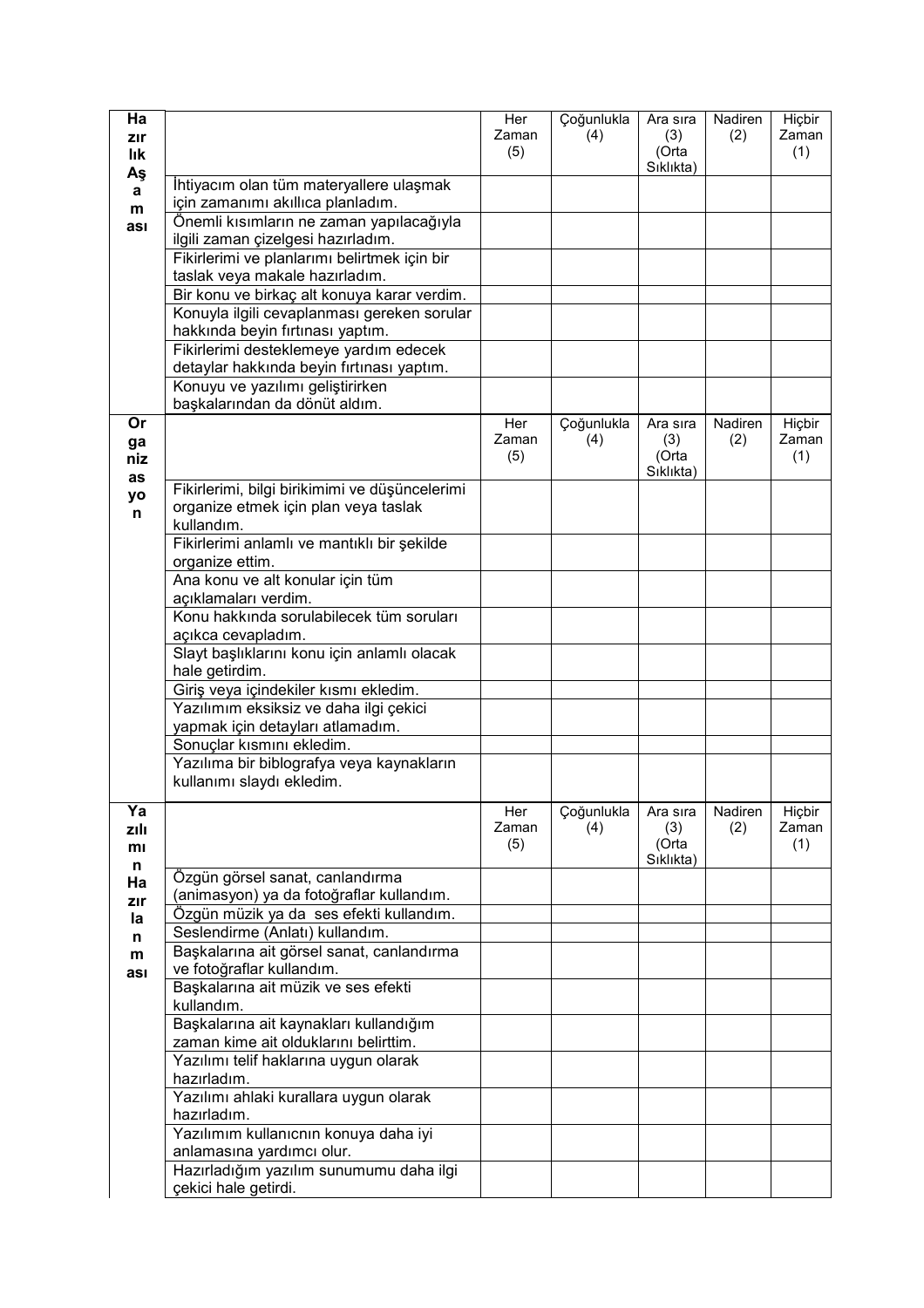|                       | Aşağıdaki bölümlerde 5(Her Zaman)'den 1(Hiçbir Zaman)'e doğru puanlar vermeniz istenmektedir.            |                     |                   |                                       |                |                        |
|-----------------------|----------------------------------------------------------------------------------------------------------|---------------------|-------------------|---------------------------------------|----------------|------------------------|
| Υö<br>nl<br>en<br>dir |                                                                                                          | Her<br>Zaman<br>(5) | Çoğunlukla<br>(4) | Ara sıra<br>(3)<br>(Orta<br>Sıklıkta) | Nadiren<br>(2) | Hiçbir<br>Zaman<br>(1) |
| m<br>е                | Kullanıcılar yazılım içerisinde kolayca<br>gezebilirler.                                                 |                     |                   |                                       |                |                        |
| Ar<br>açl<br>arı      | Kullanıcılar yazılımın herhangi bir yerine<br>geri dönebilirler veya bölümü tekrar<br>çalıştırabilirler. |                     |                   |                                       |                |                        |
|                       | Kullanıcılar istemedikleri slaydı kolayca<br>atlayabilirler.                                             |                     |                   |                                       |                |                        |
|                       | Yönlendirme araçları kolayca bulunabilir.                                                                |                     |                   |                                       |                |                        |
|                       | Yönlendirme araçları gerekli durumlarda<br>gösterildi.                                                   |                     |                   |                                       |                |                        |
|                       | Yönlendirme araçları tüm slaytlarda benzer<br>kısımlara yerleştirildi.                                   |                     |                   |                                       |                |                        |
|                       | Yönlendirme araçlarında mantıksal yönler<br>kullanıldı.                                                  |                     |                   |                                       |                |                        |
|                       | Yönlendirme araçlarının tümü çalışmaktadır.                                                              |                     |                   |                                       |                |                        |
|                       | Kullanıcı her zaman yazılımdan kolaylıkla                                                                |                     |                   |                                       |                |                        |
|                       | çıkabilir.                                                                                               |                     |                   |                                       |                |                        |
| Gö<br>rü              |                                                                                                          | Her<br>Zaman        | Çoğunlukla<br>(4) | Ara sıra<br>(3)                       | Nadiren<br>(2) | Hiçbir<br>Zaman        |
| nü                    |                                                                                                          | (5)                 |                   | (Orta                                 |                | (1)                    |
| Ş                     |                                                                                                          |                     |                   | Sıklıkta)                             |                |                        |
|                       | Tasarım öğeleriyle içeriği dengeledim.                                                                   |                     |                   |                                       |                |                        |
|                       | Sadece birkaç font kullandım.                                                                            |                     |                   |                                       |                |                        |
|                       | Fontları tutarlı bir biçimde kullandım.                                                                  |                     |                   |                                       |                |                        |
|                       | Başlıkları ve alt başlıkları diğer yazılardan                                                            |                     |                   |                                       |                |                        |
|                       | ayırt etmek kolaydır.                                                                                    |                     |                   |                                       |                |                        |
|                       | Slaytlardaki kelimleler kolayca okunabilir.<br>Slaytlardaki kelimelerde yazım hatası                     |                     |                   |                                       |                |                        |
|                       | yoktur.                                                                                                  |                     |                   |                                       |                |                        |
|                       | Yazı ve grafik alanları dengeli görünüyor.                                                               |                     |                   |                                       |                |                        |
|                       | Grafikler kolayca gözüküyor<br>Grafikler temiz ve nettir.                                                |                     |                   |                                       |                |                        |
|                       |                                                                                                          |                     |                   |                                       |                |                        |
|                       | Arka plan göz alıcı/yorucu değildir.<br>Slaytlarda kullanılan tüm renkler uyumlu                         |                     |                   |                                       |                |                        |
|                       | gözüküyor.                                                                                               |                     |                   |                                       |                |                        |
|                       | Slaytlar birbiriyle uyumludur; uyumlu bir                                                                |                     |                   |                                       |                |                        |
|                       | bütün oluşturdular.                                                                                      |                     |                   |                                       |                |                        |
|                       | Sesler ve müzikler kolayca duyulabiliyor.                                                                |                     |                   |                                       |                |                        |
|                       | Slaytlardaki ve nesnelerdeki geçişler                                                                    |                     |                   |                                       |                |                        |
|                       | gözalıcı ve sıkıcıdr.                                                                                    |                     |                   |                                       |                |                        |
|                       | Slaytlar arasındaki geçiş süreleri ne çok                                                                |                     |                   |                                       |                |                        |
|                       | kisa ne de çok uzundur.                                                                                  |                     |                   |                                       |                |                        |
|                       | Slaytlar temiz(düzgün) görünüyor ve beyaz<br>alanlar iyi kullanılmıştır.                                 |                     |                   |                                       |                |                        |
|                       |                                                                                                          |                     |                   |                                       |                |                        |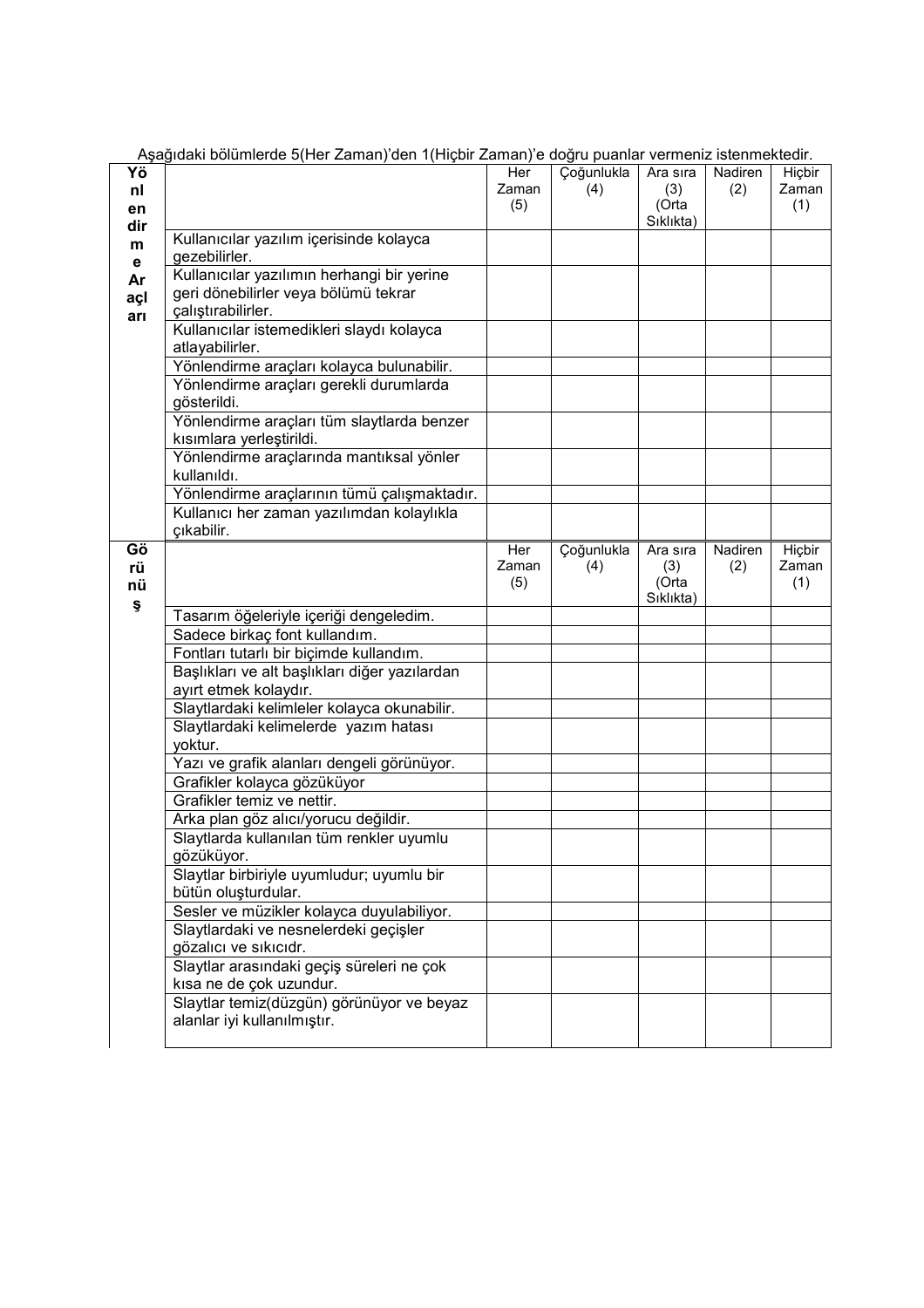|           |                                                            | Her   | Çoğunlukla | Ara sıra           | Nadiren | Hiçbir |
|-----------|------------------------------------------------------------|-------|------------|--------------------|---------|--------|
| Ka        |                                                            | Zaman | (4)        | (3)                | (2)     | Zaman  |
| yn<br>akl |                                                            | (5)   |            | (Orta<br>Siklikta) |         | (1)    |
| ar        | Bilgileri toplarken çeşitli kaynaklardan                   |       |            |                    |         |        |
|           | yararlandım.                                               |       |            |                    |         |        |
|           | Konuya farklı perspektiflerden bakan                       |       |            |                    |         |        |
|           | kaynaklara başvurdum.                                      |       |            |                    |         |        |
|           | Elektronik kaynaklardan yararlandım                        |       |            |                    |         |        |
|           | (Internet, CD-ROM).                                        |       |            |                    |         |        |
|           | Basılı kaynaklardan yararlandım                            |       |            |                    |         |        |
|           | (Kitap, magazin, gazete)                                   |       |            |                    |         |        |
|           | Referans materyaller kullandım                             |       |            |                    |         |        |
|           | (Ansiklopedi, sözlük, deyimler dizini, atlas               |       |            |                    |         |        |
|           | vb.                                                        |       |            |                    |         |        |
|           | Belgesellerden veya haberlerden                            |       |            |                    |         |        |
|           | yararlandım.                                               |       |            |                    |         |        |
|           | Konuyla ilgili kişilerle yapılan mülakatları<br>kullandım. |       |            |                    |         |        |
|           | Bilgi toplamak için video, film ve televizyon              |       |            |                    |         |        |
|           | şovlarını kullandım.                                       |       |            |                    |         |        |
|           | Kaynakları telif haklarına uygun olarak                    |       |            |                    |         |        |
|           | kullandım.                                                 |       |            |                    |         |        |
|           | Kanyankları ahlaki kurallara uygun olarak                  |       |            |                    |         |        |
|           | hazırladım.                                                |       |            |                    |         |        |
|           | Kullandığım kaynakların kimlere ait                        |       |            |                    |         |        |
|           | olduğunu belirttim.                                        |       |            |                    |         |        |

## An Evaluation of Projects to Prepare Course Software with Project Based Learning

 You are the one who is chosen carefully for this survey about "Project Based Learning"

 To fill this questionnaire will not exceed 10 minutes. Please relate your previous projects process with these questions. (The projects are about course software.) We want from you to read this questionnaire carefully and choose an answer which is close to you, your experience and perceive.

Your answer will never be given to anyone. All responses to this survey are kept

confidential. You can be sure that your answer exactly will be use for this study's aim.

Thanks for your cooperation and help.

## Fezile ÖZDAMLI Assoc. Prof. Dr. Hüseyin UZUNBOYLU

1. Gender. a) Female b) Male

2. The class that you are continuing.

a)1 b)2 c)3 d)4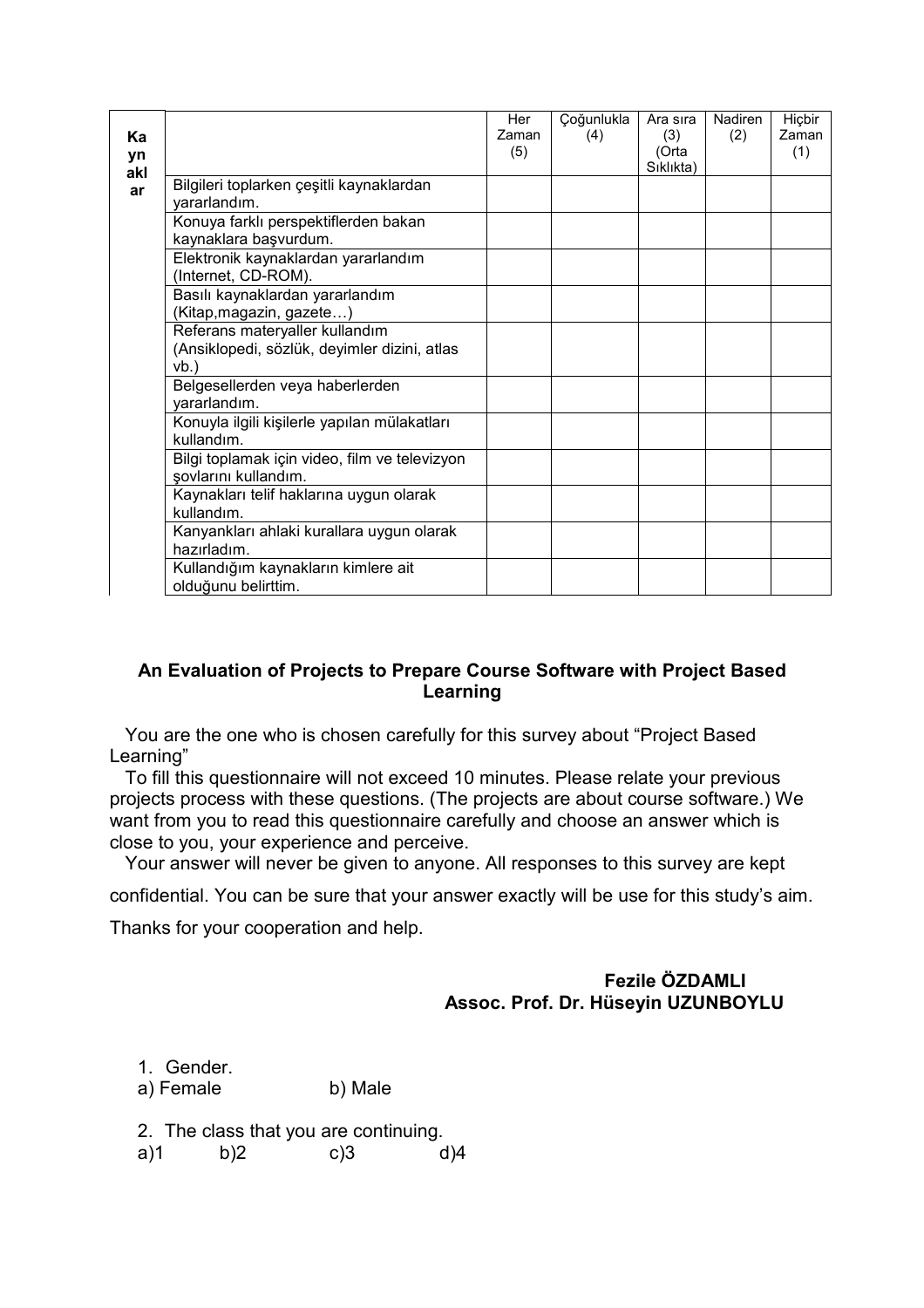## 2. Department. (Please Write)

-------------------------

- 4. How many time you prepared projects?
	- a) Never
	- b) 1 time
	- c) 2 times
	- d) 3 times or more than 3 times
- 5. Your Country? (Please Write)

-------------------------

### After you read the following expression, please choose the best one to fit for yourself.

|                                       |                                                                         | Always<br>(5) | Mostly<br>(4) | Sometimes<br>(3) | Rarely<br>(2) | Never<br>(1) |
|---------------------------------------|-------------------------------------------------------------------------|---------------|---------------|------------------|---------------|--------------|
| P<br>e<br>p<br>a<br>a<br>ti<br>O<br>n | I planned my time wisely to assure access to<br>needed materials.       |               |               |                  |               |              |
|                                       | I made a timeline of when key components<br>needed to be done.          |               |               |                  |               |              |
|                                       | I made an outline or storyboard to organize<br>my thoughts and ideas.   |               |               |                  |               |              |
|                                       | decided on a topic and several subtopics.                               |               |               |                  |               |              |
|                                       | I brainstormed questions that needed to be<br>answered about the topic. |               |               |                  |               |              |
|                                       | I brainstormed details that would help<br>support my ideas.             |               |               |                  |               |              |
|                                       | I used feedback from others to refine my<br>topic and questions.        |               |               |                  |               |              |

#### After you read the following expression, please choose the best one to fit for yourself.

| ∩ |                                                  | Always | Mostly | Sometimes | Rarely | Never |
|---|--------------------------------------------------|--------|--------|-----------|--------|-------|
|   |                                                  | (5)    | (4)    | (3)       | (2)    | (1)   |
| g | used an outline or storyboard to organize my     |        |        |           |        |       |
| a | ideas, information and thoughts.                 |        |        |           |        |       |
| n | I organized my ideas in a meaningful and         |        |        |           |        |       |
|   | logical way.                                     |        |        |           |        |       |
|   | I gave a full explanation of my topic and        |        |        |           |        |       |
| a | subtopics.                                       |        |        |           |        |       |
|   | I clearly answered questions people might        |        |        |           |        |       |
|   | have about the topic.                            |        |        |           |        |       |
| o | I included a meaningful title slide.             |        |        |           |        |       |
| n | I included an introduction or Table of Contents. |        |        |           |        |       |
|   | I included details that made my presention       |        |        |           |        |       |
|   | more complete and/or more interesting.           |        |        |           |        |       |
|   | I included a conclusion.                         |        |        |           |        |       |
|   | I included a Bibliography or Resources Used      |        |        |           |        |       |
|   | slide.                                           |        |        |           |        |       |

After you read the following expression, please choose the best one to fit for yourself.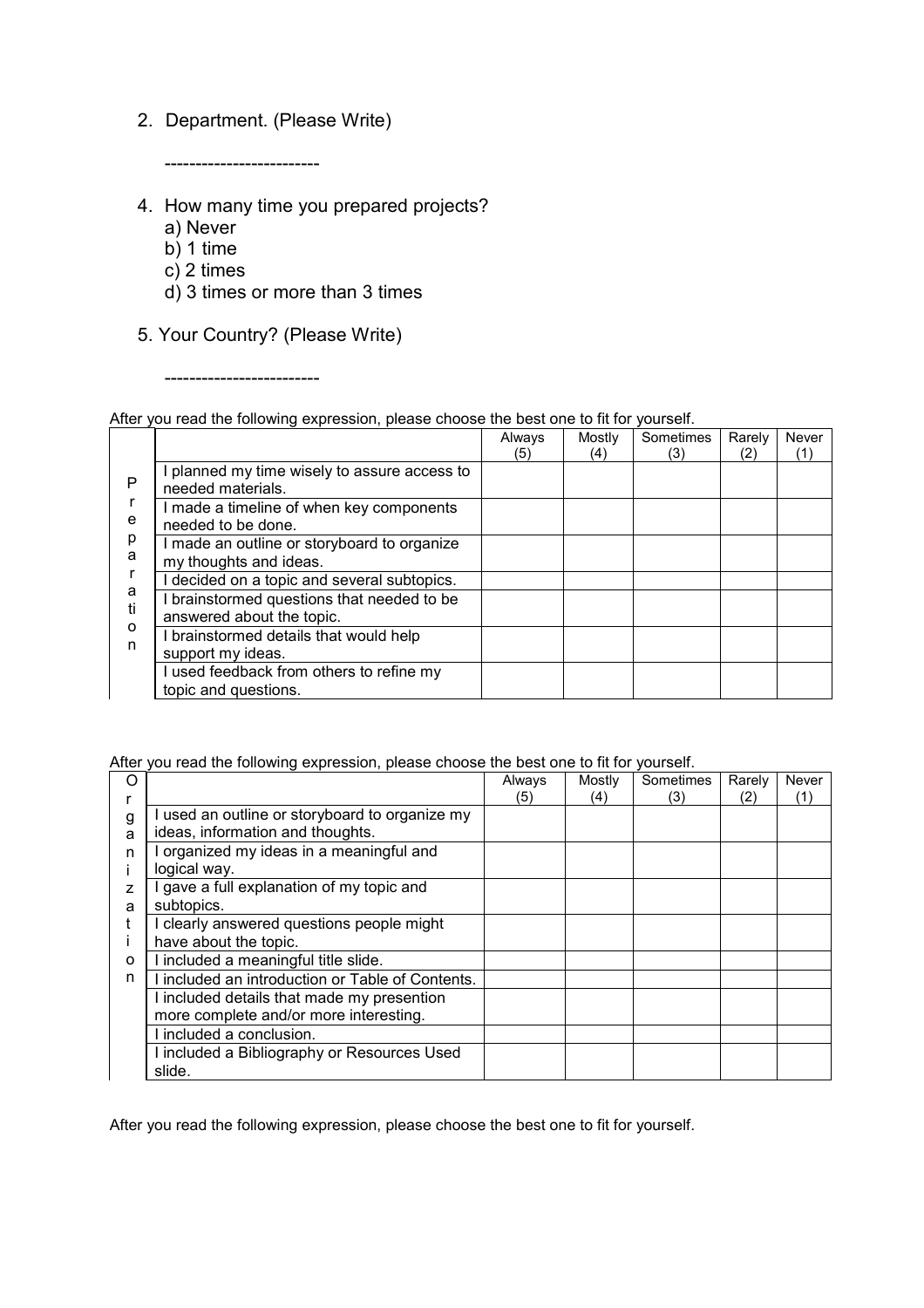| м |                                                           | Always(5) | Mostly(4) | Sometimes | Rarely | Never |
|---|-----------------------------------------------------------|-----------|-----------|-----------|--------|-------|
| e |                                                           |           |           | (3)       | (2)    | (1'   |
| d | used original art, animations or photographs.             |           |           |           |        |       |
|   | used orginal music or sound effects.                      |           |           |           |        |       |
| a | used voice-overs.                                         |           |           |           |        |       |
| U | I used art, animations, or photographs made<br>by others. |           |           |           |        |       |
| s | I used music or sound effects made by others.             |           |           |           |        |       |
| e | I cited all resources I include that were made            |           |           |           |        |       |
|   | by others.                                                |           |           |           |        |       |
|   | I used media in accordance with copyright.                |           |           |           |        |       |
|   | I used media ethically and appropriately.                 |           |           |           |        |       |
|   | My media helps the user understand my topic               |           |           |           |        |       |
|   | better.                                                   |           |           |           |        |       |
|   | My media makes my presentation more<br>interesting.       |           |           |           |        |       |

After you read the following expression, please choose the best one to fit for yourself.

| N |                                                 | Always(5) | Mostly(4) | Sometimes | Rarely | Never |
|---|-------------------------------------------------|-----------|-----------|-----------|--------|-------|
| а |                                                 |           |           | (3)       | (2)    | (1)   |
| v | Users can easily find their way through my      |           |           |           |        |       |
|   | presentation.                                   |           |           |           |        |       |
| g | Users can easily backtrack or repeat parts of   |           |           |           |        |       |
| a | the presentation.                               |           |           |           |        |       |
|   | Users can easily skip parts of the              |           |           |           |        |       |
|   | presentation.                                   |           |           |           |        |       |
| o | Navigation tools are easy to locate.            |           |           |           |        |       |
| n | Navigation tools are labeled when necessary.    |           |           |           |        |       |
|   | Navigation tools are located in a similar place |           |           |           |        |       |
|   | on each slide.                                  |           |           |           |        |       |
|   | Navigation tools lead to logical destinations.  |           |           |           |        |       |
|   | Navigation tools work.                          |           |           |           |        |       |
|   | User can always easily quit the presentation.   |           |           |           |        |       |

After you read the following expression, please choose the best one to fit for yourself.